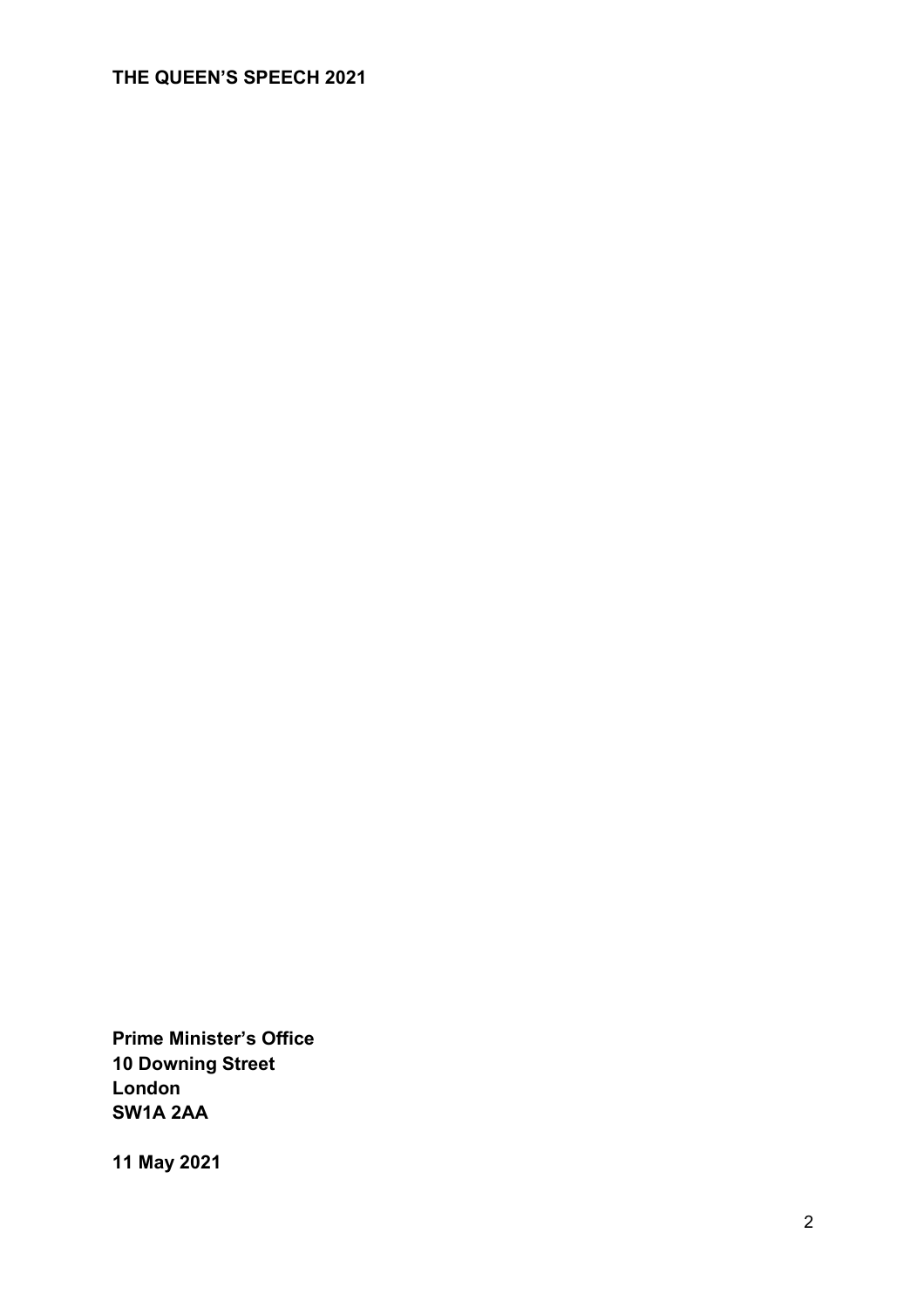### **CONTENTS**

| AN INTRODUCTION FROM THE PRIME MINISTER                         | 5  |
|-----------------------------------------------------------------|----|
| HER MAJESTY'S MOST GRACIOUS SPEECH TO BOTH HOUSES OF PARLIAMENT | 8  |
| <b>EXECUTIVE SUMMARY</b>                                        | 11 |
| BEATING COVID AND BACKING THE NHS                               | 16 |
| Vaccines Programme                                              | 16 |
| NHS Catch-up and Recovery Plan                                  | 18 |
| <b>Health and Care Bill</b>                                     | 20 |
| Social Care Reform                                              | 22 |
| Prevention                                                      | 24 |
| <b>Mental Health Act Reform</b>                                 | 28 |
| <b>BUILDING BACK BETTER: JOBS AND ECONOMIC RECOVERY</b>         | 30 |
| Levelling Up                                                    | 30 |
| Support for Living Standards and Plan for Jobs                  | 34 |
| <b>Support for Businesses</b>                                   | 40 |
| <b>Public Finances</b>                                          | 46 |
| <b>Benefitting from Brexit</b>                                  | 48 |
| Skills and Post-16 Education Bill                               | 50 |
| Developing the Life Sciences Sector                             | 53 |
| <b>Research and Development</b>                                 | 55 |
| Advanced Research and Invention Agency Bill                     | 57 |
| National Infrastructure Plan                                    | 59 |
| <b>Planning Bill</b>                                            | 61 |
| Rail and Bus Reform                                             | 63 |
| High Speed Rail (Crewe - Manchester) Bill                       | 65 |
| Product Security and Telecommunications Infrastructure Bill     | 66 |
| Draft Downstream Oil Resilience Bill                            | 68 |
| <b>National Insurance Contributions Bill</b>                    | 70 |
| <b>Subsidy Control Bill</b>                                     | 72 |
| <b>Procurement Bill</b>                                         | 74 |
| <b>Professional Qualifications Bill</b>                         | 77 |
| <b>Turing Scheme</b>                                            | 79 |
| <b>BUILDING BACK SAFER: PROTECTING THE UK AND INDIVIDUALS</b>   | 81 |
| Police, Crime, Sentencing and Courts Bill                       | 81 |
| Criminal Justice Catch-up and Recovery Plan                     | 84 |
| Violence Against Women and Girls Strategy                       | 87 |
| Draft Victims Bill                                              | 89 |

3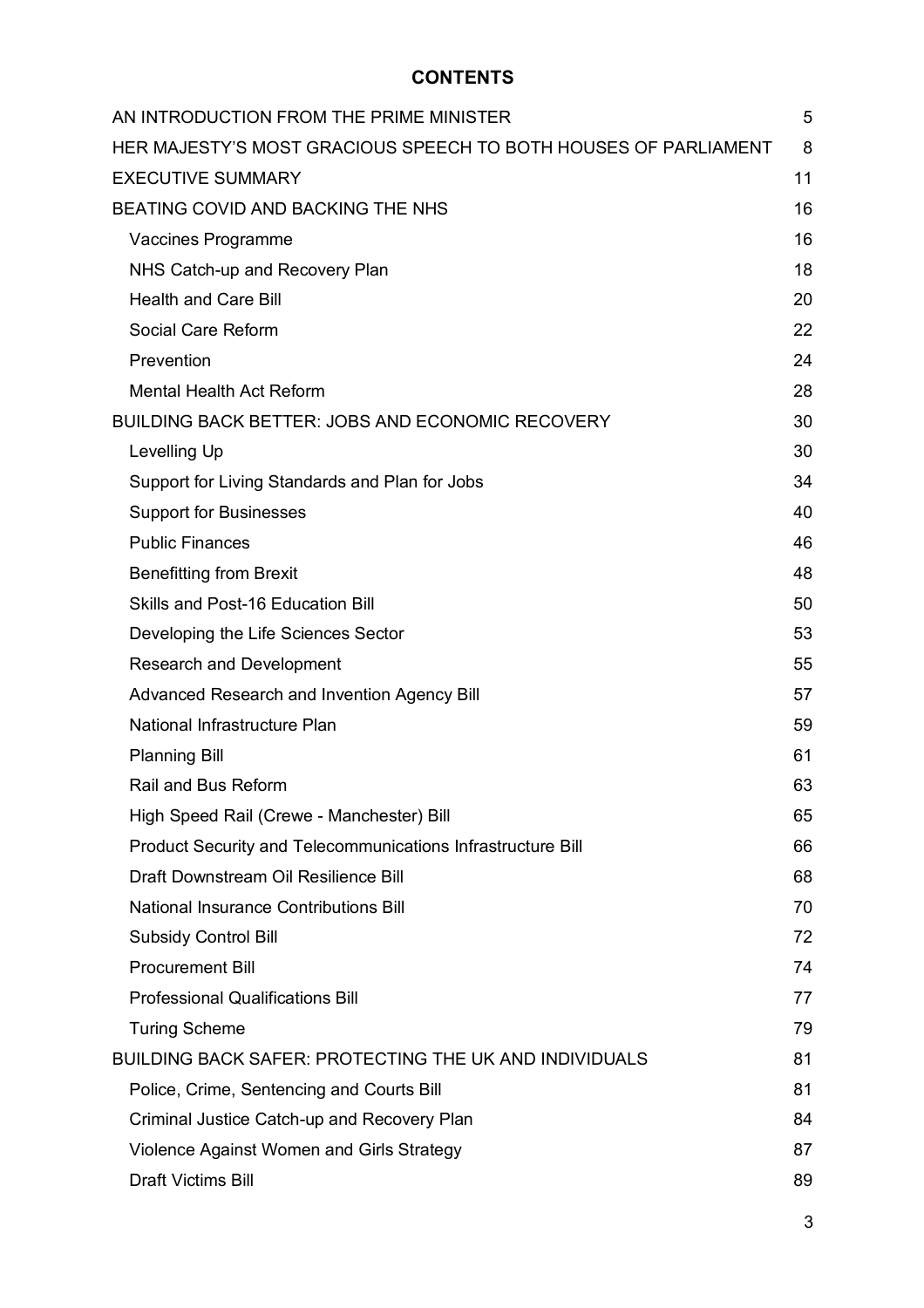| New Plan for Immigration Legislation                                                  | 91  |
|---------------------------------------------------------------------------------------|-----|
| <b>Draft Online Safety Bill</b>                                                       | 94  |
| <b>Counter-State Threats Bill</b>                                                     | 96  |
| <b>Telecommunications (Security) Bill</b>                                             | 97  |
| Defence Spending                                                                      | 99  |
| <b>Armed Forces Bill</b>                                                              | 101 |
| <b>BUILDING BACK FAIRER: IMPROVING AND INCREASING OPPORTUNITY</b>                     | 104 |
| <b>Education Recovery Plan</b>                                                        | 104 |
| Early Years Healthy Development Review                                                | 106 |
| <b>Building Safety Bill</b>                                                           | 109 |
| Leasehold Reform (Ground Rent) Bill                                                   | 111 |
| <b>Renters' Reforms</b>                                                               | 113 |
| <b>Commission on Race and Ethnic Disparities</b>                                      | 115 |
| <b>Conversion Therapy</b>                                                             | 117 |
| <b>Dormant Assets Bill</b>                                                            | 119 |
| <b>Charities Bill</b>                                                                 | 121 |
| <b>Public Service Pensions and Judicial Offices Bill</b>                              | 123 |
| <b>BUILDING BACK GREENER: BUILDING A CLEANER AND GREENER UK</b>                       | 125 |
| Climate Change, Net Zero and COP26                                                    | 125 |
| <b>Environment Bill</b>                                                               | 128 |
| Animal Welfare Plan and Legislation                                                   | 131 |
| <b>BUILDING BACK STRONGER: STRENGTHENING THE UNION AND THE</b><br><b>CONSTITUTION</b> | 134 |
| The Union                                                                             | 134 |
| <b>Electoral Integrity Bill</b>                                                       | 141 |
| Higher Education (Freedom of Speech) Bill                                             | 143 |
| <b>Judicial Review Bill</b>                                                           | 145 |
| Dissolution and Calling of Parliament Bill                                            | 147 |
| Northern Ireland (Ministers, Elections and Petitions of Concern) Bill                 | 149 |
| Boycotts, Divestment and Sanctions                                                    | 151 |
| <b>Integrated Review</b>                                                              | 153 |
| <b>Foreign Affairs</b>                                                                | 155 |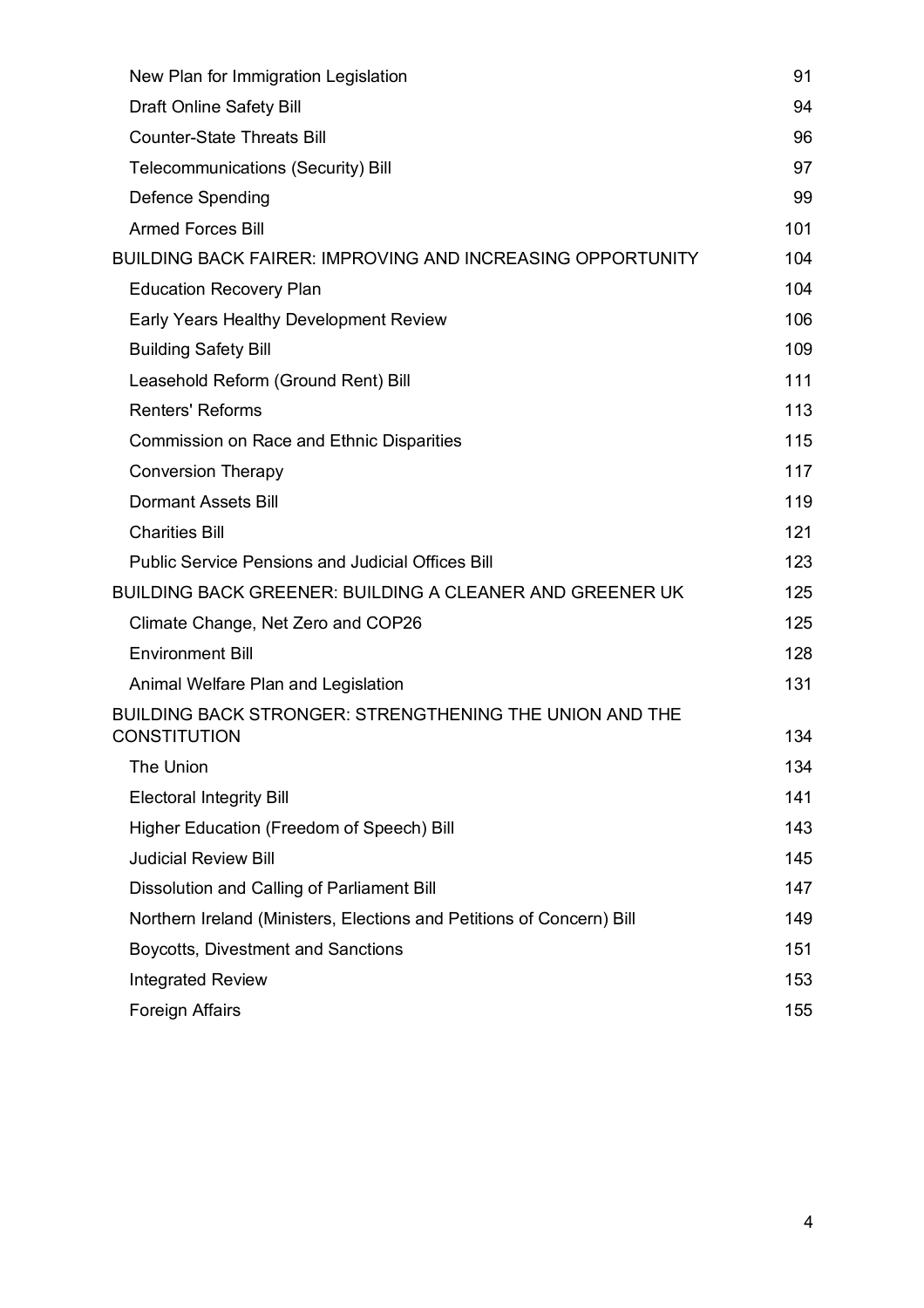#### **AN INTRODUCTION FROM THE PRIME MINISTER**

Our nation is emerging from the biggest crisis since the Second World War. People have lived through experiences unlike any other, and though COVID-19 has presented enormous challenges, the crisis has in no way diminished the government's ambition or appetite for change.

Even before COVID-19, there were millions across England, Scotland, Wales and Northern Ireland who wanted a new approach. They wanted better funded public services, a chance to own their own home, jobs and apprenticeships in their towns, investment in better transport links and local infrastructure. A brighter future for their families, neighbours, high streets and communities.

So as our vaccination programme helps release us from lockdown, we cannot simply return to the way things were. Now as pubs, shops and restaurants are reopening, and we are seeing our friends and family – our mission must be to build back better than before.

We must harness the ingenuity and resolve that has been revealed in the struggle against COVID-19, and use it to create a stronger, healthier and more prosperous nation. We have been given an historic opportunity to change things for the better, level up opportunities across the whole of the United Kingdom and address the problems that have constrained us far too often before.

Beating COVID-19 remains our number one priority. Cautiously and irreversibly we will follow the steps of the Roadmap, recognising that the global pandemic is not over, and there is a real risk of dangerous new variants of the virus. We will press on with our vaccination programme and our plans for a booster campaign in the autumn.

We will back the amazing work of our NHS in England, Scotland, Wales and Northern Ireland, which has been under huge pressure throughout this crisis, providing additional funding. The new Health and Care Bill will place a greater emphasis on integrated care and prevention, including tackling obesity. Later in the year we will bring forward proposals to reform adult social care so that every person receives the dignity and security they deserve.

As the United Kingdom gets back on its feet, we will turbo-charge our economic recovery in every part of our country, increasing and spreading opportunity. We will publish a Levelling up White Paper setting out bold new interventions to improve livelihoods and opportunities throughout the UK. Alongside our continued support for businesses, we will invest in infrastructure, supporting growth and creating high-quality jobs.

We will deliver a new Lifetime Skills Guarantee, giving everyone the chance to acquire new expertise, at any stage of their lives, so that they have the skills employers need.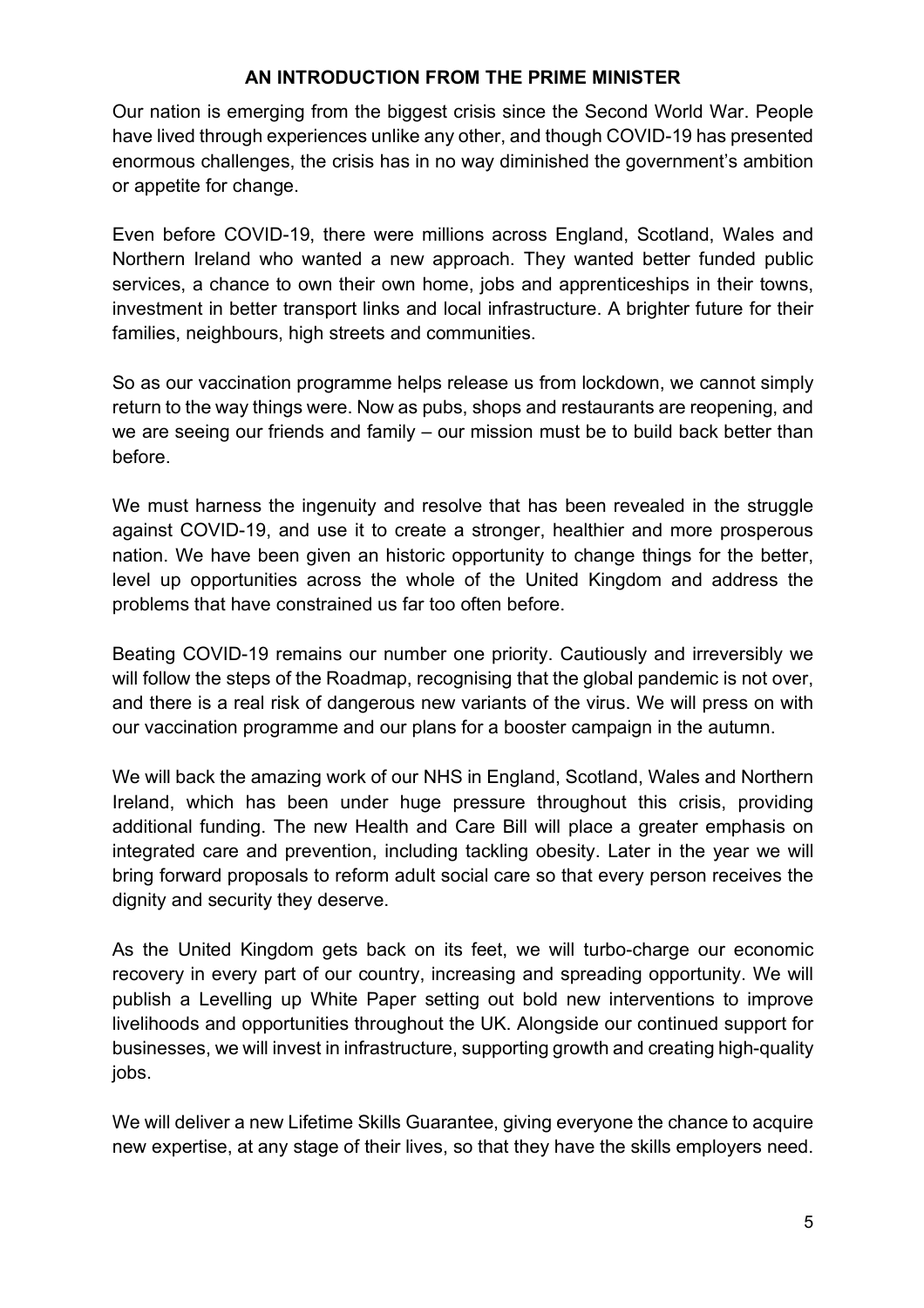We will make the most of our new found Brexit freedoms, launching at least eight Freeports, including in Teesside, modernising the planning system, reforming procurement rules and regulations and designing a new subsidy system to accelerate our recovery.

We will turn Britain into a science superpower, building on the extraordinary work of our life sciences sector during the pandemic, which has led the world in everything from vaccine development to genomic sequencing. We will invest record sums in Research and Development and create an Advanced Research and Invention Agency to help ensure that the breakthroughs of the future happen in the UK.

We will improve connectivity and opportunities around the country with better transport and technology, taking forward the transformation of rail and bus services, including through the Union Connectivity Review, and accelerating the rollout of 5G mobile and gigabit broadband.

We will build back stronger, bringing the Union together, strengthening democracy and free speech. We will introduce legislation to address the legacy of the Troubles in Northern Ireland, ensuring that our proposals deliver better outcomes for victims, survivors and veterans, while ending the cycle of investigations.

One of the gravest consequences of this pandemic was the necessity to close schools, with the inevitable impact on the prospects of our children across the whole UK. No child should be left behind, so we are putting in place new measures to address lost learning, focusing our support where it is needed most.

We will build back fairer, giving everyone the chance to realise their potential regardless of where they are from, or their background. Central to this is giving more people the chance to own their own home, making renting fairer and effectively abolishing ground rent on new long residential leases. As part of our goal to level up the country, we will bring forward proposals that address racial disparities, support disabled people and help eradicate barriers facing different groups.

We will build back greener, protecting the natural world and supporting the creation of thousands of skilled jobs in clean energy and new industries. As the first major economy to legislate for net zero by 2050, we will use our presidency of COP26 to galvanise ambitious global action on climate change. And we will deliver the highest standards of animal welfare.

We will build back safer, toughening sentences for serious and violent offenders, and doing more to prevent violence against women and girls. Legislation will be introduced to reform the asylum system, and help crack down on the criminal gangs that facilitate illegal entry into the UK. We will implement the biggest programme of investment in defence since the Cold War, and further incorporate the Armed Forces Covenant in law so those who protect us are given the respect and support they deserve.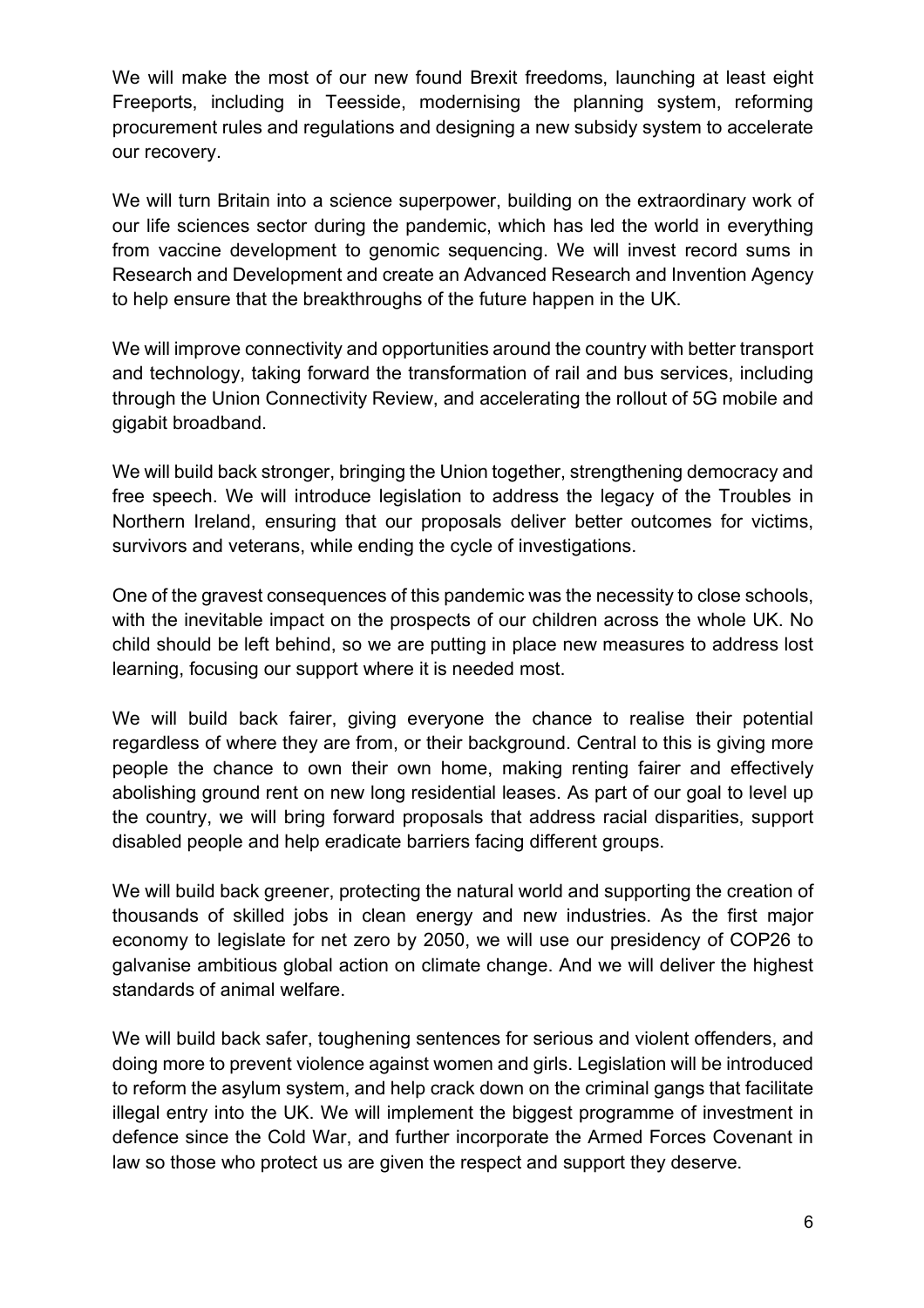And as we build back better at home, we will play a stronger and more effective role as Global Britain overseas, working with our allies, deepening our trade ties, and using our presidency of the G7 to galvanise global action on climate change, girls' education, fighting COVID-19 and improving our defences against future health security risks.

COVID-19 has taken a fearful toll on our country. Many have lost loved ones and are coping with the tragedy of bereavement. Everyone has endured the privations of putting their lives on hold. I am only too aware of the sacrifice that has been asked of the British people, and believe me, instructing people to stay at home, and closing schools and businesses, is not something any Prime Minister would ever want to do – but it was absolutely necessary to save lives and protect the NHS.

And the response of millions of people in every corner of our country has been extraordinary. Kitchen tables became classrooms. Living rooms and bedrooms were transformed into offices. People checked on their neighbours and rallied round to help the vulnerable. NHS staff gave their all caring for the sick. Volunteers delivered everything from medicines to jabs. Our British military helped move patients to hospital and assisted with the vaccine rollout throughout the UK. Key workers kept the trains and buses running, the shops open – and the whole country moving.

It has shown – if there was any doubt – that deep wells of talent, kindness, ingenuity and resourcefulness exist in every village, town and city of the United Kingdom.

The Government's task is to mobilise that extraordinary spirit, matching talent with opportunity and unleashing our nation's full potential.

This Queen's Speech is our programme for the task. This is a Queen's Speech to fulfil our pledge to unite and level up, and build back a better Britain.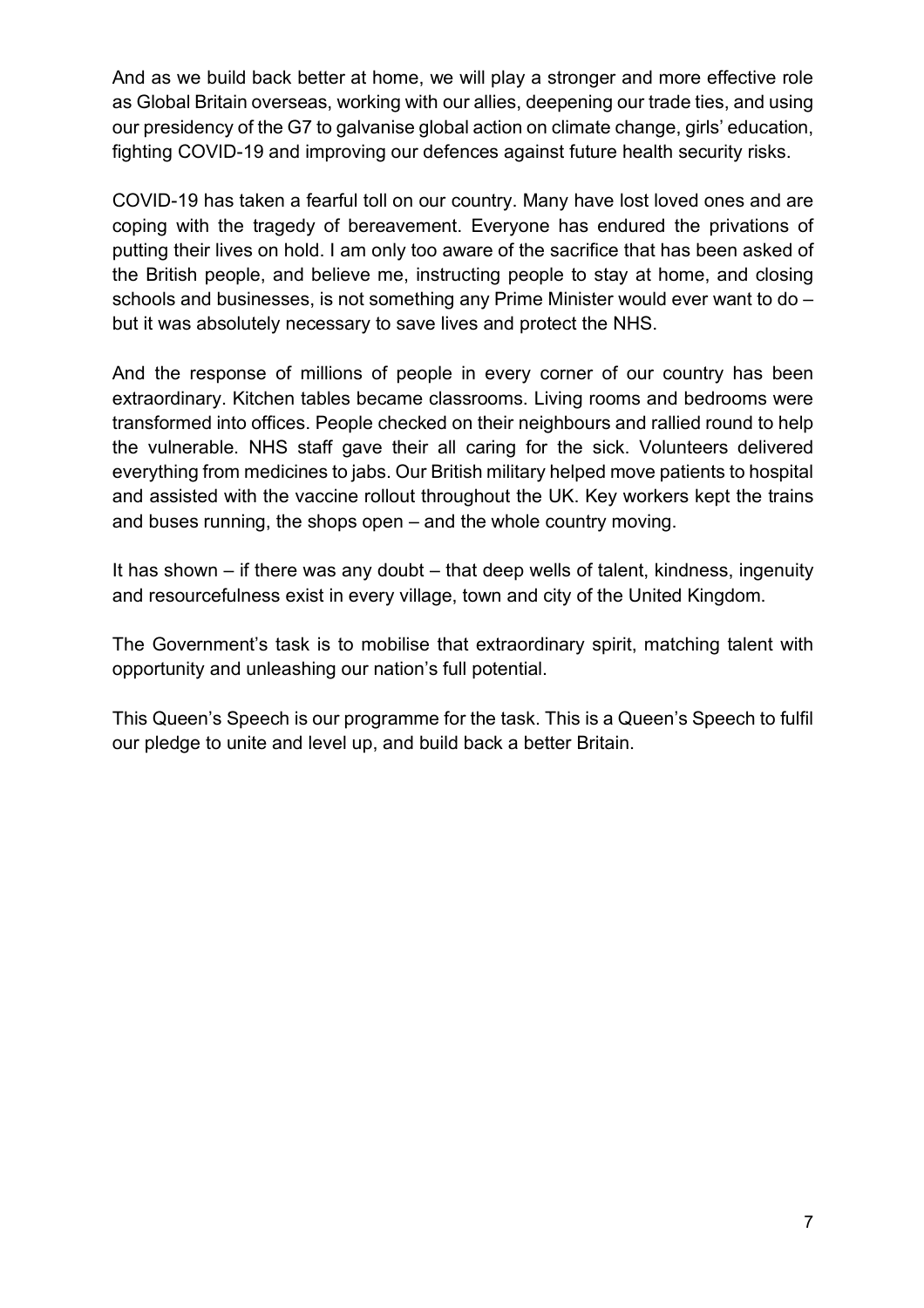### **HER MAJESTY'S MOST GRACIOUS SPEECH TO BOTH HOUSES OF PARLIAMENT**

## **TUESDAY 11 MAY**

## MY LORDS AND MEMBERS OF THE HOUSE OF COMMONS

My Government's priority is to deliver a national recovery from the pandemic that makes the United Kingdom stronger, healthier and more prosperous than before.

To achieve this, my Government will level up opportunities across all parts of the United Kingdom, supporting jobs, businesses and economic growth and addressing the impact of the pandemic on public services.

My Government will protect the health of the nation, continuing the vaccination programme and providing additional funding to support the NHS. My Ministers will bring forward legislation to empower the NHS to innovate and embrace technology. Patients will receive more tailored and preventative care, closer to home **[Health and Care Bill]**. Measures will be brought forward to support the health and wellbeing of the nation, including to tackle obesity and improve mental health. Proposals on social care reform will be brought forward.

My Government will build on the success of the vaccination programme to lead the world in life sciences, pioneering new treatments against diseases like cancer and securing jobs and investment across the country.

My Ministers will oversee the fastest ever increase in public funding for research and development and pass legislation to establish an advanced research agency **[Advanced Research and Invention Agency Bill]**.

Following the unprecedented support provided to businesses during the pandemic, proposals will be brought forward to create and support jobs and improve regulation**.**

My Government will strengthen the economic ties across the union, investing in and improving national infrastructure. Proposals will be taken forward to transform connectivity by rail and bus **[High Speed Rail (Crewe – Manchester) Bill]** and to extend 5G mobile coverage and gigabit capable broadband **[Product Security and Telecommunications Infrastructure Bill]**.

Legislation will support a lifetime skills guarantee to enable flexible access to high quality education and training throughout people's lives **[Skills and Post-16 Education Bill]**.

Measures will be introduced to ensure that support for businesses reflects the United Kingdom's strategic interests and drives economic growth **[Subsidy Control Bill]**.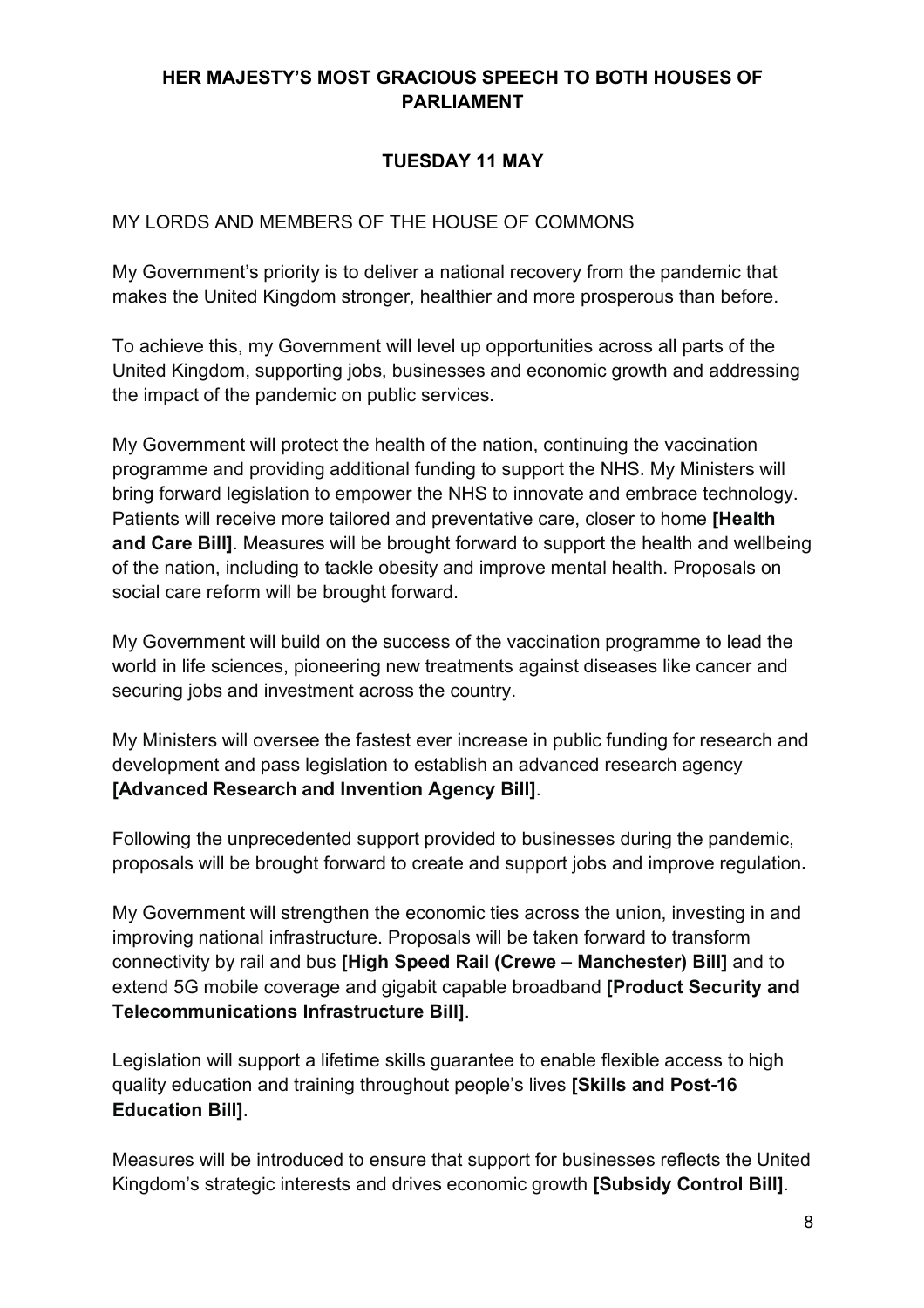Laws will simplify procurement in the public sector **[Procurement Bill]**. Eight new Freeports will create hubs for trade and help regenerate communities **[National Insurance Contributions Bill]**.

My Government will ensure that the public finances are returned to a sustainable path once the economic recovery is secure.

Measures will be brought forward to ensure that children have the best start in life, prioritising their early years. My Ministers will address lost learning during the pandemic and ensure every child has a high quality education and is able to fulfil their potential.

My Government will help more people to own their own home whilst enhancing the rights of those who rent. Laws to modernise the planning system, so that more homes can be built, will be brought forward, along with measures to end the practice of ground rents for new leasehold properties **[Planning Bill, Leasehold Reform (Ground Rent) Bill]**. My Ministers will establish in law a new Building Safety Regulator to ensure that the tragedies of the past are never repeated **[Building Safety Bill]**.

Measures will be brought forward to address racial and ethnic disparities and ban conversion therapy.

Legislation will support the voluntary sector by reducing unnecessary bureaucracy and releasing additional funds for good causes **[Dormant Assets Bill, Charities Bill]**.

My Government will invest in new green industries to create jobs, while protecting the environment. The United Kingdom is committed to achieving net zero greenhouse gas emissions by 2050 and will continue to lead the way internationally by hosting the COP26 Summit in Glasgow. Legislation will set binding environmental targets **[Environment Bill]**. Legislation will also be brought forward to ensure the United Kingdom has, and promotes, the highest standards of animal welfare **[Animal Welfare (Sentience) Bill, Kept Animals Bill, Animals Abroad Bill]**.

My Government will strengthen and renew democracy and the constitution. Legislation will be introduced to ensure the integrity of elections, protect freedom of speech and restore the balance of power between the executive, legislature and the courts **[Electoral Integrity Bill, Higher Education (Freedom of Speech) Bill, Judicial Review Bill, Dissolution and Calling of Parliament Bill]**. My Ministers will promote the strength and integrity of the union. Measures will be brought forward to strengthen devolved Government in Northern Ireland and address the legacy of the past **[Northern Ireland (Ministers, Elections and Petitions of Concerns) Bill, Legacy Legislation]**.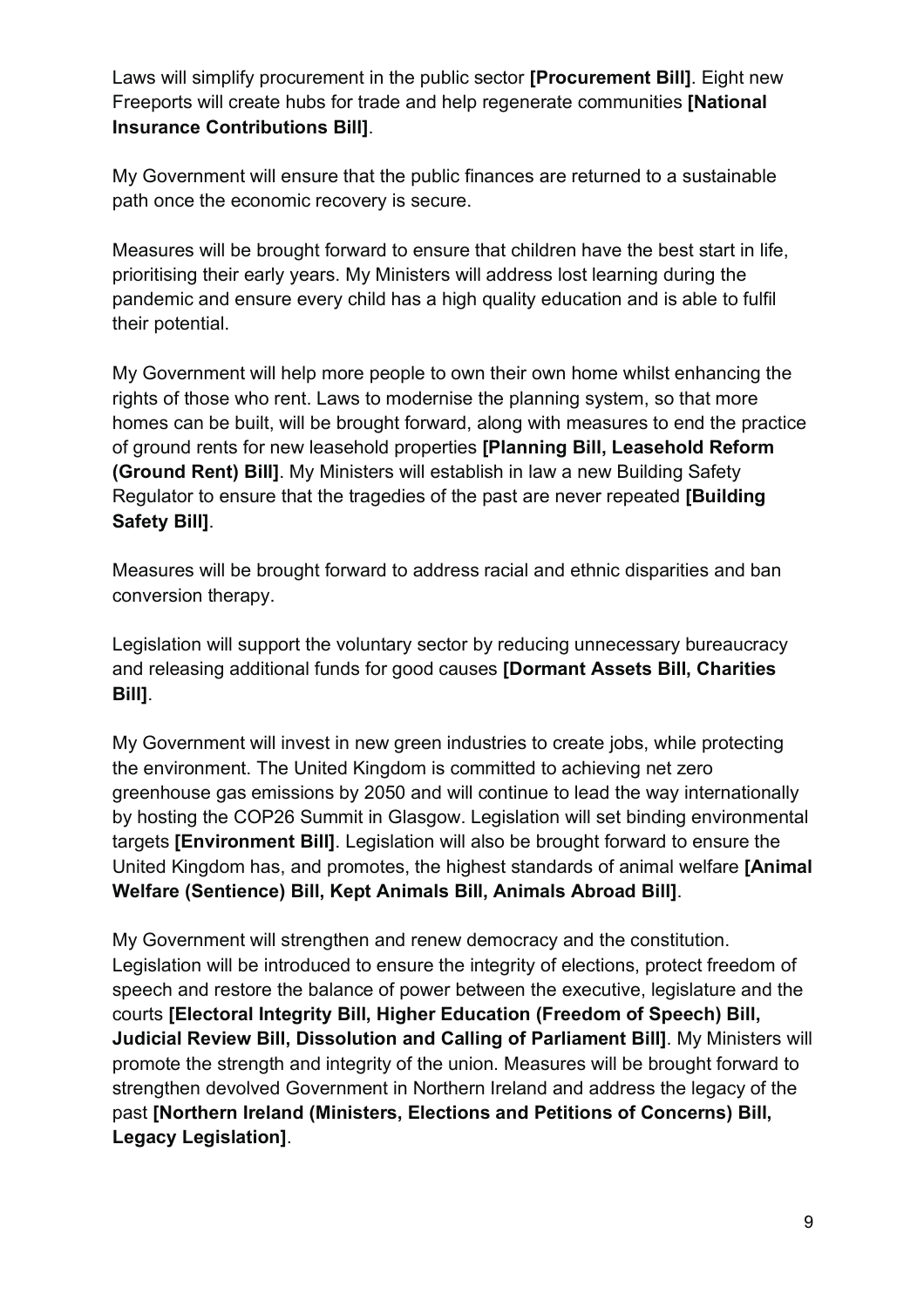My Government will introduce measures to increase the safety and security of its citizens.

Legislation will increase sentences for the most serious and violent offenders and ensure the timely administration of justice **[Police, Crime, Sentencing and Courts Bill]**. Proposals will be brought forward to address violence, including against women and girls, and to support victims **[Draft Victims Bill]**. Measures will be brought forward to establish a fairer immigration system that strengthens the United Kingdom's borders and deters criminals who facilitate dangerous and illegal journeys **[New Plan for Immigration Legislation]**.

My Government will lead the way in ensuring internet safety for all, especially for children **[Draft Online Safety Bill]** whilst harnessing the benefits of a free, open and secure internet.

My Ministers will provide our gallant Armed Services with the biggest spending increase in thirty years, taking forward their programme of modernisation and reinforcing the United Kingdom's commitment to NATO. My Ministers will honour and strengthen the Armed Forces Covenant, placing it in law **[Armed Forces Bill]**. Measures will be introduced to provide National Insurance contribution relief for employers of veterans **[National Insurance Contributions Bill]**.

Legislation will be introduced to counter hostile activity by foreign states **[Counter-State Threats Bill, Telecommunications (Security) Bill]**. My Ministers will implement the Integrated Review of Security, Defence, Development and Foreign Policy.

The United Kingdom will host the G7 Summit and lead the global effort to secure a robust economic recovery from the pandemic. My Ministers will deepen trade ties in the Gulf, Africa and the Indo-Pacific.

My Government will continue to provide aid where it has the greatest impact on reducing poverty and alleviating human suffering. My Government will uphold human rights and democracy across the world. It will take forward a global effort to get 40 million girls across the world into school.

MEMBERS OF THE HOUSE OF COMMONS

Estimates for the public services will be laid before you.

#### MY LORDS AND MEMBERS OF THE HOUSE OF COMMONS

Other measures will be laid before you.

I pray that the blessing of Almighty God may rest upon your counsels.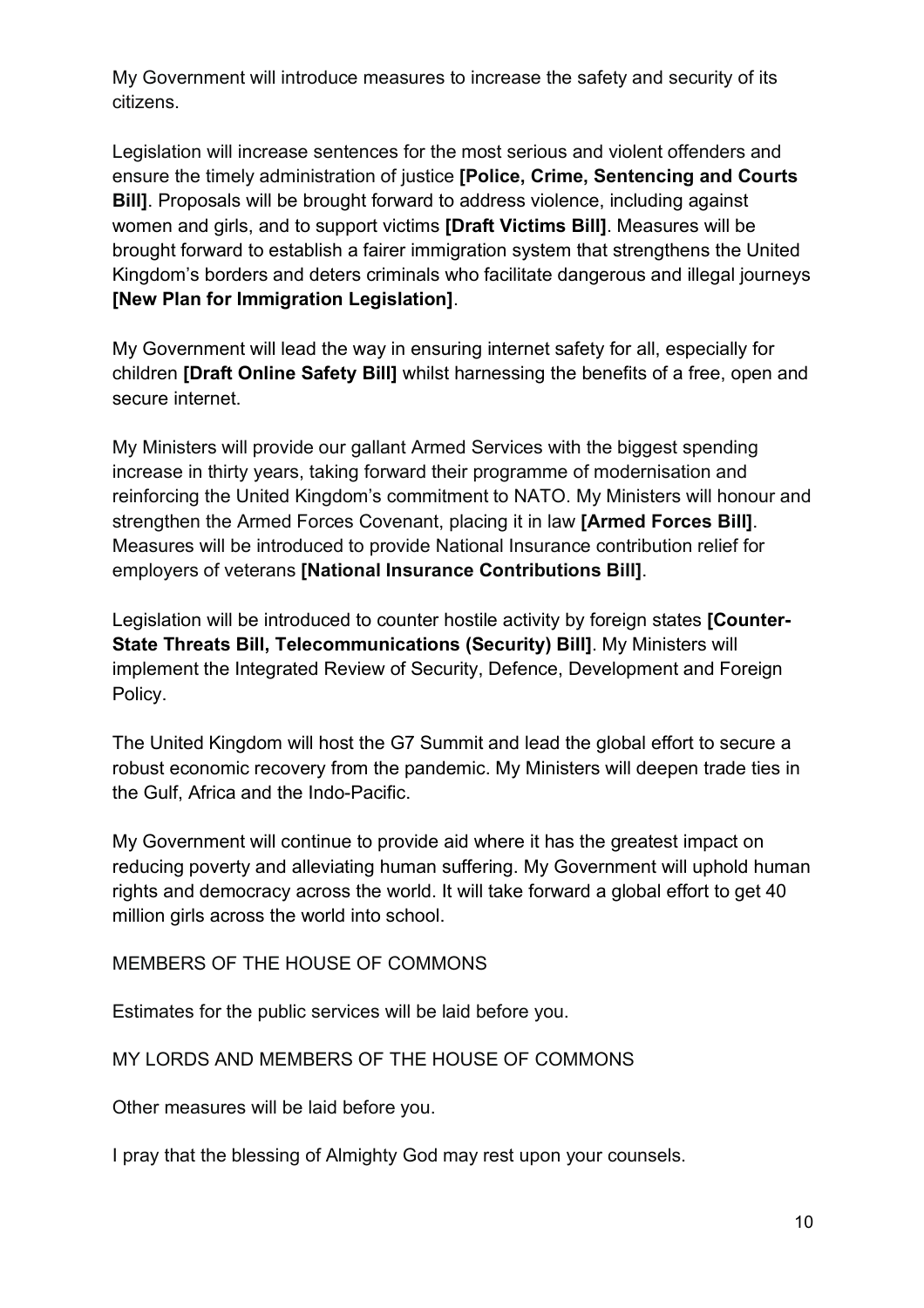This Queen's Speech will deliver a pandemic recovery that makes the UK stronger, healthier and more prosperous.

The Speech sets out how we will **beat COVID-19 and back the NHS:**

- We will continue our lifesaving Vaccine Programme the biggest in NHS history and plan for a potential booster campaign.
- We will prioritise recovery in NHS services to bring down waiting times and deliver the care that people need. On top of record investment, we have increased funding for frontline health services through the pandemic, already committing an additional £63 billion last year (£18 billion for the NHS) and £29 billion (£9.6 billion for the NHS) this year, ahead of any Spending Review settlement later this year.
- The Health and Care Bill will lay the foundations for a more integrated and efficient health and care system, enabling staff to focus on delivering the best possible treatment and care for their patients and giving the NHS and local authorities the tools to level up health and care across England so people can live healthier, longer and more independent lives.
- We will bring forward proposals for social care reform in 2021 to ensure that every person receives care that provides the dignity and security they deserve.
- We will continue work to improve the health and wellbeing of the nation, including tackling obesity, making healthier choices easier and more affordable for everyone and giving treatment support through GPs to those who need it. We will address the significant and wide-ranging harms caused by the misuse of drugs and increase investment in treatment and recovery support.
- We will address the impact of the pandemic on mental health and wellbeing and will continue work to reform the Mental Health Act, giving people greater control over their treatment and ensuring dignity and respect.

The Government will **build back better,** with a variety of measures for **jobs and economic recovery**:

• To unleash the full potential of people and places across the country, we will level up across the UK, boosting jobs, driving growth and innovation, increasing opportunity for everyone, and ensuring everyone has access to excellent public services, regardless of where they live. A landmark Levelling Up White Paper will set out bold new policy interventions to improve livelihoods and opportunity in all parts of the UK as we recover from the pandemic, grasping the opportunities of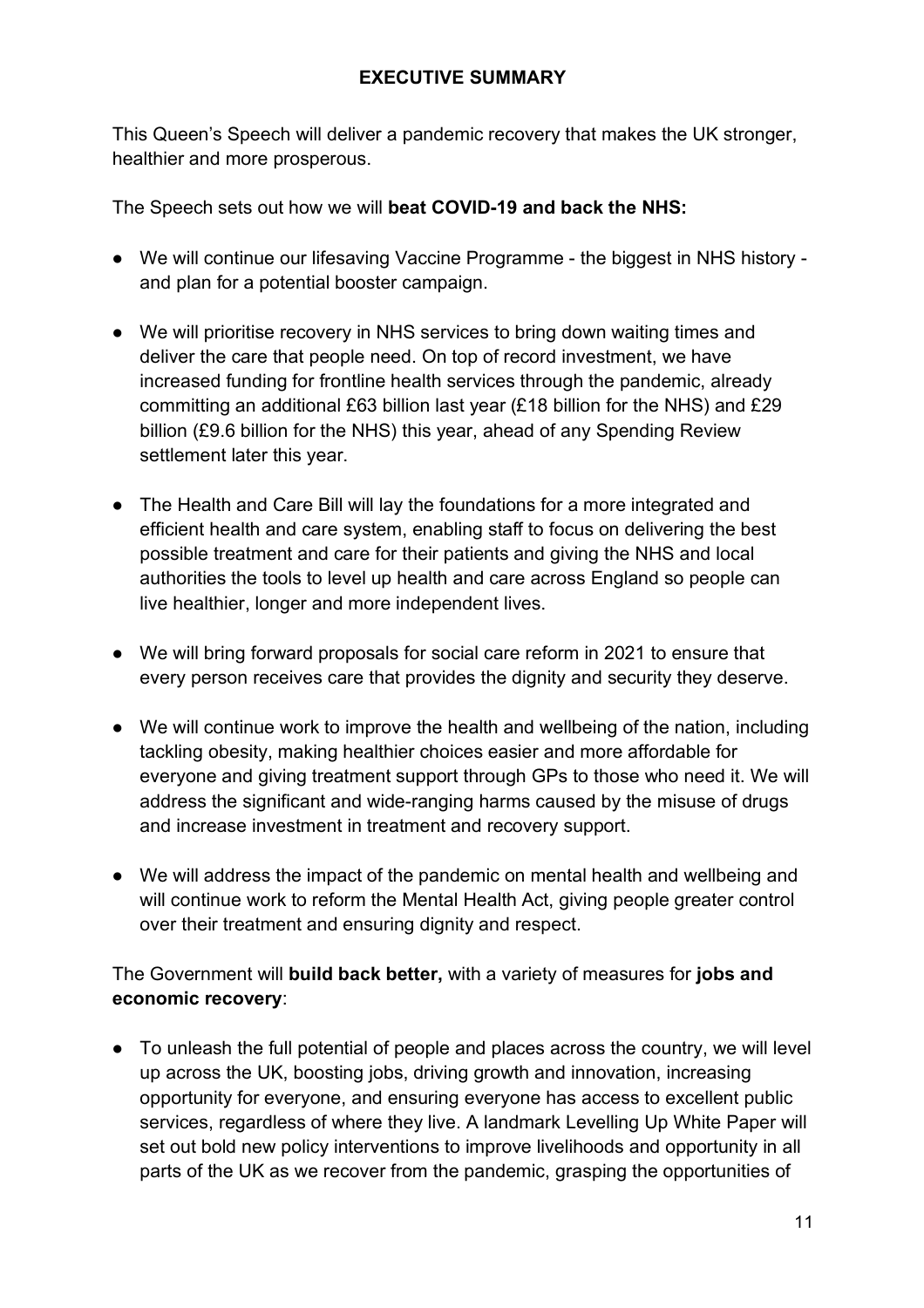Brexit.

- We have acted on an unprecedented scale to protect jobs, livelihoods, businesses and public services throughout the pandemic. We will build on this with our flagship Plan for Jobs that will increase job opportunities in all parts of the UK and our Plan for Growth that will lay the foundations for a recovery driven by the private sector, spreading investments and opportunity throughout the UK. We will bring public service debt under control through a fair and progressive package that achieves fiscal sustainability, delivers first-class frontline public services and builds the future economy.
- A Skills and Post-16 Education Bill will transform access to skills across the country to ensure that people can train and retrain at any stage in their lives, supporting them to move into higher quality, higher skilled jobs and equipping the workforce with the skills employers need.
- We will make the UK a global science superpower by developing our Life Sciences sector so it attracts the best people and business from across the world, increasing public expenditure on research and development to £22 billion; and creating the Advanced Research and Invention Agency focused on funding highrisk, high-reward research and development.
- We will transform UK infrastructure, providing jobs in the short term, and creating the conditions for long-term sustainable growth.
- The Planning Bill will create a simpler, faster and more modern planning system, ensuring homes and infrastructure can be delivered more quickly across England.
- We will reform our rail and bus networks to deliver a better, greener and more reliable service for passengers, including simpler fares. High Speed 2 is already creating thousands of jobs and boosting productivity and will provide low-carbon transport. The High Speed Rail (Crewe - Manchester) Bill will bring our biggest cities closer together, a key component to levelling up.
- The National Insurance Contributions Bill will provide a relief for employers of veterans, for employers in Freeports, and for the self-employed who receive NHS Test and Trace Payments.
- Following our departure from the EU, we will introduce a number of significant regulatory reforms that allow us to support British business and deliver the UK's needs, including:
	- o A Subsidy Control Bill that will implement a domestic UK subsidy control regime that reflects our strategic interests and national circumstances;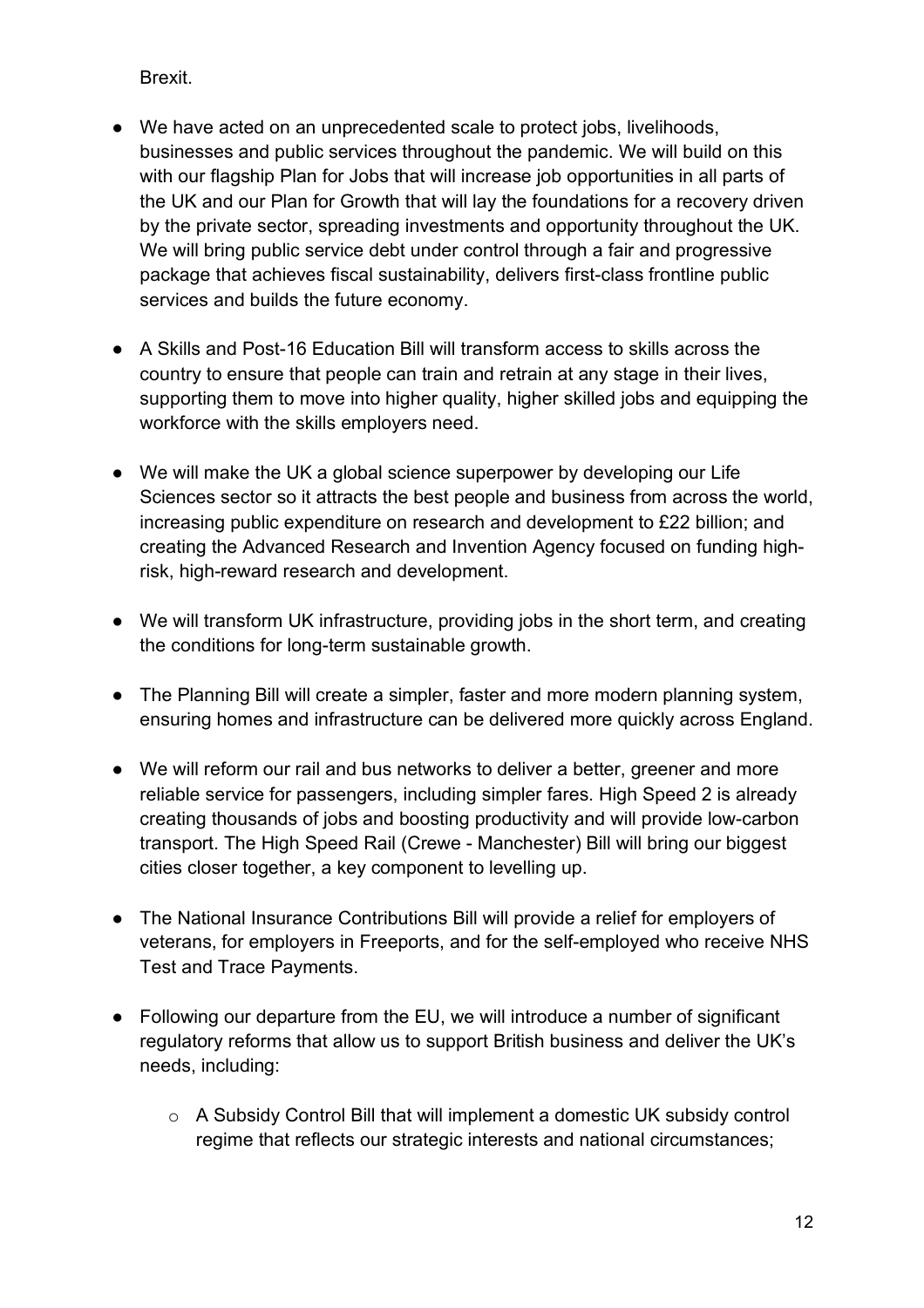- o A Procurement Bill that will consolidate and streamline the 350+ EUderived regulations and make our procurement regime quicker, simpler and easier to use, allowing more freedom for suppliers and the public sector to innovate and work in partnership with the private sector; and
- o A Professional Qualifications Bill that will create a new bespoke framework for the UK to recognise professional qualifications from across the world to ensure employers can access professionals where there are UK shortages.
- The Turing Scheme will give young people across the UK, particularly from disadvantaged backgrounds, the opportunity to work and study globally.

### To **protect the United Kingdom and its citizens**, the Speech sets out how the Government will **build back safer:**

- The Police, Crime, Sentencing and Courts Bill will ensure we can cut crime, support our police and build confidence in our criminal justice system by reforming bail, and modernising court processes.
- We will address the effect of COVID-19 on the criminal justice system, speeding up cases and renewing efforts to tackle issues that pre-date the pandemic.
- We will refresh our Violence Against Women and Girls Strategy to better protect women and improve outcomes for rape cases.
- A draft Victims Bill will place the simplified and stronger set of rights for victims, set out in the new Victims' Code, on a statutory footing.
- The New Plan for Immigration Legislation will better protect and support those in genuine need of asylum, deter illegal entry into the UK, break the business model of criminal trafficking networks and protect the lives of those they endanger, and enable us to remove more easily from the UK those with no right to be here.
- A draft Online Safety Bill will make the UK the safest place in the world to be online, improving protections for users, especially children, whilst protecting freedom of expression, making companies responsible for their users' safety online, and supporting a thriving and fast growing digital sector.
- The Counter-State Threats Bill will provide the security services and law enforcement agencies with the tools they need to tackle the evolving threat from hostile activity by foreign states and foreign actors.
- The Telecommunications (Security) Bill will ensure the long-term security and resilience of the UK's telecoms networks and infrastructure and minimise the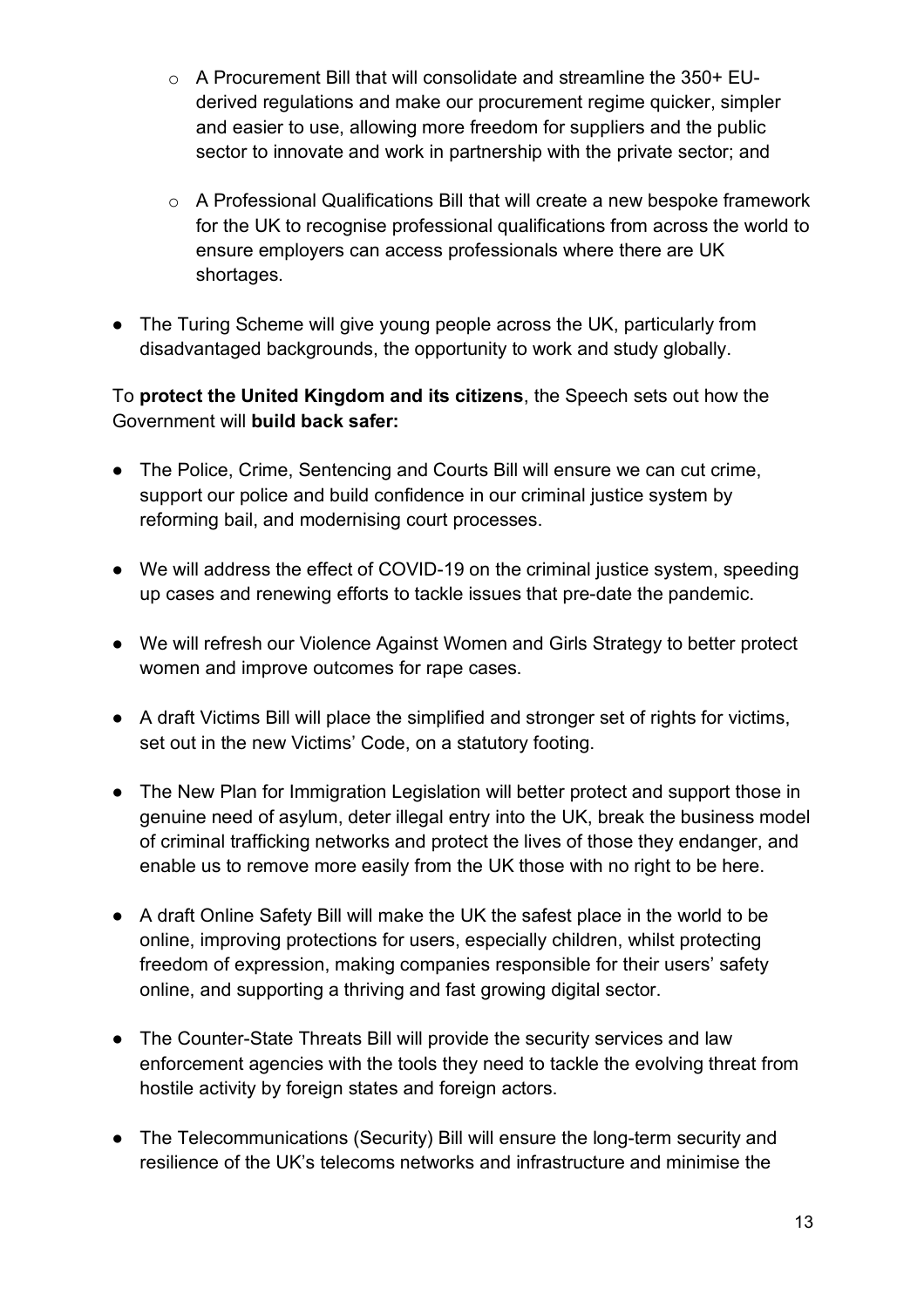threat of high risk vendors.

● We will continue an unprecedented programme of funding and modernisation of our Armed Forces, making them fit for the threats of a more competitive age and the opportunities of a Global Britain. We will deliver our manifesto commitment to further incorporate the Armed Forces Covenant into law through the Armed Forces Bill.

### The Queen's Speech contains a variety of measures to **build back fairer and improve and increase opportunity:**

- On top of the multibillion pound school investment and COVID-19 catch up support already put in place, the Education Recovery Plan will contain a package of ambitious and long-term measures to make sure pupils have the chance to make up their learning over the course of this Parliament.
- The Building Safety Bill will strengthen the regulatory system for building safety, changing the industry culture and introducing rigorous safety standards for construction products and a clearer path to redress for homeowners.
- The Leasehold Reform (Ground Rents) Bill will ensure leaseholders of new, long residential leases cannot be charged a financial ground rent for no tangible service.
- We will bring forward reforms to deliver a fairer and more effective private rental market in England.
- We will continue our efforts to level up and unite the whole country, responding in detail to the findings and recommendations of the Commission on Race and Ethnic Disparities.
- We will ban conversion therapy, ensuring abhorrent and coercive practices are prohibited.
- The Dormant Assets Bill will unlock around an additional £880 million for social and environmental initiatives across the UK.

The Speech reaffirms our commitment to **building a cleaner and greener UK:**

- We will continue to lead the way globally in acting on climate change, hosting the vital COP26 climate negotiations in November. Our sector strategies and comprehensive Net Zero Strategy will transition the UK to a net zero economy by 2050.
- The Environment Bill will set legally binding targets, restore nature and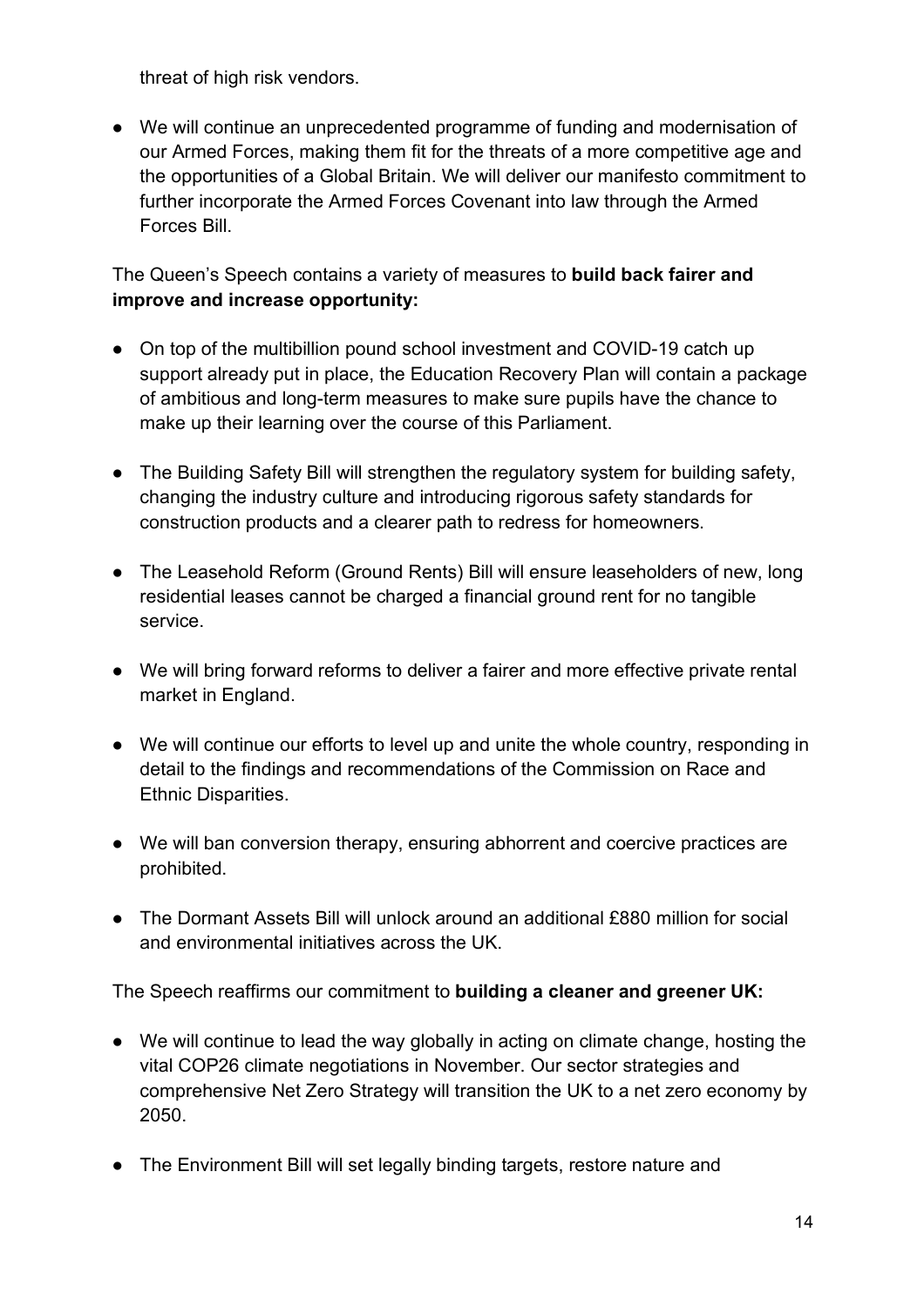biodiversity, tackle air pollution, establish an independent Office for Environmental Protection, cut plastic use and revolutionise how we recycle.

● Taking the opportunities presented by having left the EU, we will demonstrate our world-leading commitment to the highest standards of animal welfare by delivering important animal welfare and conservation improvements, while promoting our values to our trading partners.

Finally, the Queen's Speech sets out how we will **strengthen the Union and the constitution** and continue to **promote Global Britain:**

- We will protect and promote the strengths of the United Kingdom, building on hundreds of years of partnership as the most successful political and economic union in history.
- The Electoral Integrity Bill will place the participation of British citizens at the heart of our democracy and maintain confidence in the electoral process.
- The Higher Education (Free Speech) Bill will strengthen freedom of speech and academic freedom in higher education in England.
- A Judicial Review Bill will protect the judiciary from being drawn into political questions and preserve the integrity of Judicial Review for its intended purpose.
- The Dissolution and Calling of Parliament Bill will repeal the Fixed-term Parliaments Act 2011, reinstating the constitutional principle that the Government of the day has the confidence of Parliament and is able to seek a fresh democratic mandate when it is needed.
- The Northern Ireland (Ministers, Elections and Petitions of Concern) Bill will strengthen Northern Ireland's institutions, making them more sustainable and resilient.
- We will introduce legislation to address the legacy of the Troubles in Northern Ireland that delivers better outcomes for victims and survivors, focuses on information recovery and reconciliation, and ends the cycle of investigations - in line with our commitment to veterans.
- To ensure a coherent approach to foreign relations, we will stop public bodies from imposing their own approach or views via boycott, divestment or sanctions campaigns.
- We will implement the Integrated Review of Security, Defence, Development and Foreign Policy, taking action at home and with other countries to ensure that we are stronger, safer and more prosperous in a more competitive age.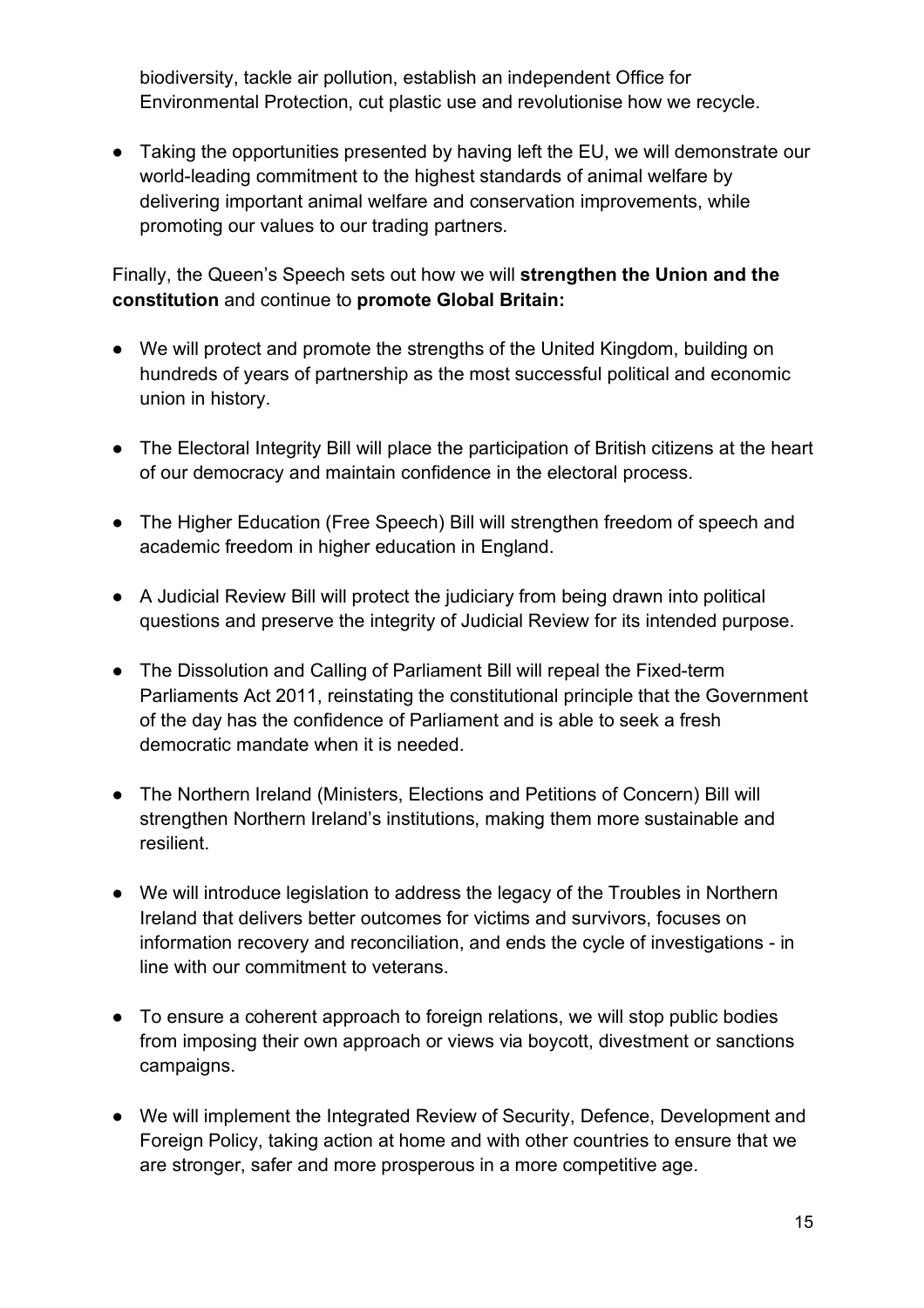#### **BEATING COVID AND BACKING THE NHS**

#### **Vaccines Programme**

*"My Government will protect the health of the nation, continuing the vaccination programme."*

- Vaccines are the way out of the COVID-19 pandemic. An effective vaccination is the best way to protect individuals from coronavirus and will save thousands of lives. We are already seeing the impact of the programme in our falling cases, admissions, deaths and transmission rates.
- We were the first country in the Western world to authorise a vaccine against COVID-19. This was a landmark moment in the pandemic, not just for the UK, but across the world. We were able to achieve this because the Government made vaccines an early priority, allowing scientists, our regulator, the NHS and our vaccine taskforce to work with speed to research, procure, test and evaluate all the promising vaccine candidates.
- As of 8 May 2021, over 35 million people across the UK have now received their first dose of COVID-19 vaccine, including 29.6 million in England, 2.9 million in Scotland, 1.9 million in Wales and 1.0 million in Northern Ireland. Over 17.7 million have received their second dose, including 14.9 million in England, 1.5 million in Scotland, 0.8 million in Wales and 0.5 million in Northern Ireland.
- We offered a vaccine to everyone in the first four priority groups recommended by the Joint Committee on Vaccination and Immunisation, a day before our 15 February 2021 target date.
- We met our target to offer vaccines to all over 50s by 15 April 2021, completing Phase 1 of the Programme, and are on track to meet the target of offering vaccines to all adults by the end of July 2021 to complete Phase 2.
- For Phase 2, we are following JCVI advice to continue to offer the vaccination based on age, starting with the oldest remaining cohort (40-49 years old) first. This is because age is assessed to be the strongest factor linked to mortality, morbidity and hospitalisations, and because the speed of delivery is crucial as we provide more people with protection from COVID-19.
- We currently have three fully authorised vaccines for COVID-19 in deployment, and a further four vaccines are undergoing approvals.
- More than £23 million has been allocated through the Community Champions scheme to 60 councils and voluntary groups across England to support those most at risk from COVID-19, which includes driving vaccine uptake. This is part of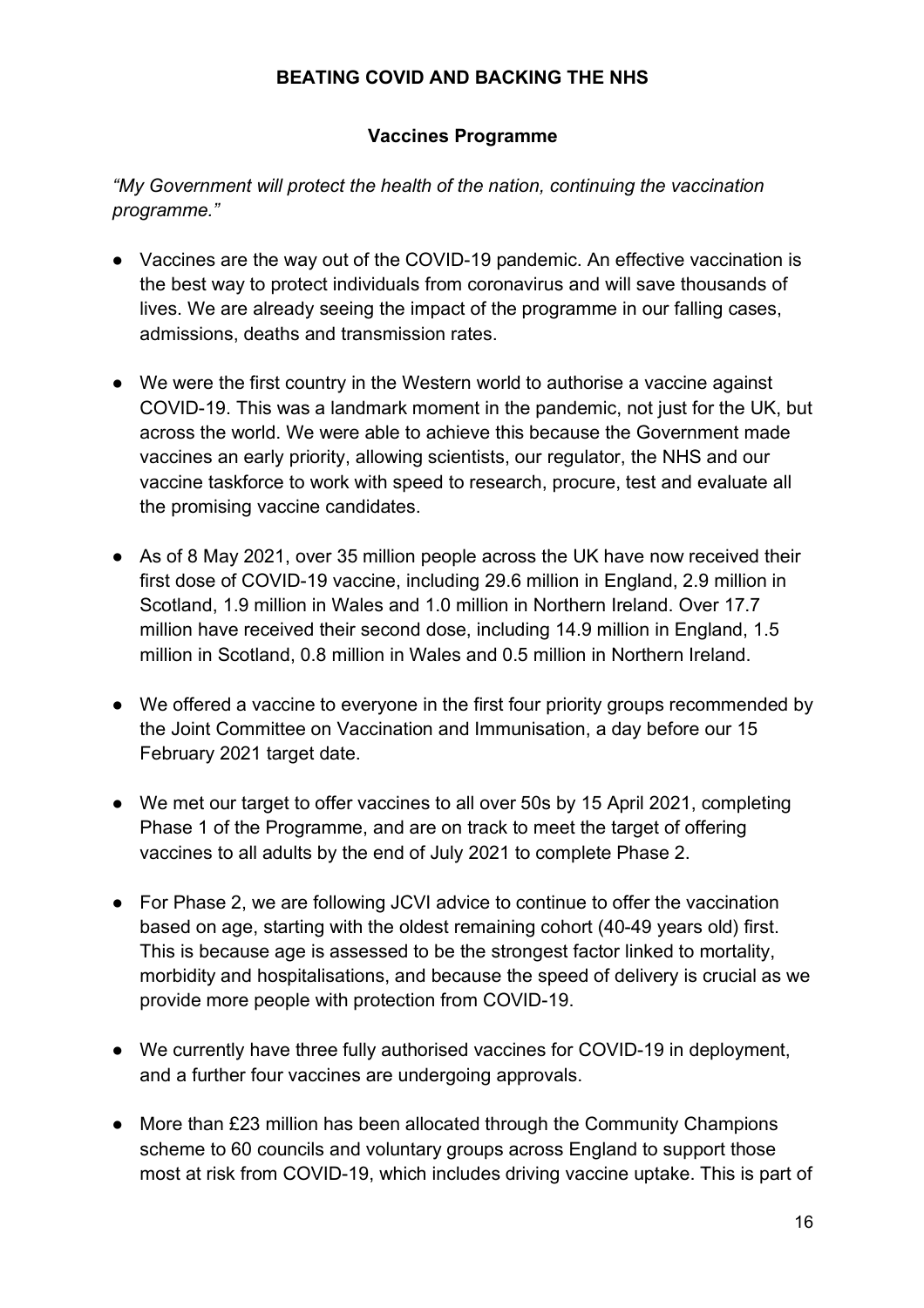over £7.9 billion of Government funding provided to councils to help them support their communities during the pandemic.

● As set out in the Roadmap, the Government is starting to plan for a potential booster campaign later this year. We are working with vaccine suppliers to work out which vaccines could be effective as a booster shot of a COVID-19 vaccine, and to design new vaccines specifically targeted at variants of concern. Over the longer term, regular boosters are likely to become a regular part of managing COVID-19.

- The COVID-19 vaccination programme is the biggest vaccination programme in NHS history.
- The UK Government secured early access to 457 million vaccine doses through agreements with eight separate vaccine developers. So far, across the UK, we have been using the AstraZeneca, Pfizer and Moderna vaccines.
- NHS staff are delivering lifesaving COVID-19 vaccinations at a network of over 1,700 vaccination sites in England – with over 98 per cent of the population within 10 miles of a vaccination centre.
- Vaccines are saving lives. Public Health England analysis from 4 April 2021 found that the COVID-19 vaccination programme had prevented 10,700 deaths in those aged 60 and above in England.
- This analysis takes into account the direct effects of vaccines, there is now increasing evidence that vaccines help to reduce transmission, therefore it is likely that an even higher number of deaths will have been prevented by the vaccination programme.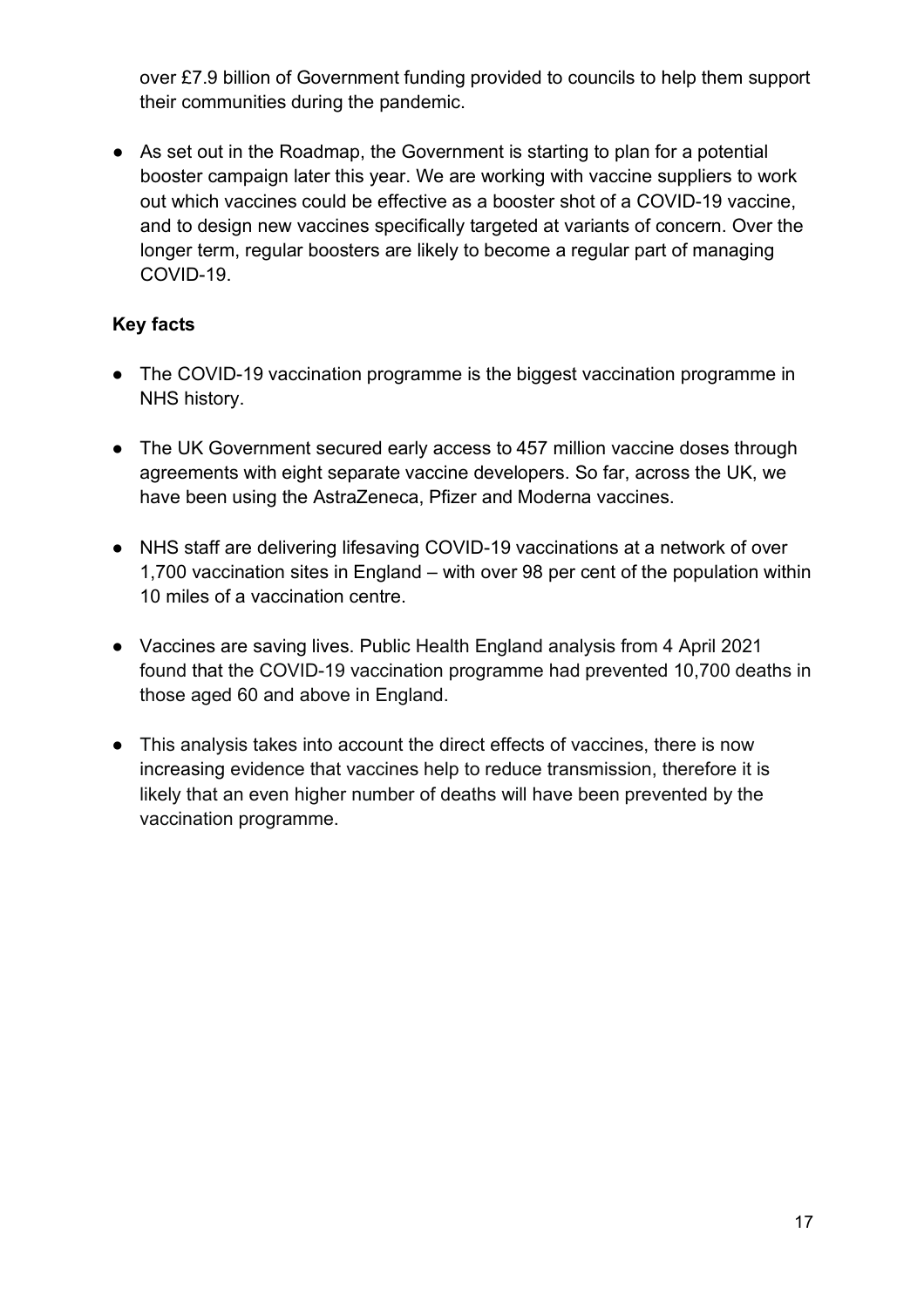*"...my Government will level up opportunities across all parts of the United Kingdom…addressing the impact of the pandemic on public services.* 

*My Government will protect the health of the nation, continuing the vaccination programme and providing additional funding to support the National Health Service."*

- As a society we have stayed at home to save lives and protect the NHS to make sure it was not overwhelmed. As a Government we have backed the NHS at every point in the pandemic, safeguarding urgent treatment such as cancer and emergency care.
- We now face an unprecedented challenge as a result of the pandemic with 4.7 million people in England now waiting for care and over 380,000 waiting more than a year for treatment. We must also account for the returning demand of those people who have not come forward for care during the pandemic. A key part of recovering this backlog is persuading these 'missing referrals' to come forward to see their GP and be referred, if necessary, to find undiagnosed conditions, like cancer.
- We must also consider the ongoing effect of COVID-19, with the need to remain vigilant, maintain appropriate infection prevention and control, and be mindful of the risk from potential future waves. Now more than ever the Government will back the NHS.
- We continue to work closely with the NHS to accelerate service recovery, to tackle the backlog and deliver the care that people need. On 18 March 2021, we announced an additional £7 billion of funding for healthcare services, including the £1 billion to address the backlogs that have built up in elective services. This brings the total package of additional funding given to our healthcare system for COVID-19 to £92 billion, with £63 billion this year and £29 billion for next year.
- As part of our commitment to recovery of non-urgent services and to address elective backlogs, we are providing £325 million for new investment in diagnostics equipment to improve clinical outcomes.
- For urgent and emergency care, we have already invested £450 million to upgrade our Accident and Emergency facilities in over 120 Trusts, and extended NHS 111 to become a single point of access for urgent care with a £24 million investment.
- We plan to transform Urgent and Emergency care to prevent inappropriate attendance at emergency departments, improve timely admission to hospitals for patients in emergency departments and reduce length of stay.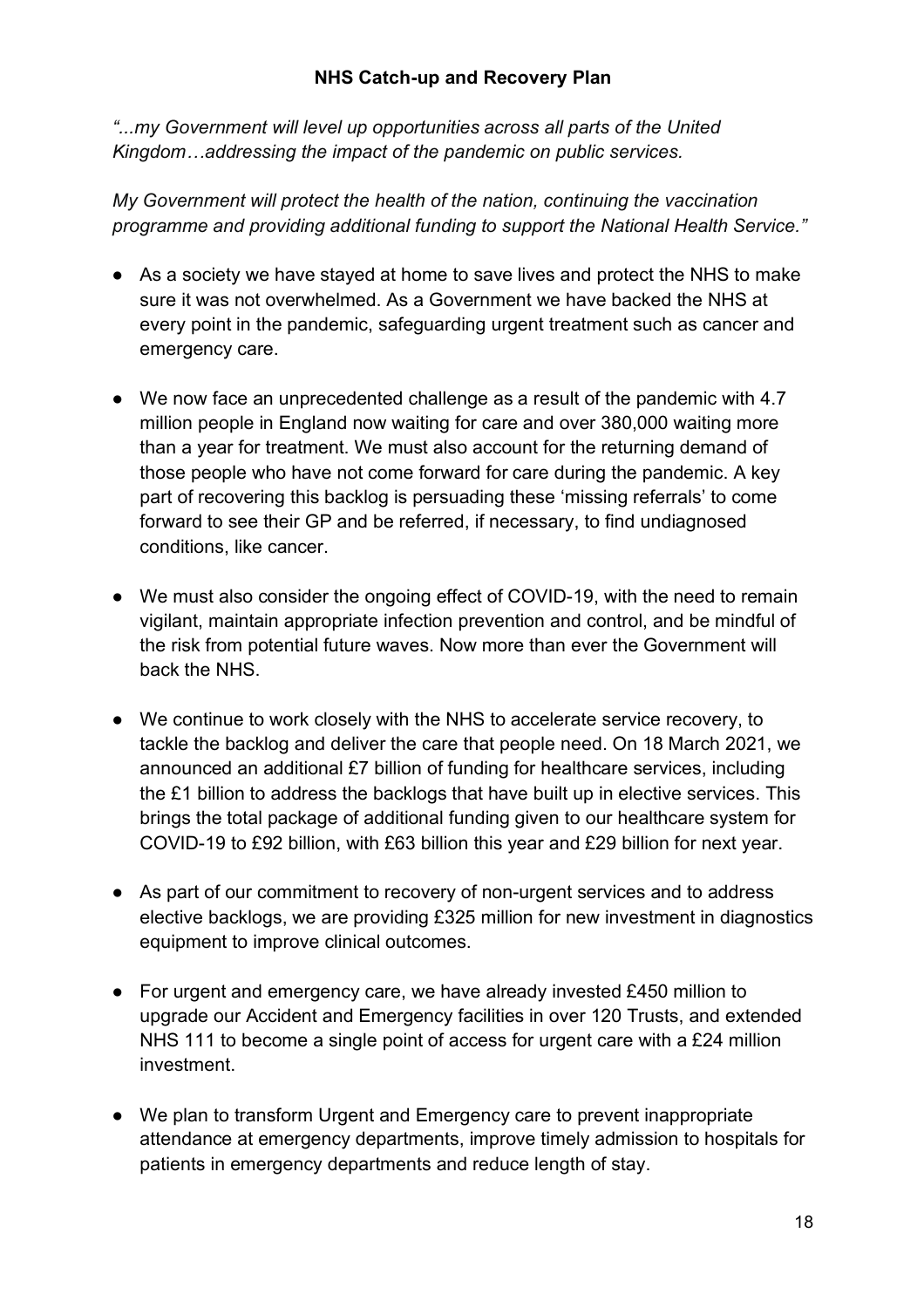● We are proactively encouraging people to come forward in areas where late diagnosis worsens outcomes. We have launched the 'Help Us, Help You' advertising campaign and, for example, clinicians applying targeted case finding for some types of cancer. The success of these targeted messages can already be seen from the strong return of urgent and cancer demand (through primary care).

- As of February 2021, the waiting list for referral to treatment in England was 4,698,348 and the number of people waiting over 52 weeks was 387,885.
- In January and February 2021 NHS staff completed almost 2 million operations and other elective care while also providing treatment to 140,000 COVID-19 patients in England.
- 174,000 people were referred for cancer checks in England in February this year - twice as many as during the peak of the first wave in April 2020.
- 22,000 people began their treatment for cancer in England in February this year.
- Over 520,000 people were treated for cancer in England between March 2020 and February 2021.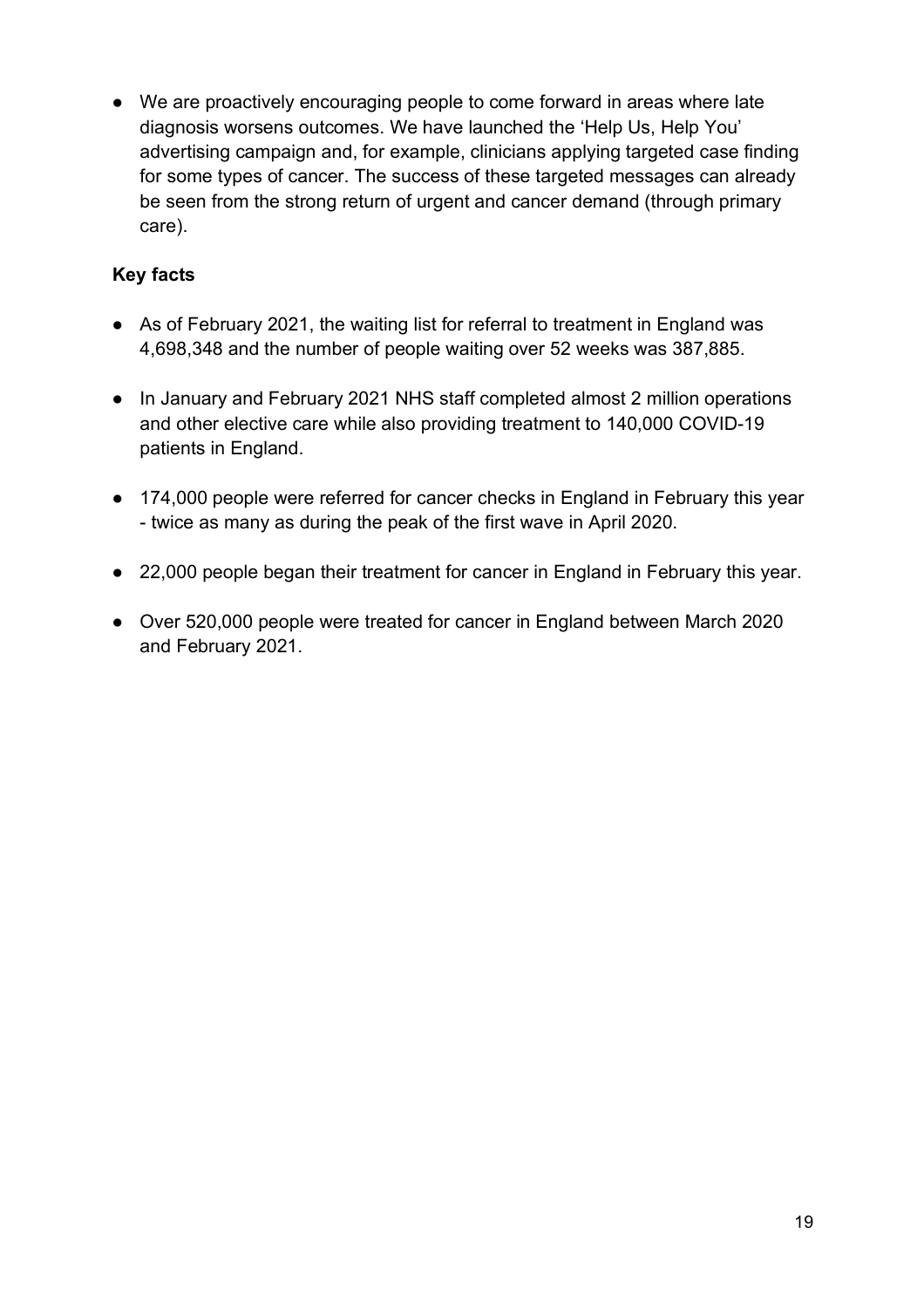*"My Ministers will bring forward legislation to empower the NHS to innovate and embrace technology. Patients will receive more tailored and preventative care, closer to home."*

### **The purpose of the Bill is to:**

- Lay the foundations for a more integrated, efficient and accountable health and care system - one which allows staff to get on with their jobs and provide the best possible treatment and care for their patients.
- Give the NHS and local authorities the tools they need to level up health and care outcomes across the country, enabling healthier, longer and more independent lives.

### **The main benefits of the Bill would be:**

- Delivering on the proposals put forward by the NHS in its own Long Term Plan, while building on the lessons learned from the successful vaccine rollout.
- Making it easier for different parts of the health and care system, including doctors and nurses, carers, local government officials and the voluntary sector to work together to provide joined-up services.
- Removing bureaucratic and transactional processes that do not add value, thus freeing up the NHS to focus on what really matters to patients.
- Enabling the system to most effectively prevent illness, support our ageing population, tackle health inequalities, tailor support to the needs of local populations, and enhance patient safety and quality in the provision of healthcare services.
- Ensuring the NHS and the wider system can respond swiftly to emerging issues while being fully accountable to the public.

## **The main elements of the Bill are:**

- Driving integration of health and care through the delivery of an Integrated Care System in every part of the country.
- Ensuring NHS England, in a new combined form, is accountable to Government, Parliament and taxpayers while maintaining the NHS's clinical and day-to-day operational independence.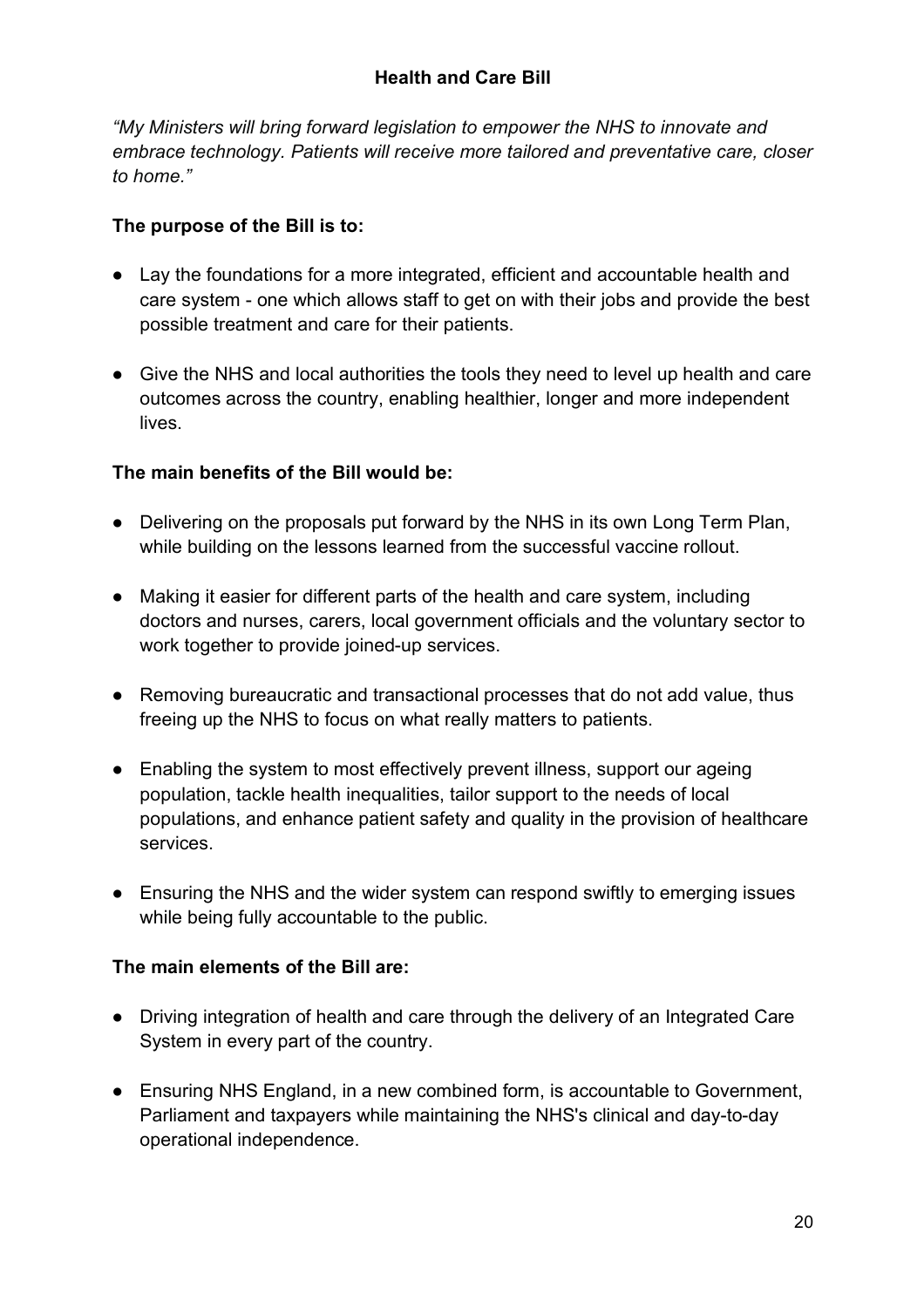- Banning junk food adverts pre-9pm watershed on TV and a total ban online.
- Putting the Healthcare Safety Investigation Branch on a statutory footing to deliver a fully independent national body to investigate healthcare incidents, with the right powers to investigate the most serious patient safety risks to support system learning.

### **Territorial extent and application:**

• The Bill will extend and apply UK wide, with its substantive provisions applying in the main to England.

- More and more people face morbidity and multiple diseases. Around 20 per cent of our lives are spent in poor health, which has been increasing in recent years and is likely to continue in future. The proportion of people aged 65+ with four or more diseases is set to almost double by 2035, with around a third of these people having a mental health problem.
- Life expectancy at birth in the UK is above the OECD average at 81.4. Death rates from cardiovascular disease have fallen by 60 per cent since 1990 in England, compared to around 50 per cent in the OECD. The UK has the 4th lowest adult diabetes prevalence rate amongst OECD countries.
- As of 2020, around 94 per cent of GP practices rated good or outstanding by the Care Quality Commission (CQC), around 82 per cent for NHS mental health core services and 85 per cent of adult social care providers.
- The UK is recognised internationally as a world-leader in driving the patient safety agenda in healthcare.
- As of 8 May 2021, over 35 million people across the UK have now received their first dose of COVID-19 vaccine. In the early stages of the response, the NHS COVID-19 Data Store was established, which safely brought together accurate, real-time information necessary to inform decisions in response to the current pandemic in England.
- In October 2020 the Government announced the creation of 40 hospitals and a further competition for 8 new schemes for competition by 2030. The Government has invested record sums in our NHS, both before and during this pandemic. We are delivering on our historic long-term settlement for the NHS, which will see NHS funding increase by £33.9 billion by 2023-24. We have enshrined this in law.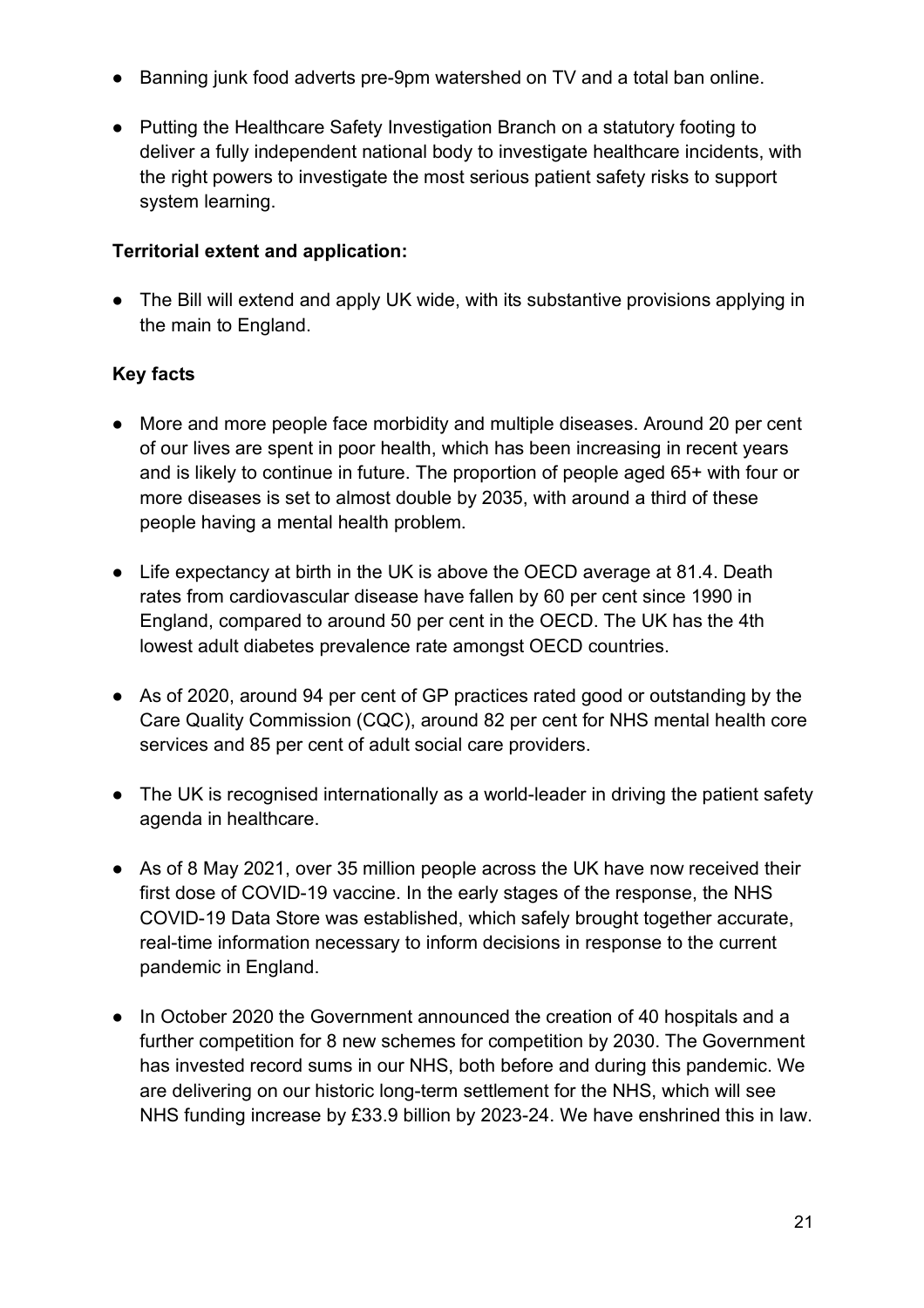#### **Social Care Reform**

*"Proposals on social care reform will be brought forward."*

- The Adult Social Care sector has never been under as much pressure as in the last year. Throughout the pandemic we have been working to ensure all recipients of care receive the support they need. We know there is more work to do so that everyone receives high-quality, joined-up care.
- The Government is committed to improving the adult social care system and will bring forward proposals in 2021.
- The Health and Care Bill included in the Queen's Speech will include provisions to improve the oversight of how social care is commissioned and delivered, and facilitate greater integration between health and care services by placing Integrated Care Systems on a statutory footing across the UK, putting more power and autonomy in the hands of local systems.
- The Bill will include provisions to allow us to get much better data and evidence about the care that is delivered locally.
- Our adult social care workforce underpins improvement of the social care system, and it is critical to support their development. We will listen and engage with staff groups about how to best support them.
- More widely, we will continue to work with local and national partners to ensure our approach to reform is informed by diverse perspectives, including those with lived experience of the care sector.

- Demand for social care is rapidly growing. In 2019-20, there were 1.9 million requests for adult social care support from new clients, an increase of 6 per cent since 2015-16.
- The UK has a growing and ageing population. Over the next 20 years the population in England is expected to grow by almost 10 per cent. The number of people aged 75+ is expected to grow by almost 60 per cent - an additional 2.7 million people.
- The number of people aged below 65 who have care needs is also growing. In 2018-19 over half of the public spending on adult social care was on those who are under 65.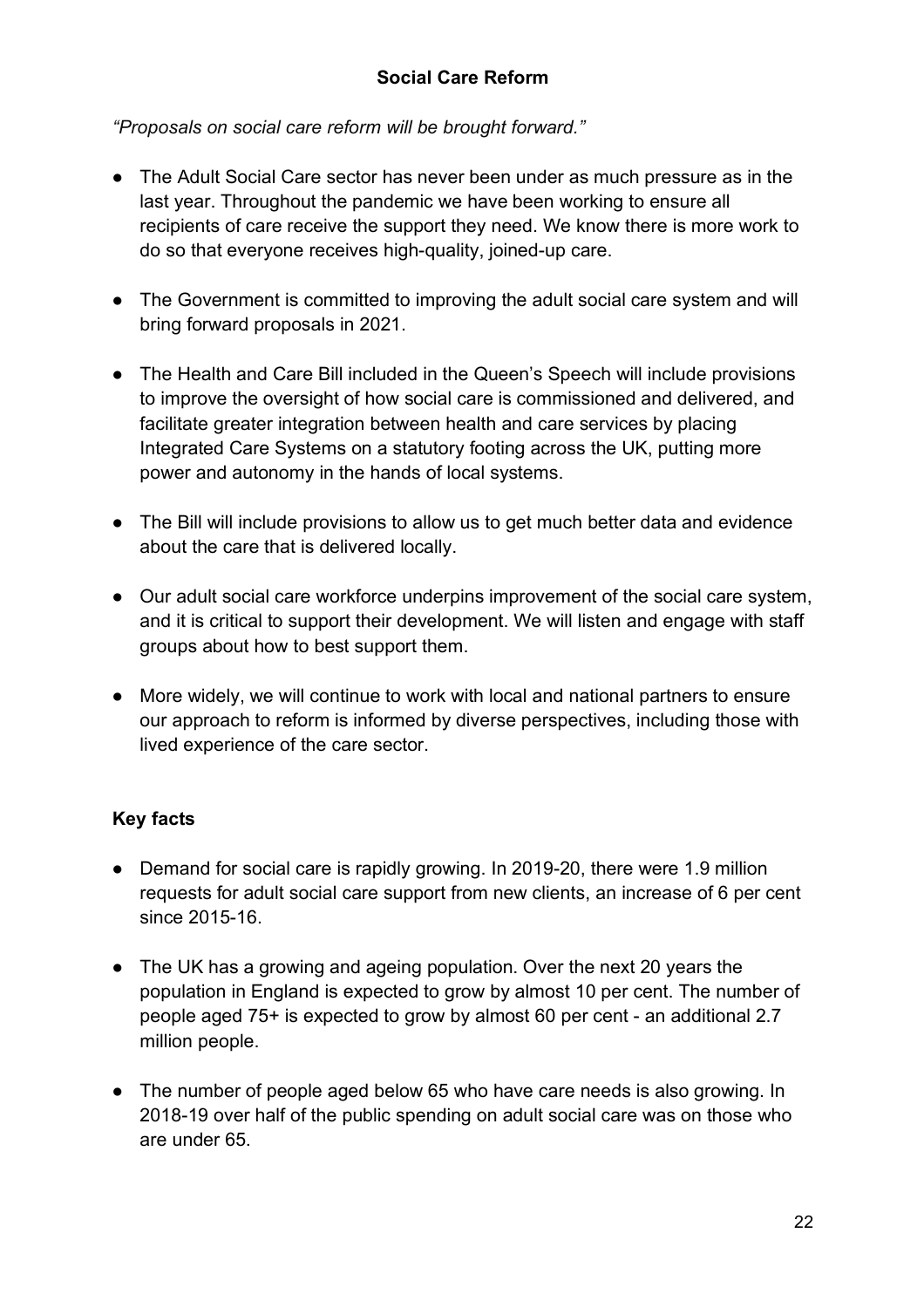- Care costs are unpredictable and can be very high, which can make it difficult for people to prepare. There is normally no way to predict a person's future care costs and not all the risk is shared across society.
- Evidence suggests that areas with more integration between social care services and the NHS leads to increased patient satisfaction and access to care.
- There are around 1.5 million people working in adult social care.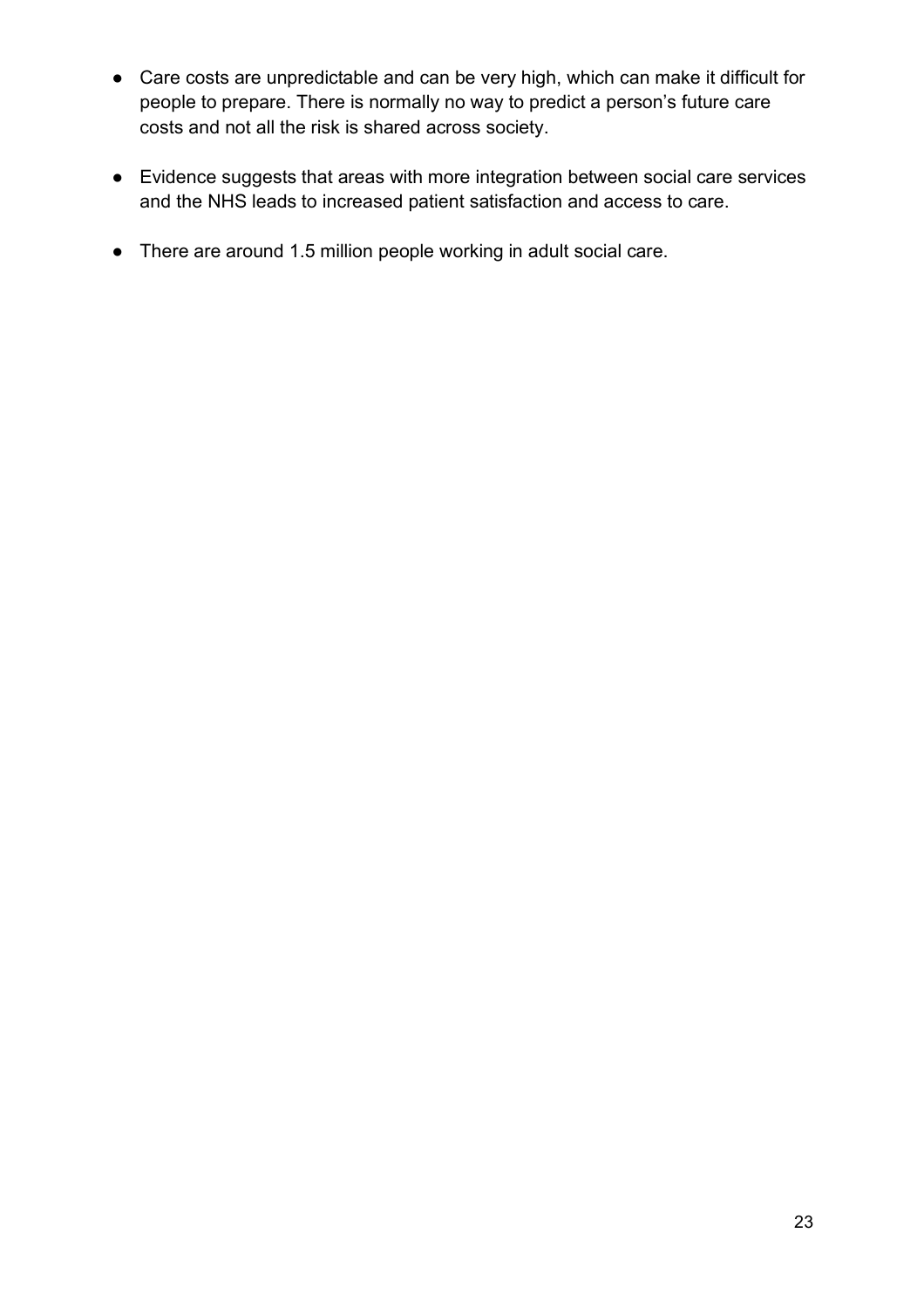#### **Prevention**

*"Measures will be brought forward to support the health and wellbeing of the nation, including to tackle obesity..."*

- Our health is our most important asset. COVID-19 has highlighted the immense costs of ill-health, particularly to the most vulnerable in our society. People who are overweight or living with obesity are more at risk from severe illness and death from COVID-19.
- We are living longer but spending a fifth of our lives in poor health. We must do better. Looking towards the future we cannot hope to achieve better outcomes by doing more of the same.
- Our health is shaped by many factors including the conditions in which we live; the choices we make; and the services we receive. We need a robust public health system that can respond to the complex, twenty-first century challenges to health such as obesity, poor air quality, substance misuse, smoking, mental illness and inactivity.
- Individually and collectively, we can act in ways that will help us to live longer in good physical and mental health.
- The majority of health outcomes (around 80 per cent) are not related to the healthcare people receive but due wider factors, such as their diet and exercise levels. The policy levers to empower people to make healthy choices sit across many different Government departments.
- The new Office for Health Promotion will work across the Government to improve health. It will help the whole health system focus on delivering greater action on prevention, and will drive and support the Government to go further in improving health.

## **Obesity**

- Helping people to achieve and maintain a healthy weight is one of the most important things we can do to improve our nation's health. Making healthier choices easier and fairer for everyone, and ensuring the right support is there for those who need it is critical in tackling obesity.
- We published a new Healthy Weight Strategy in July 2020 and are providing £100 million extra funding for healthy weight programmes to support children, adults and families to achieve and maintain a healthier weight.
- The Government will restrict the promotions on high fat, salt and sugar food and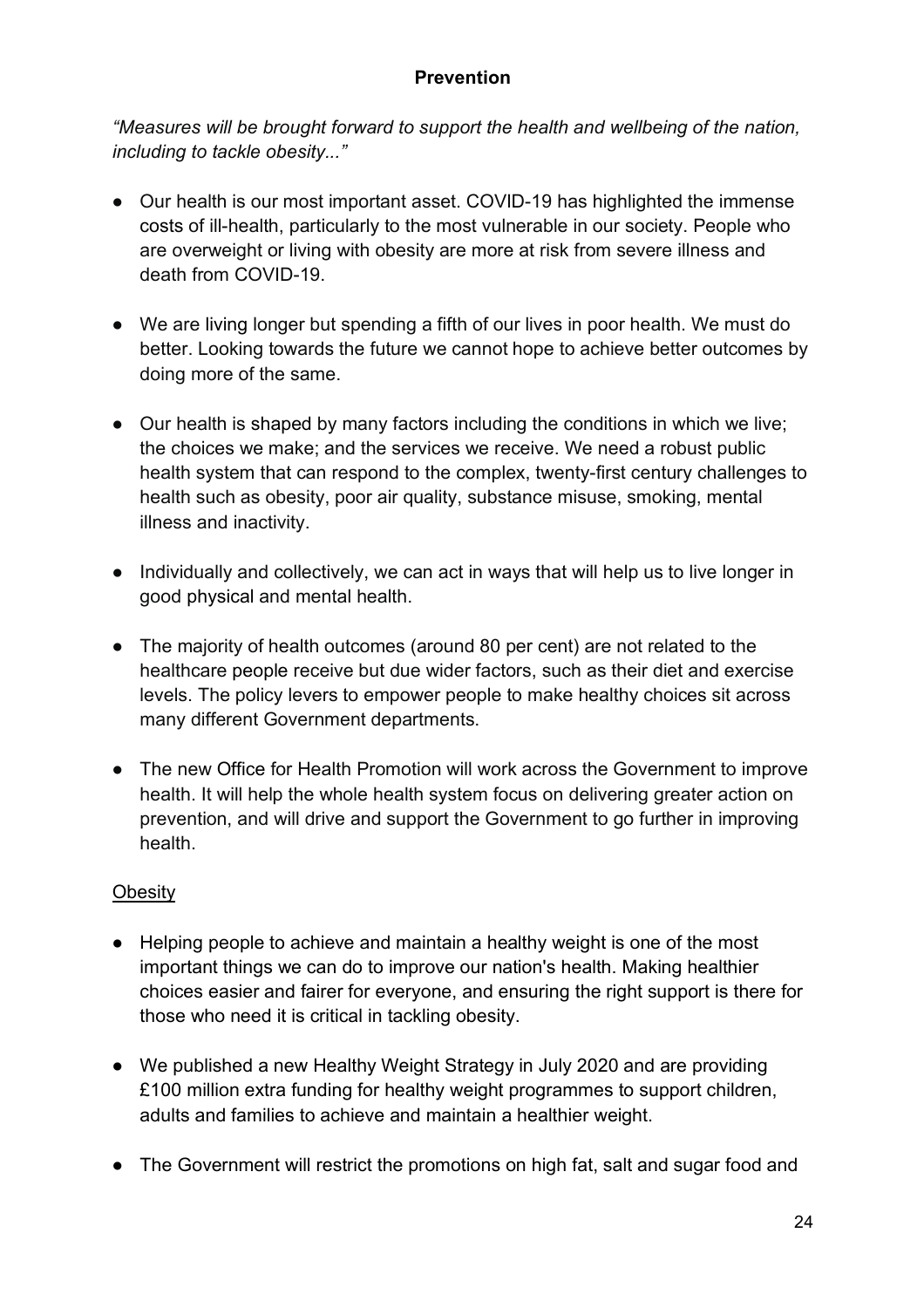drinks in retailers from April 2022. The Health and Care Bill will include measures to ban junk food adverts pre-9pm watershed on TV and for a total ban online.

- The Government will introduce secondary legislation to require large out-of-home sector businesses with 250 or more employees to calorie label the food they sell.
- We are funding a health incentives and reward approach ('Fit Miles') to support people to eat better and exercise more. The work will draw on the very best innovation in the public and private sector to test the role that rewards and incentives can play in encouraging healthier behaviours. We are also offering greater support through GPs, so that anyone with obesity can get support from their GP and referrals to weight management services.

### **Air Quality**

- Air pollution affects people throughout their life. The Government supports approaches which minimise or mitigate public exposure to air pollutants, address inequalities, and maximise co-benefits (such as physical exercise).
- The Government is delivering a £3.8 billion plan to clean up transport and tackle NO2 pollution and going further in protecting communities from air pollution, particularly PM2.5 which is especially harmful to human health.
- Through the Government's landmark Environment Bill, we are also setting ambitious new air quality targets, with a focus on reducing public health impacts.

## **Smoking**

- The reduction in smoking rates currently at 14 per cent of adults in England, the lowest level on record - is a great public health success story. However, we must not be complacent. We have set a bold ambition to be smokefree in England by 2030, and we will publish a new Tobacco Control Plan later this year with a focus on levelling up health outcomes. Smoking rates remain stubbornly high in certain areas of the country and for certain groups. We must focus on driving down smoking rates right across the country and ensure no community is left behind.
- The COVID-19 pandemic has motivated many smokers to consider quitting. This is why we made additional funding available to bolster the Quit for Covid campaign to enable the stop smoking message to reach as many smokers as possible.

#### **Drugs**

● The Government is looking forward to the imminent publication of Part Two of Dame Carol Black's Independent Review of Drugs and the recommendations it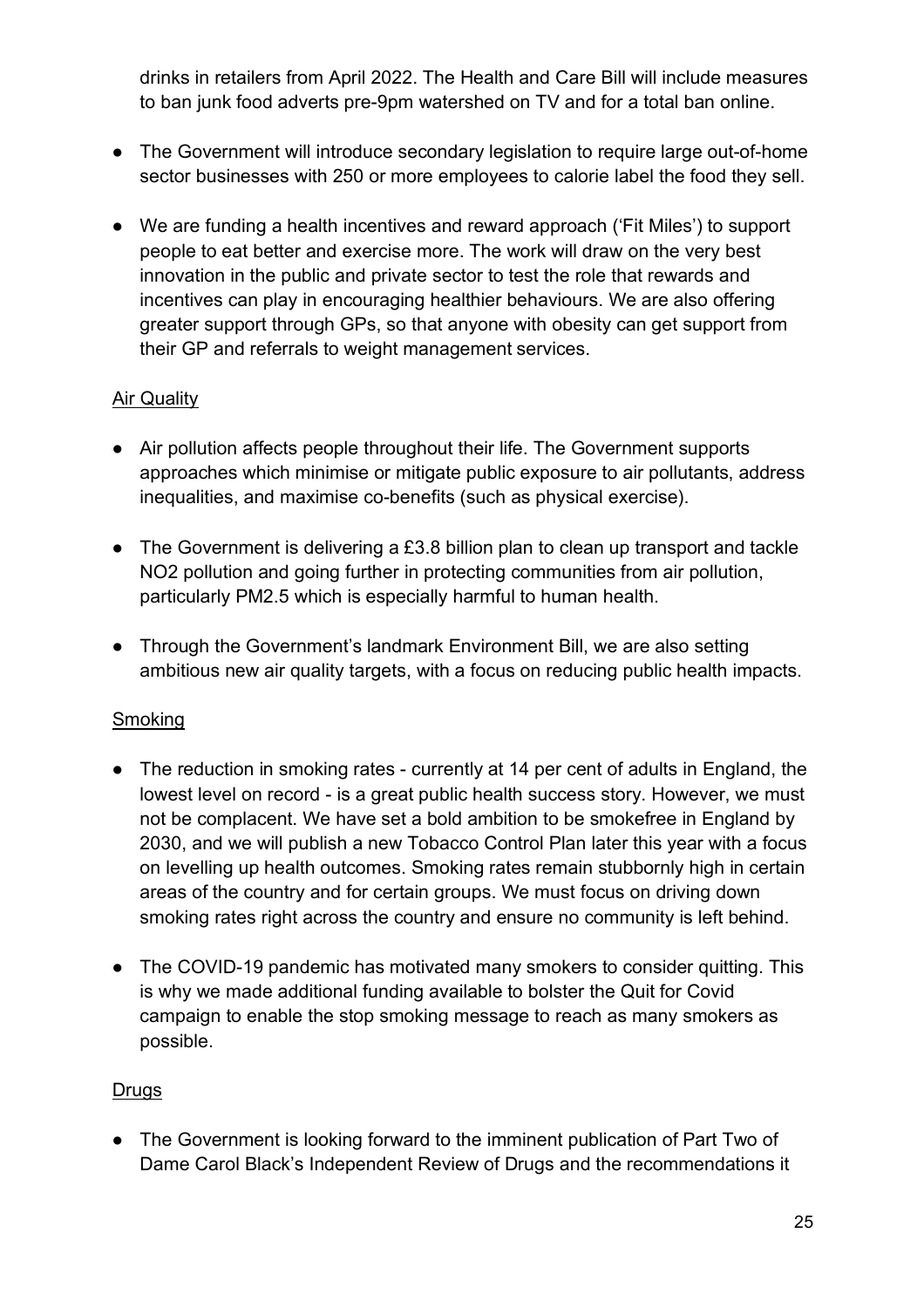will make on how to reduce the demand for illegal drugs.

- Through targeted enforcement we are dismantling the criminal supply chains for illicit drugs. We have already rolled up around 700 county lines, and plan to go further to disrupt the activities of suppliers and importers of illegal drugs.
- This year the Government announced the largest investment in treatment in 15 years with Project ADDER: a new, targeted approach which will ramp up local enforcement, while at the same time diverting more people into treatment and recovery.
- The Government is committed to developing a long-term approach setting out how to tackle the supply and demand of illicit drugs and testing approaches to reducing harmful recreational drug use.

## **Key Facts**

#### **Obesity**

- Today, over 6 in 10 adults, and more than 1 in 3 children aged 10 to 11, are overweight or living with obesity.
- Obesity is associated with reduced life expectancy. It is a risk factor for a range of chronic diseases, including cardiovascular disease, type 2 diabetes, at least 12 kinds of cancer, liver and respiratory disease, and mental health.
- The number of children admitted to hospital for obesity and related conditions has quadrupled in the last decade. Individuals who are obese in their early years are more likely to become obese adults.
- The Government is investing up to £35 million into the Breakfast Club Programme, to kick-start or improve clubs in up to 2,450 schools in disadvantaged areas. We provide healthy free school meals to around 1.4 million disadvantaged children, as well as free meals to all infant children, and we are working with Public Health England to update the school food standards to reduce sugar.
- We have doubled the PE and Sport Premium for primary schools to £320 million a year, already benefitting more than 1,800 schools; and we established a new £100 million healthy pupils capital fund in 2018-19, to increase access to facilities for physical activity and healthy eating.
- This year's expanded Holiday Activities and Food programme will be available to children in every Local Authority in England, building on previous programmes since 2018 – including last year's summer programme, which supported around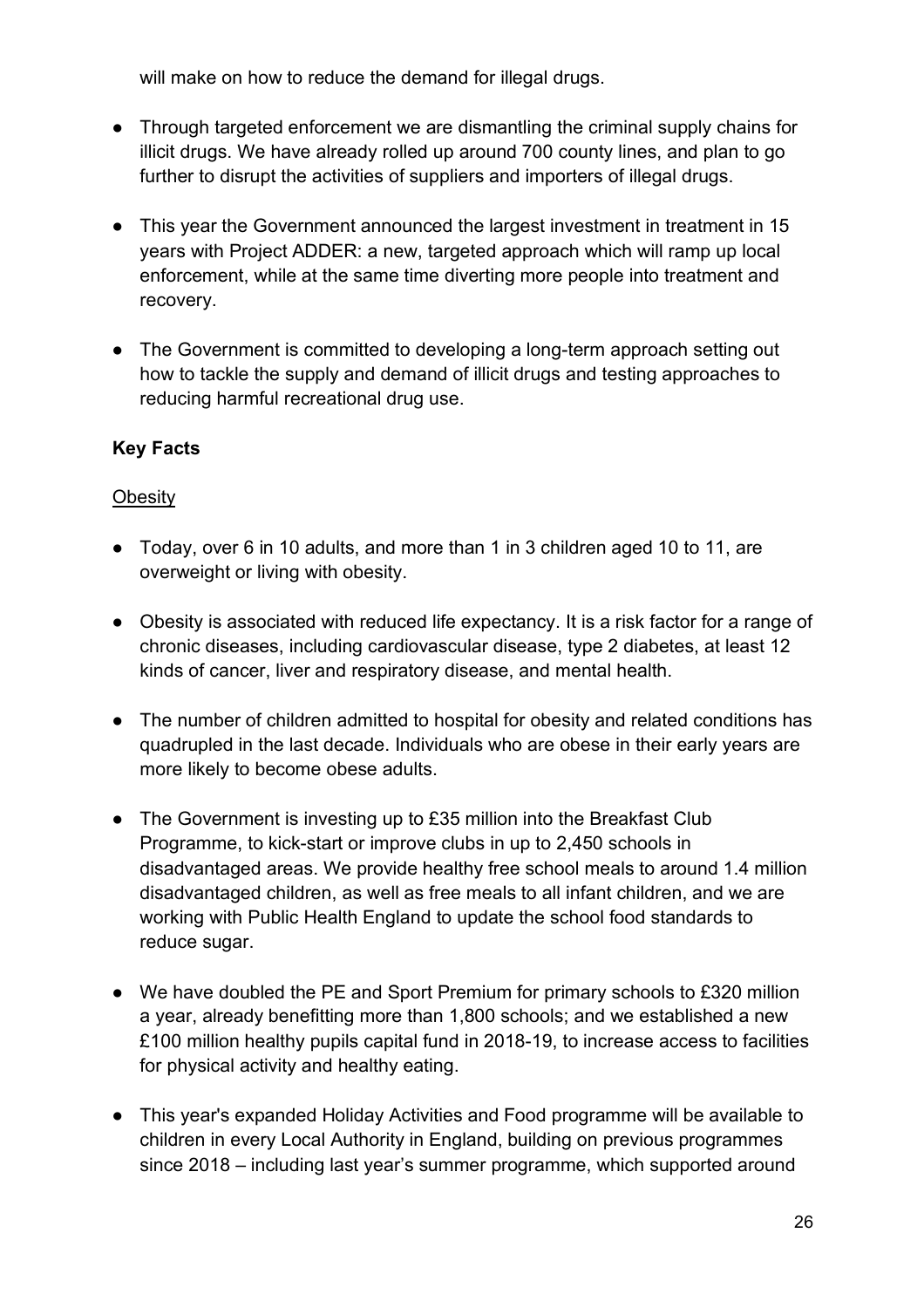50,000 children across 17 Local Authorities.

- Between 2015-19 the average sugar content of soft drinks was reduced by 44 per cent. The Government has also been successful in bringing about a 13 per cent reduction of sugar in breakfast cereals, yogurts and fromage frais.
- Primary care has a vital role in helping treat people with obesity and we will be offering greater support to GPs and patients to offer referrals to weight management services to anyone with obesity.

### **Drugs**

- 4,393 deaths related to drug poisoning were registered in 2019 in England and Wales. There has been a 52 per cent increase in drug-related deaths in the past 10 years. In 2019, there were 1,406 drug-related deaths in Scotland, which is the largest number ever recorded and almost double the number recorded a decade ago.
- On 20 January 2021 a £148 million package to tackle drug misuse was announced. It will provide extra resources to the police and National Crime Agency to dismantle organised criminal gangs, tackle the supply of drugs and deliver the biggest uplift in drug treatment in 15 years. We would expect roughly 5,000 additional people to receive treatment as a result.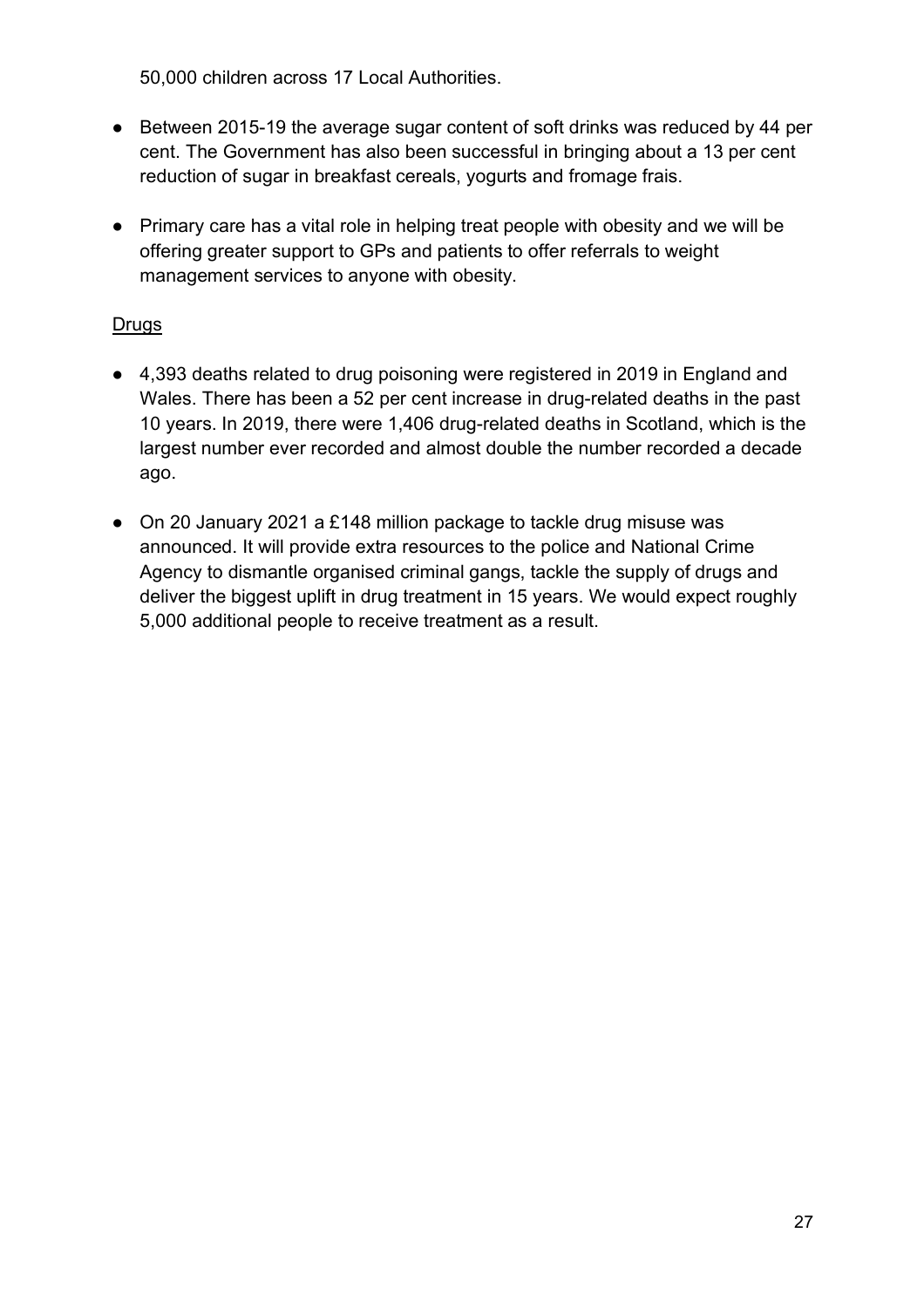*"Measures will be brought forward to support the health and wellbeing of the nation, including to…improve mental health."*

- On 13 January 2021 the Government published the White Paper on reforming the Mental Health Act, setting out proposals to make the Act work better for people.
- These are once-in-a-generation reforms to bring the Mental Health Act into the 21st century and give people greater control over their treatment and receive the dignity and respect they deserve.
- The Government will reform the process for detention, improve care and treatment whilst someone is detained, and give them better support to challenge detention if they wish, shifting the balance to give the patient more say.
- The Government committed to change the law around how people with a learning disability or autistic people are treated under the Act to prevent prolonged detentions. As set out in the Code of Practice, compulsory treatment in a hospital setting is rarely likely to be helpful for an autistic person, who may be very distressed by even minor changes in routine and is likely to find detention in hospital anxiety provoking. We will therefore move to limit the Act for people with these conditions.
- The Government will also make key improvements to how we manage offenders with acute mental disorders, including commitments to support these offenders to access the care they need as quickly and early as possible.
- These reforms also seek to address the disproportionate number of people from black and minority ethnic groups detained under the Act.
- The consultation on our proposals closed last month and we are considering responses we received. The Government will respond to the consultation later this year, which will pave the way for future legislation.
- As well as reforming legislation, the Government remains committed to our ambitions in the NHS Long Term Plan to expand and transform mental health services in England and to invest an additional £2.3 billion a year in mental health services by 2023-24, so that two million more people will be able to access mental health support.
- The pandemic has had an impact on the mental health and wellbeing of many people. The Government has set out its Mental Health Recovery Action Plan as part of the commitment to build back better. This plan is backed by a one-off targeted investment of £500 million, to ensure that the right support is in place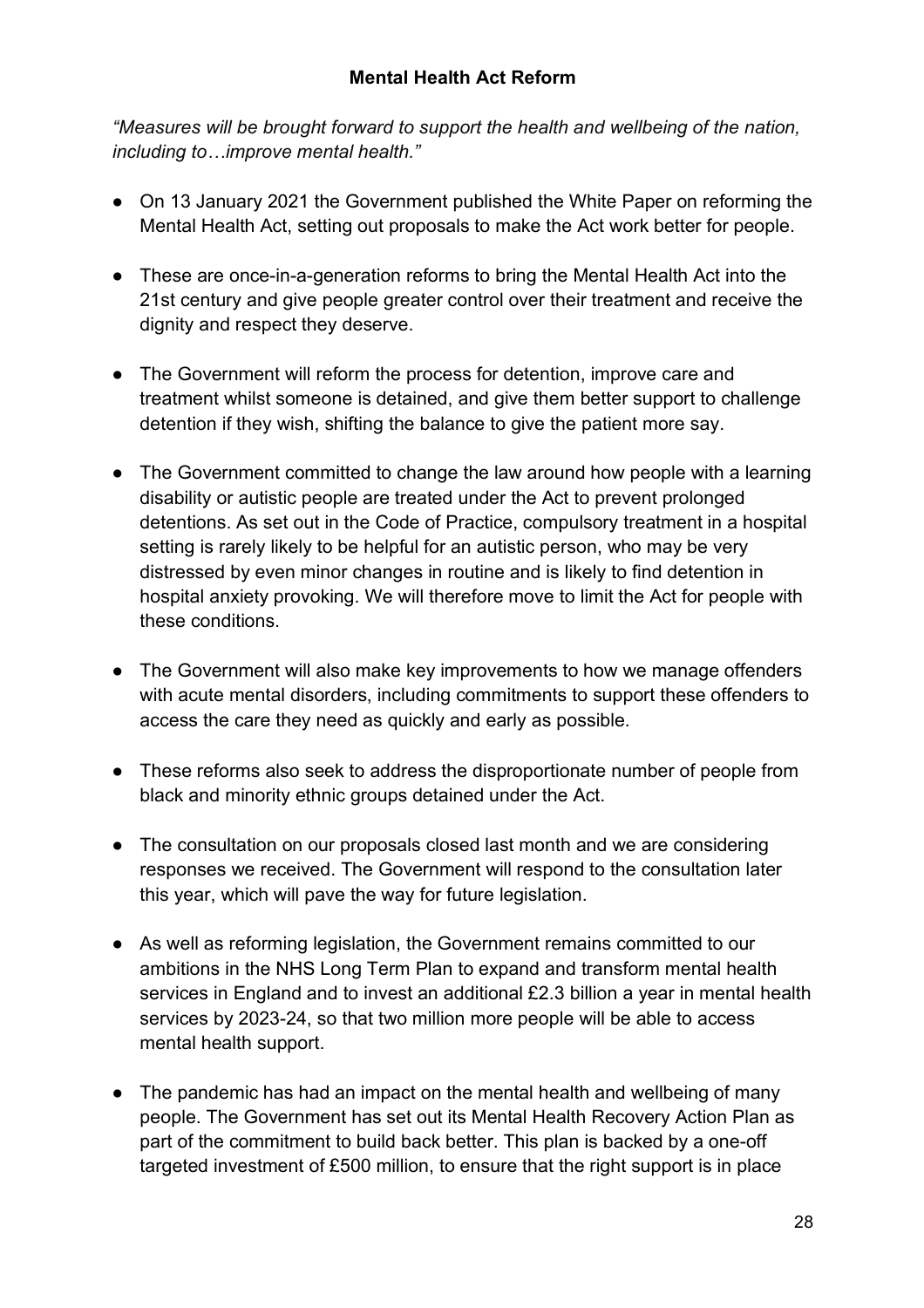over the coming year for everyone who needs it.

- The Mental Health Act 1983 sets out the legal framework in England and Wales for the treatment and detention of people with mental ill health, including when such action may be compulsory. The Act has not been fully updated for nearly 40 years, although the Mental Health Act 2007 made changes.
- There were 51,000 new detentions under the Act (and 4,650 new Community Treatment Orders) in 2019-20. Numbers of detentions have been rising over recent years – by an estimated 1 per cent last year.
- The Government is already making significant headway on delivering the reform agenda, with £400 million announced in 2020 to eradicate dormitories in mental health wards. This is critical to improving patients' experiences and ensuring that they are treated with dignity and respect.
- At least 380,000 more adults a vear will have access to psychological therapies and an additional 345,000 children and young people access to mental health support by 2023-24.
- In addition, we are introducing new models of care which will give 370,000 adults with serious mental illness greater choice and control over their care and support them to live well in their communities by 2023-24.
- The Mental Health Recovery Action Plan includes £79 million to significantly expand children's mental health services, which will allow around 22,500 more children and young people to access community health services, 2,000 more children and young people to access eating disorder services and a faster increase in the coverage of mental health support teams in schools and colleges over the 2021-22 financial year.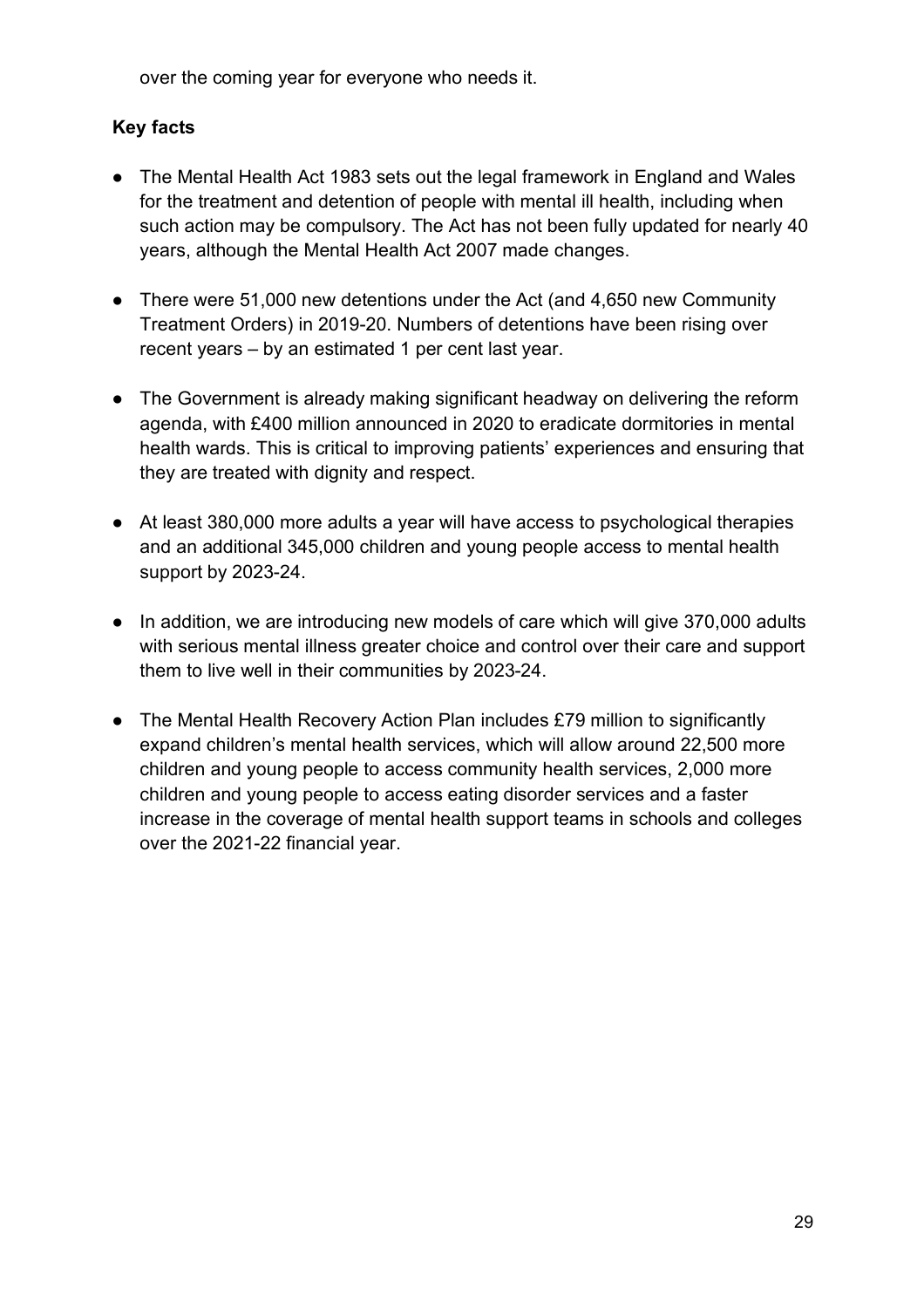### **BUILDING BACK BETTER: JOBS AND ECONOMIC RECOVERY**

# **Levelling Up**

*"My Government's priority is to deliver a national recovery from the pandemic that makes the United Kingdom stronger, healthier and more prosperous than before.* 

*To achieve this, my Government will level up opportunities across all parts of the United Kingdom, supporting jobs, businesses and economic growth and addressing the impact of the pandemic on public services."*

- Levelling up is at the heart of the Government's agenda to build back better after the pandemic and was at the centre of the Manifesto on which we promised to deliver for the people of the UK.
- It is about improving living standards and growing the private sector, particularly where it is weak. It is about increasing and spreading opportunity, because while talent is evenly distributed, opportunity is not. It is about improving health, education and policing, particularly where they are not good enough. It is also about strengthening community and local leadership, restoring pride in place, and improving quality of life in ways that are not just about the economy.
- The Government will publish a landmark Levelling Up White Paper later this year, setting out bold new policy interventions to improve livelihoods and opportunity in all parts of the UK. It will grasp the opportunities of Brexit and set out the next steps in our plan to enable more people to get on in life, without feeling they have to leave their local area.
- Levelling up means creating new good jobs, boosting training and growing productivity in places that have seen economic decline and the loss of industry – not through a one-size-fits-all approach, but nurturing different types of economic growth and building on the different strengths that different places have.
- The White Paper will build on actions the Government is already taking to level up across the UK.

#### Local regeneration and town centre improvement

● The new £4.8 billion Levelling Up Fund will invest in infrastructure to improve everyday local life and boost growth and jobs. We will launch the UK Shared Prosperity Fund in 2022 and have already supported places with £220 million through the UK Community Renewal Fund. The £830 million Future High Streets Fund is supporting regeneration in 72 areas across England.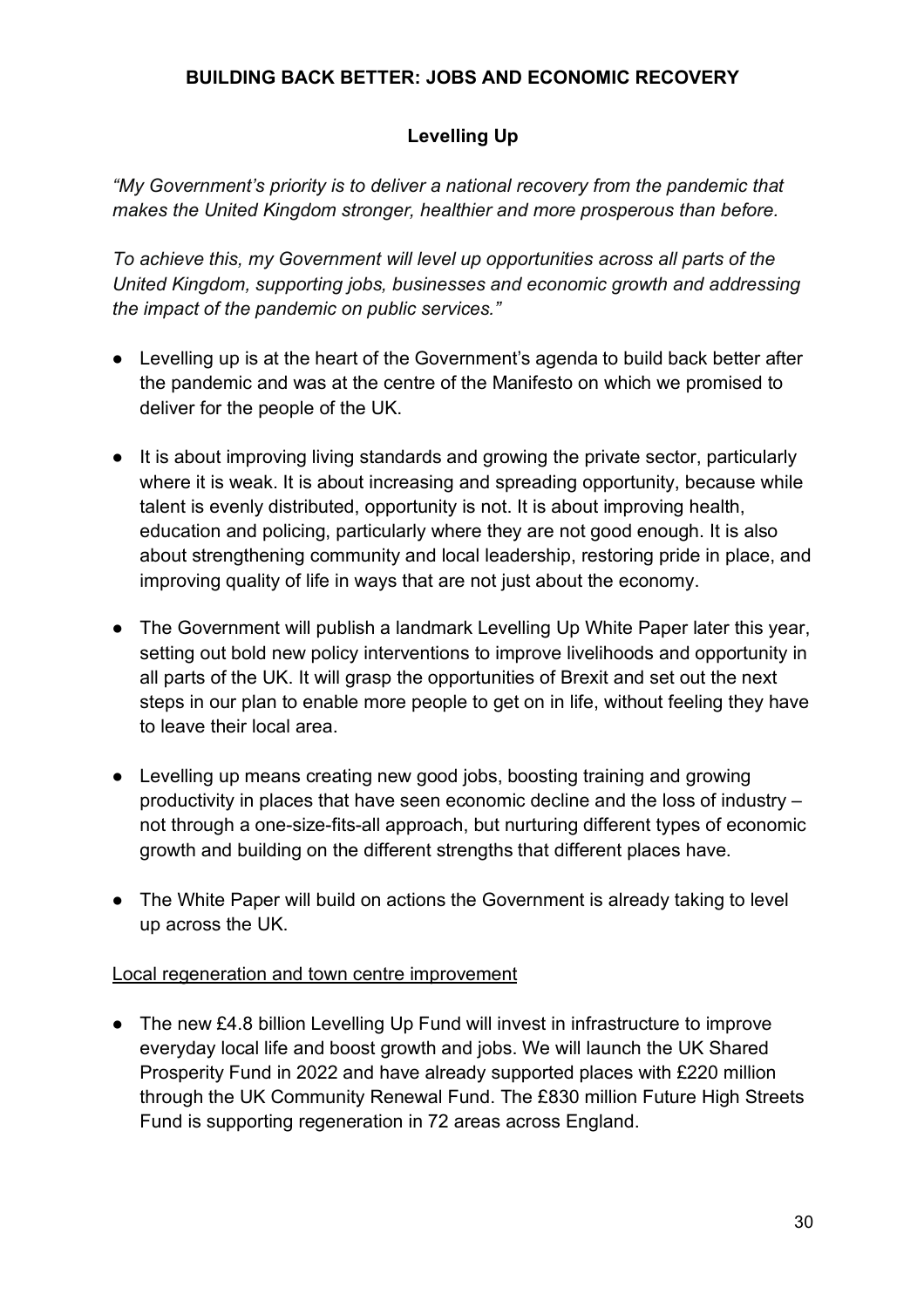• Through the Towns Fund we are investing £3.6 billion in 101 towns in England towards their own local priorities such as upgrades to high streets and transport, while we are investing £2.9 billion in City and Growth Deals to drive forward local economic priorities in cities across Scotland, Wales and Northern Ireland.

### Enterprise and jobs

- We are boosting jobs, investment and communities post-Brexit by establishing eight Freeports in England and working to establish more in Scotland, Wales and Northern Ireland.
- As part of our drive to net zero, we are backing industries of the future through the Prime Minister's Ten Point Plan for a green industrial revolution, mobilising billions in private and public investment to turn the country into the world's number one centre for green technology and finance, creating 250,000 highly skilled green jobs across the UK.
- We are protecting, supporting and creating jobs across the UK through our Plan for Jobs, which will particularly help areas at risk of unemployment.
- We are backing innovation to create good new jobs across the country with the £400 million "Strength In Places" Fund, which has made investments in Glasgow, Edinburgh, Belfast, Cardiff, Bristol, Liverpool and Kent.
- We are moving more of government out of Whitehall. The new Government economic campus at Darlington ("Treasury North") will relocate substantial parts of HM Treasury while the Ministry of Housing, Communities and Local Government will create a second headquarters in Wolverhampton. The new UK Infrastructure Bank will be based in Leeds.

#### Levelling up public services

- We are investing £3.7 billion to build 40 hospitals and recruiting 50,000 new nurses in England, which will ensure that people have access to the best public services, wherever they live.
- We are recruiting 20,000 new police officers to keep our streets and communities safe across England and Wales.

#### Skills and education

● We are helping to close the opportunity gap in England by increasing primary school funding to a minimum of £4,000 per pupil and secondaries to a minimum of £5,000 per pupil and boosting investment in schools by £14 billion through to 2023-23 – an extra £840 per pupil.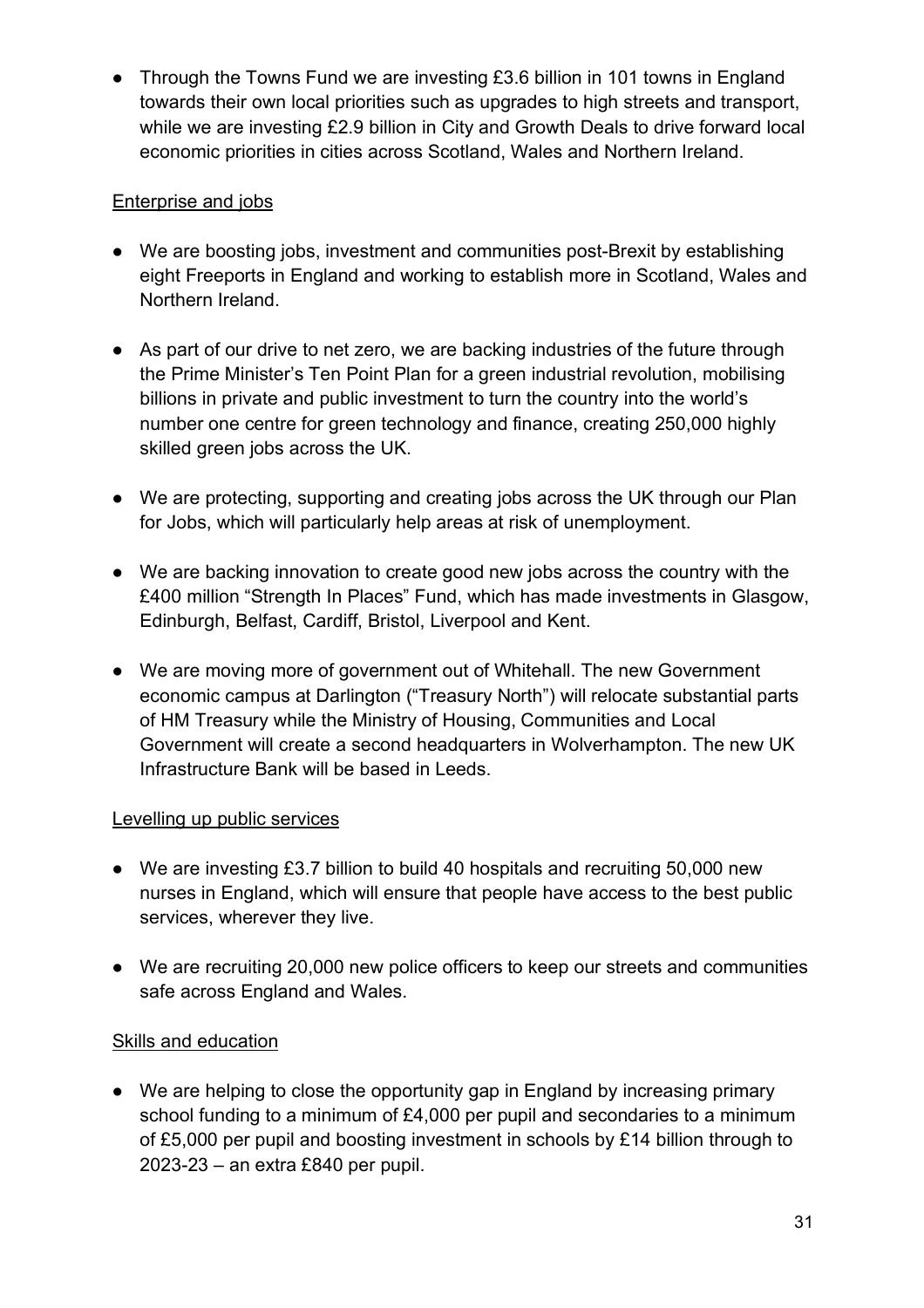- We have introduced the Lifetime Skills Guarantee as part of the £2.5 billion National Skills Fund. Starting this year, 11 million adults are able to gain an A level-equivalent qualification for free. The devolved administrations will receive £500 million through Barnett consequentials as skills is devolved.
- We are rolling out T levels, which means we will be investing £500 million a year in new prestigious technical qualifications featuring more workplace experience.

#### Major infrastructure and connectivity

- To improve infrastructure and better connect people to jobs, we are making the largest ever investment in motorways and A-roads worth over £27 billion. We are also connecting the country with High Speed 2 and setting out our massive programme of rail investment across the North and the Midlands through the Integrated Rail Plan, building on our £4.2 billion investment.
- We are rolling out fibre across the UK, investing £5 billion in Project Gigabit to target getting to a minimum of 85 per cent gigabit-capable coverage by 2025 and to get us as close to 100 per cent as possible.
- We are investing £5 billion in buses and cycle routes across England. Our National Bus Strategy will ensure every area has a bus service as good as the capital's.

- The UK has significant regional disparities, both economic and social:
	- o The UK's highest productivity region (London) is nearly 60 per cent more productive than its lowest (Wales).
	- $\circ$  50 per cent of the population in London have graduate-level qualifications, compared to 33 per cent of the population in the North East of England.
	- o Healthy life expectancy in Glasgow, Dundee, Blackpool and Middlesbrough is ten years shorter than affluent local authorities in the South East.
	- $\circ$  People in the most deprived fifth of neighbourhoods in England are about 50 per cent more likely to experience crime and antisocial behaviour than those in the richest fifth.
- Certain types of spending, transport, R&D, housing, culture, are vital to boost productivity. Yet in Britain we have historically spent more on these things in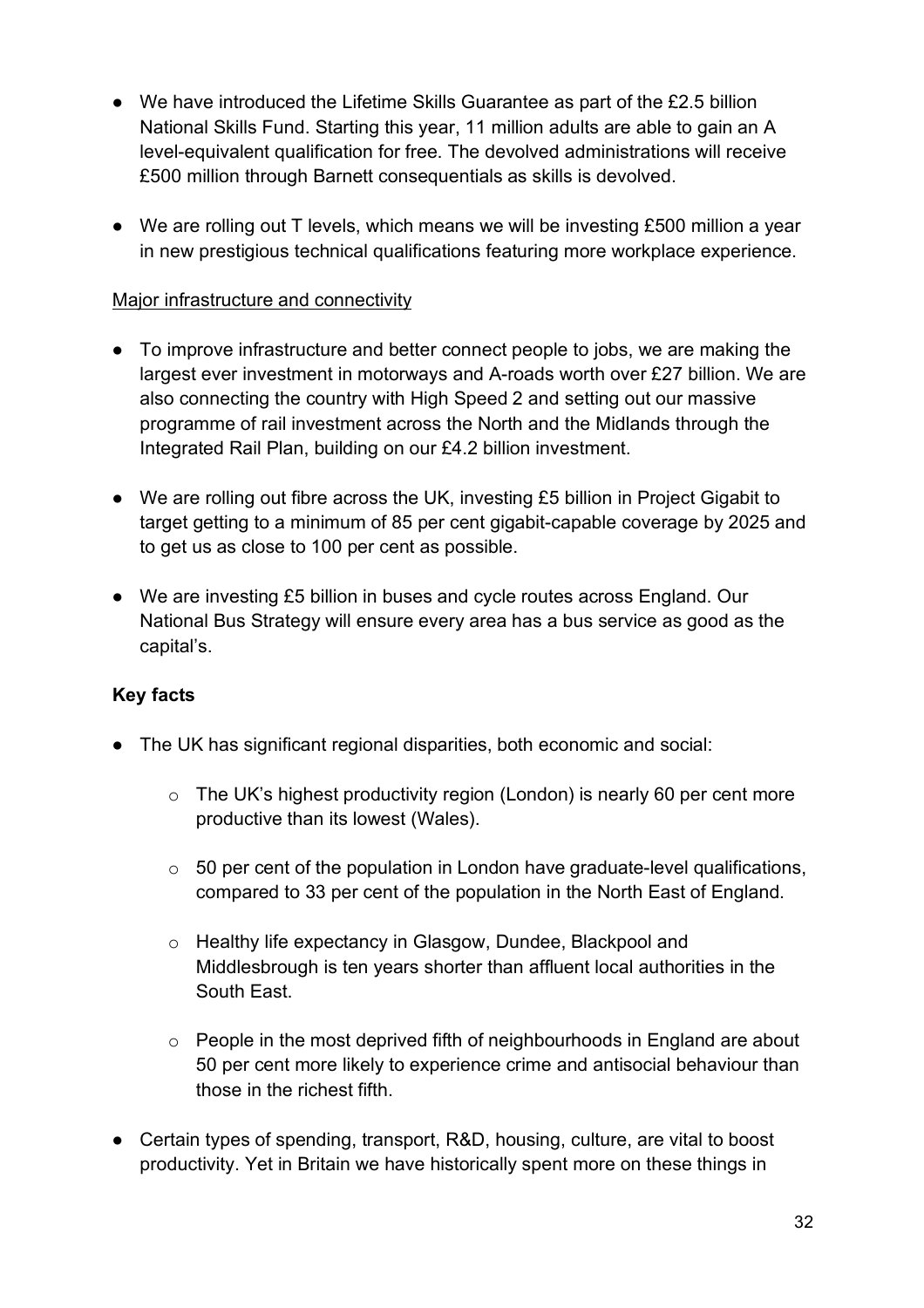places where productivity is already high:

- o Between 2007-08 and 2018-19 capital spending on transport in London was around £6,600 per head, more than twice the average in the rest of England (£2,400).
- o Close to half of core research funding in England was spent in just three UK regions and sub-regions containing Oxford, Cambridge, and London.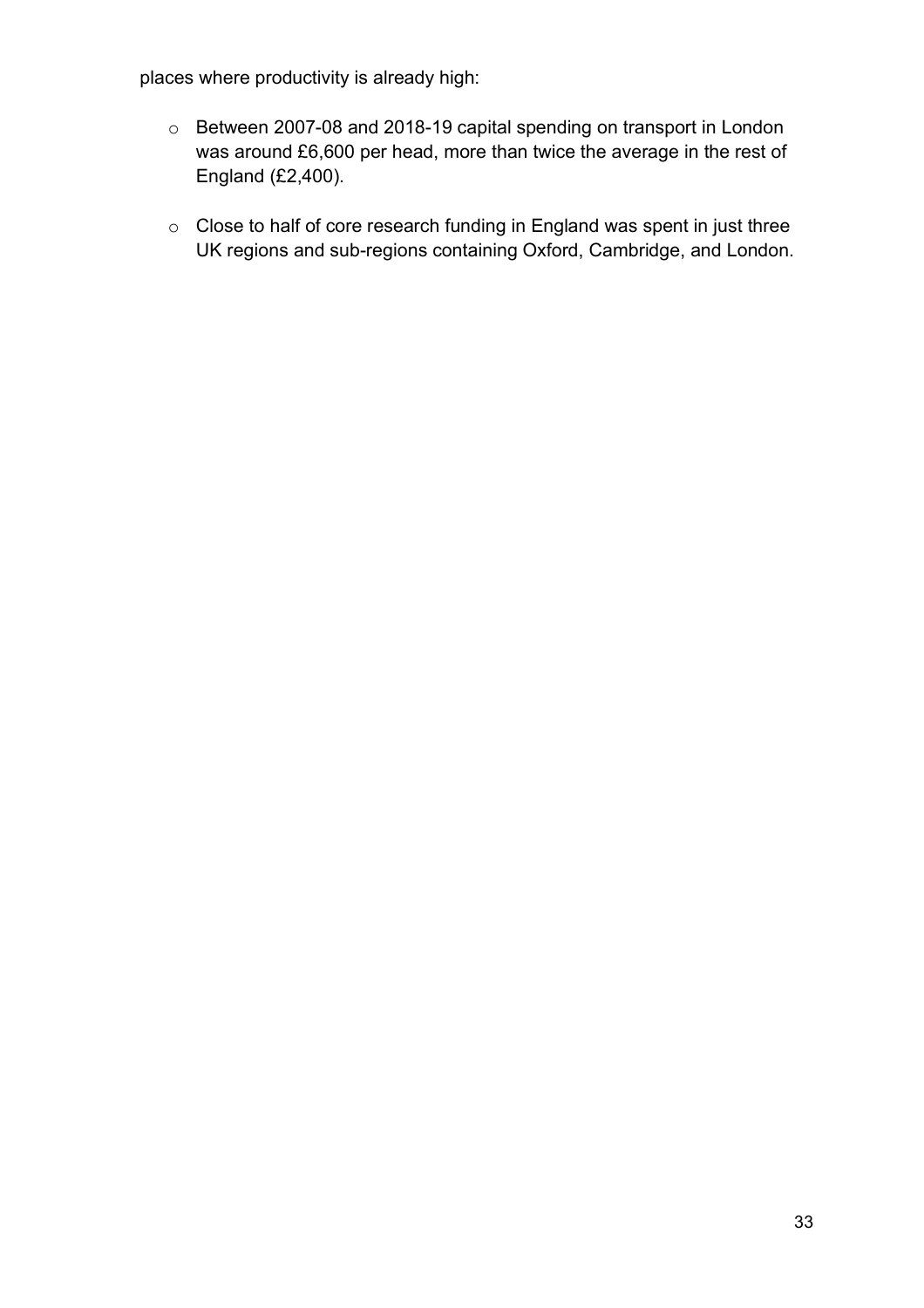#### **Support for Living Standards and Plan for Jobs**

*"My Government's priority is to deliver a national recovery from the pandemic that makes the United Kingdom stronger, healthier and more prosperous than before...Following the unprecedented support provided to businesses during the pandemic, proposals will be brought forward to create and support jobs…"*

- The Government is committed to supporting household living standards during this difficult time. That is why the Government announced an unprecedented package of support – including boosts to Universal Credit, the Coronavirus Job Retention Scheme, and the Self-Employment Income Support Scheme – helping to protect incomes, jobs, and to support those most in need.
- These interventions have supported the poorest working households the most (as a proportion of income).

#### Work and Plan for Jobs

- This Government champions the principle of work as the best route out of poverty and towards financial independence. This approach is based on clear evidence about the importance of employment, particularly where it is full-time, in substantially reducing the risks of poverty and in improving long-term outcomes for families and children.
- We have protected jobs throughout COVID-19. The Coronavirus Job Retention Scheme – which runs until September 2021 – has helped to pay the wages of 11.5 million people across the country, with more than £61.3 billion paid out in grants across the UK. The Self-Employment Income Support Scheme has paid out almost £20 billion in grants to 2.7 million self-employed individuals whose businesses were adversely affected by COVID-19, one of the most generous selfemployment COVID-19 income support schemes in the world.
- $\bullet$  As part of our flagship Plan for Jobs, the Government invested £30 billion in measures to create, support and protect jobs, including increasing the number of Work Coaches by 13,500 in our Jobcentre offices. This year, the Government is providing £3.6 billion additional funding to continue to support people who unfortunately lose their jobs, helping them search for work or to retrain.
- We have targeted support for young people: the Kickstart Scheme will create hundreds of thousands of new, fully subsidised jobs for 16-24 year olds on Universal Credit at risk of long-term unemployment. With £2 billion of funding, Kickstart has the potential to support over 250,000 young people.
- For those on Universal Credit, who have been searching for work for over a year, the Spending Review introduced the new £2.9 billion Restart programme. This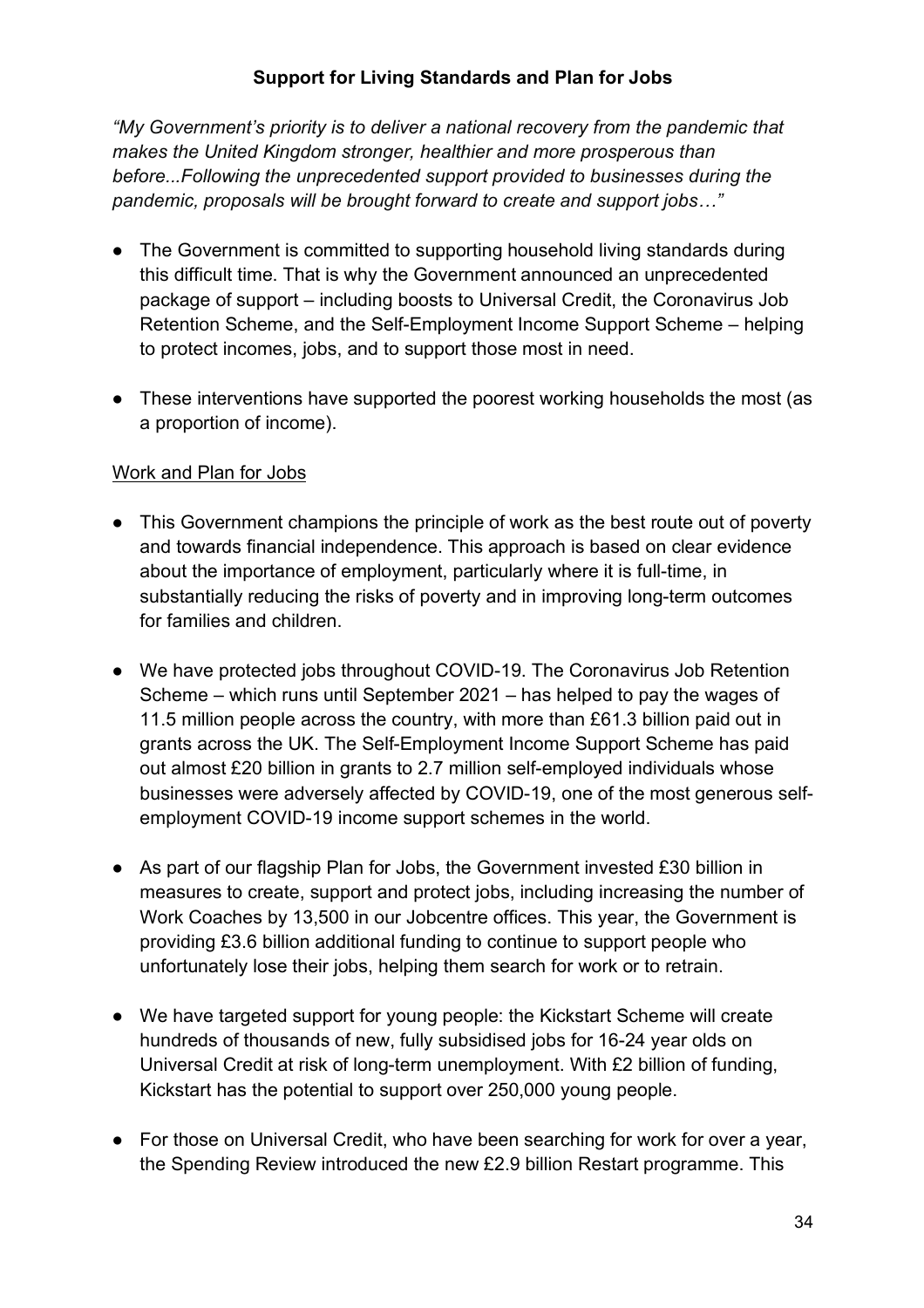new three-year programme will provide intensive and tailored support to over 1 million people and help them find work.

● Around two million of the UK's lowest-paid workers will benefit from the increases in the National Living Wage and National Minimum Wages. On 1 April 2021, the National Living Wage increased by 2.2 per cent to £8.91 an hour, an increase in annual earnings of over £345 extra for someone working full-time.

- As of 14 April 2021, there have been 11.5 million jobs supported by the Coronavirus Job Retention Scheme since its inception. A total of 1.3 million employers have made a claim through the scheme since it started in March 2020, totalling £61.3 billion in claims.
- The Self-Employment Income Support Scheme has supported 2.7 million people. The fourth and fifth SEISS grants are an estimated £13.5 billion of additional support, taking total support for the self-employed to over £33 billion since the start of the pandemic.
- So far, over 195,000 Kickstart jobs have been created.
- Restart will provide intensive, tailored support to over 1 million unemployed people
- The Government has successfully recruited 13,500 additional work coaches since March 2020.
- Distributional analysis published for the 2021 Budget showed that in 2021-22 (even when excluding spending in response to COVID-19) tax, welfare and spending decisions made since Spending Round 2019 have benefitted all households, with the poorest gaining the most as a percentage of net income. Our modelling also shows that:
	- o The poorest 60 per cent of households receive more in public spending than they contribute in tax.
	- o Households in the lowest income decile will receive more than £4 in public spending for every £1 they pay in tax on average.
- Between November 2020 and January 2021, the unemployment rate for 18-24 year olds was 13.2 per cent compared to 5 per cent for the overall population of people aged 16+.
- The Office for Budget Responsibility estimated that without the short-term fiscal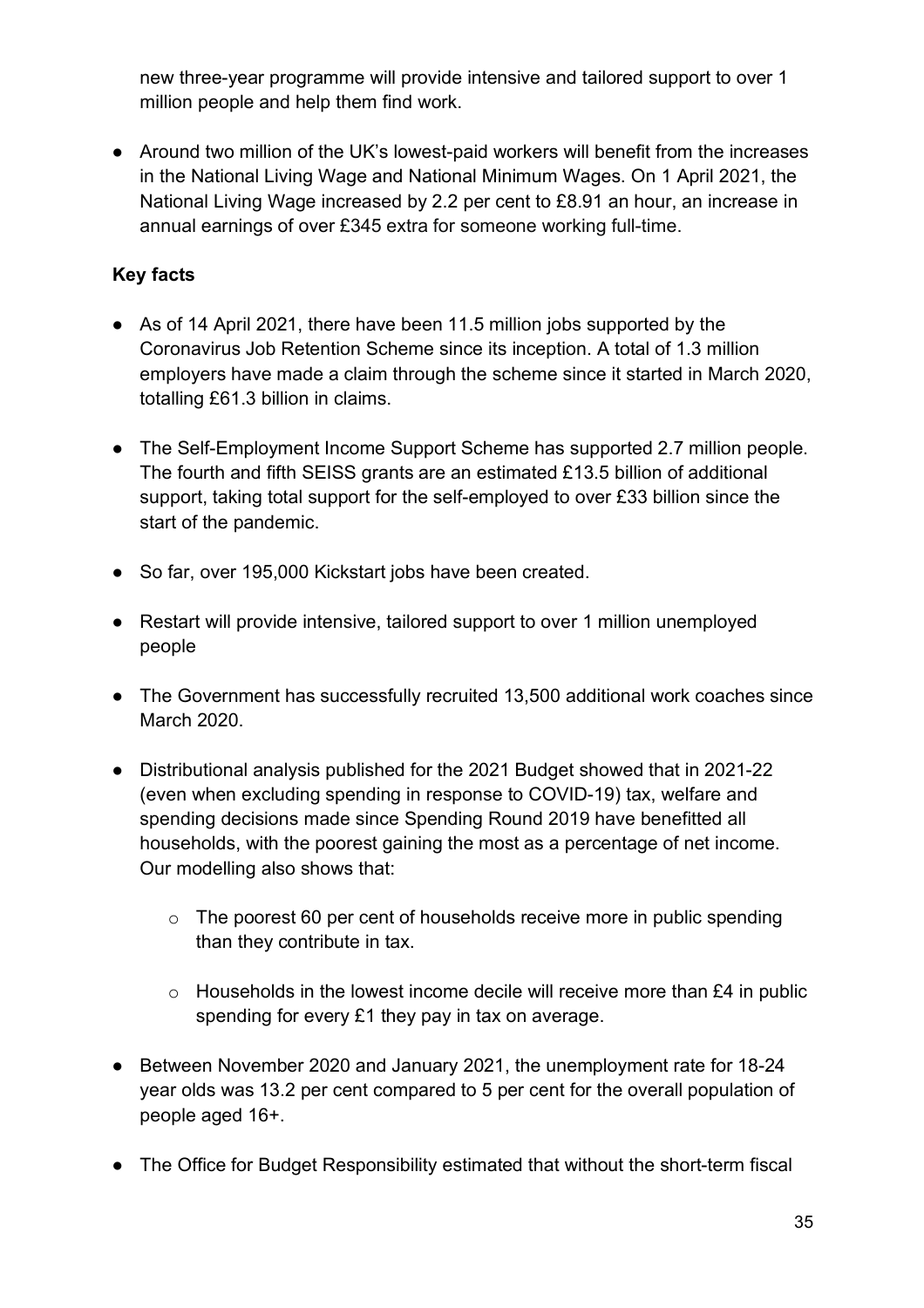easing announced in the Budget, and in particular the extension to the Coronavirus Jobs Retention Scheme, the forecasted unemployment figure of 2.2 million in the fourth quarter of 2021, would have been higher by 300,000.

● For the first time, 23 and 24 year olds are now eligible for the National Living Wage, meaning a 23 year old who was previously working on the National Minimum Wage saw a 8.7 per cent increase in their hourly pay.

#### Support for individuals

- This Government is committed to supporting people on lower incomes; even before the pandemic, in 2020-21 estimated spend on welfare support for people of working age and children was over £105 billion, with an additional £7.4 billion of COVID-19 related welfare policy measures, this increased to over £112 billion.
- In March 2020, the Government announced a temporary £20 per week uplift in Universal Credit which was extended by six months at the 2021 Budget. The Government also provided similar support for eligible Working Tax Credit claimants through a one-off £500 payment in April 2021.
- In September 2020, the Government announced the Test and Trace Support Payment, a one-off £500 payment to help people on low-incomes to self-isolate when they either test positive for COVID-19 or are identified as having been in contact with someone who has tested positive. To date, the Government has provided £176 million to Local Authorities to administer the scheme and make payments – including £75 million for discretionary payments according to Local Authorities' own criteria.
- The Government set up the £170 million COVID Winter Grant Scheme, which has enabled Local Authorities in England to provide targeted support with food and bills to families and the most vulnerable. The Government has recently extended this scheme beyond Winter until 20 June 2021, and renamed it the COVID Local Support Grant. This brings the scheme in line with the Prime Minister's roadmap out of lockdown.
- The Government has also established a £220 million Holiday Activities and Food Programme to provide enriching activities and a healthy meal for disadvantaged children in the Easter, Summer and Christmas holidays.
- The Government has spent around £3.6 billion in early educational entitlements to support families with their childcare costs in 2020-21. Since 2010, all three and four year olds have been able to access 15 hours of early education a week. In 2013, we also introduced 15 hours of free early education a week for disadvantaged two year olds. In 2017, we doubled the free childcare available for eligible working parents of three and four year olds to 30 hours a week.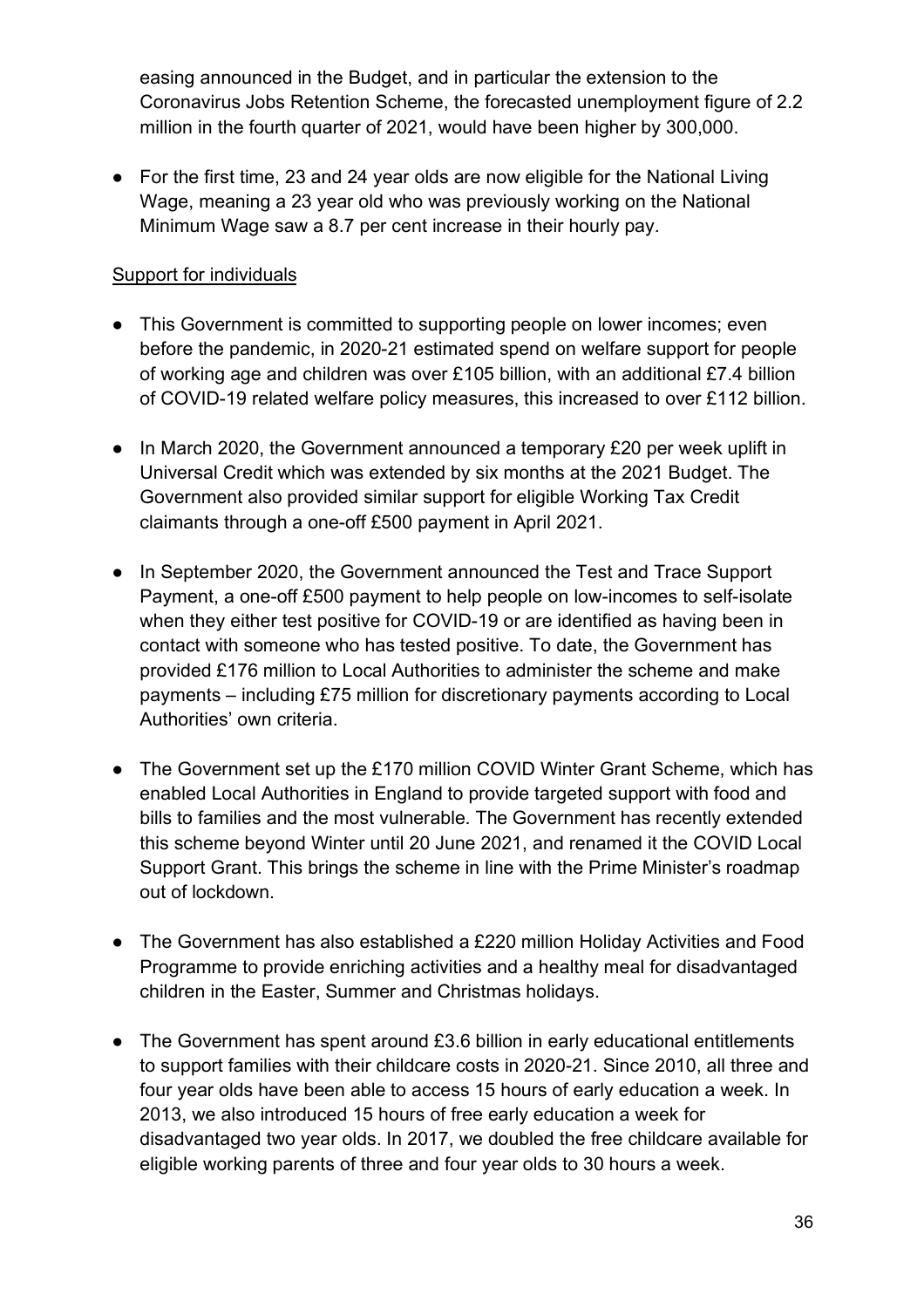- The Government will bring forward a Health and Disability Green Paper on continuously improving the support offered to disabled people whilst laying the foundation for sustainable reform. The National Strategy for Disabled People will set out practical changes for disabled people that remove barriers and increase opportunity.
- In March 2020 we raised the Local Housing Allowance rates to the 30th percentile of local rents, and have maintained these rates at the same cash level this financial year. This is an extra investment of almost £1 billion in 2020-21 and 2021-22 into the welfare system providing more support for renters.

## **Key facts**

- In the first two months of the COVID Winter Support Grant, covering December 2020 and January 2021, Local Authorities spent over £86 million, with 94 per cent awarded to support families with children and 96 per cent used on the provision of food and to support utility bills. In the same period, nearly 2.4 million awards were made to vulnerable households through the scheme.
- This year's expanded Holiday Activities and Food programme will be available to children in every Local Authority in England, building on previous programmes since 2018 – including last year's summer programme, which supported around 50,000 children across 17 Local Authorities.
- In 2019-20, there were over a million fewer people in absolute poverty, after housing costs compared with 2010; and around 700,000 fewer people in poverty, before housing costs than in 2010.
- The changes in Local Housing Allowance have benefitted over 1.5 million households who have gained just over £600 per year on average in additional support, while for people renting in the highest demand areas the gain will be even higher, for example, around 500,000 people had an increase of more than £100 per month.
- In April 2021, a payment to employers in England for each new apprentice hired was increased to £3,000 regardless of the apprentice's age. The payment can be claimed until 30 September 2021.

## Cost of Living

● This year, we have increased the National Living Wage to £8.91 - an annual pay rise of almost £350 for someone working full time on the National Living Wage. For the first time since it came into effect in 2016 more younger people will be eligible as the age threshold will be lowered from 25 to 23 years old.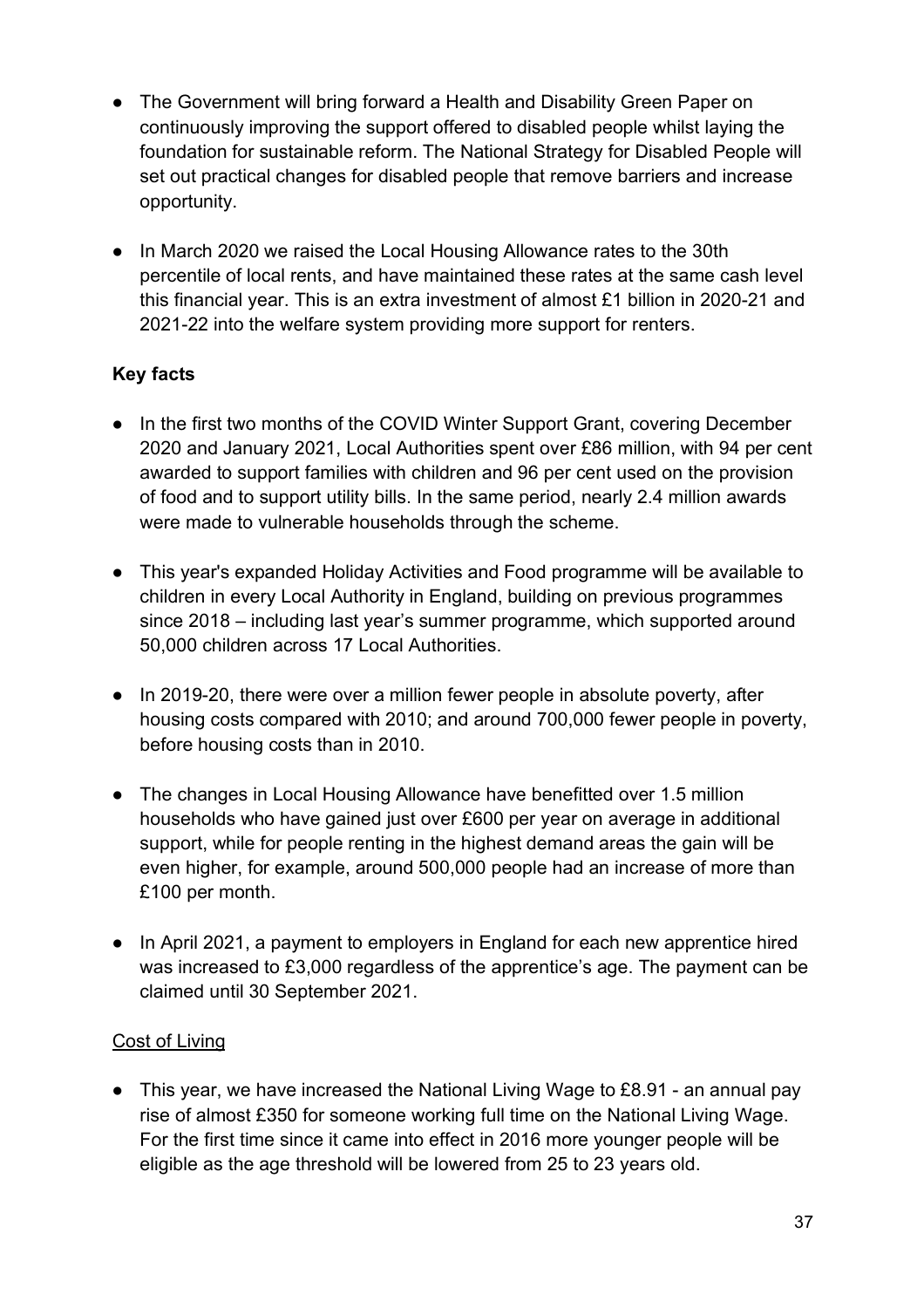- We know transport is a major cost for families and businesses so for the eleventh year running we have kept fuel duty frozen for 2021-22, saving the average car user a cumulative total of £1,600 compared to the pre-2010 escalator.
- We know transport is a major cost for families and businesses so for the eleventh year running we have kept fuel duty frozen for 2021-22, saving the average car user a cumulative total of £1,600 compared to the pre-2010 escalator.
- We have introduced tax-free childcare worth up to £2,000 per child per year.
- The Government is taking a range of measures to help people get onto the housing ladder and to help families move home:
	- o The Stamp Duty Land Tax Holiday increased the threshold for Stamp Duty from £125,000 to £500,000 until 30 June 2021 in England and Northern Ireland. After that, the threshold will drop to £250,000 from 1 July before returning to the standard rate of £125,000 from 1 October 2021.
	- $\circ$  The Affordable Homes Programme, announced at Budget last year, will deliver the largest cash investment in affordable housing for a decade, providing up to 180,000 new homes across the country, and delivering more social housing than the Programme's predecessor.
	- o At Spending Review 2020 the Government announced a National Home Building Fund, with initial funding of £7.1 billion over the next four years to unlock up to 860,000 homes.
- Alcohol Duties will be frozen across the board for the second year running, saving drinkers £1.7 billion.

- We have increased the National Minimum Wage and Living Wage every year since they were introduced, supporting the lowest paid. Successive rises mean someone working full time on the National Living Wage from April 2021 will be earning £5,400 more annually than they were in 2010.
- Across the UK, the 2021-22 fuel duty freeze saves the average car driver a cumulative total of £1,600 compared to the pre-2010 escalator. We are proud the Government has legislated to reach net zero emissions by 2050, and future fuel duty rates will be considered in that context.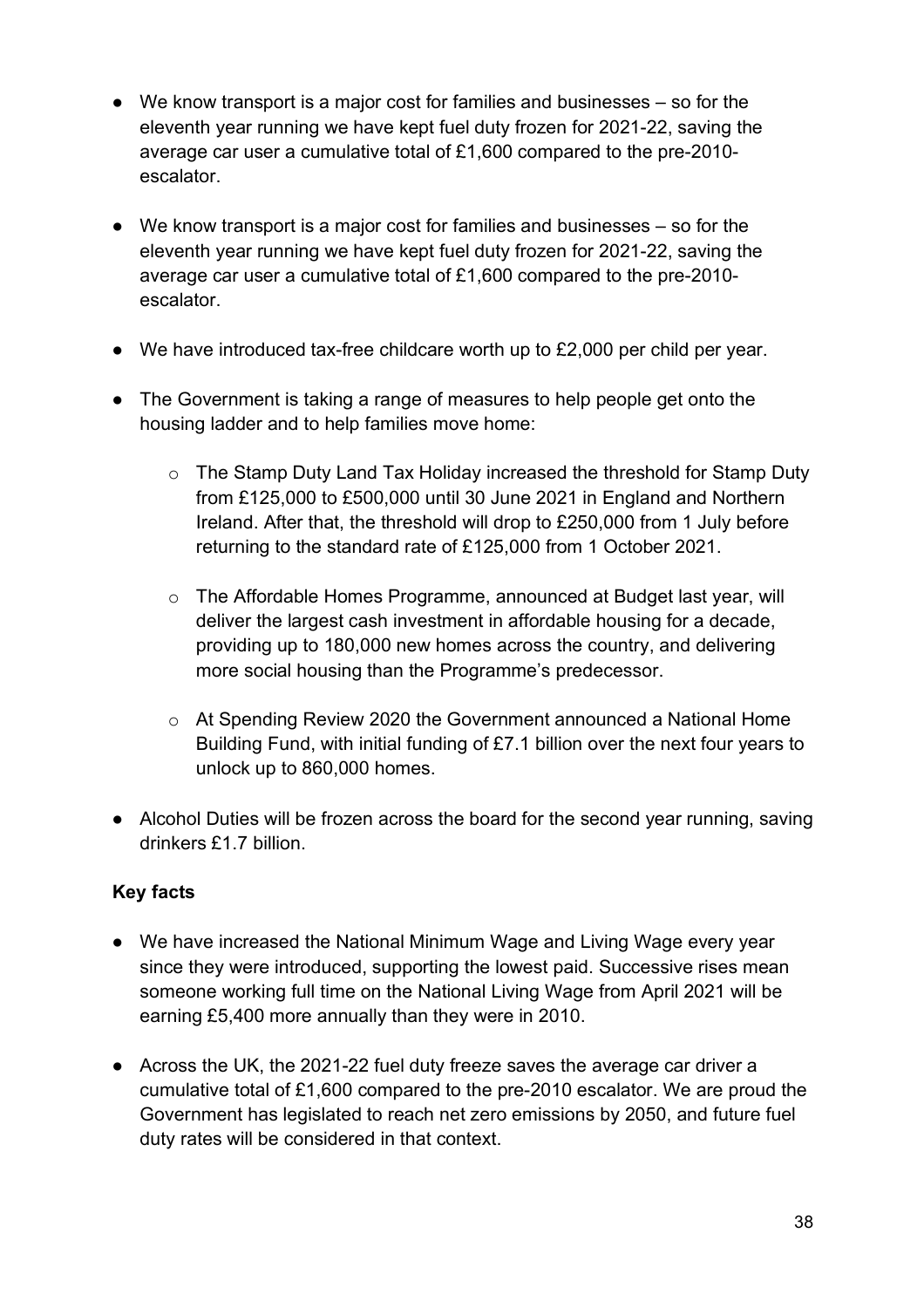● We are investing £11.5 billion in the new Affordable Homes Programme, bringing total funding for affordable homes to £12.2 billion from 2021-22. This is the largest cash investment in affordable housing for a decade.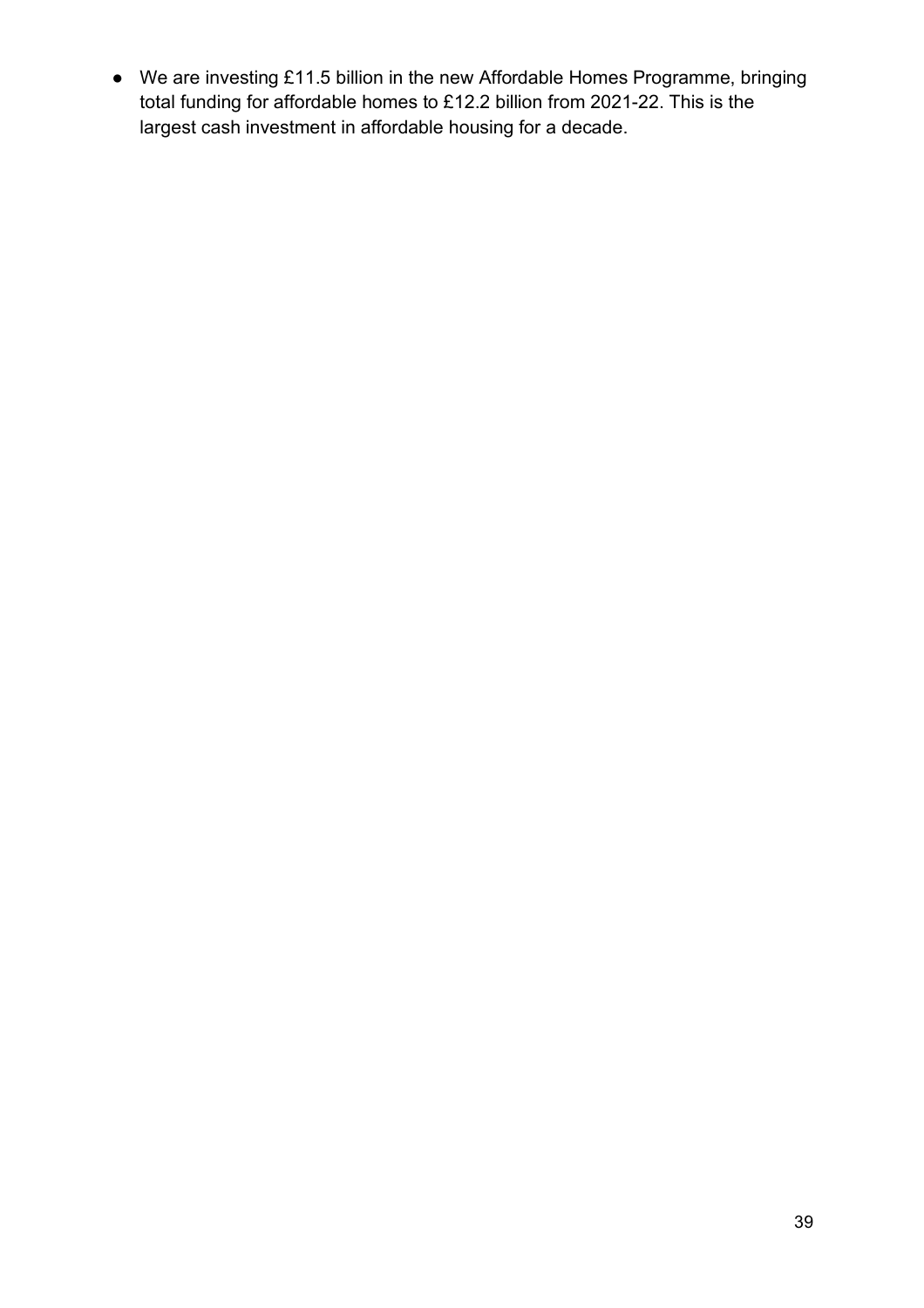*"My Government's priority is to deliver a national recovery from the pandemic that makes the United Kingdom stronger, healthier and more prosperous than before...Following the unprecedented support provided to businesses during the pandemic, proposals will be brought forward to create and support jobs…"*

- Throughout the pandemic, the Government has protected jobs, livelihoods, businesses and public services across the UK through a £352 billion package of support; including cash grants, Government guaranteed loans, tax reliefs and employment support.
- Our Plan for Growth will ensure that we build back better after the pandemic. It will take a transformational approach, tackling long-term problems to deliver growth that creates high-quality jobs across the UK and makes the most of the strengths of the Union. We must retain our guiding focus on achieving the people's priorities: levelling up the whole of the UK, supporting our transition to net zero, and supporting our vision for Global Britain.

# **COVID-19 Business Support**

### Business Loans

• Following the success of the emergency COVID-19 Government-guaranteed loan schemes, which closed in March 2021, the Government has introduced the Recovery Loan Scheme. This new 80 per cent guaranteed loan scheme is open to all businesses, including those who have already received support under the emergency schemes and it will support them, particularly small and mediumsized enterprises, as they recover and grow following the disruption of the pandemic and the end of the Transition Period. The scheme is open to all businesses, including those who have already received support under the emergency schemes.

# Restart Grants

- Over the course of the pandemic, the Government has provided up to £25 billion in cash grants to protect businesses, and the jobs they support.
- The Government is providing businesses with new Restart Grants, to give them the cash certainty they need to plan and safely relaunch trading over the coming months. Hospitality, accommodation, leisure, personal care and gym business premises in England are eligible for grants up to £18,000. Non-essential retail business premises in England are eligible to receive grants worth up to £6,000.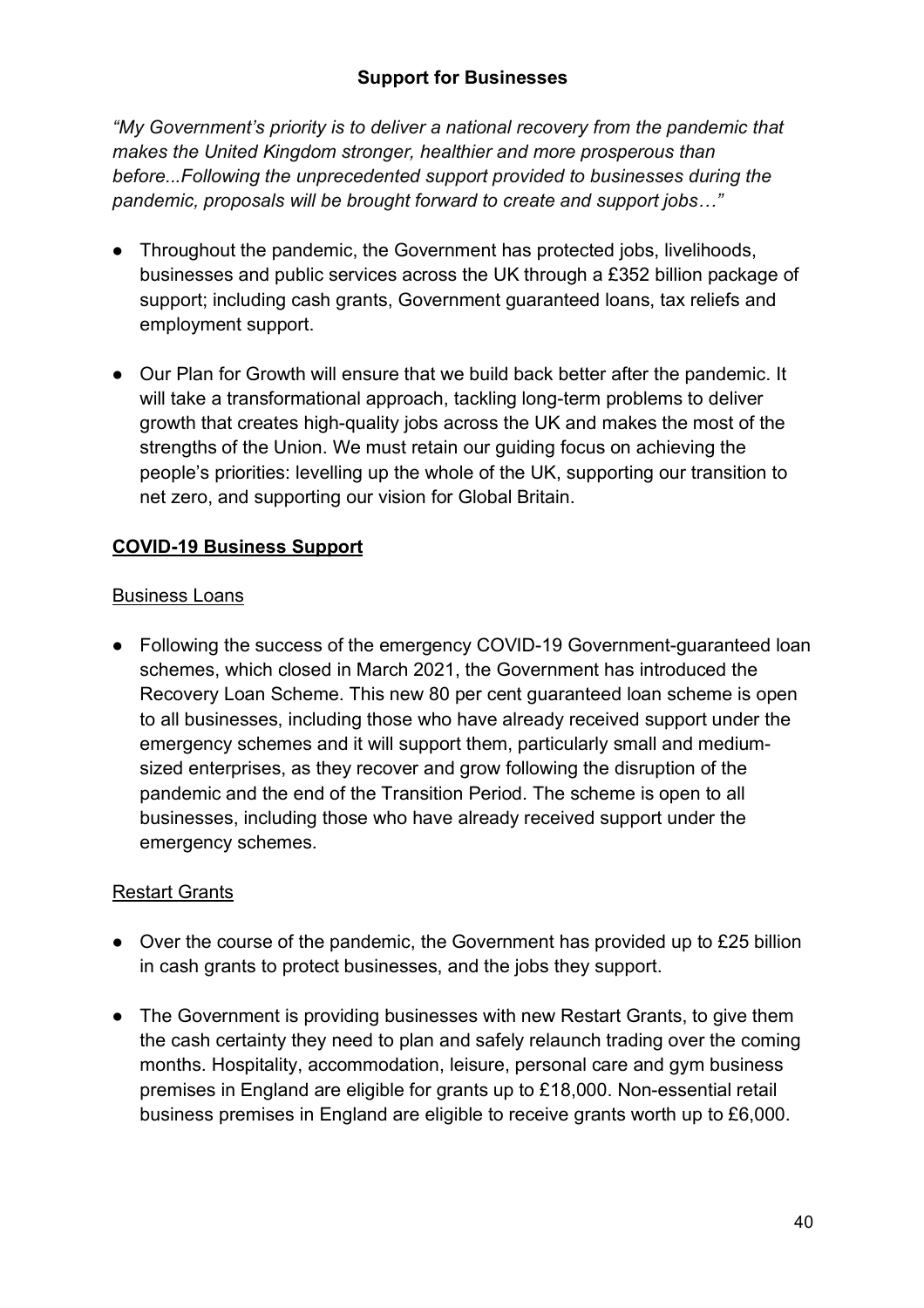• The Government has also made over £2 billion of discretionary grant funding available for local authorities in England through the Additional Restrictions Grant to support businesses in their local area.

## Value Added Tax (VAT) Reduced Rate for Hospitality and Tourism

- In July 2020 the Government cut the rate of VAT applied to goods and services in the hospitality, accommodation and attractions sector from 20 per cent to 5 per cent.
- To continue supporting the cash flow and viability of around 150,000 businesses, and the 2.4 million people they employ, the Government is extending the 5 per cent reduced rate of VAT affecting these sectors until 30 September 2021. To help those businesses manage the transition back to the standard rate, a new 12.5 per cent rate will apply from 1 October 2021 to 31 March 2022.

## VAT Deferral New Payment Scheme (NPS)

- The Government announced the VAT deferral 'New Payment Scheme' in the Winter Economy Plan (published 24 September 2020), which is available to any business that took advantage of the original VAT deferral.
- Instead of paying the full deferred VAT outstanding by 31 March 2021, businesses can spread what they owe over up to 11 smaller monthly payments. Businesses can join the service online without needing to contact HMRC. The service opened on 23 February 2021 and will close on 21 June 2021.

### Business Rates Measures

- Eligible businesses in the retail, hospitality and leisure sectors in England will benefit from business rates relief worth over £6 billion in 2021-22. This includes a three-month extension of the current 100 per cent business rates holiday from 1 April 2021 to 30 June 2021. This will be followed by 66 per cent relief for the period 1 July 2021 to 31 March 2022 for eligible properties, with a cap of £2 million for businesses that were required to close on 5 January 2020, and up to £105,000 relief for businesses that were permitted to open.
- The Government has also announced a new £1.5 billion relief fund to be awarded to non-retail, hospitality and leisure properties most affected by COVID-19. The relief, which will be awarded by Local Authorities on a discretionary basis, will ensure support is available to those not within scope of the £16 billion of support already announced for eligible properties in the retail, hospitality and leisure sectors.
- To further support businesses, the Government has also decided to freeze the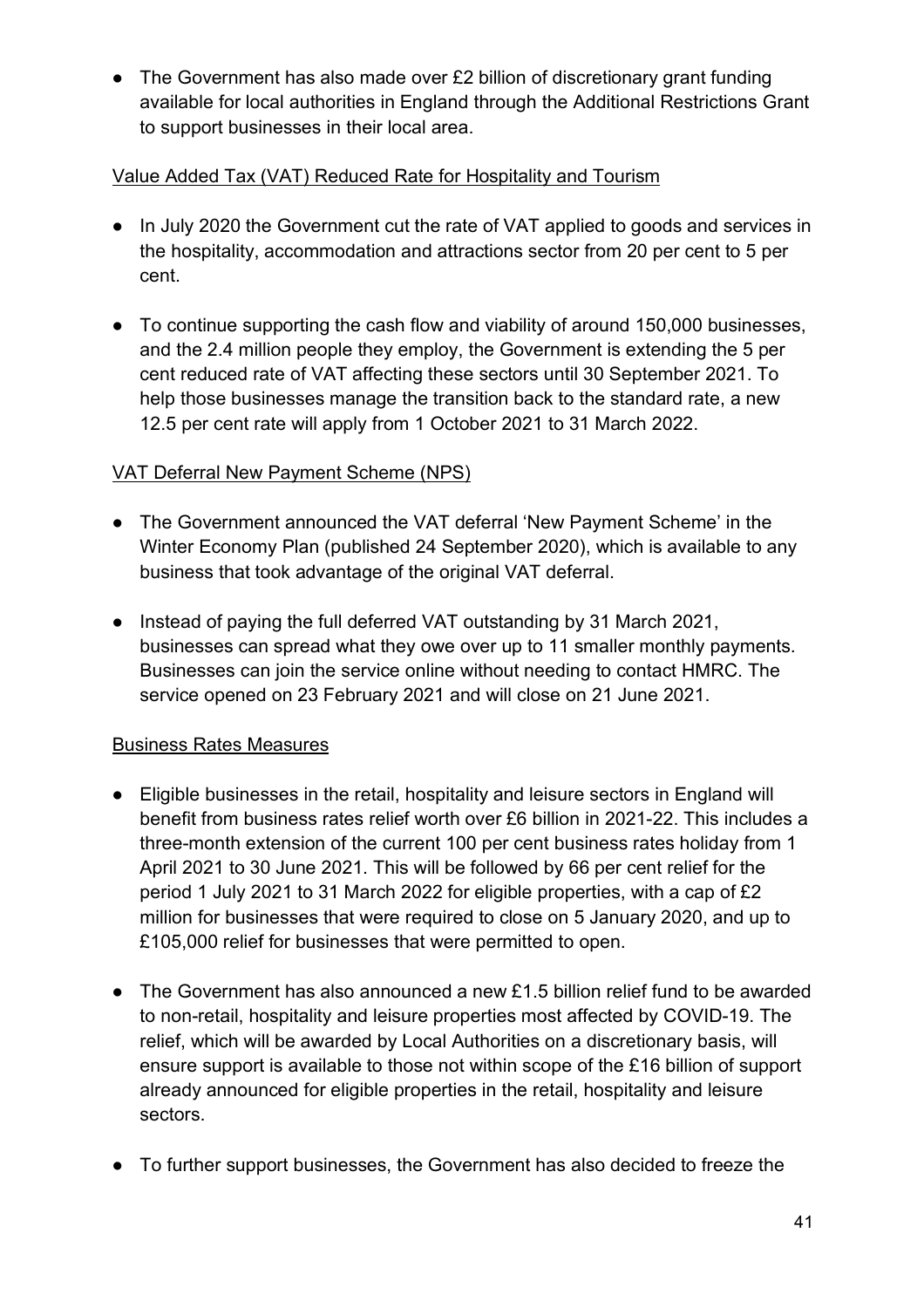business rates multiplier in 2021-22, saving businesses in England an estimated £575 million over the next five years.

## COVID-19 Corporate Financing Facility (CCFF)

- The COVID-19 Corporate Financing Facility (CCFF) has provided £38 billion of support since 23 March 2020, directly supporting our largest firms responsible for 2.5 million UK jobs.
- The scheme closed for new issuance on 22 March 2021. The approved value refers to the total credit line for all 304 eligible firms, which peaked at c. £104 billion. The total issued into the scheme by 107 firms was around £38 billion.

### Culture Recovery Fund

● Key national and local cultural organisations will continue to benefit from the Culture Recovery Fund. £300 million additional funding will be made available in 2021-22 to support cultural organisations in England as audiences begin to return, on top of the £1.57 billion provided in 2020-21. In addition, the Government-sponsored National Museums and cultural bodies will receive a further £90 million of support in 2021-22.

#### Commercial rents

- Commercial tenants who cannot pay their rent because of COVID-19 are currently protected from eviction until 30 June 2021. This means no business will be forced out of their premises for not paying rent.
- The Government has also extended restrictions on statutory demands and winding-up petitions until 30 June 2021, which will protect companies from creditor enforcement action due to debts related to COVID-19.

### **Plan For Growth – Investment-led Recovery**

● As well as addressing the immediate challenges of the pandemic, the Government is acting now to lay the foundations for a recovery driven by the private sector that spreads investment and opportunity throughout the UK, by helping businesses to grow, and improving access to skills, capital and ideas.

#### Plant and Machinery Super-Deduction

• The super-deduction is the biggest two-year business tax cut in modern British history - supporting British enterprise in leading us to the post-pandemic economic recovery.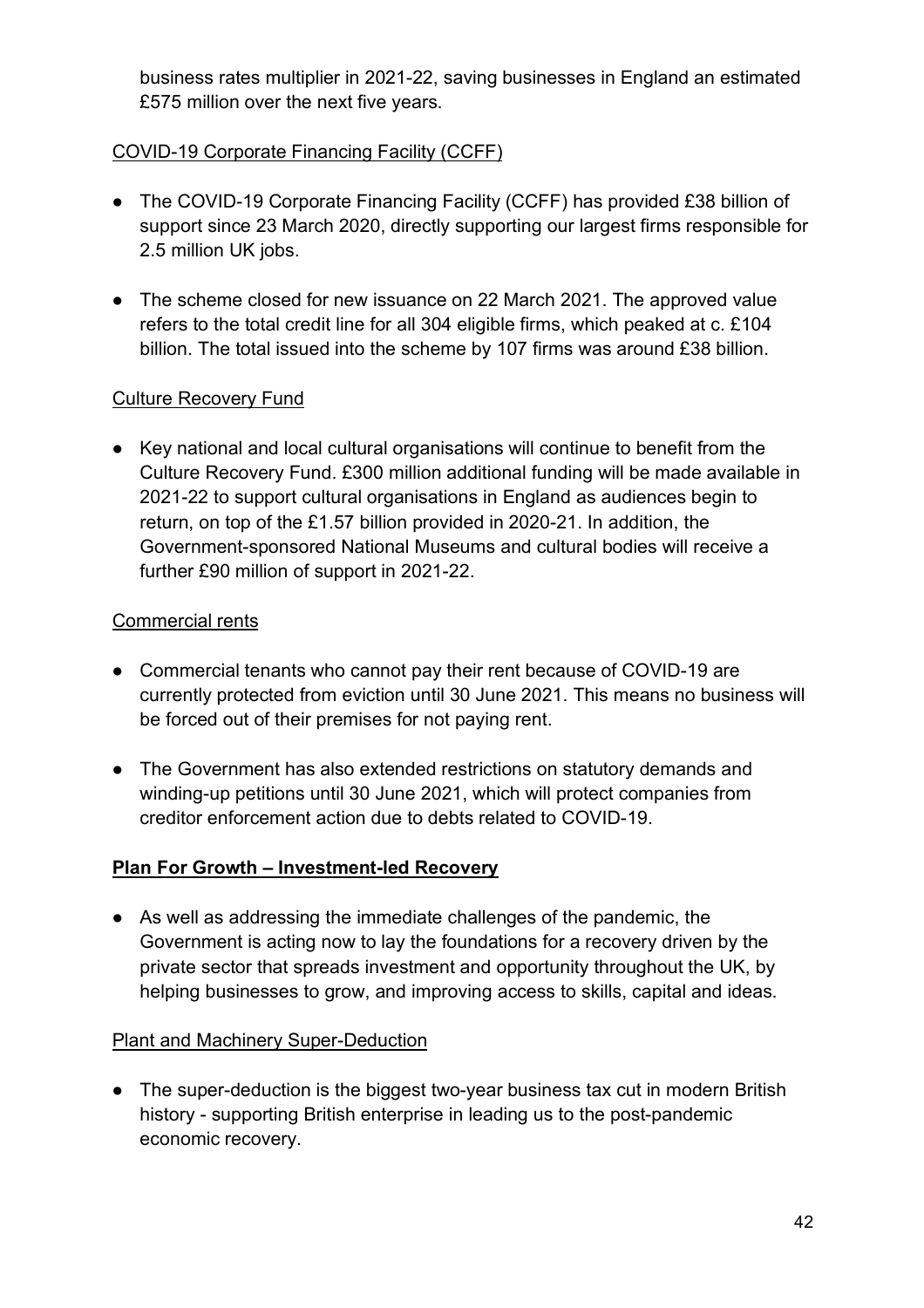● From April 2021 until the end of March 2023, companies can claim 130 per cent capital allowances on qualifying plant and machinery investments. Under the super-deduction, for every pound a company invests, their taxes are cut by up to 25p.

## Help to Grow Scheme

- The Government's new 'Help to Grow' scheme will help small businesses across the UK learn new skills, reach new customers and boost profits. Eligible small businesses could get:
	- o An Executive Development programme to help them improve business performance and growth potential.
	- o Free online advice and money off software to help them save time and cut costs.

## Future Fund: Breakthrough

- The £375 million, UK-wide 'Future Fund: Breakthrough' scheme will target innovative, R&D-intensive firms and provide them with the capital they need to grow and succeed.
- To be eligible, companies will need to seek a minimum of £20 million of investment and meet a set of criteria that demonstrate their R&D intensity.

### Innovation Strategy

- The Innovation Strategy, led by BEIS, will outline how the UK Government looks to achieve our ambitions in innovation and where we want to focus our efforts in the coming years, creating the confidence for business investment.
- To forge the UK's future as a global scientific superpower, the Government is now investing £14.9 billion in research and development in 2021-22 (increased from £14.6 billion announced at Spending Review 2020), meaning UK Government R&D spending is now at its highest level in real terms for four decades.
- This investment reinforces the Government's commitment to putting research and development at the heart of plans to build back better from the pandemic, and includes funding for association to Horizon Europe, investing at least £490 million in Innovate UK in 2021-22 and providing £800 million by 2024-25 for a new Advanced Research and Invention Agency (ARIA).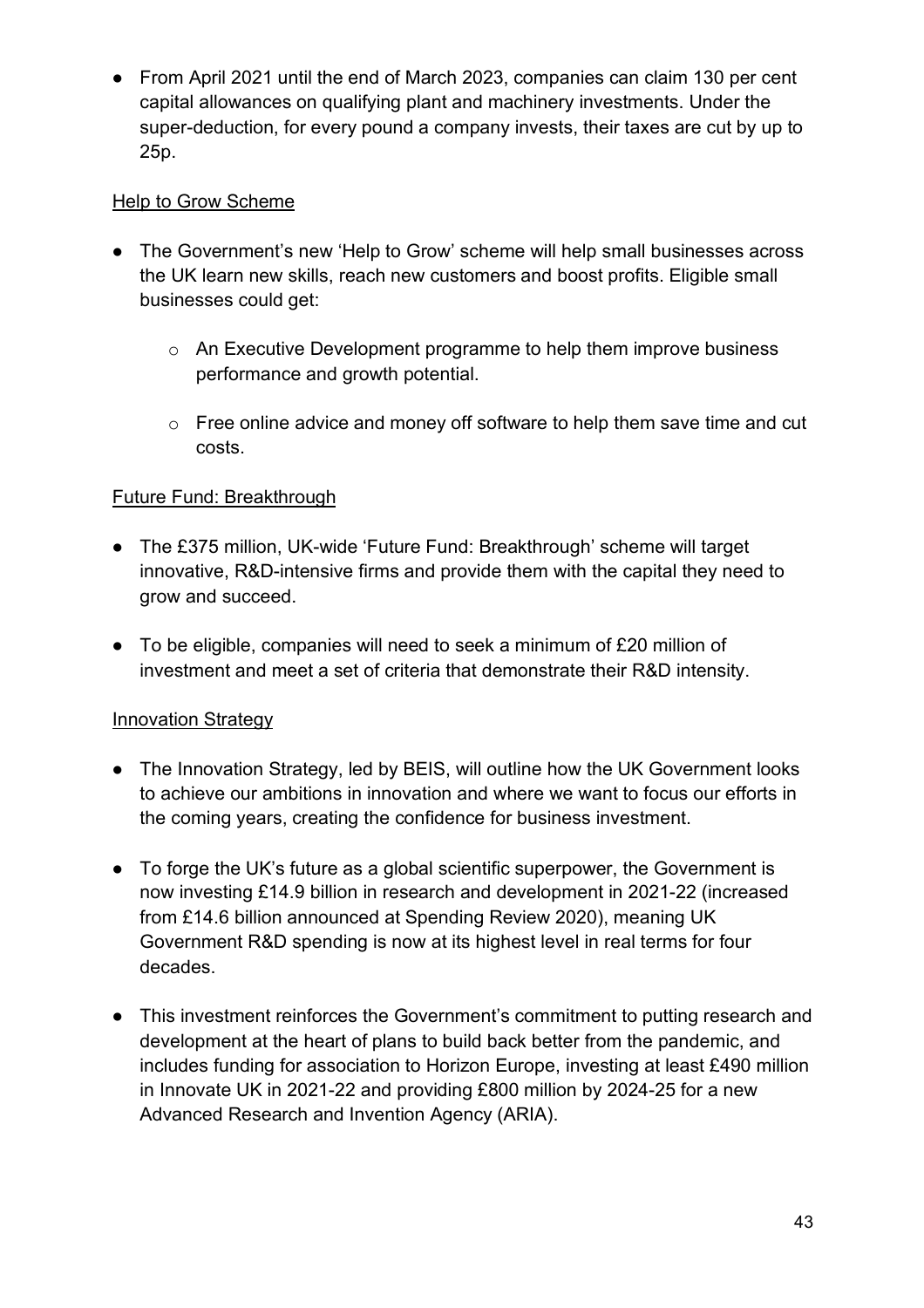### High-Skilled Migration

• The Government is modernising the immigration system to help the UK attract and retain the most highly skilled, globally mobile talent. This will ensure UK firms, particularly in science, research and technology, can continue to attract leading and high potential talent from around the world to support the postpandemic economic recovery and stimulate the UK's long-term growth.

## Skills – COVID-19 Recovery and the Skills for Jobs White Paper

- Creating opportunities to improve skills is critical to ensuring a strong recovery from the impacts of the pandemic, particularly for young people who have lost out on precious learning and employment opportunities.
- The Government is expanding traineeships and sector-based work academy programmes to provide high quality training with proven employment outcomes; incentivising new apprenticeship hires; giving employers a central role in identifying and planning local skills needs; boosting the National Careers Service's capacity; and providing free courses to school and college leavers.

## **Freeports**

- At the Budget, the Chancellor announced the eight Freeports in England, which will drive regeneration by bringing investment, trade and jobs. Freeports will be at East Midlands Airport, Felixstowe and Harwich, Humber, Liverpool City Region, Plymouth and South Devon, Solent, Teesside, and Thames.
- Businesses within Freeport areas will benefit from more generous tax reliefs, simplified customs procedures and wider Government support.
- Discussions continue between the UK Government and the devolved administrations to ensure the delivery of further Freeports in Scotland, Wales and Northern Ireland as soon as possible.

### Levelling Up Fund

● The £4.8 billion Levelling Up Fund will invest in infrastructure that improves everyday life across the UK, including regenerating town centre and high streets, upgrading local transport, and investing in cultural and heritage assets.

# UK Community Renewal Fund/ UK Shared Prosperity Fund (UKSPF)

● The £220 million UK-wide Community Renewal Fund will provide funding for local areas across the UK in 2021-22 to help them prepare for the introduction of the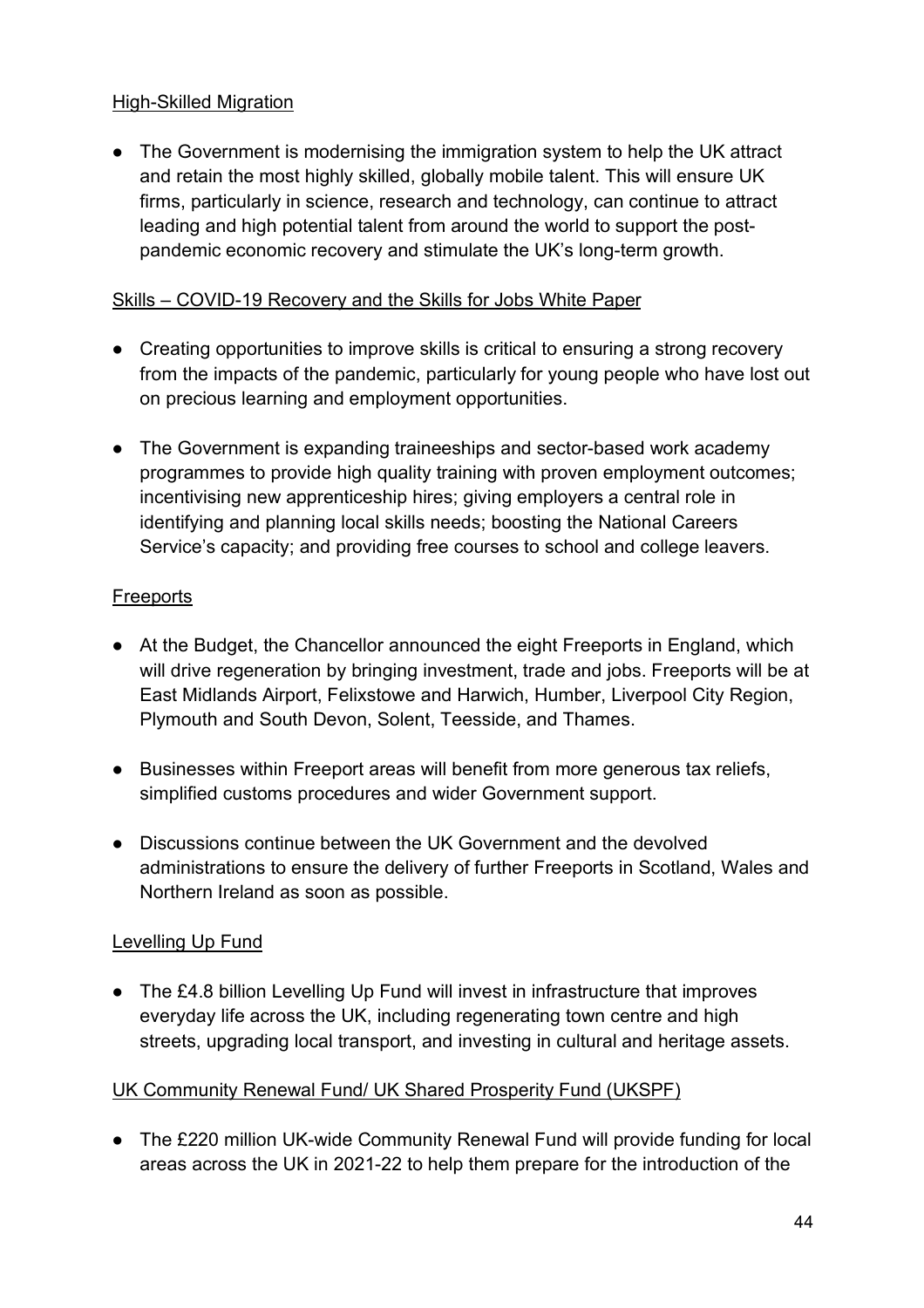UK Shared Prosperity Fund, in addition to the continued high level of funding from EU structural funds.

### Towns Fund

● Through the Towns Fund the Government has confirmed a £1 billion investment in 45 Town Deals across England, which will help local areas to grow their economies, create and sustain local jobs whilst encouraging opportunities to reshape the look and feel of their area.

### Green Growth

● Supporting business to modernise and adapt will be key to meeting our climate change targets. The Prime Minister's Ten Point Plan for a Green Industrial Revolution sets out how we will build back better whilst supporting green jobs and accelerating our path to net zero. Mobilising £12 billion of public money, and potentially three times as much from the private sector, the plan can help create and support up to 250,000 green jobs compatible with our net zero future. Innovations across industry, buildings, energy and transport will spur business to adapt to this future.

### Regulatory Reform

- Now that we have left the EU, the UK can now design its regulations in ways it has not been able to for years. The Government will take full advantage of this opportunity, ensuring that regulation does not pose an unnecessary barrier towards businesses innovation and growth.
- The Prime Minister has established a Better Regulation Cabinet Committee, chaired by the Chancellor, to ensure the Government is driving an ambitious programme of regulatory reform that enables and supports growth and innovation across the economy.
- The Government has already started a wide-ranging reform programme. We are overhauling procurement rules, introducing landmark planning reforms, consulting on gene editing, reforming financial services, amongst many others.

### London Inter-bank Offered Rate (LIBOR)

● Responses to the Treasury's recent consultation supporting the wind-down of critical benchmarks, such as LIBOR, supported further legislation to protect users and preserve market integrity. The Government affirmed its commitment to bring forward legislation on the gov.uk website and in its published letter to the Working Group on Sterling Risk-Free Reference Rates.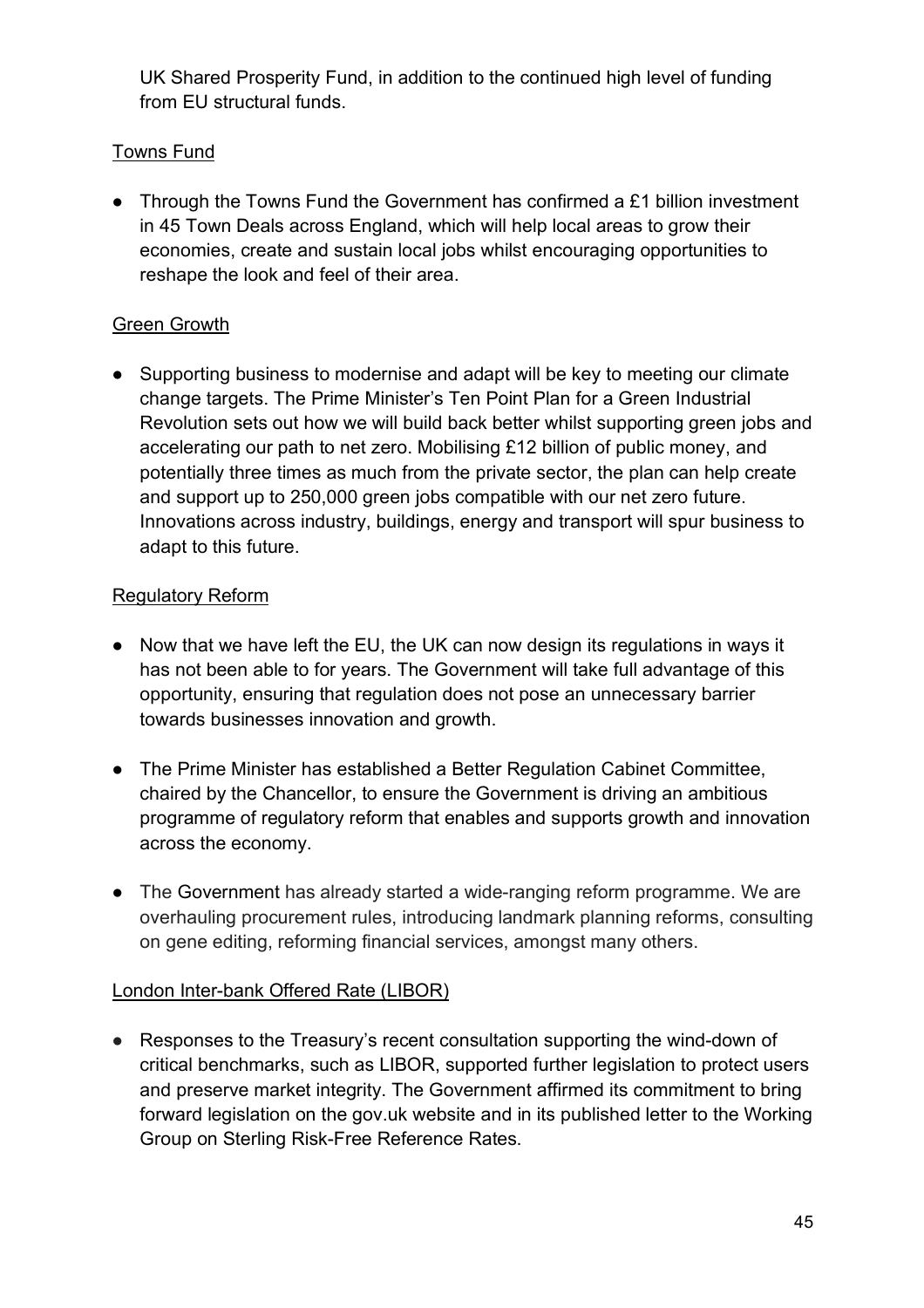### **Public Finances**

*"My Government will ensure that the public finances are returned to a sustainable path once the economic recovery is secure."*

- The Government has acted on a scale unmatched in recent history to protect people's jobs and livelihoods and to support businesses and public services across the UK. As the Office for Budget Responsibility (OBR) and the International Monetary Fund have noted, the cost of inaction would have been far higher.
- Without corrective action borrowing would continue at unsustainable levels, leaving underlying debt rising indefinitely. While borrowing costs are affordable now, interest rates and inflation may not stay low forever.
- Strong public finances are a fundamental part of a strong economy and a strong Union. The certainty that comes from ensuring the public finances are on a sustainable path will support economic stability across the UK. This is also necessary given the risks posed by high debt and will build fiscal resilience, allowing the Government to provide support to households and the economy when it is needed most.
- Measures announced in the 2021 Budget will bring debt under control, through a fair and progressive package. This approach asks the largest, most profitable businesses to contribute, and for people to contribute a little more too, in order to continue to fund excellent public services and investment.
- With sound fiscal management and careful prioritisation, fiscal sustainability can be achieved while continuing to deliver first-class frontline public services and building the future economy.

- Taking into account the significant support confirmed at Spending Review 2020 and Budget 2021, total support for the economy in response to COVID-19 is £352 billion in 2020-21 and 2021-22. Taking into account the measures announced at Budget 2020, which included significant capital investment, total support for the economy amounts to £407 billion in 2020-21 and 2021-22.
- According to the latest outturn data from the Office for National Statistics and the Treasury, the first provisional estimate of public sector net borrowing for 2020-21 is £303.1 billion, the highest peacetime level of borrowing on record.
- The OBR March 2021 forecast projected that underlying debt (public sector net debt excluding Bank of England's contributions) will fall marginally in the final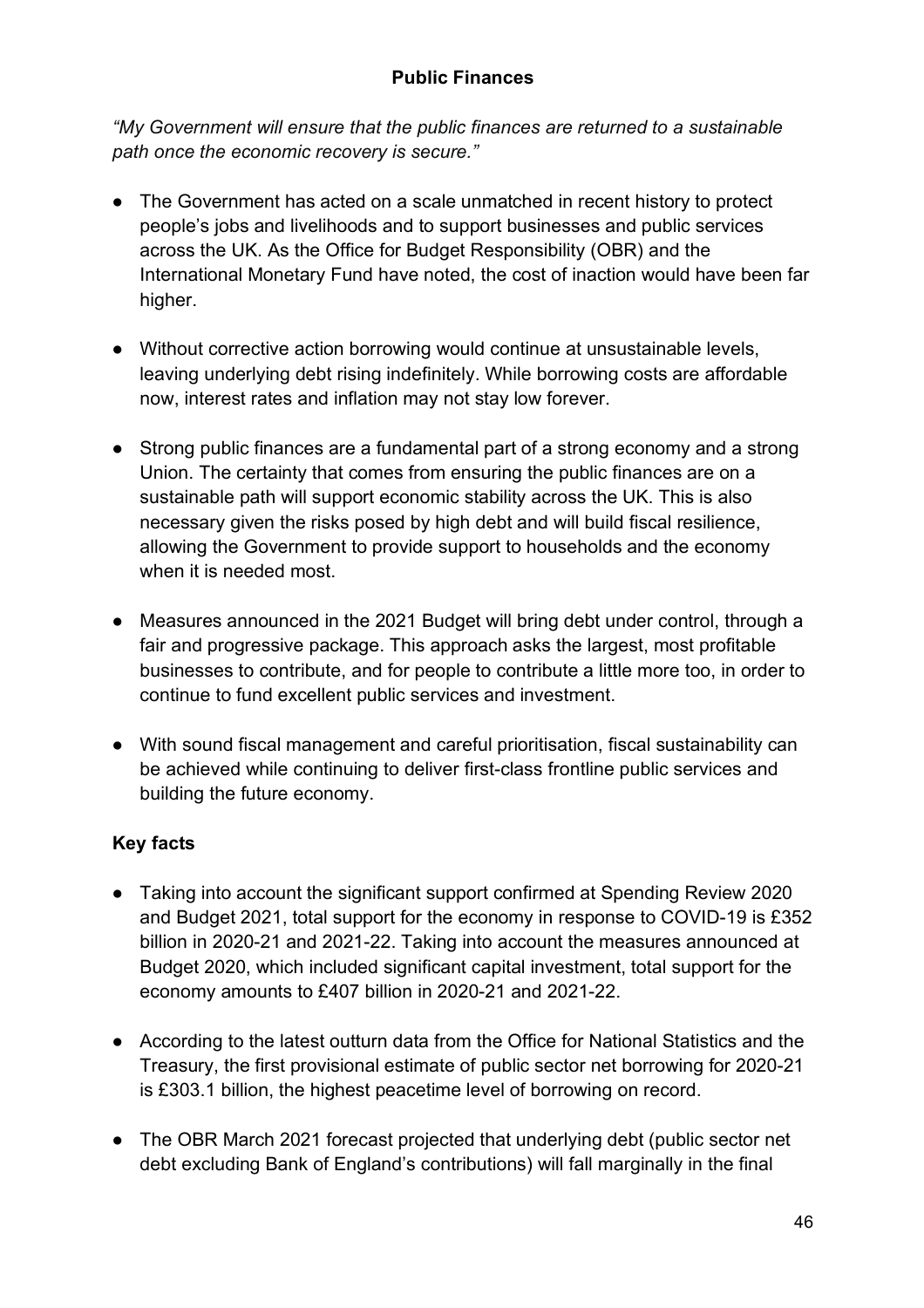years of the forecast period, as a result of policy decisions, albeit remaining significantly above pre-crisis levels.

- The OBR March 2021 forecast projected that the current budget deficit will fall over the forecast period and almost reach balance in the final year of the forecast in 2025-26 (at £0.9 billion).
- As the OBR has highlighted, a sustained 1 percentage point increase in inflation and interest rates would increase debt interest spending by over £25 billion in 2025-26.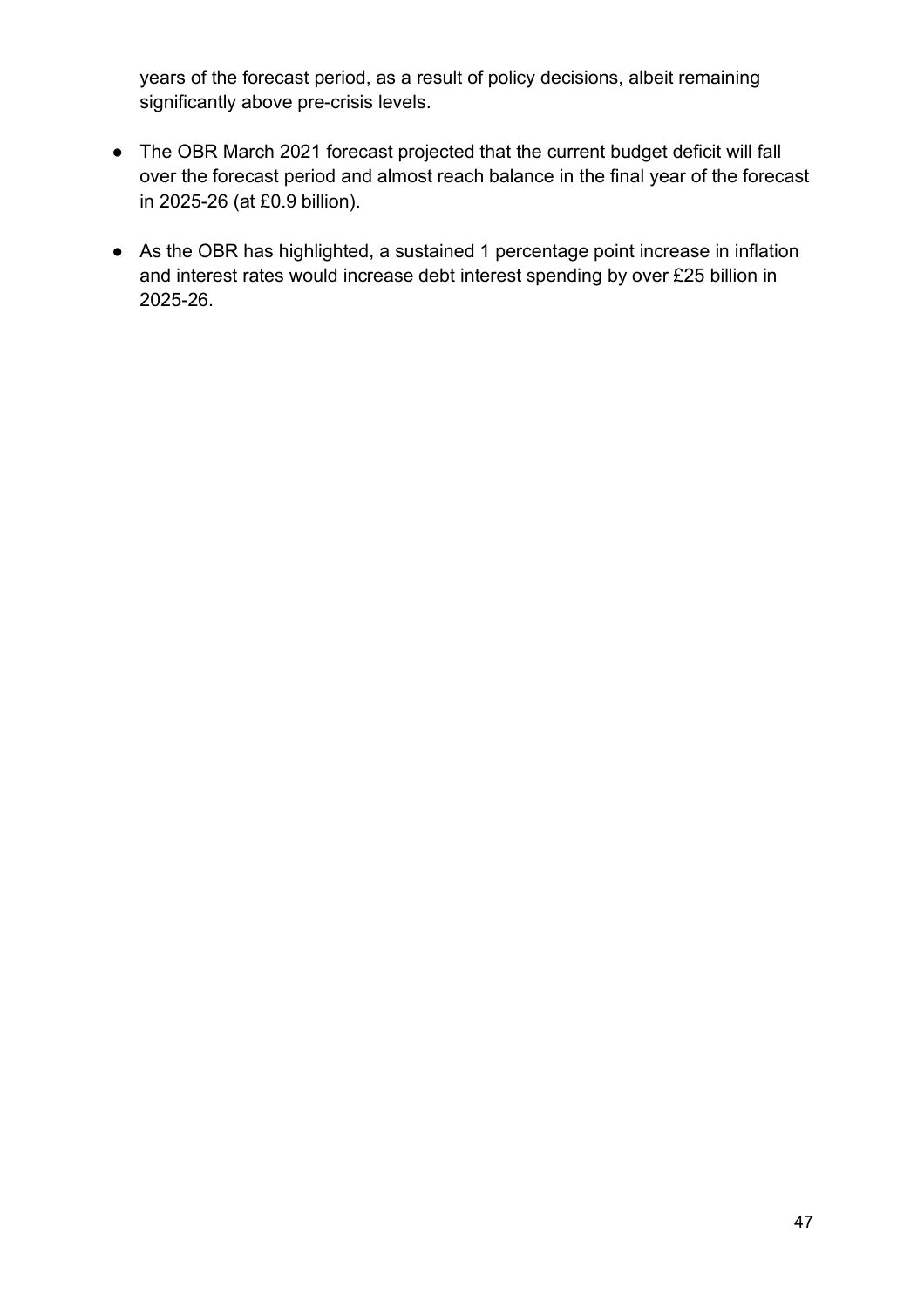- The Government will take full advantage of the opportunities of exiting the EU.
- The programme of reform enabled by our exit from the EU will provide new opportunities for growth, expand our horizons, reduce burdens on business and save taxpayers money while upholding workers rights and welfare standards.
- The Prime Minister has established a **Better Regulation Cabinet Committee**, chaired by the Chancellor, to ensure the Government is driving an ambitious programme of regulatory reform that enables and supports growth and innovation across the economy.
- The UK can now design its regulations in ways it has not been able to for years. The Government will ensure that regulation does not pose an unnecessary barrier towards businesses innovation and growth.
- Free from the EU State Aid regime, the Government will introduce a **Subsidy Control Bill** that implements a domestic UK subsidy control regime to reflect our strategic interests and particular national circumstances, providing a legal framework within which public authorities make subsidy decisions.
- The Government will introduce a **Procurement Bill** that consolidates the 350+ EU derived regulations and creates a single, uniform framework, including defence procurement, to allow more freedom for suppliers and the public sector to innovate and work in partnership with the private sector.
- The **National Insurance Contributions Bill** will deliver on our commitment to establish a number of **Freeports** in England that will drive regeneration by bringing investment, trade and jobs. Discussions are ongoing with the devolved administrations to ensure these benefits are felt UK-wide.
- The **Professional Qualifications Bill** will create a new bespoke framework for the UK to recognise professional qualifications from across the world to ensure employers can access professionals where there are UK shortages.
- The **Planning Bill** will simplify and enhance the EU derived framework of environmental assessments for developments.
- The Government has introduced the **Turing Scheme**, a new international educational exchange scheme that has a global reach unlike Erasmus+, which is EU-focused.
- Now we have left the EU, we are going further in **protecting our animals**, whether on the farm, at home or in the wild by introducing important legislation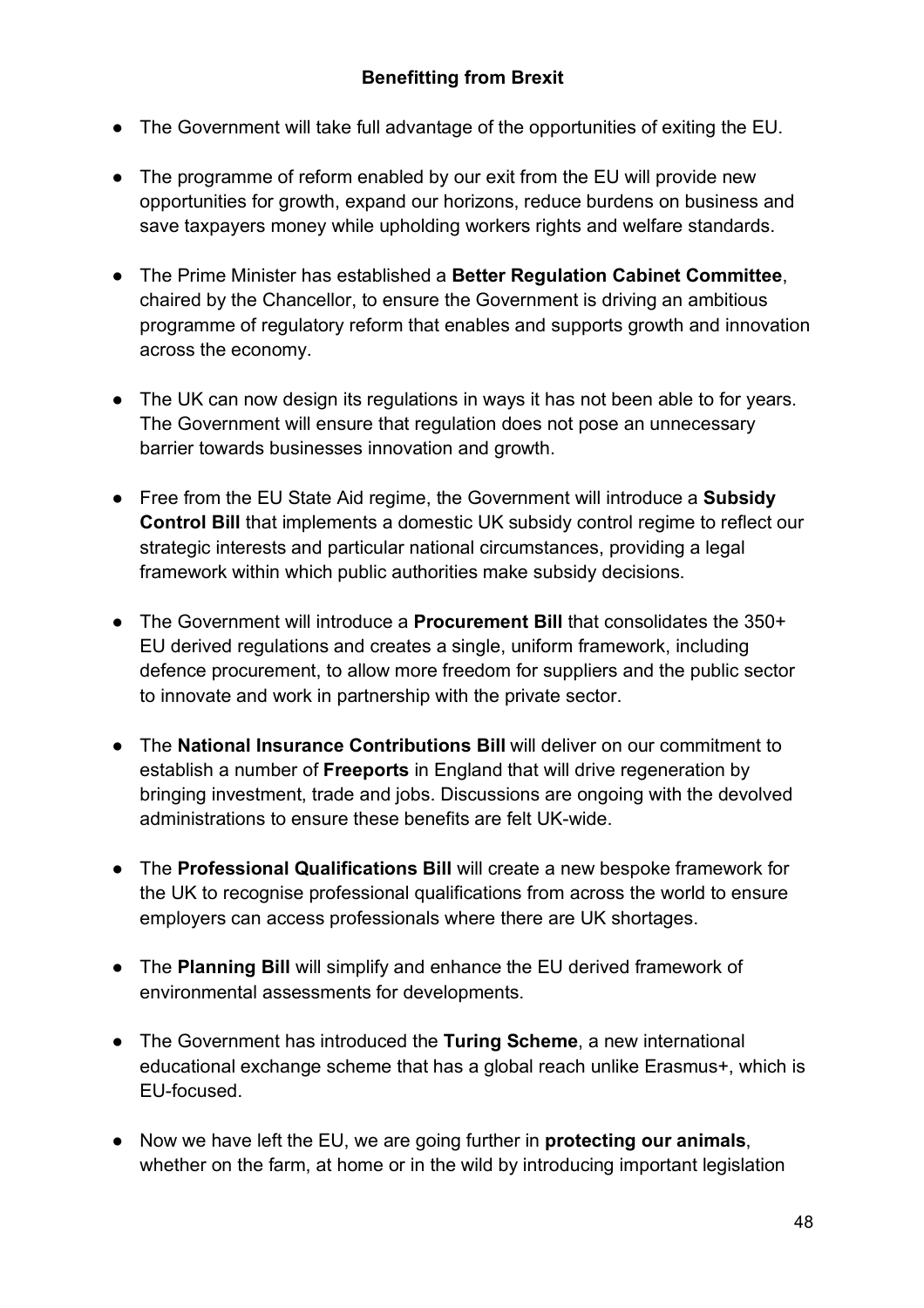this session that addresses the challenges presented to the welfare of animals in both the domestic and international spheres.

- We are already delivering on some of the key opportunities for the UK. This includes:
	- o Our new Points Based Immigration System that has already gone live.
	- o The Agriculture Act, which replaces the EU's bureaucratic Common Agricultural Policy and transforms how we support farmers.
	- o The Fisheries Act that enables us to control who fishes in our waters.
	- o The launch of our new independent Global Human Rights sanctions regime.
	- o The UK-Japan Comprehensive Economic Partnership Agreement.
- There will be many more opportunities to come. The Government has already set out an ambitious programme that includes the development of Freeports that will empower regions across the UK to become hubs for international trade and investment. We are engaging in further trade negotiations with the US, Australia and New Zealand.
- The Better Regulation Cabinet Committee has met regularly to discuss an ambitious programme of regulatory reform.
- The Rt Hon Lord Frost CMG was appointed Minister of State at the Cabinet Office from 1 March 2021 with the responsibility of oversight of cross-Government work on maximizing the economic and political opportunities flowing from EU exit.
- The Government has also convened a Taskforce on Innovation, Growth and Regulatory Reform to scope out and propose options for how the UK can take advantage of our newfound regulatory freedoms
- The Taskforce on Innovation, Growth and Regulatory Reform membership consists of The Rt Hon Sir Iain Duncan Smith MP (Chair), The Rt Hon Theresa Villiers MP, and George Freeman MP.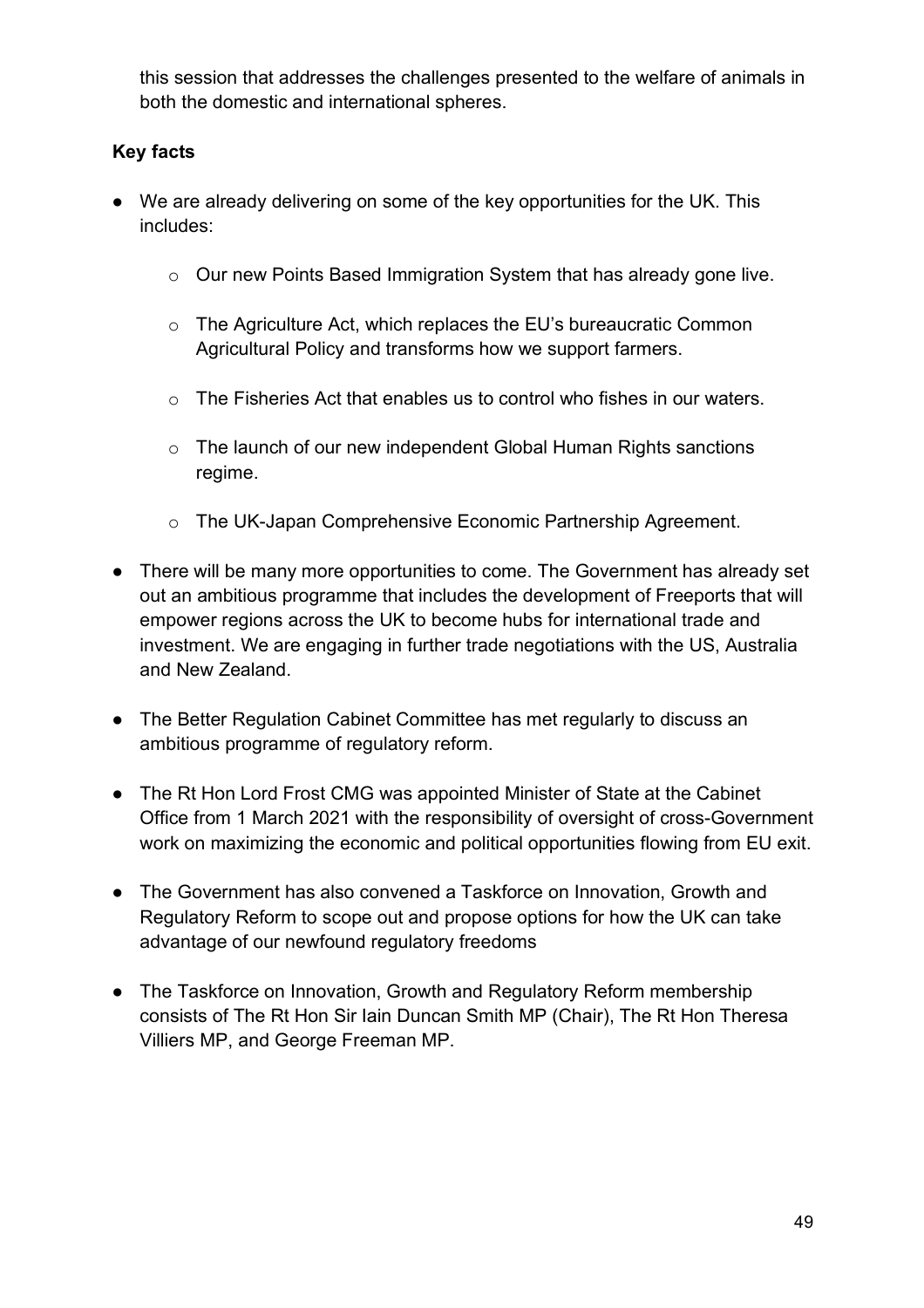*"Legislation will support a lifetime skills guarantee to enable flexible access to high quality education and training throughout people's lives."*

### **The purpose of the Bill is to:**

- Legislate for landmark reforms that will transform post-16 education and training, make skills more readily available and get more people into work as set out in the Government's Skills for Jobs White Paper.
- Enable people to access flexible funding for Higher or Further Education, bringing Universities and Further Education colleges closer together, and removing the bias against technical education.
- Deliver the Prime Minister's new Lifetime Skills Guarantee, as part of our blueprint for a post-16 education system that will ensure everyone, no matter where they live or their background, can gain the skills they need to progress in work at any stage of their lives.
- Increase productivity, support growth industries and give individuals opportunities to progress in their careers.
- Strengthen the powers of the Office for Students to take action to address low quality higher education provision.

### **The main benefits of the Bill would be:**

- Offering adults across the country the opportunity to retrain in later life through the Lifetime Skills Guarantee, helping them to gain in-demand skills and open up further job opportunities.
- Realigning the system around the needs of employers so that people are trained for the skills gaps that exist now and in the future, in sectors the economy needs including construction, digital, clean energy and manufacturing.
- Improving the quality of training available by making sure that providers are better run, qualifications are better regulated, and that providers' performance can be effectively assessed.

### **The main elements of the Bill are:**

● Putting employers at the heart of the post-16 skills system through the Skills Accelerator, by enabling employers and providers to collaborate to develop skills plans aimed at ensuring local skills provision meets local needs.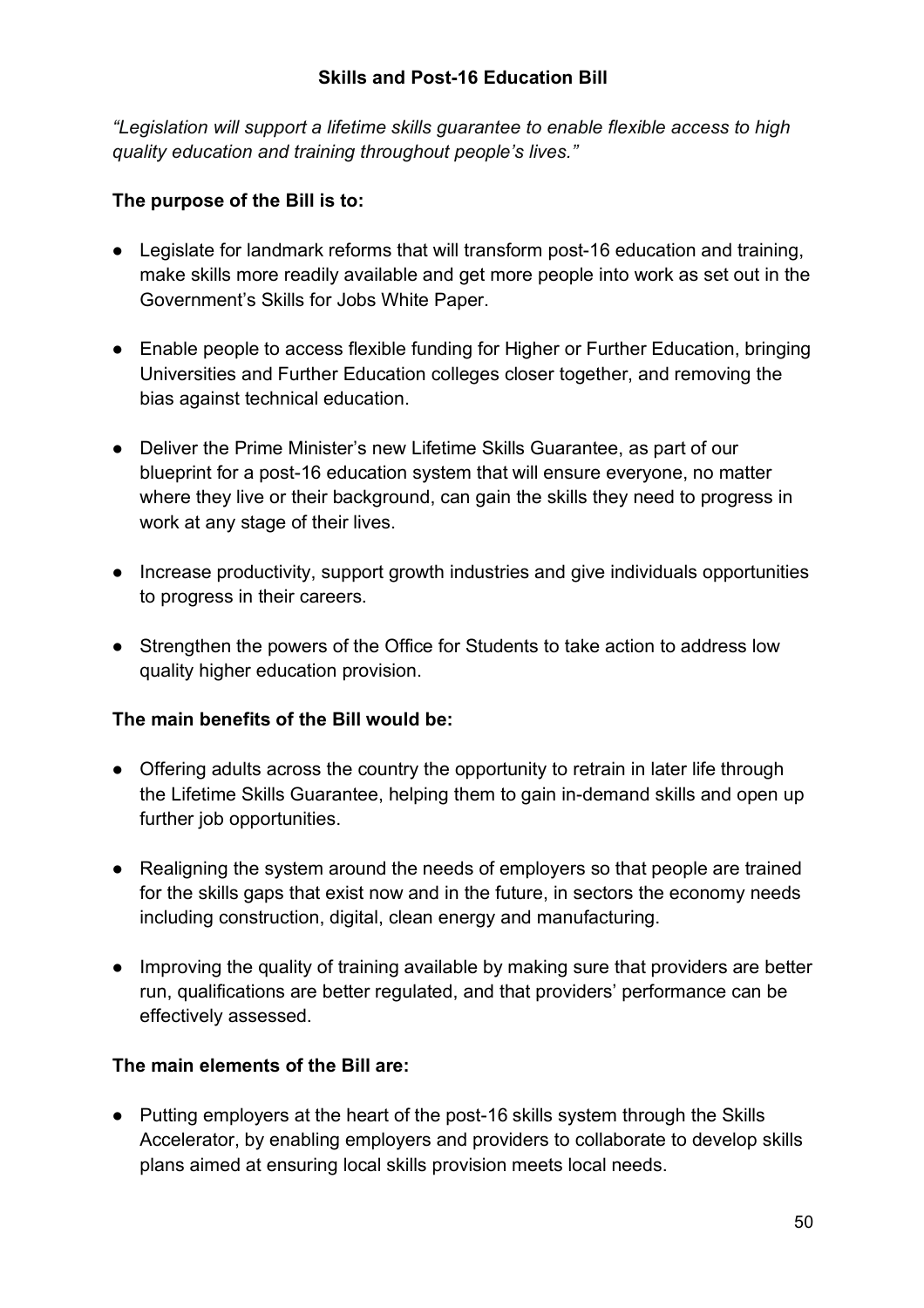- Introducing the Lifelong Loan Entitlement, which will give individuals access to the equivalent of up to four years' worth of student loans for level 4-6 qualifications that they can use flexibly across their lifetime, at colleges as well as universities.
- Strengthening the system of accountability by extending existing powers for the Secretary of State for Education to intervene where colleges have failed to meet local needs, to direct structural change where required to secure improvement, and by amending the regulation of post-16 education and training providers to ensure quality.
- Strengthening the ability of the Office for Students to assess and regulate Higher Education provision in England, ensuring that they can regulate in line with minimum expectations of quality.

### **Territorial extent and application**

● The provisions in this Bill will extend UK wide. Most provisions apply to England, however some also apply to Wales, Scotland and Northern Ireland.

- Only 10 per cent of adults aged 20-45 hold a higher technical (level 4-5) qualification as their highest qualification, compared to 20 per cent in Germany and 34 per cent in Canada.
- Only four per cent of young people achieve a qualification at higher technical level by the age of 25, compared to the 33 per cent who get a degree or above.
- New findings have shown that more people would now prefer their child to gain a vocational qualification ahead of a university degree.
- A third (34 per cent) of working age graduates are not in high skilled employment.
- In 2019 employers were unable to fill a quarter of all vacant positions (214,000 vacancies) because they could not find people with the right skills.
- Skills shortages account for 36 per cent of all construction vacancies, and 48 per cent of all Manufacturing and the Skilled Trades vacancies.
- Men with a higher technical (level 4) qualification earn on average £5,100 more at age 30 than those with a degree (level 6).
- $\bullet$  80 per cent of the 2030 workforce are already in the workforce today so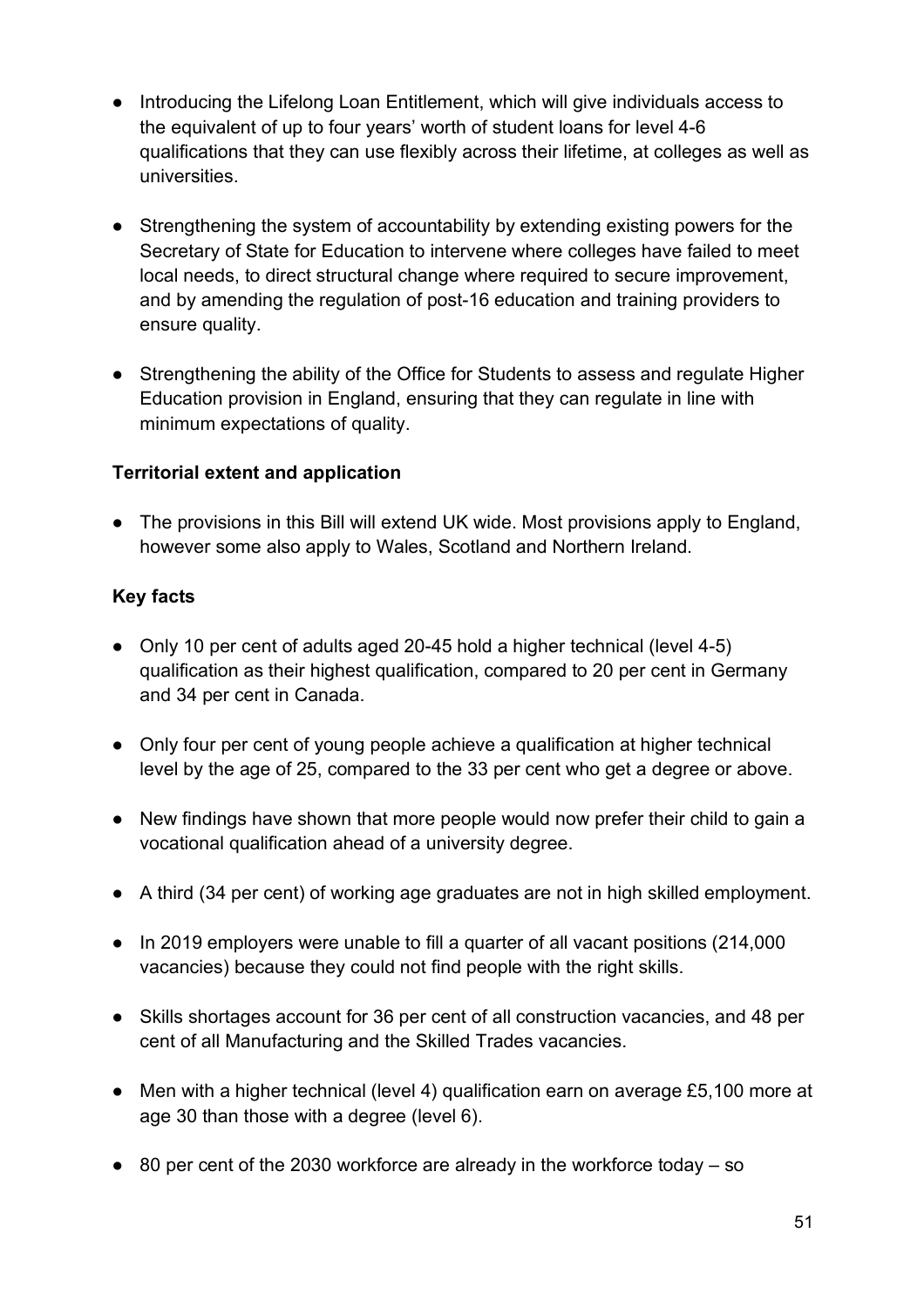reskilling the existing workforce is a key opportunity.

- The Government is investing significant amounts into further education £1.5 billion to improve our college estate; £2.5 billion (£3 billion when including Barnett funding for devolved administrations) in the National Skills Fund; and £650 million extra into 16-19 further education.
- The Skills Bill forms the legislative underpinning for the reforms set out in the White Paper, 'Skills for Jobs: Lifelong Skills for Opportunity and Growth' which was published on 21 January 2021.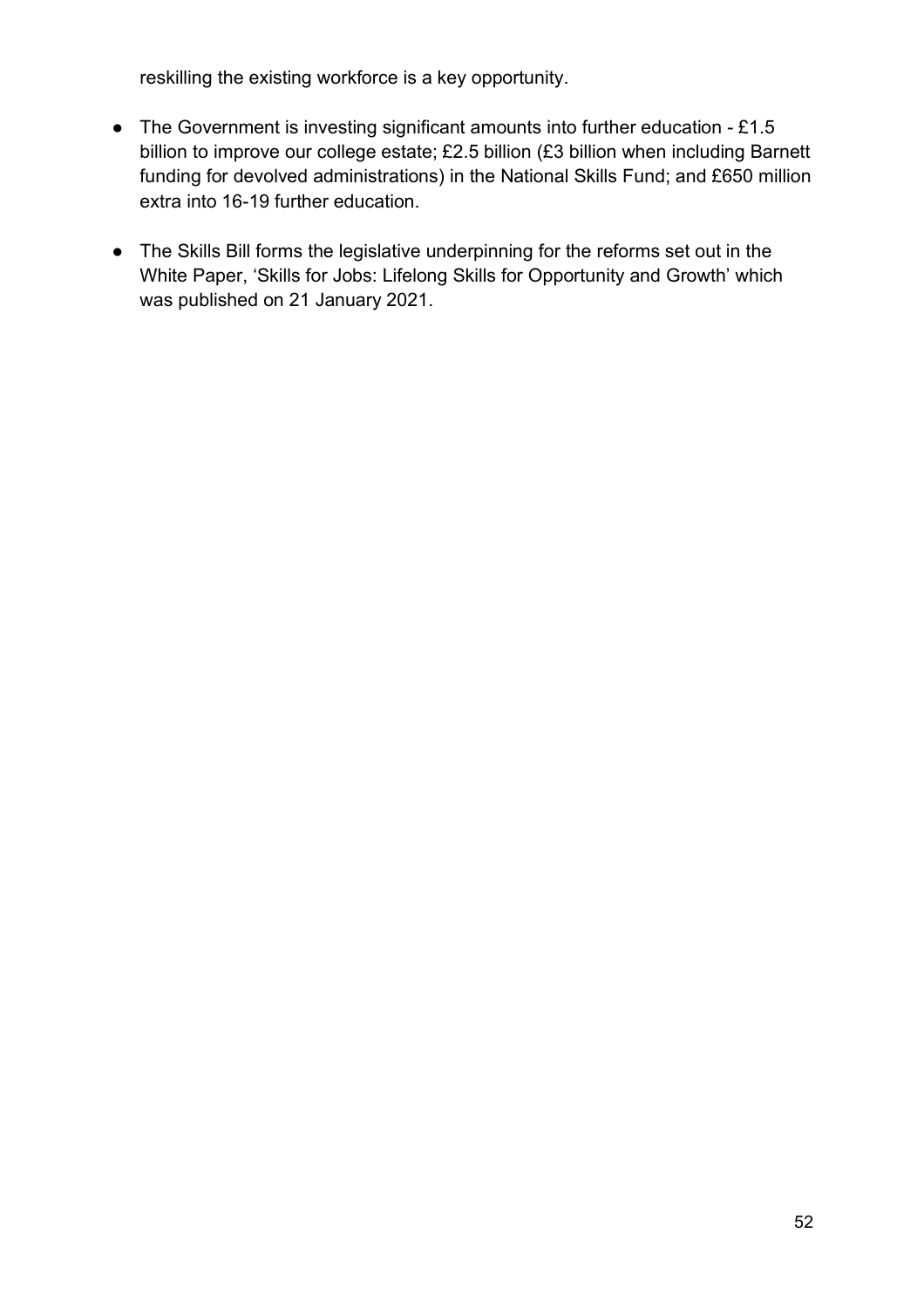*"My Government will build on the success of the vaccination programme to lead the world in life sciences, pioneering new treatments against diseases like cancer and securing jobs and investment across the country."*

- The UK is already one of the best places in the world for Life Sciences companies to do business, but we are committed to making the UK a global science superpower that attracts the best people and businesses from across the world.
- The unprecedented COVID-19 challenge has demonstrated the strength of UK Life Sciences capability including:
	- o The UK has been home to the development of the successful Oxford/AstraZeneca vaccine.
	- o The first global regulatory approval of any COVID-19 vaccine by the Medicines and Healthcare products Regulatory Agency.
	- o A genomic sequencing capacity that carries out over half of all the sequencing of COVID-19 variants that take place in the world.
	- o The rapid building of new diagnostics and vaccines manufacturing capabilities to enable one of the world's biggest COVID-19 testing programmes and fastest vaccines roll out per head of the population.
- The UK has one of the world's best research and sciences bases, including top class universities and globally renowned clinical research.
- We will build on these strengths to:
	- o Discover the treatments for other diseases such as cancer, Alzheimer's and heart disease.
	- o Deliver improved outcomes for patients across the UK and tackle health inequality.
	- o Contribute to levelling up economic opportunity and the creating better paid jobs for people across the UK.
	- o Bolster our health resilience to ensure the UK is best prepared for any future healthcare challenges.
	- o Partner with industry, the NHS and academia to ensure the UK continues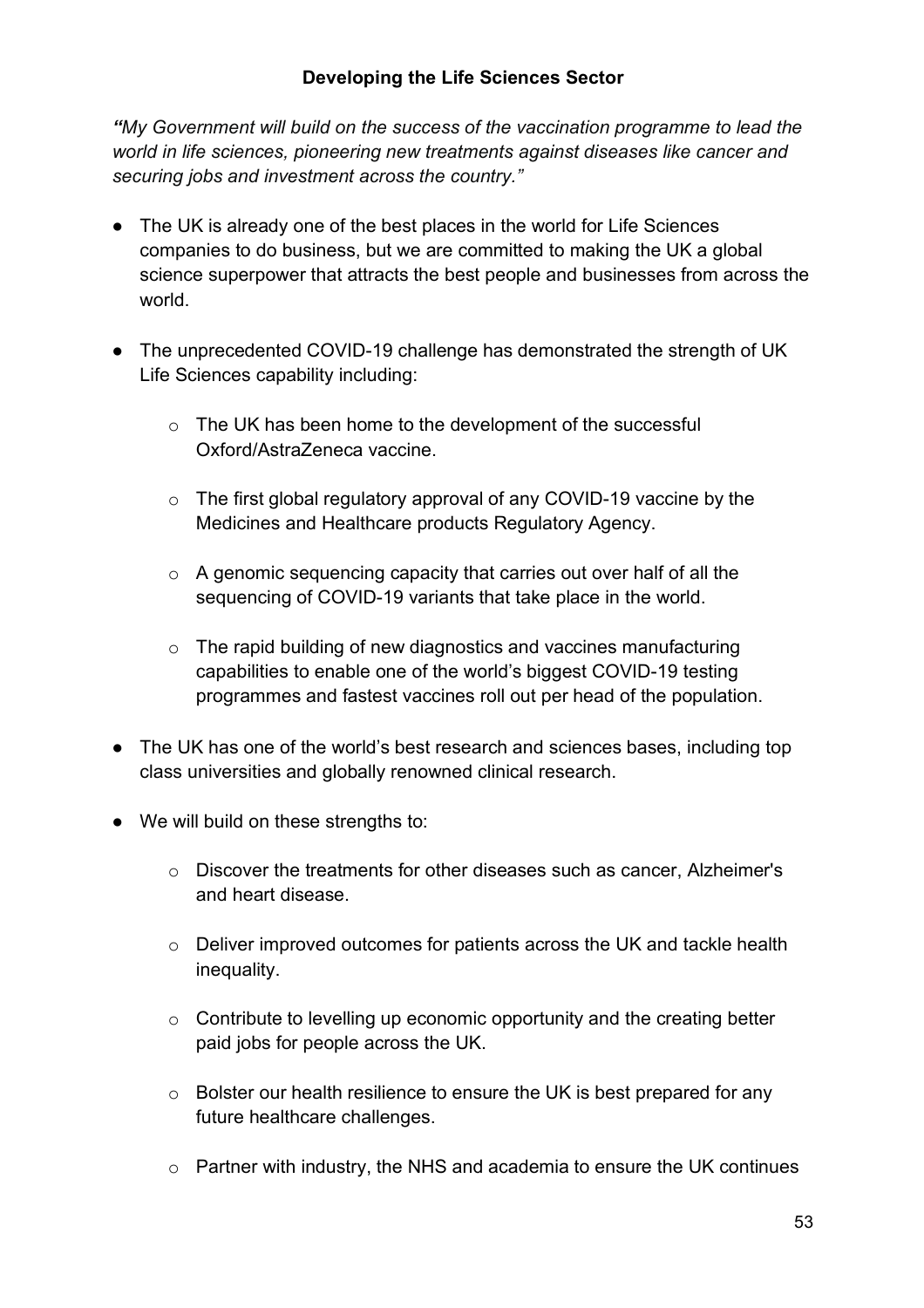to lead the world in scientific innovation, especially in cutting edge industries including genomics, early-stage diagnosis, advanced manufacturing and digital health.

● Our Plan for Growth, published on 3 March 2021, committed to build on the UK's performance and leadership to date to create the most advanced genomic healthcare system in the world and we will bring forward a new Life Sciences strategy this summer.

- The UK Life Sciences sector employs over quarter of a million people in high quality jobs and delivers an annual turnover of over £80 billion.
- The Life Science industry employs 224,000 people in England, 15,000 in Scotland, 12,000 in Wales and 6,000 in Northern Ireland. Employment in Life Sciences has increased by 10 per cent since 2010.
- Life Science jobs are spread the length and breadth of the UK, making the Life Sciences industry an important driver for levelling up economic opportunity right across the country. Around 66 per cent of UK Life Science jobs are outside of London and the South East; the East of England and the North West are the second and third strongest areas for Life Sciences employment.
- The Life Sciences sector was responsible for £17 billion of value add in 2018, 9 per cent of the total value-add from manufacturing in the UK.
- The Government has committed funding to vaccines manufacturing bases, including £127 million to the construction of a new state-of-the-art Cell and Gene Therapy Catapult Manufacturing Innovation Centre in Stevenage, to support the mass production of a successful COVID-19 vaccine in the UK, and £140 million to the Vaccines Manufacturing and Innovation Centre in Oxford, which will have the capacity to produce enough vaccine doses to serve the entire UK population at scale.
- The new £20 million Medicines and Diagnostics Manufacturing Transformation Fund will support pharmaceutical, diagnostic and MedTech companies to land investments here in the UK, building our domestic manufacturing capability.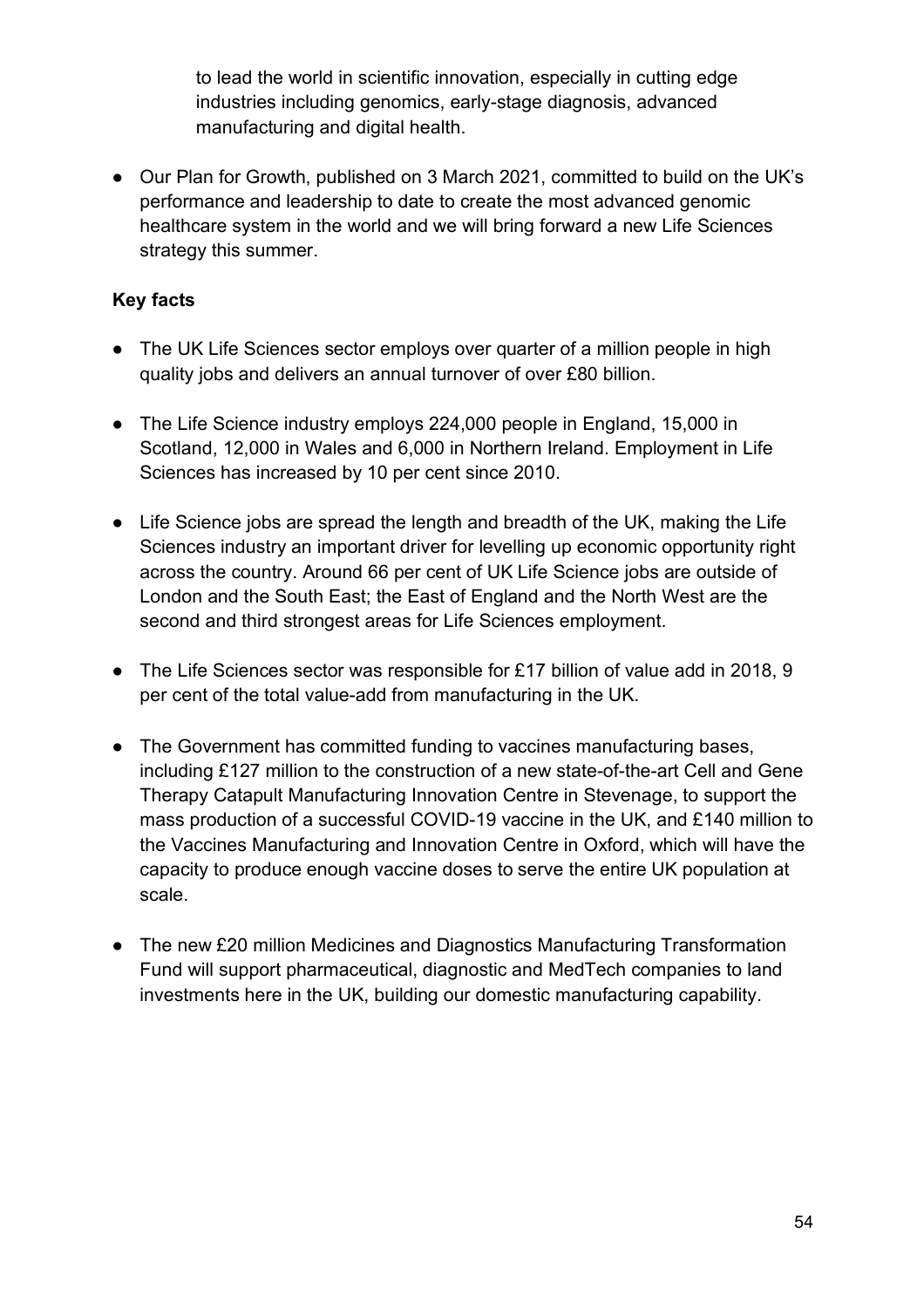*"My Ministers will oversee the fastest ever increase in public funding for research…"*

- We are committed to making the UK a global superpower, with a world leading research and development environment. Innovation is a key pillar of our approach to tackling the effects of the pandemic and levelling up the UK.
- R&D will continue to be critical to the economic and social recovery from the impact of COVID-19, enabling us to build back better for a greener, healthier and more resilient UK. Our goal is to further strengthen science, research and innovation across the UK, making them central to tackling the major challenges of today and in the future.
- On average, each public pound invested in R&D across our portfolio ultimately leverages around £2 of additional private sector investment and creates £7 of net benefits.
- The Government is investing £14.9 billion in R&D in 2021-22. This investment means Government R&D spending is now at its highest level in four decades. We are committed to increasing public expenditure on R&D to £22 billion, helping to deliver on our target to increase total UK R&D investment to 2.4 per cent of GDP by 2027.
- In the R&D Roadmap, we set out our priorities for boosting innovation in the economy. We want to make the UK a world-leading place to innovate and bring new products and services to market.
- BEIS will publish an Innovation Strategy this summer to inspire, facilitate and unleash innovation across the UK; supporting and harnessing the tremendous capability of UK innovators to boost future prosperity locally and nationwide.
- We have already introduced the Advanced Research and Invention Agency (ARIA) Bill, to unleash the potential of the UK's world-class research and science base.
- Our Review of Research Bureaucracy will advise on practical solutions to substantially reducing unnecessary research bureaucracy, freeing up researchers to devote more time to their academic roles and pursuing world-class research.

# **Key facts**

• The UK is in the top four countries in the Global Innovation Index 2021. It is home to four of the top 10 universities in the world.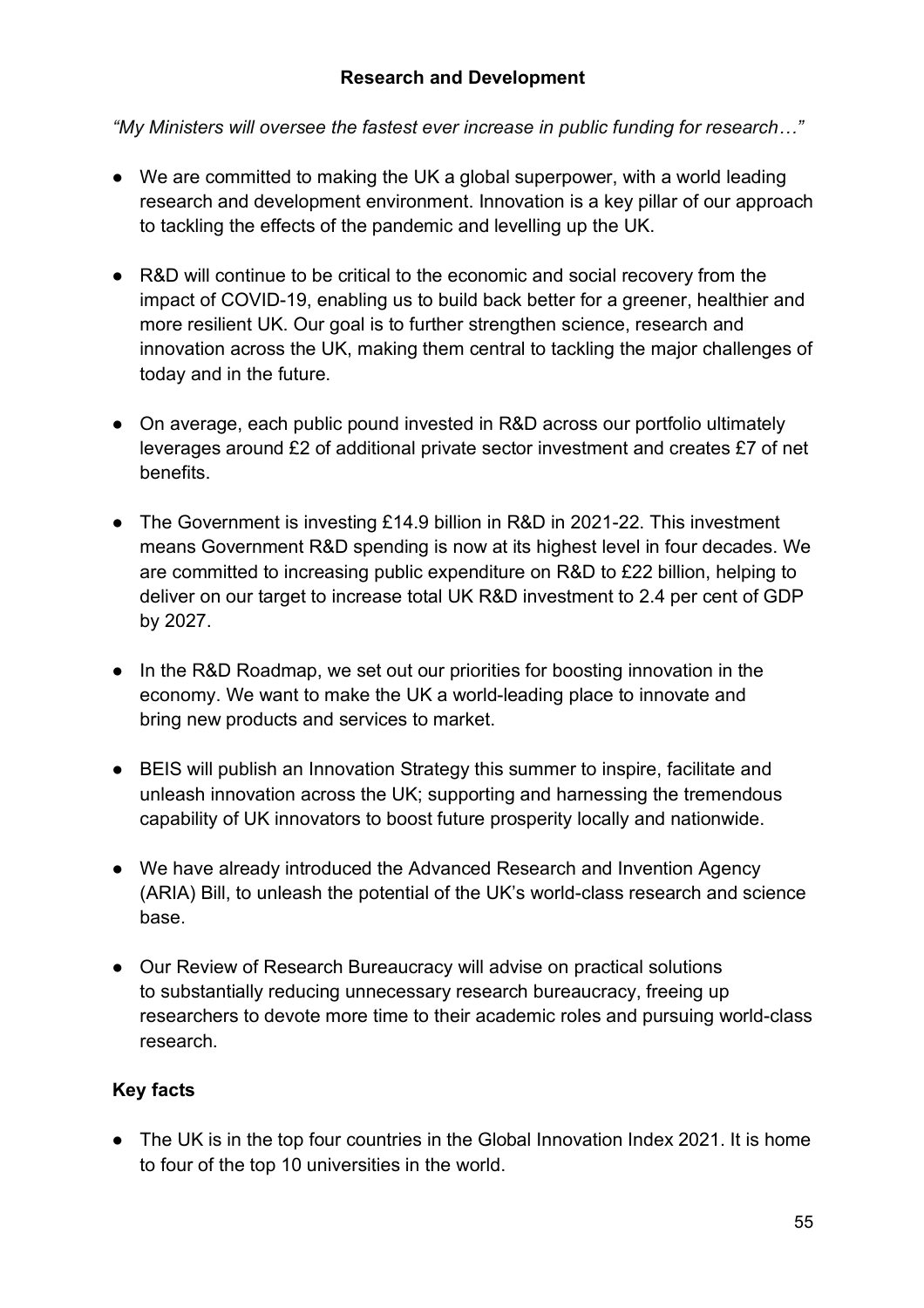- The UK has a world-leading research base. With less than one per cent of the world's population, the UK accounts for 4 per cent of researchers, 7 per cent of the world's publications and 14 per cent of the world's most highly-cited academic publications.
- UK businesses performed almost £26 billion of R&D in 2019, an increase of £822 million (3.3 per cent) compared to 2018, part of a long-term trend of positive annual growth.
- In 2018, spending on R&D was 1.71 per cent of GDP, an increase on the previous year's figure of 1.67 per cent.
- The private sector invested £27 billion in R&D in the UK in 2018, an annual increase of £1.7 billion (6.6 per cent) and part of a long-term trend.
- According to the Office for National Statistics, in 2019 total UK business employment in R&D grew by 11,000 to 263,000 full-time equivalents, an increase of 4.4 per cent since 2018.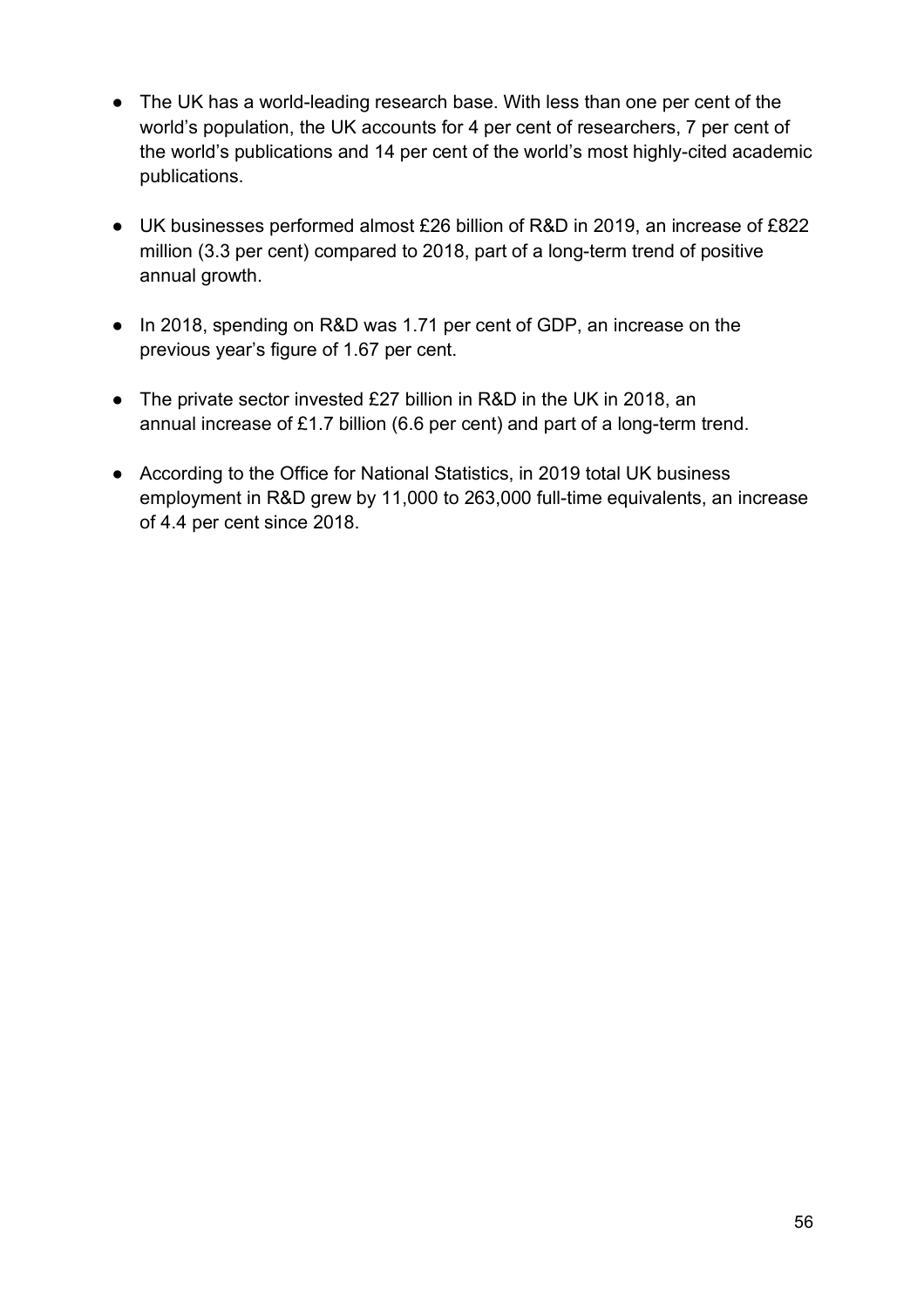### **Advanced Research and Invention Agency Bill**

*"My Ministers will...introduce legislation to establish an advanced research agency."* 

### **The purpose of the Bill is to:**

- Create the Advanced Research and Invention Agency (ARIA) as a new statutory corporation to fund high-risk, high-reward R&D.
- Give ARIA broad powers to take an innovative approach to research funding, and a mandate for higher tolerance for failure when pursuing high-risk research.
- Define ARIA's relationship with the Government, giving it autonomy and freedoms to manage its day-to-day affairs.
- Support this agile operating model by freeing ARIA from some standard public sector obligations.

### **The main benefits of the Bill would be:**

- Creating a new agency to fund high-risk, high-reward research, to enhance the UK's R&D offer and help cement the UK's position as a global science superpower.
- Supporting the creation of ground-breaking technology, with the potential to produce transformational benefits to our economy and society, new technologies and new industries. For example, the US Advanced Research Projects Agency took a similar approach to funding and supported the breakthrough research that underpins the internet and the Global Positioning System (GPS).
- Diversifying the R&D funding system and providing innovative and flexible tools to push the boundaries of science at speed, reaching an even wider range of the research community.

### **The main elements of the Bill are:**

- Creating ARIA as a statutory corporation.
- Providing broad functions for ARIA to conduct, support or commission researchrelated activities, with regard to the desirability of doing so for the benefit of the UK.
- Explicitly tolerating failure in pursuing ambitious research, development, and exploitation.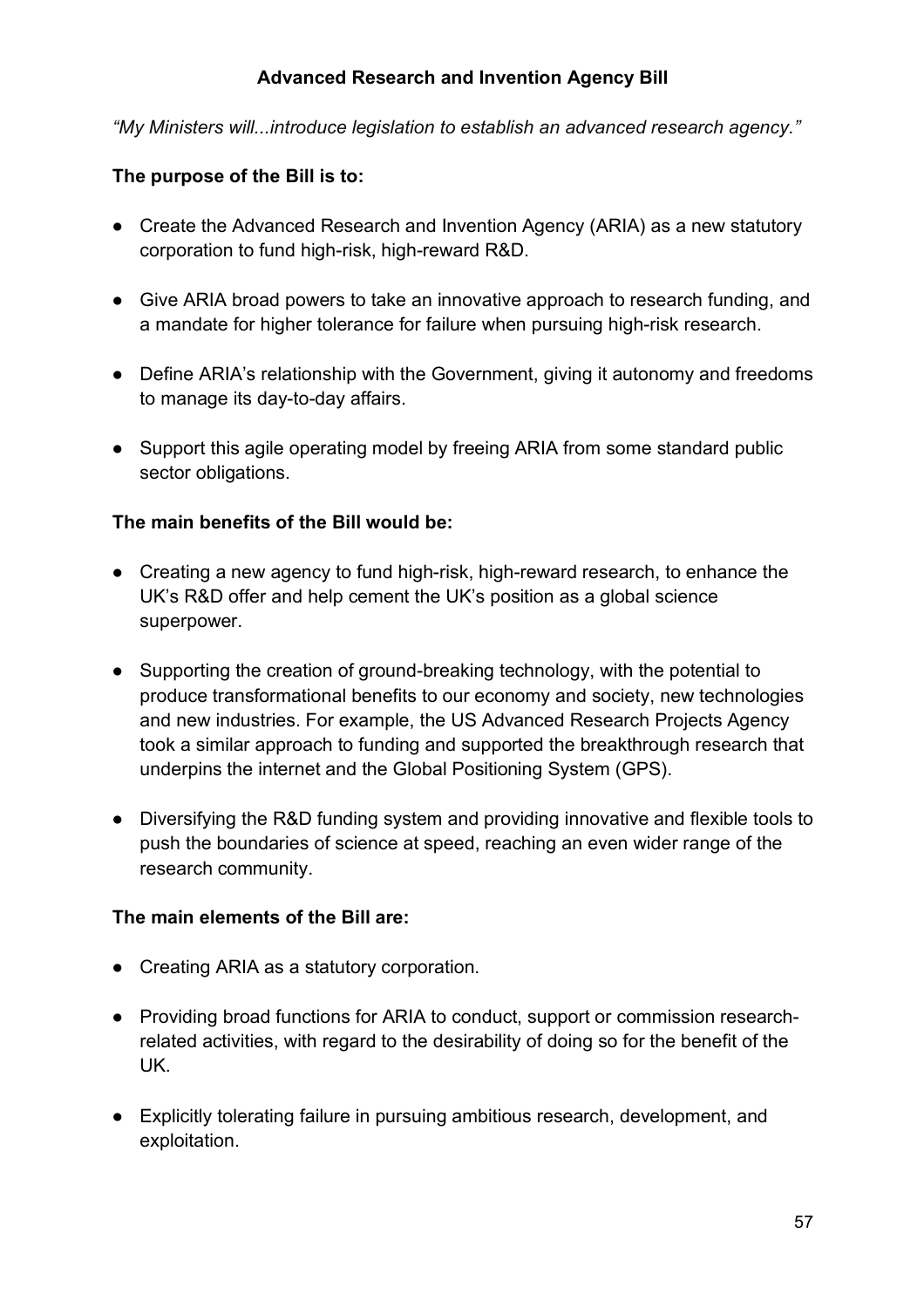- Establishing an arm's length relationship to Government, set out in ARIA's procedure, membership and appointments processes, with limited information and direction rights for the Secretary of State.
- Providing powers for the Secretary of State to dissolve ARIA that can only be exercised after 10 years.

## **Territorial extent and application**

• The provisions in this Bill will apply and extend to the whole of the UK. Although research and innovation is a reserved matter, the Bill will amend the reserved schedules of the Scotland Act 1998, Government of Wales Act 2006, and Northern Ireland Act 1998 to list the ARIA as a reserved body.

- The creation of ARIA will complement the work of UK Research and Innovation (UKRI) while building on the Government's ambitious R&D Roadmap published in July 2020.
- The Government has announced its plans to invest £14.9 billion in R&D in 2021- 22, building towards the Government's target of 2.4 per cent of gross domestic product being spent on R&D across the UK economy by 2027, the current Organisation for Economic Cooperation and Development average.
- There is substantial evidence that investment in R&D increases productivity with significant spillover benefits from public and private investment. This will drive long-term economic growth, support the UK's position as a global force in science and innovation, and create wider benefits for society.
- The March 2020 Budget confirmed the Government's commitment to an £800 million investment in the creation of ARIA up to 2024-25.
- Since the 1950s, US agencies have also focussed solely on transformative science and technological research programmes, with a lean structure and a high-risk tolerance. This approach has yielded remarkable results. The Advanced Research Projects Agency (now DARPA) played a vital role in research forming the basis for the Internet. It also funded a precursor to GPS, and the world's first Weather Satellite: TIROS 1. More recently, it has been behind inventions like voice recognition technology, as used in Apple's SIRI.
- Other countries have also created bodies inspired by DARPA, including Japan's 'Moonshot R&D', Germany's SPRIN-D and, in the UK, Wellcome LEAP.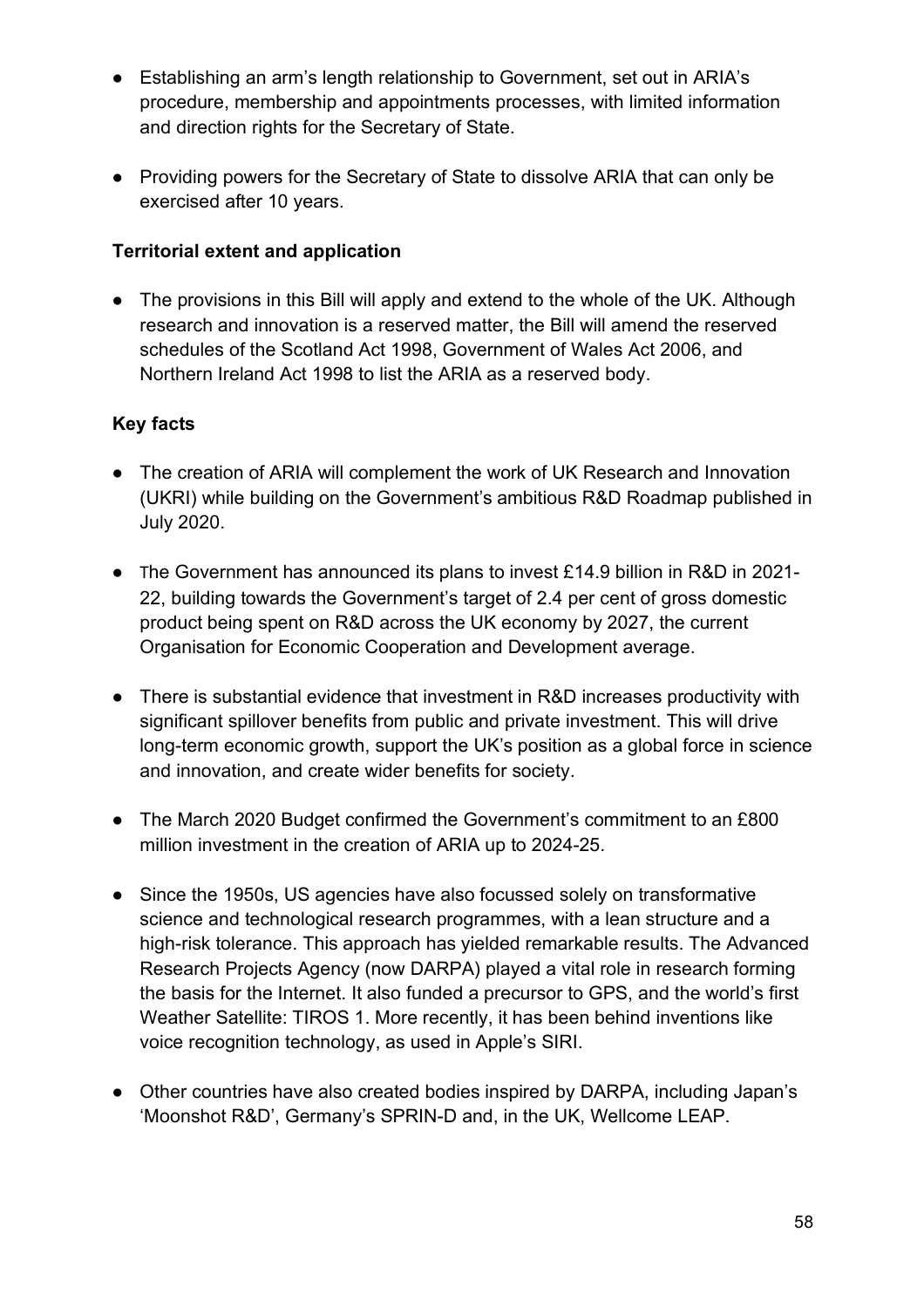*"My Government will strengthen the economic ties across the union, investing in and improving national infrastructure."*

- Infrastructure is vital to jobs, economic growth and quality of life for people across the UK.
- The Government is committed to transforming UK infrastructure in order to rebuild the economy, level up the country, strengthen the Union and achieve net zero emissions by 2050.
- Spending Review 2020 committed £100 billion of capital investment in 2021-22, a £30 billion cash increase compared to 2019-20. Our investment plans over the next five years mean that public sector net investment as a proportion of GDP will be at its highest sustained levels since the late 1970s.
- Infrastructure investment will have a key role to play in the recovery, both maintaining jobs in the short term, and creating the conditions for long-term sustainable growth.
- Alongside Spending Review 2020, the Government published the National Infrastructure Strategy, setting out a vision to transform the UK's infrastructure.

### UK Infrastructure Bank

- The UK Infrastructure Bank (UKIB), which will launch later in the spring, is central to delivering these ambitions. It will provide financing support to private sector and local authority infrastructure projects across the UK. This support will help accelerate our progress to net zero and level up all parts of the UK.
- It will be able to deploy £12 billion of equity and debt capital and £10 billion of guarantees and is expected to support more than £40 billion of infrastructure investment overall.
- The bank will be headquartered in Leeds, putting the bank in the North of England; the home to the first infrastructure revolution. The location has been chosen to bring UKIB closer to the heart of the Government's levelling up agenda.
- This is one of many actions that the Government is taking to tackle climate change as part of the Prime Minister's Ten Point Plan for the Green Revolution. It will help create and support up to 250,000 highly-skilled green jobs in the UK and spur over three times as much private investment by 2030.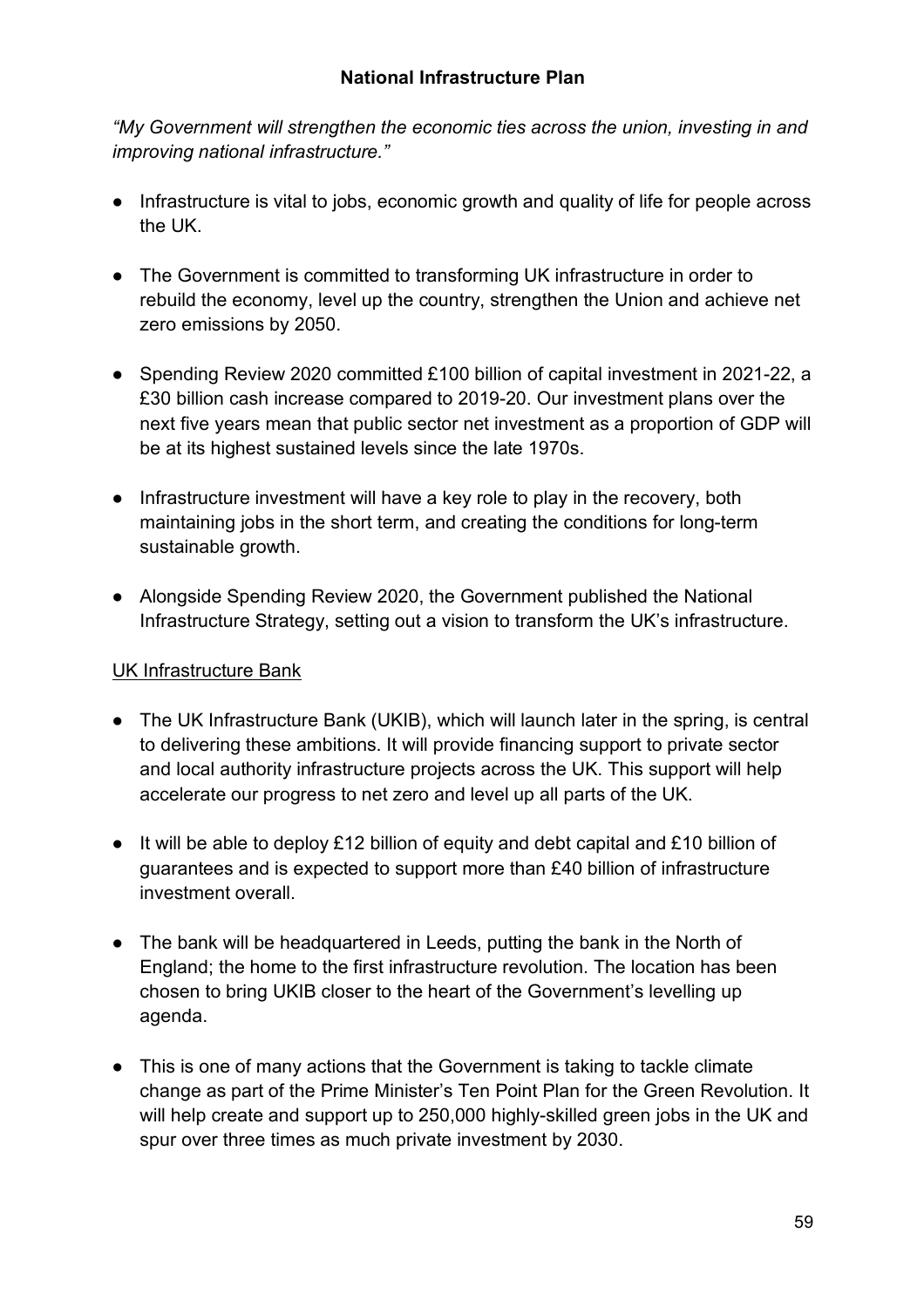### Project Speed

- The Government is revolutionising the delivery of infrastructure projects through Project Speed, which ensures the Government is building the right things faster, greener and better.
- Project Speed is accelerating and improving delivery by looking at reform of environmental regulations to secure better outcomes for the environment; landmark reform of the planning system to allow infrastructure such as schools and hospitals to be expanded more quickly; transformation of the construction sector to make it more productive, sustainable and internationally competitive; and bringing about a step change in capability and leadership to ensure local areas and economies benefit from the infrastructure they need to prosper.
- Project Speed identified ways to save up to 50 per cent of time in the planned construction process of the A66, cutting this down from 10 to 5 years through innovative solutions such as standardised, modular and offsite design and construction, alongside more intensive and concurrent delivery. In aggregate, these interventions could accelerate delivery by around one third.

- Investing in infrastructure drives long term productivity improvements, and in the short term stimulates economic activity. A 10 per cent increase in the public capital stock has been linked to a 1-2 per cent increase in GDP, partly through productivity improvements.
- The UK has historically underinvested in infrastructure and this Government is committed to addressing that. Spending Review 2020 committed £100 billion of capital investment in 2021-22, a £30 billion cash increase compared to 2019-20.
- Driving private sector investment is crucial to upgrading the UK's infrastructure. The Infrastructure and Projects Authority estimate that more than 50 per cent of the £600 billion UK infrastructure pipeline will come from the private sector.
- We expect the UK Infrastructure Bank to crowd in £2.5 million of external capital for every £1 million invested in private projects over the course of its life.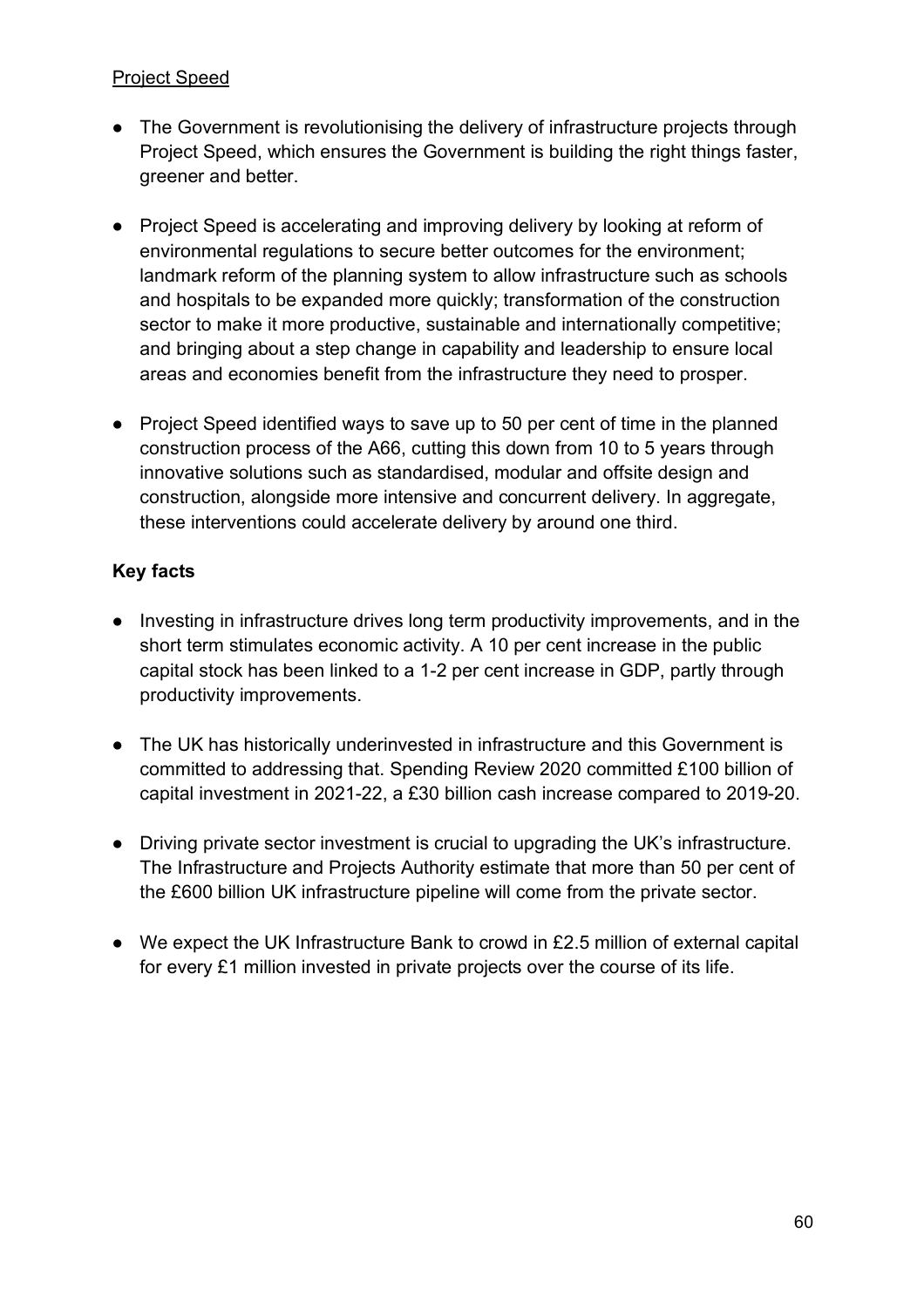*"Laws to modernise the planning system, so that more homes can be built, will be brought forward…"*

## **The purpose of the Bill is to:**

- Create a simpler, faster and more modern planning system to replace the current one that dates back to 1947, and ensuring we no longer remain tied to procedures designed for the last century.
- Ensure homes and infrastructure like schools and hospitals can be delivered more quickly across England.
- Transform our planning system from a slow document-based one to a more efficient and easier to use digital and map-based service, allowing more active public engagement in the development of their local area.
- Help deliver vital infrastructure whilst helping to protect and enhance the environment by introducing quicker, simpler frameworks for funding infrastructure and assessing environmental impacts and opportunities.

### **The main benefits of the Bill would be:**

- Providing more certainty for communities and developers, particularly smaller developers, about what is permitted where, through clear land allocations in local plans and stronger rules on design.
- Simpler, faster procedures for producing local development plans, approving major schemes, assessing environmental impacts and negotiating affordable housing and infrastructure contributions from development.
- Establishing a framework which focuses on positive outcomes, such as environmental opportunities and better designed places.
- Digitising a system to make it more visual and easier for local people to meaningfully engage with.

### **The main elements of the Bill are:**

- Changing local plans so that they provide more certainty over the type, scale and design of development permitted on different categories of land.
- Significantly decrease the time it takes for developments to go through the planning system.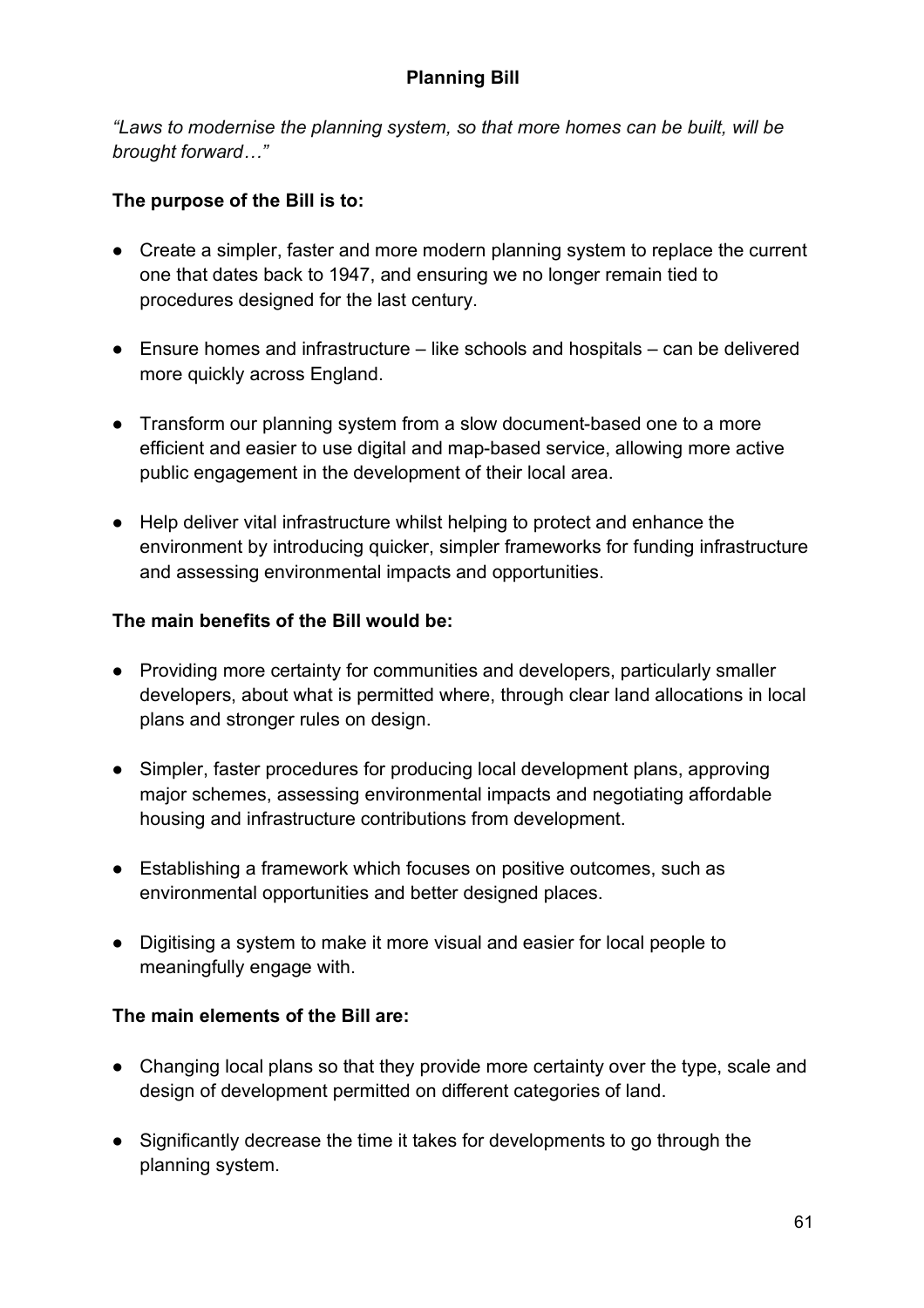- Replacing the existing systems for funding affordable housing and infrastructure from development with a new more predictable and more transparent levy.
- Using post-Brexit freedoms to simplify and enhance the framework for environmental assessments for developments.
- Reforming the framework for locally led development corporations to ensure local areas have access to appropriate delivery vehicles to support growth and regeneration.

### **Territorial extent and application**

● The Bill will extend to the whole of the UK, however the majority of provisions will apply to England.

- There is very little meaningful public engagement in the current planning system. At present only around 3 per cent of local people engage with planning applications, and for local plan consultations engagement can fall to less than 1 per cent.
- As of February 2021, only around 41 per cent of Local Authorities have an up-todate local plan in place.
- Updating a local plan currently takes an average of 7 years.
- Thirty years ago smaller builders were responsible for around 40 per cent of new homes built, but currently this figure is only 12 per cent.
- The current system does not lead to enough homes being built, especially in those places where the need for new homes is the highest. Adopted Local Plans, where they are in place, provide for 192,725 homes per year across England (as of March 2021) – significantly below our ambition for 300,000 new homes annually. As a result of this long-term and persistent undersupply, housing is becoming increasingly expensive.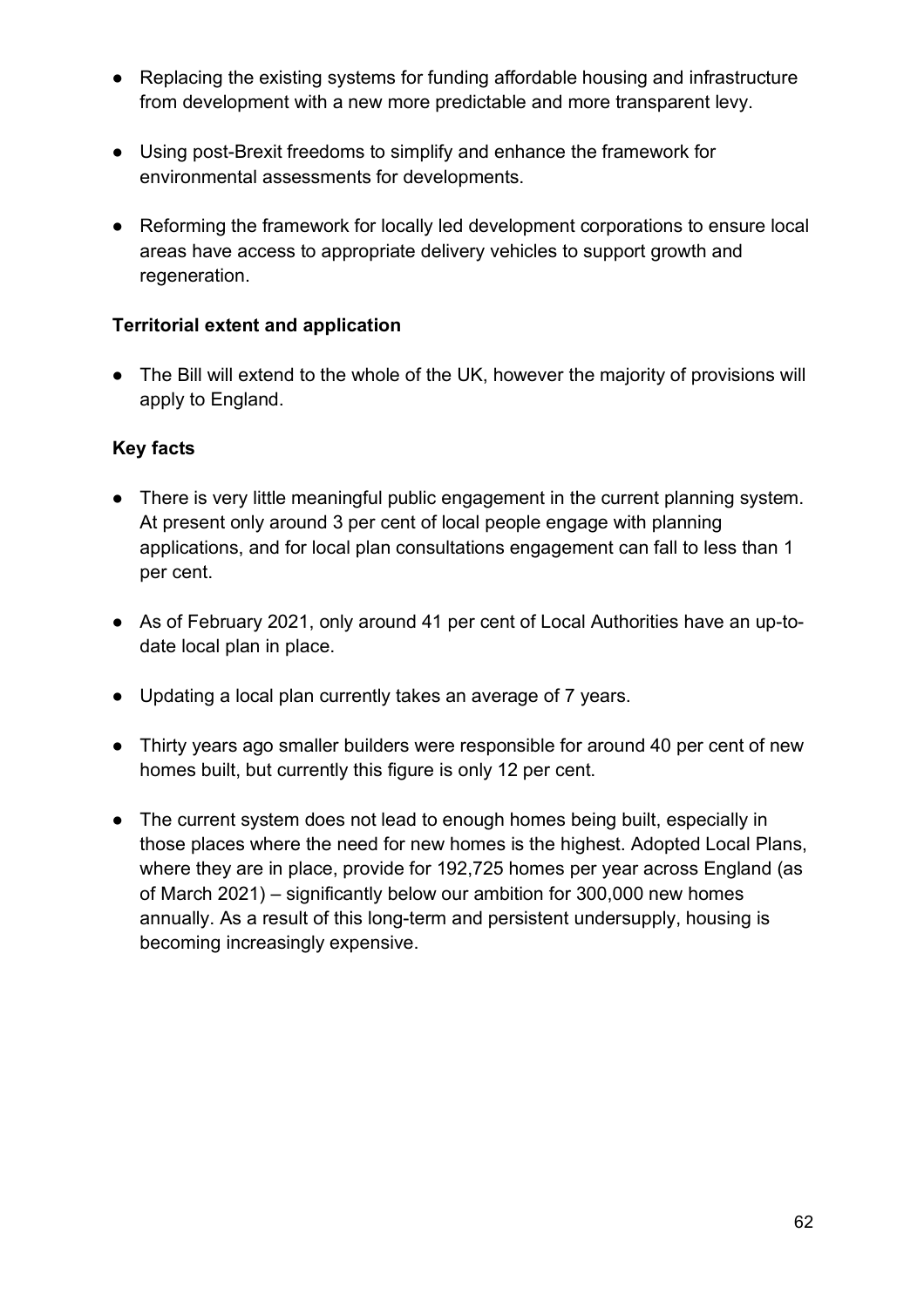*"Proposals will be taken forward to transform connectivity by rail and bus…"*

● We will reform our rail and bus networks to deliver services which are better, greener, more reliable and easier to use.

### Rail Reform

- Our railways will be the backbone of a modern, affordable and green transport network across the country and will play a central role in our recovery from COVID-19 as we build back better and level up communities across the country.
- We will publish a White Paper containing proposals that will transform the railways and deliver for passengers. We will ensure that decisions are taken in the interest of passengers, using new contracts that will get trains running on time, introduce modern ways to pay, make rail more accessible and inclusive, and work more closely with local communities.
- We will end the complicated franchising model and create a simpler, more effective system.

### Bus Reform

- Through our National Bus Strategy for England, we will deliver better bus services for passengers across England outside London, through ambitious and far-reaching reform of how services are planned and delivered.
- The National Bus Strategy outlined how we will spend the £3 billion announced by the Prime Minister to transform buses outside London. In order to access that transformational funding, local authorities and operators will be required to work together to improve services.
- These reforms will be one of our major acts of levelling up by ensuring there are more frequent, cheaper and more reliable bus services across the country which are easier to understand and use with integrated services and ticketing.
- £120 million will be spent in the 2021-22 Financial Year on supporting the Government's commitment to introduce 4,000 zero-emission buses, building on the recent award of £50 million to Coventry from the All-Electric Bus Towns and Cities competition.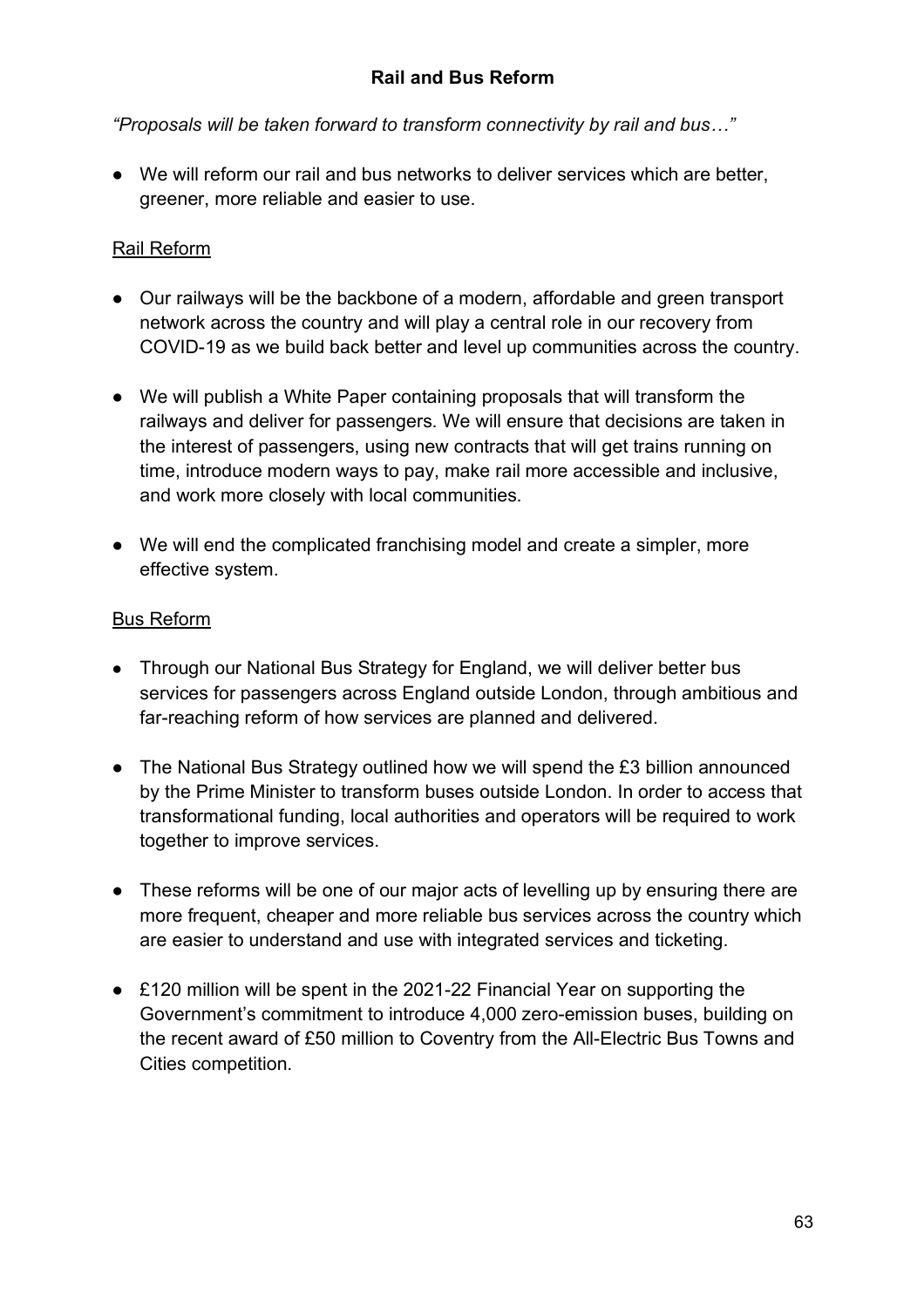- In the last decade, the number of rail passenger journeys grew by more than 35 per cent. COVID-19 has had a significant impact on rail demand, between April and June last year passenger numbers decreased by over 90 per cent. The railway faces a structural challenge in all its main markets – commuter, shopper, and business travel – and must change if it is to continue to prosper.
- The current model for passenger services had become unsustainable even before COVID-19, with multiple failing franchises, numerous delayed competitions and dwindling market confidence. East Coast Main Line and Northern Rail had already failed and the Government had to step in.
- Buses can help drive better employment outcomes; in cities outside London, 77 per cent of jobseekers do not have regular access to a car, van or motorbike.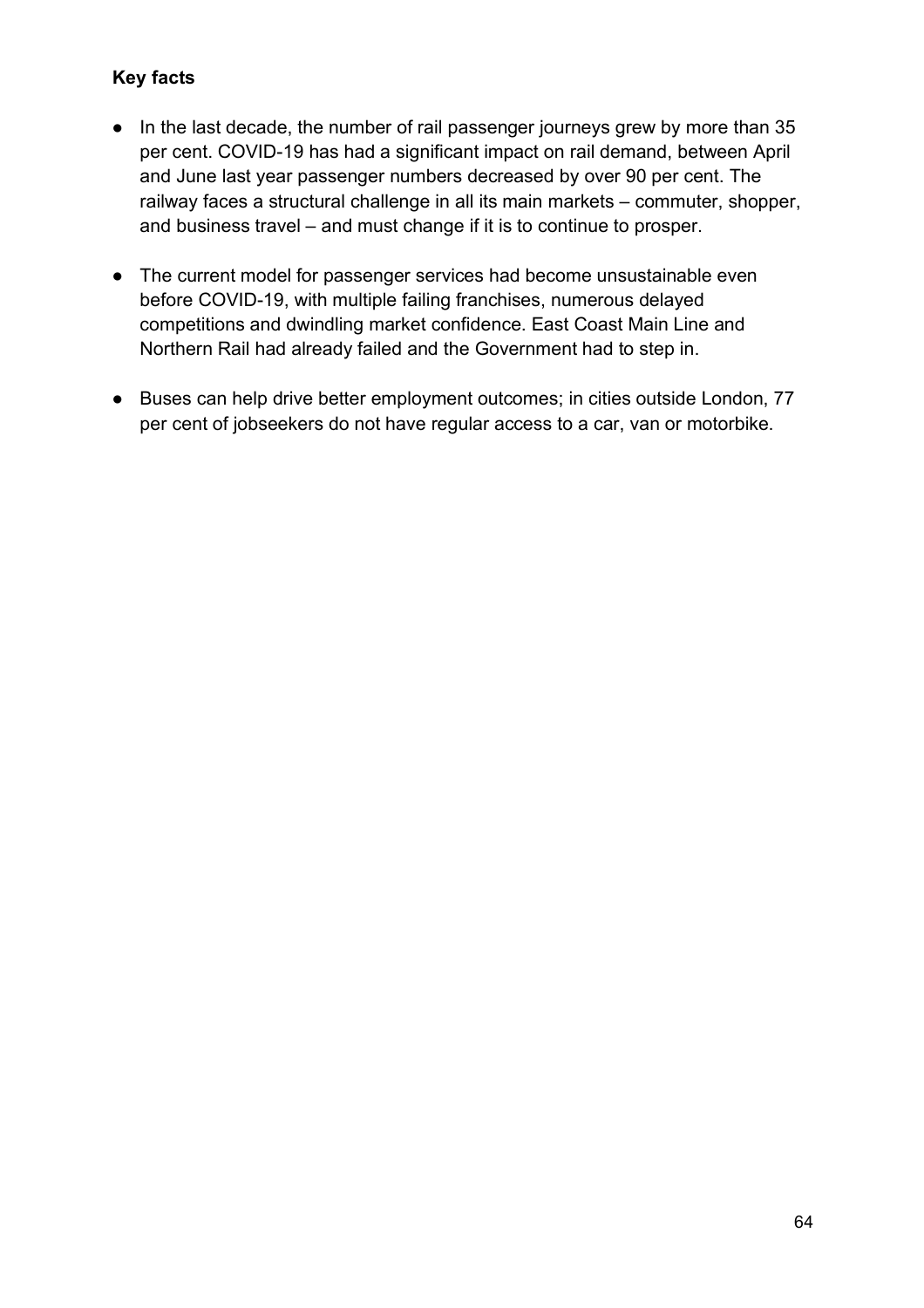### **The purpose of the bill is to:**

● Provide the powers to build and operate the next stage of the High Speed Two (HS2) network from Crewe to Manchester

#### **The main benefits of the bill would be:**

- Creating thousands of jobs and providing certainty at a time when people need it the most. HS2 is at the heart of our plans to build back better from COVID-19.
- Bringing our biggest cities closer together which is key to levelling up, will boost productivity and provide a low-carbon mode of transport and alternative to planes.

#### **The main elements of the bill are:**

- Powers to compulsorily acquire the land needed for the railway, to construct and to operate it.
- Deemed planning permission to deliver the scheme. The details of planning will be developed on a site-by-site basis in coordination with the local planning authority.
- Setting out the way railway regulation will apply to HS2.
- Modifying, or disapplying, of existing legislation that would apply to construction of the scheme, reflecting the fact that the scheme will have been approved by Parliament.

### **Territorial extent and application**

● The Bill will extend and apply Great Britain wide, with its substantive provisions applying in the main to England.

### **Key Facts**

- More than 15,000 people are employed as a result of the HS2 programme, including over 500 apprentices. Over 2,000 businesses across the UK have contracts.
- Journey times between London and Manchester will be cut by almost an hour from 2 hours 7 minutes to 1 hour 12 minutes, while the journey from Birmingham to Manchester will be reduced to only 40 minutes – saving 48 minutes.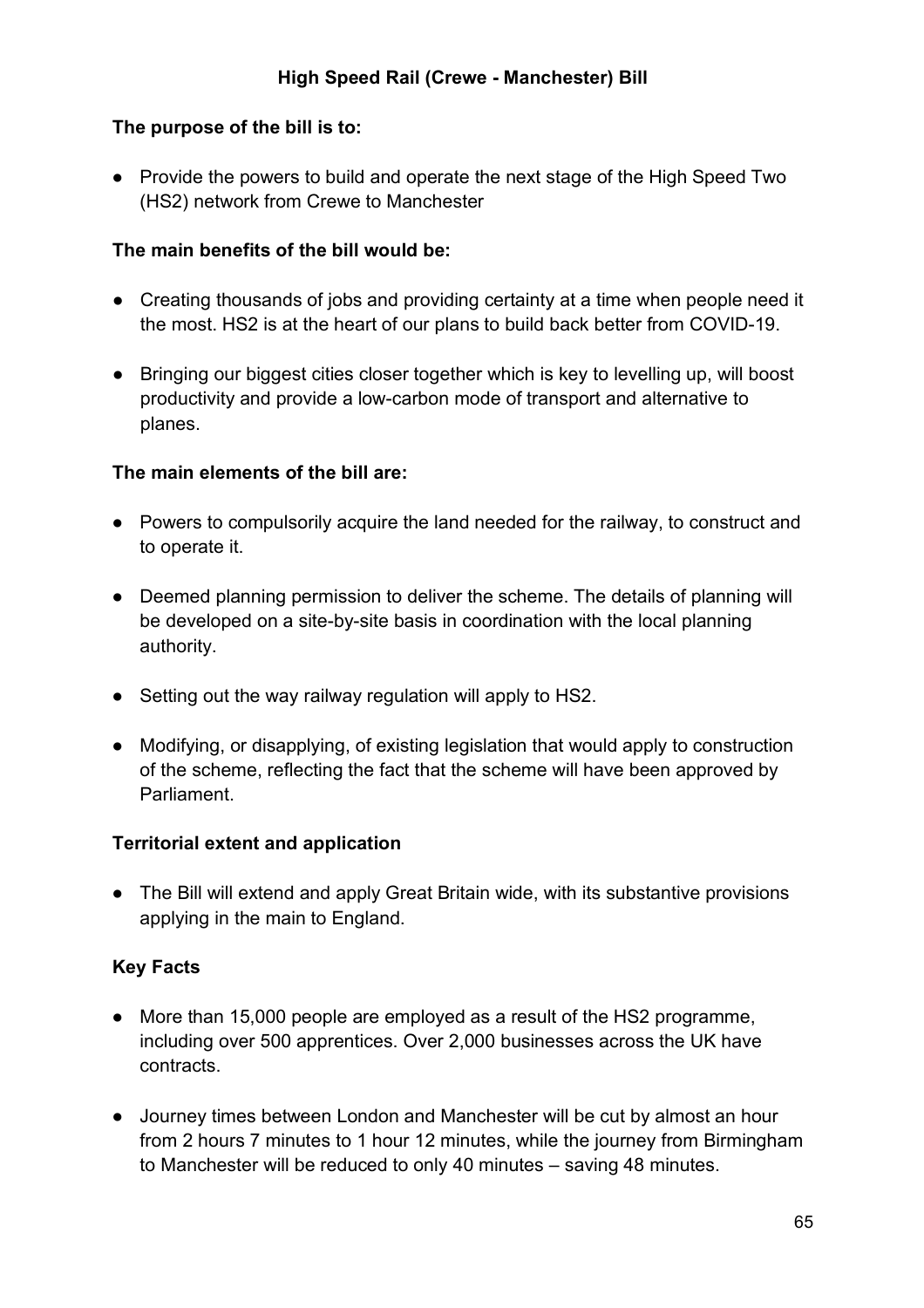## **Product Security and Telecommunications Infrastructure Bill**

*"Proposals will be taken forward...to extend 5G mobile coverage and gigabit capable broadband…"* 

### **The purpose of the Bill is to:**

- Ensure that smart consumer products, including smartphones and televisions, are more secure against cyber attacks, protecting individual privacy and security.
- Accelerate and improve the deployment and use of digital communications networks. This will support the installation, maintenance, upgrading and sharing of apparatus that enables better telecommunications coverage and connectivity.

### **The main benefits of the Bill would be:**

- Protecting consumers from cyber attacks by preventing the sale of insecure devices with default passwords which are easy to hack, and ensuring they are made aware at point of sale about how long devices like smart televisions, phones and speakers, will receive security updates.
- Keeping product security standards up to date, protecting the UK from emerging threats. It will also enable the UK to lead the international adoption of more secure technologies. Improving security will increase consumer confidence to adopt emerging technologies as they come to market.
- Supporting faster and more efficient deployment of telecommunications networks, to keep pace with the growing demand for fast, reliable, resilient connectivity from homes and businesses across the UK.
- Reducing the number of new sites and installations needed by ensuring the use of existing apparatus and equipment is optimised.

### **The main elements of the Bill are:**

- Requiring manufacturers, importers and distributors to ensure that consumer connected products that are available to UK consumers meet minimum security standards. It would also create powers to investigate cases of non-compliance and to take steps to ensure compliance.
- Providing a robust regulatory framework that can adapt and remain effective in the face of rapid technological advancement, the evolving techniques employed by malicious actors and the broader international regulatory landscape.
- Reforms to the Electronic Communications Code to support faster and more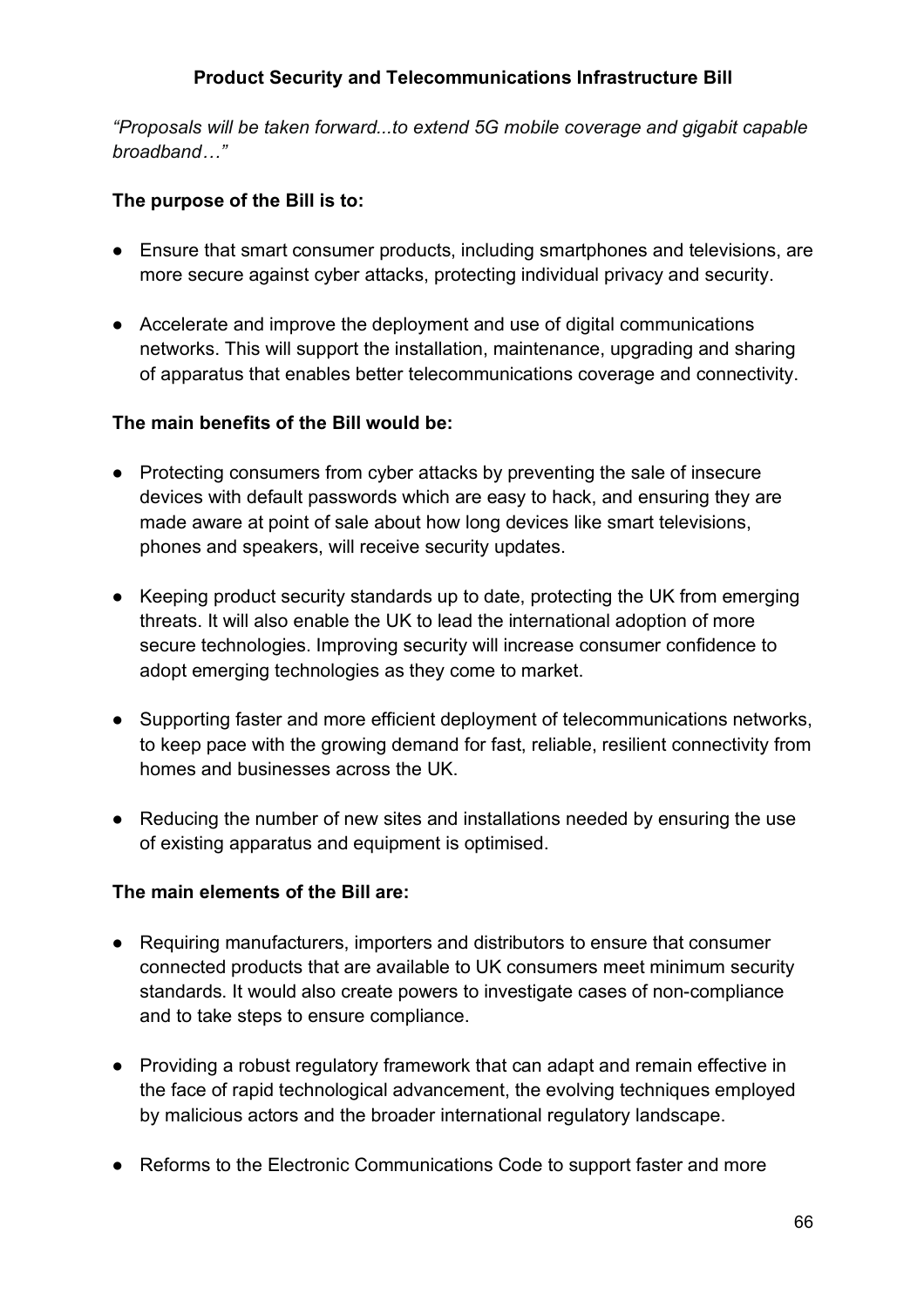collaborative negotiations for the use of private and public land for telecommunications deployment, and to put the right framework in place for the use of installed apparatus. The Government is carefully analysing responses to the recent consultation to ensure this package of reforms delivers the necessary results.

### **Territorial extent and application**

● The Bill will extend and apply to the whole of the UK.

- The average UK household is estimated to have had over nine smart devices in 2020, and since the COVID-19 pandemic, six in ten consumers in the UK report an increase in their household use of smart devices.
- Research suggests that cyber-attacks targeting Internet of Things (IoT) devices could cost the UK's economy £1 billion annually. Personal data has been lost and compromised devices have been used to launch botnet attacks on businesses, governments and critical infrastructure.
- In 2020, only 18.9 per cent of global manufacturers surveyed reported having a policy in place for vulnerabilities to be disclosed to and resolved by the manufacturer.
- Across the UK, 4G geographic coverage from each mobile network currently ranges between 79-85 per cent of premises. The Government aims to ensure that 95 per cent of the UK's geographic landmass has 4G coverage from at least one mobile network operator by 2025.
- The Government is committed to ensuring that the majority of the UK population has 5G coverage by 2027. The number of mobile base stations providing 5G services has risen ten-fold in the past year, to around 3,000 across the UK. Currently, over 40 per cent of premises in the UK have access to gigabit-capable broadband. We are also working with industry to target a minimum of 85 per cent gigabit-capable coverage by 2025 and to get as close to 100 per cent as possible.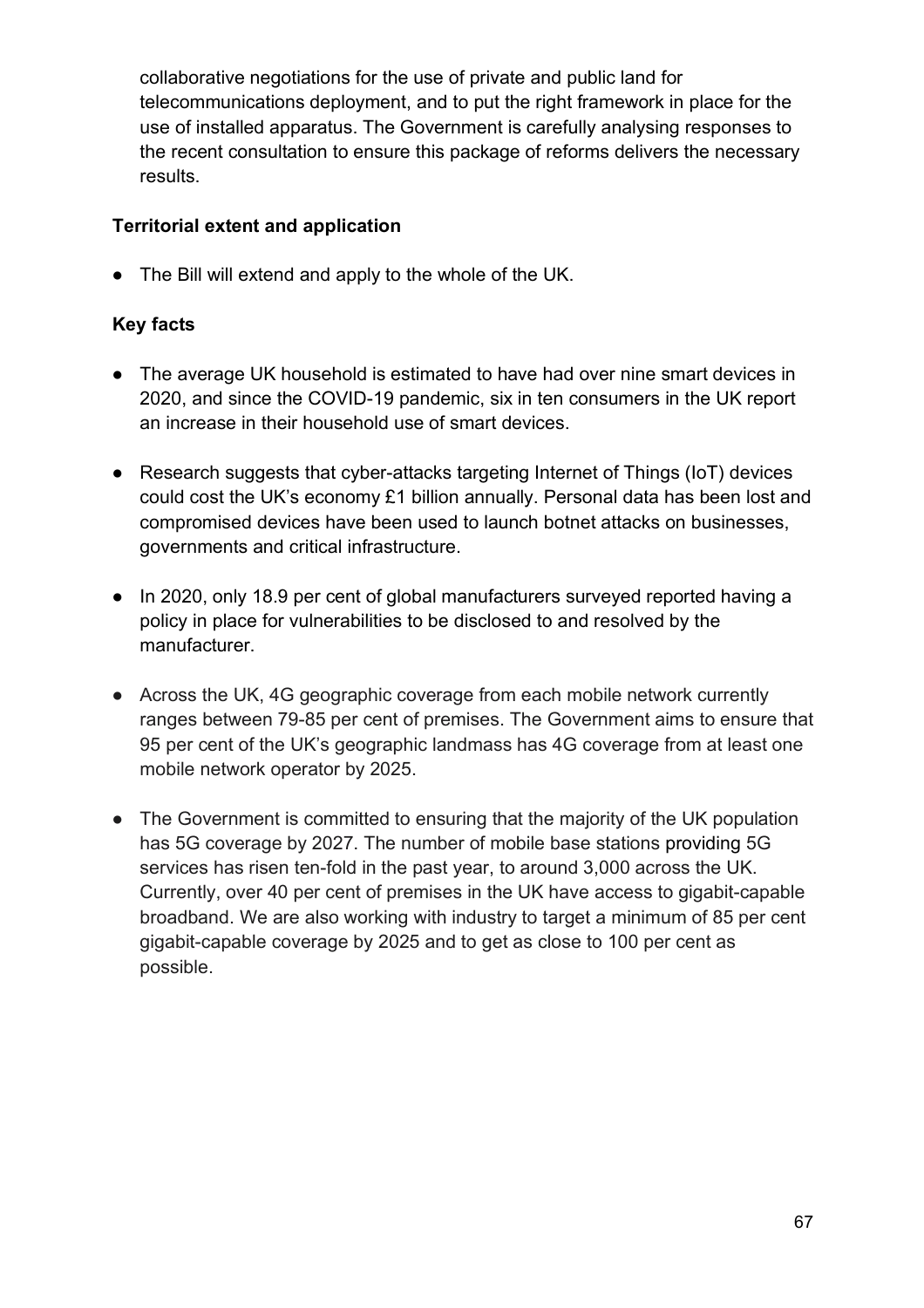### **The purpose of the draft Bill is to:**

- Address threats to security of fuel supply by providing the Government with tools to build resilience in the downstream oil sector, including companies involved in the refining, importing, distribution and marketing of oil products.
- Help protect fuel supply resilience when required and prevent supply disruptions from occurring in the first place.

#### **The main benefits of the draft Bill would be:**

- Identifying risks of disruption to the UK fuel supply market and ensuring that Government and industry can implement effective and proportionate contingency plans as early as possible.
- Ensuring that if a key asset is sold, the new owners are financially and operationally capable of keeping fuel supplies flowing.
- Helping to ensure a consistent resilience standard across critical national infrastructure sectors; delivering commitments set out in 'Global Britain in a competitive age: The Integrated Review of Security, Defence, Development and Foreign Policy'.

#### **The main elements of the draft Bill are:**

- Enabling the Government to direct companies to take necessary action to ensure resilience and security of fuel supply, if necessary.
- Allowing the Government to collect information from the sector to understand the impact of potential or active disruptive events.
- Ensuring that new owners of critical fuel infrastructure are both financially sound and operationally capable.
- Enabling the Government to provide financial assistance to build resilience and ensure security of supply if necessary.
- Creating a number of new civil and criminal penalties under which a company and its officers may be liable for failing to comply with a direction, making false statements and failing to provide required information.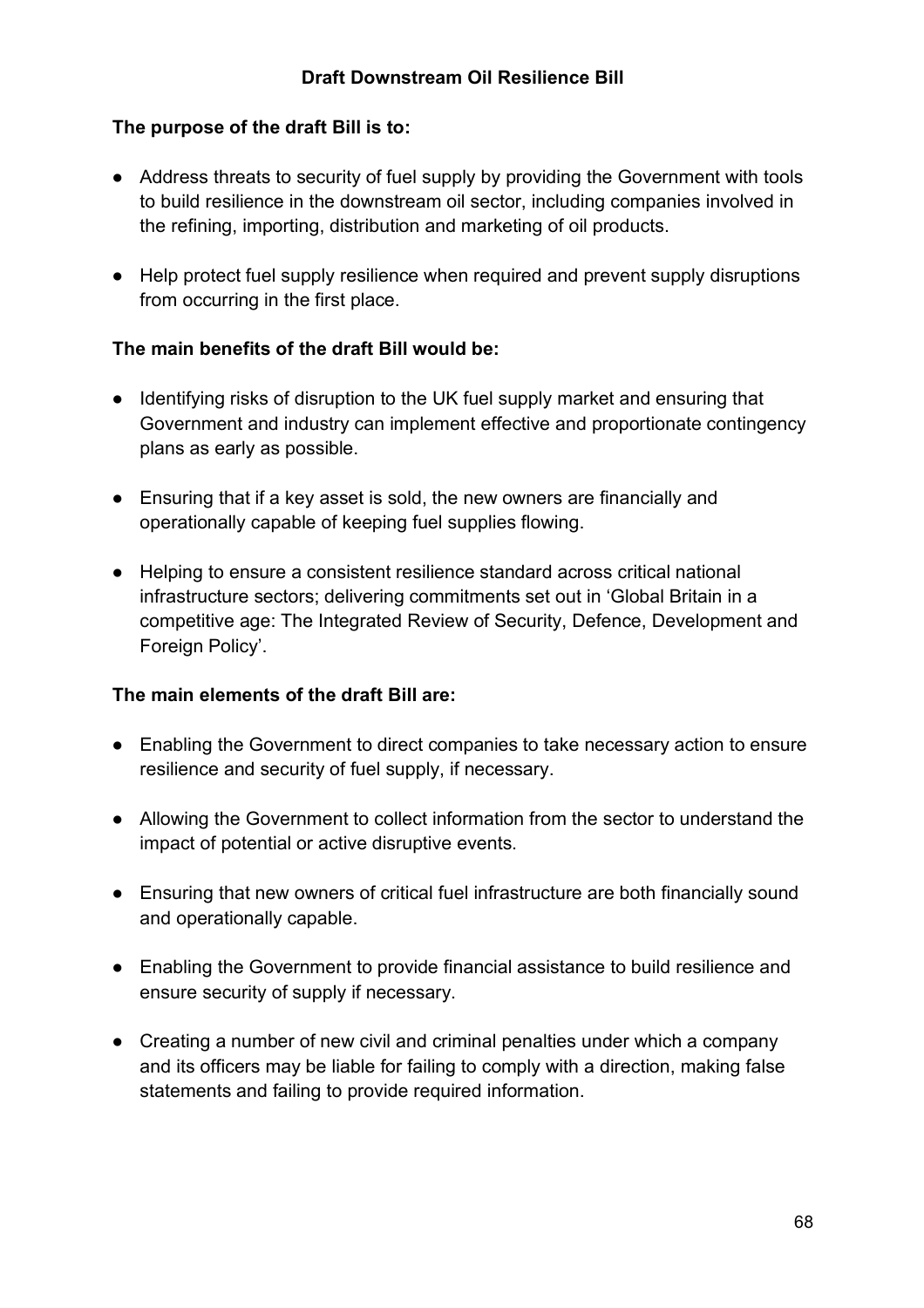#### **Territorial extent and application**

● The provisions in the Bill will extend and apply to the whole of the UK.

- In 2019, 44 per cent of the UK's energy consumption was from crude oil or oil products, and petroleum-based fuels provided 96 per cent of the energy for the transport sector, with very limited opportunity for substitution. The importance of oil products makes it paramount to achieve an optimal level of supply security. Despite the reduction in demand for oil products during the COVID-19 pandemic, they remain essential to UK economic activity.
- The downstream oil sector comprises over 200 companies involved in the refining, importing, distribution and marketing of oil products (particularly transport fuels), with many more involved in retail.
- There is a risk of disruption to the UK fuel supply market from the sudden loss of any critical supply infrastructure site. In recent years there have been operational and financial events leading to sudden closures or disruptions at UK oil refineries, terminals, and pipelines.
- In 2020, the sector was significantly impacted by the COVID-19 pandemic putting operational and economic strain on all downstream oil operators who contribute, either directly or indirectly, to the supply of crude oil-based fuels to consumers or businesses in the UK. Market failures in the sector prevent consumers from fully insuring themselves against fuel supply disruptions and limit the incentives on suppliers to mitigate these risks.
- Oil-based fuels will continue to be important to the UK economy and quality of life for many years to come, especially for hard to decarbonise sectors such as aviation, road freight and marine. However, looking to the long term, the UK's net zero targets will ultimately increase the pressure on the sector as it adjusts to the impact of low and zero carbon vehicles on fuel demand. However, it is estimated that, by 2035, demand for oil-based road transport fuel will still be over 50 per cent of the current volume.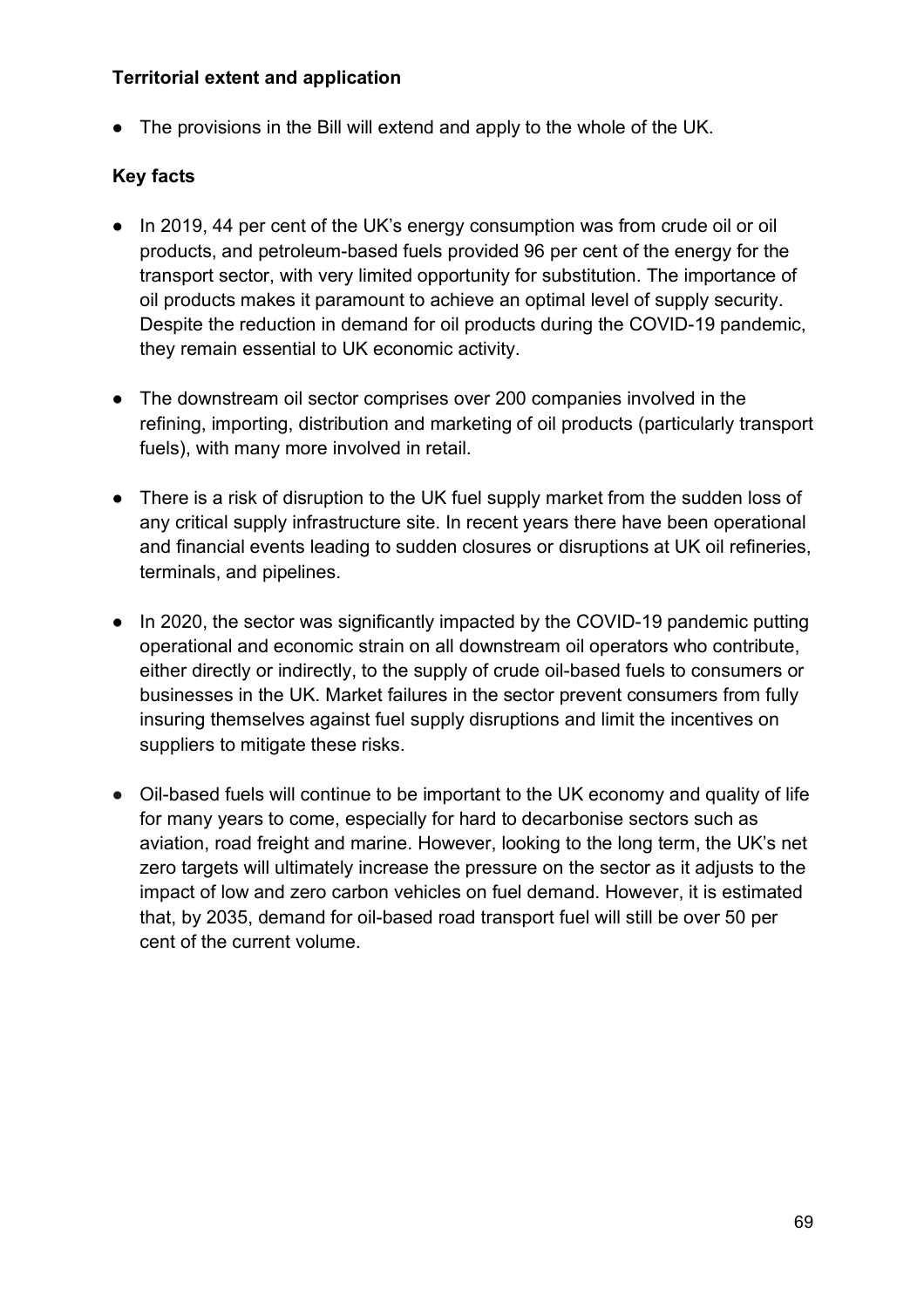*"Eight new Freeports will create hubs for trade and help regenerate communities.* 

*Measures will be introduced to provide National Insurance contribution relief for employers of veterans."*

### **The purpose of the Bill is to:**

- Provide National Insurance contributions relief for employers of veterans, for employers in Freeports, and for the self-employed who receive NHS Test and Trace Payments.
- Strengthen powers to tackle attempts to avoid tax and National Insurance contributions.

### **The main benefits of the Bill would be:**

- Promoting regeneration and job creation through Freeports across the UK, delivering the manifesto commitment.
- Supporting our veterans to secure stable and fulfilling employment as they transition to civilian life and encouraging businesses to use the valuable skillset veterans have to offer.
- Ensuring self-employed people who must, or have had to, self-isolate due to COVID-19 have parity with employed people and do not pay National Insurance contributions on their self-isolation support payments.
- Strengthening HMRC's ability to clamp down on the tax avoidance market through introducing changes to Disclosure of Tax Avoidance Schemes.

### **The main elements of the Bill are:**

- Providing employers with a relief from National Insurance contributions for eligible new employees in Freeports for three years, up to earnings of £25,000 per annum. Freeport employers will be able to claim this relief on all new hires from April 2022.
- Providing employers with National Insurance contributions relief for veterans for the first 12 months, up to earnings of £50,000 per annum. This relief will be available to employers on earnings from April 2021.
- Ensuring that self-employed people who must, or have had to, self-isolate due to COVID-19 do not pay National Insurance contributions on their self-isolation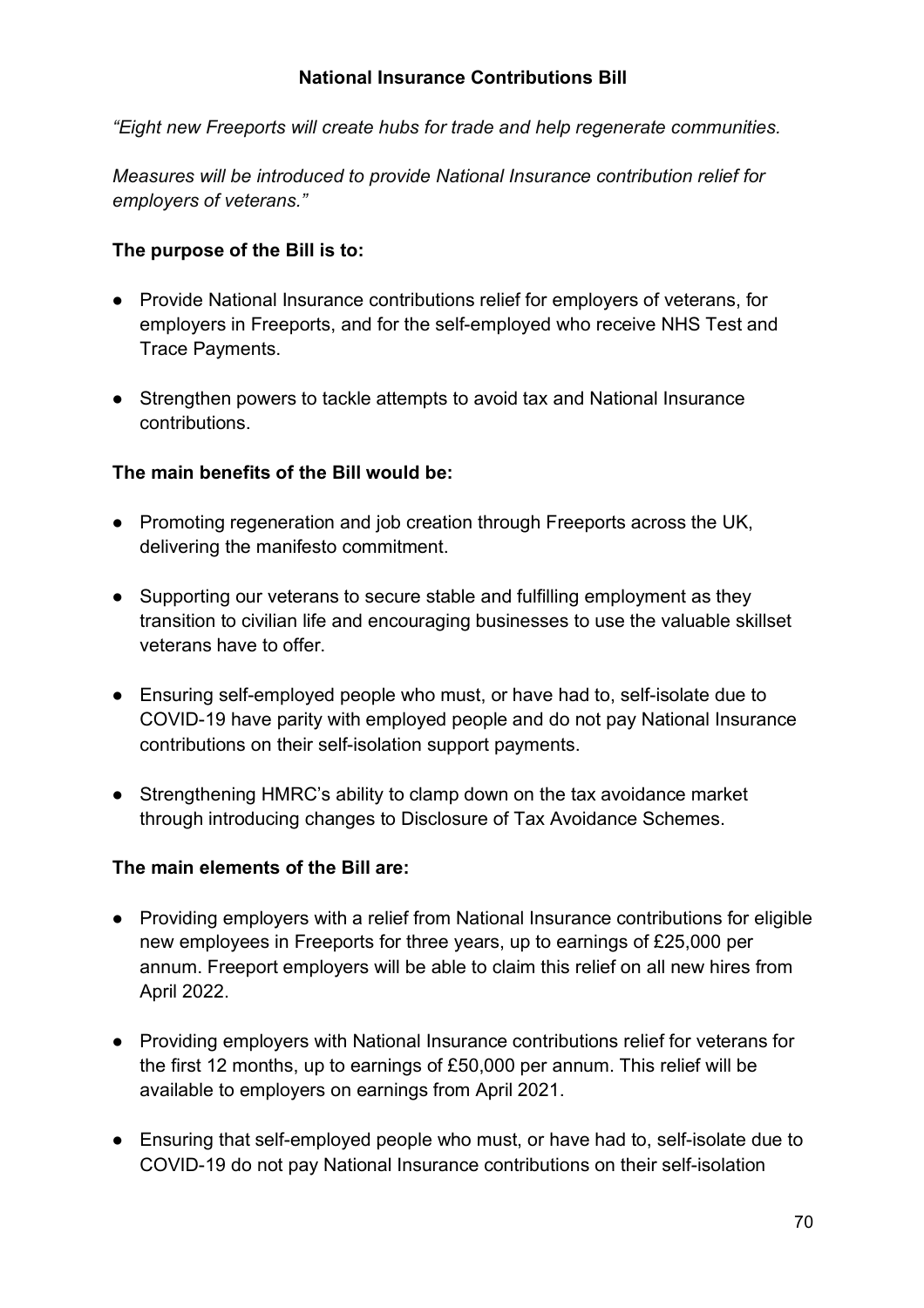support payments. This measure is intended to have retrospective effect from 6 April 2020, in respect of the English, Welsh and Scottish schemes which were implemented in autumn 2020. This exemption mirrors legislation already in place for National Insurance contributions for the employed.

● Ensuring that HMRC can act decisively where promoters fail to provide information on their avoidance schemes and make taxpayers aware at an earlier stage where it suspects an avoidance scheme is being sold. These provisions mirror provisions included in Finance Bill 2021 for other taxes and will be effective when the Bill receives Royal Assent.

## **Territorial extent and application**

● The Bill's provisions will extend and apply to the whole of the UK.

- There were around 12,500 veterans who left the regular Armed Forces in 2020 whose employers could qualify for the National Insurance contributions relief on their employment. Employers could benefit from a potential saving of £5,500 per veteran.
- Eight Freeports have been announced in England and the Government has committed to establishing at least one in each of Scotland, Wales and Northern Ireland.
- To date, the Government has provided more than £176 million of funding to local authorities to meet the costs of the Test and Trace Support Payment scheme. This will allow local authorities to continue supporting those on low incomes to stay at home and self-isolate when required to do so.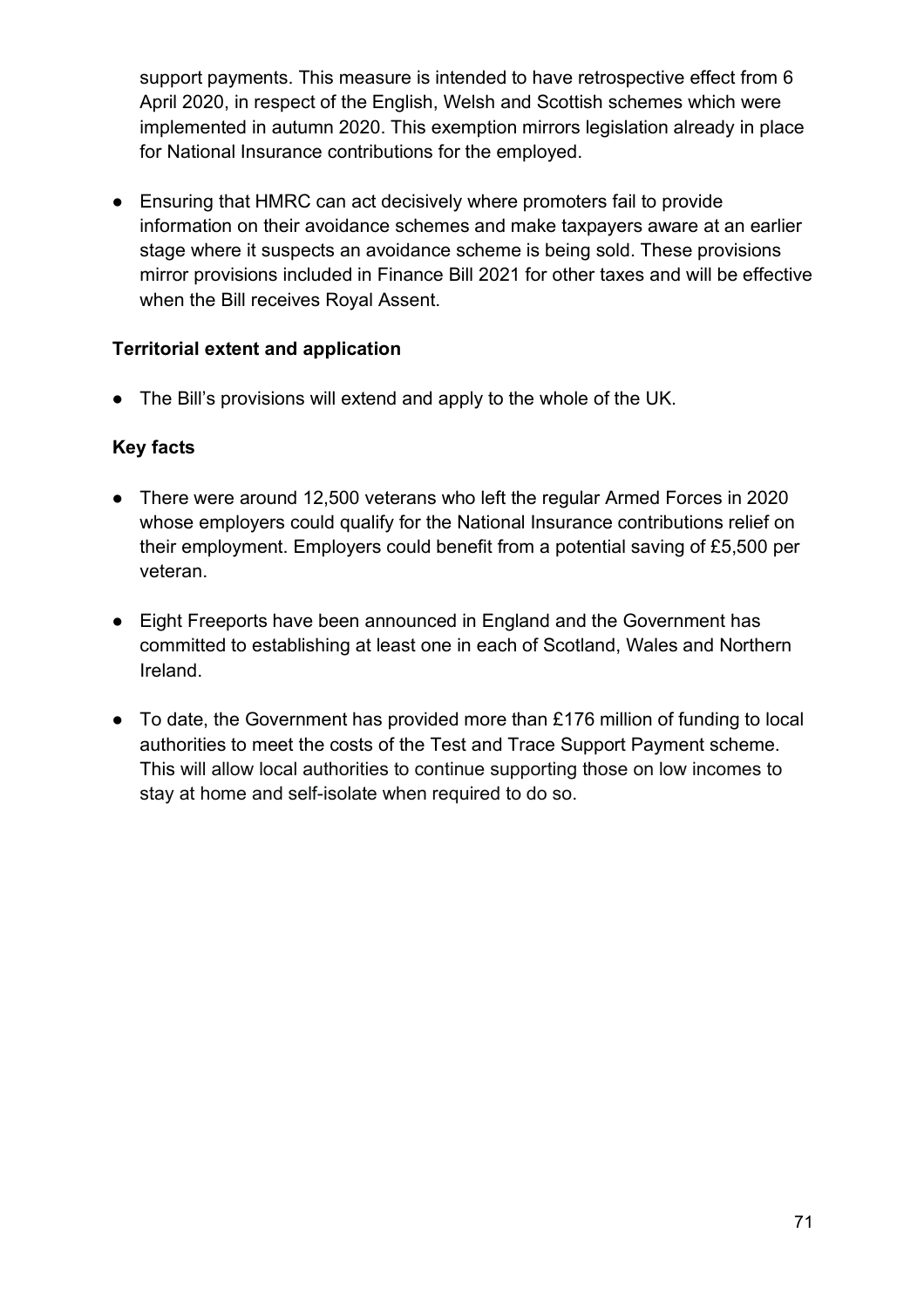*"Measures will be introduced to ensure that support for businesses reflects the United Kingdom's strategic interests and drives economic growth."*

## **The purpose of the Bill is to:**

• Implement a domestic UK subsidy control regime that reflects our strategic interests and particular national circumstances, providing a legal framework within which public authorities make subsidy decisions.

### **The main benefits of the Bill would be:**

- Creating our own subsidy control system now that we are no longer bound by the EU's burdensome State Aid rules.
- Enabling public authorities to deliver subsidies that are tailored and bespoke for local needs to support the UK's economic recovery and deliver Government priorities, such as increasing UK R&D investment and achieving net zero.
- Empowering local authorities, public bodies, and central and devolved governments to design subsidies that deliver strong benefits for the UK taxpayer and local communities.
- Providing certainty and confidence to businesses investing in the UK, by protecting against subsidies that risk causing distortive or harmful economic impacts, including to the UK's internal market.
- Enabling the UK to meet its international commitments on subsidy control, including its international commitments at the World Trade Organisation and in Free Trade Agreements.

### **The main elements of the Bill are:**

- Creating a consistent set of UK-wide principles that public authorities must follow when granting subsidies.
- Exempting categories of subsidies from certain obligations of the regime or leaving out of scope entirely.
- Prohibiting and placing conditions on certain types of subsidies which are at a particularly high risk of distorting markets.
- Obligating public authorities to upload information on subsidies to a new UK-wide, publicly accessible transparency database.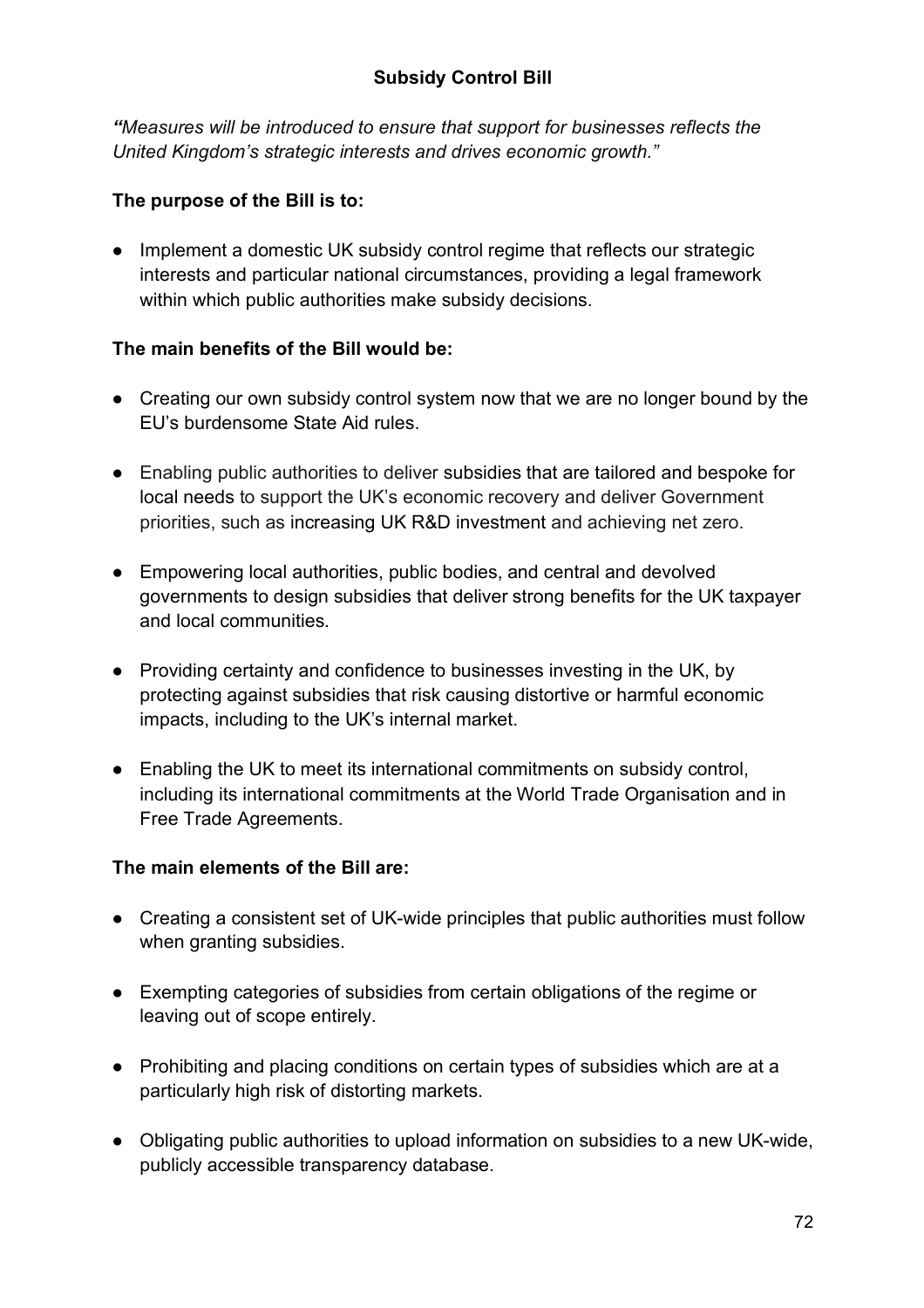- Establishing an independent subsidy control body to oversee the UK's bespoke, modern subsidy control system.
- Providing for judicial oversight and enforcement of the granting of subsidies.

# **Territorial extent and application**

● The Bill's provisions will extend and apply to the whole of the UK.

- In 2018, the UK spent 0.34 per cent of GDP on subsidies. 93 per cent of this was spent in four main policy areas: 42 per cent on 'Environmental protection including energy savings', 23 per cent for 'Research and Development including innovation', 15 per cent for 'SMEs including risk capital' and 13 per cent for 'Culture'.
- The UK has historically given a low level of subsidies compared to other large European countries. The UK's 0.34 per cent of GDP spent on subsidies in 2018 was less than the EU average of 0.76 per cent of GDP. France spent 0.79 per cent of GDP and Germany spent 1.45 per cent per cent of GDP on subsidies in 2018.
- 94 per cent of the total value of subsidies granted in the UK was by the UK Government, 5 per cent by devolved administrations and 1 per cent by Local Authorities.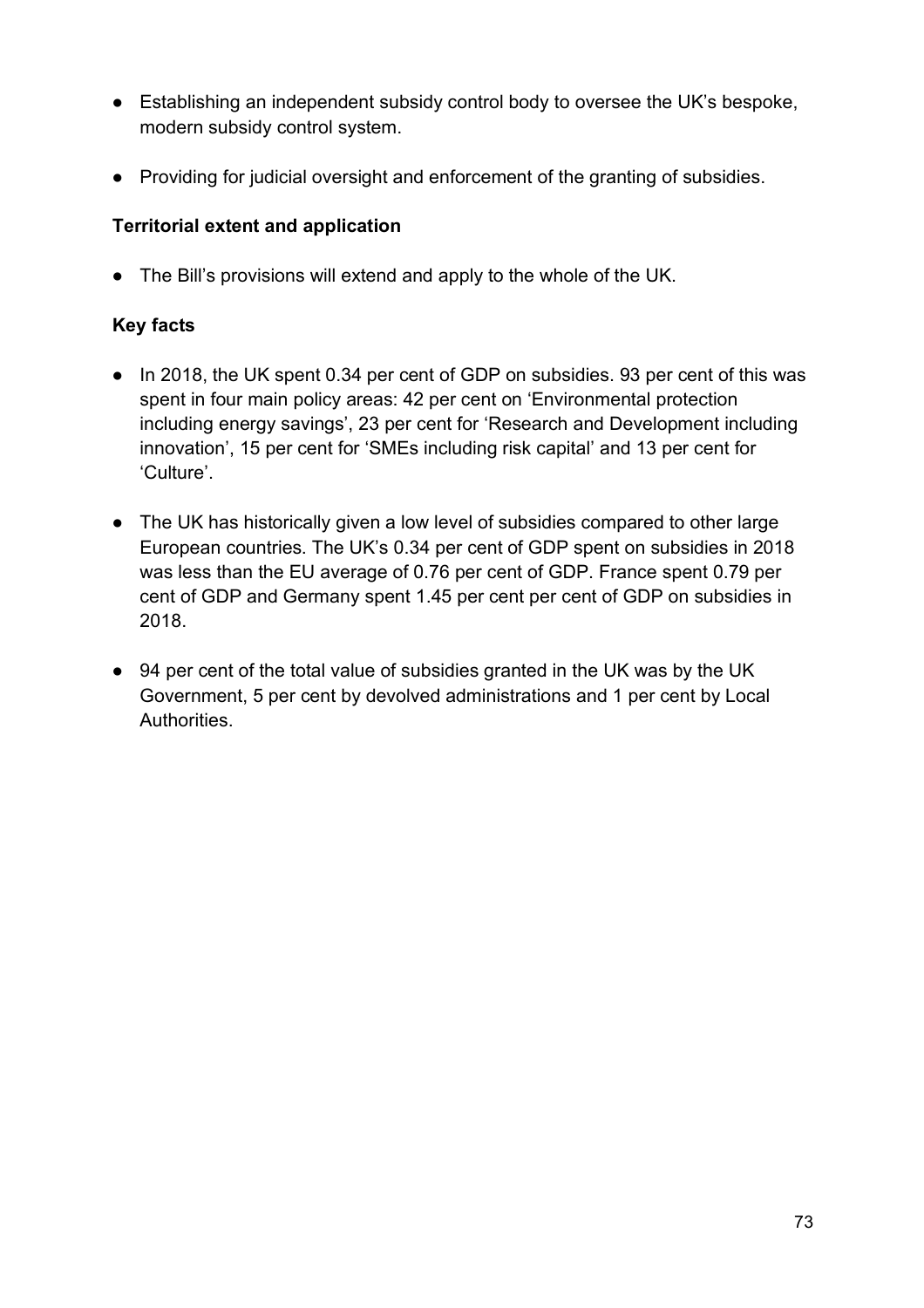*"Laws will simplify procurement in the public sector."*

### **The purpose of the Bill is to:**

- Reform the UK's public procurement regime, making it quicker, simpler and better able to meet the country's needs while remaining compliant with our international obligations. This will replace the current regime which was largely transposed from EU procurement directives.
- Make public procurement more accessible for new entrants such as small businesses and voluntary, charitable and social enterprises to compete for and win public contracts.

### **The main benefits of the Bill would be:**

- Harnessing the billions that the Government spends every year on public procurement to support Government priorities to level up and spread opportunity across the country.
- Embedding transparency throughout the commercial lifecycle from planning to procurement, contract award, and performance evaluation. Procurement data will be published in a standard, open format, so that it is more accessible to anyone.
- Making UK procurement rules more modern, flexible, innovative and diverse, by allowing the Government to consider wider social value when picking suppliers so that taxpayers' money goes further and has more of a wider benefit for society including the creation of new jobs and skills to drive economic growth.
- Consolidating the 350+ regulations governing public procurement and creating a single, uniform framework, including for defence procurement, to allow more freedom for the public and private sectors to innovate and work in partnership in public service delivery.

### **The main elements of the Bill are:**

- Enshrining in law the principles of public procurement such as: value for money, public benefit, transparency, integrity, fair treatment of suppliers and nondiscrimination.
- Overhauling the complex and inflexible procurement procedures and replacing them with three simple, modern procedures. This will allow the public sector more scope to negotiate with potential suppliers to deliver innovative new solutions.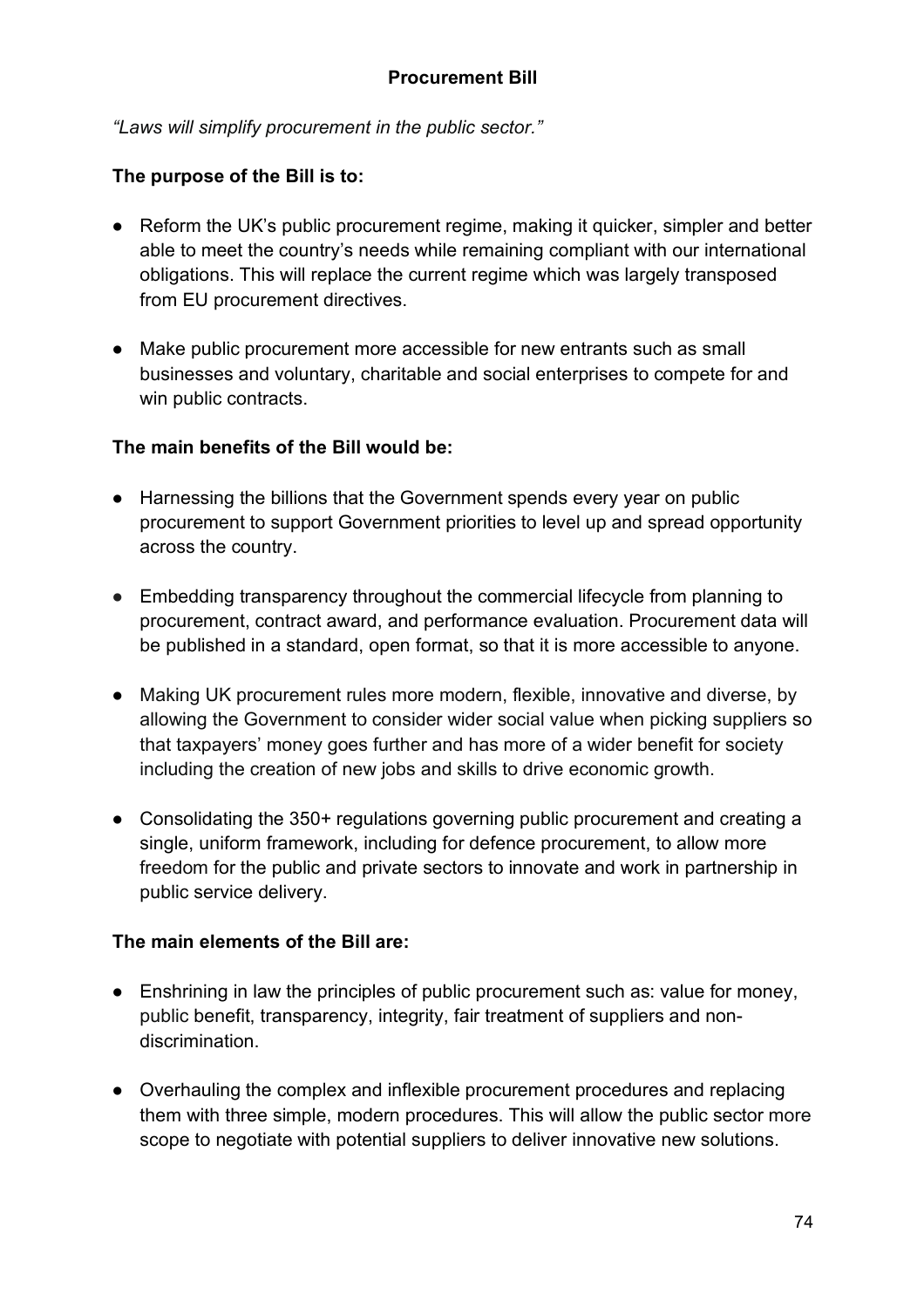- Requiring buyers to have regard to the Government's strategic priorities for public procurement as set out in a new National Procurement Policy Statement.
- Introducing procurement processes that allow contracting authorities to buy at pace, for serious situations that are declared a crisis, with strengthened safeguards for transparency.
- Establishing a single data platform for supplier registration that ensures suppliers only have to submit their data once to qualify for any public sector procurement.
- Tackling unacceptable behaviour such as supplier fraud through new exclusion rules and giving buyers the tools to properly take account of a bidder's past performance.
- Reforming the process for challenging procurement decisions to speed up the review system and make it more accessible and capping the level of damages available to bidders in order to reduce the attractiveness of speculative claims.

### **Territorial extent and application**

● The provisions in the Bill will extend to the whole of the UK. The provisions will apply to all contracting authorities in England and to contracting authorities carrying out reserved functions in Scotland, Wales and Northern Ireland. The UK Government is in discussion with the devolved Welsh and Scottish Governments and Northern Ireland Executive about the application of some provisions.

- The UK's exit from the EU presents an opportunity to shape the UK's future landscape for public procurement. Independent of the EU's complex system of procurement laws, the UK is free to modernise and develop its own scheme, in line with our international commitments under free trade agreements on public procurement.
- In December 2020 the Government confirmed that below-threshold contracts can be reserved for UK suppliers and/or small suppliers. This applies to supplies and services contracts valued below £122,976 and works contracts below £4,733,252.
- There are currently over 350 different procurement regulations spread over a number of different regimes for different types of procurement including defence and security. This Bill will consolidate these into a single uniform regime.
- At the end of the transition period, the UK acceded to the World Trade Organization's Government Procurement Agreement in its own right,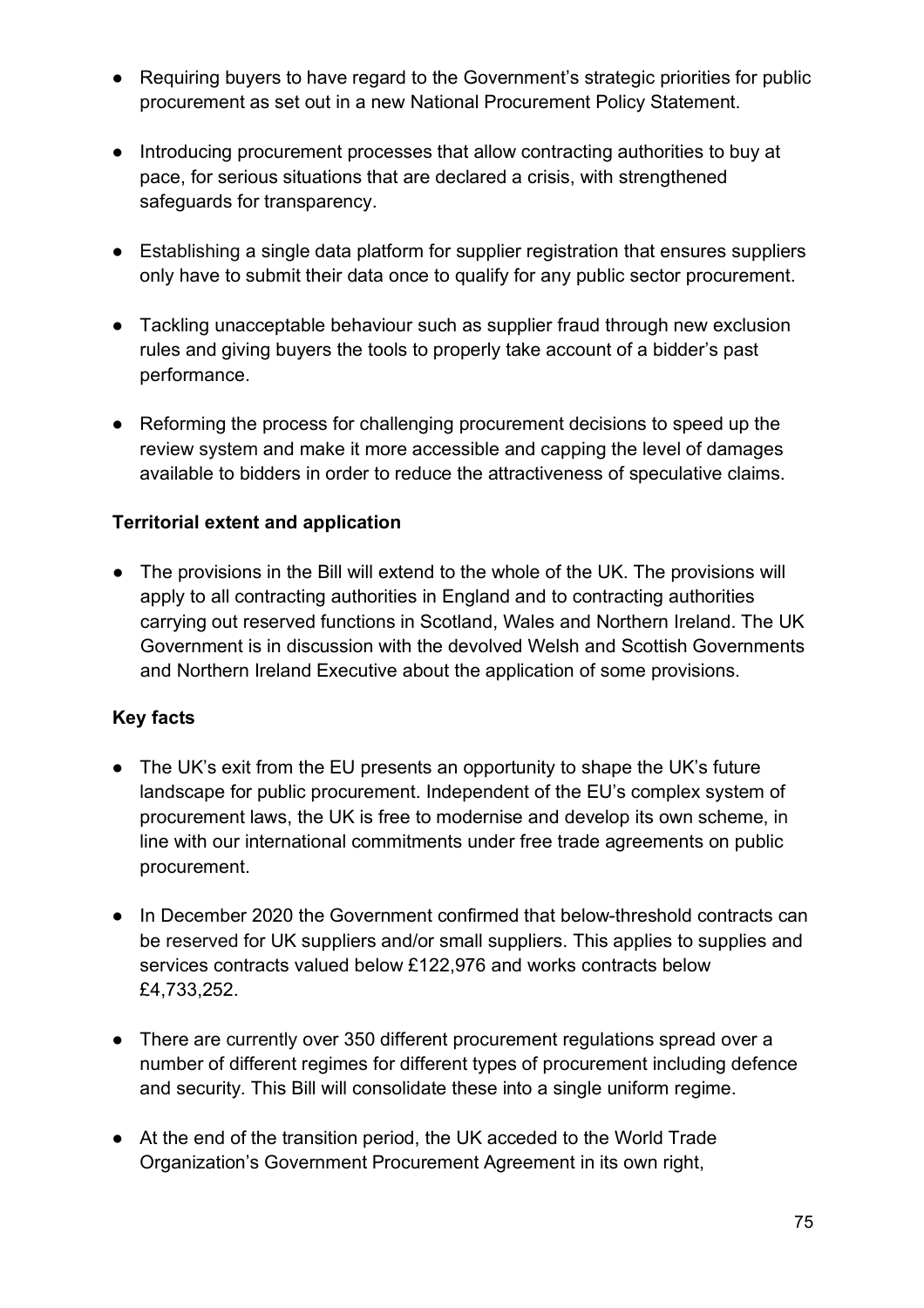guaranteeing access for UK firms to a global public procurement market worth £1.3 trillion.

● The Government will also soon publish the first National Procurement Policy Statement (NPPS). The NPPS will set out strategic national priorities for public procurement and help ensure that the power of public procurement is leveraged to support these priorities.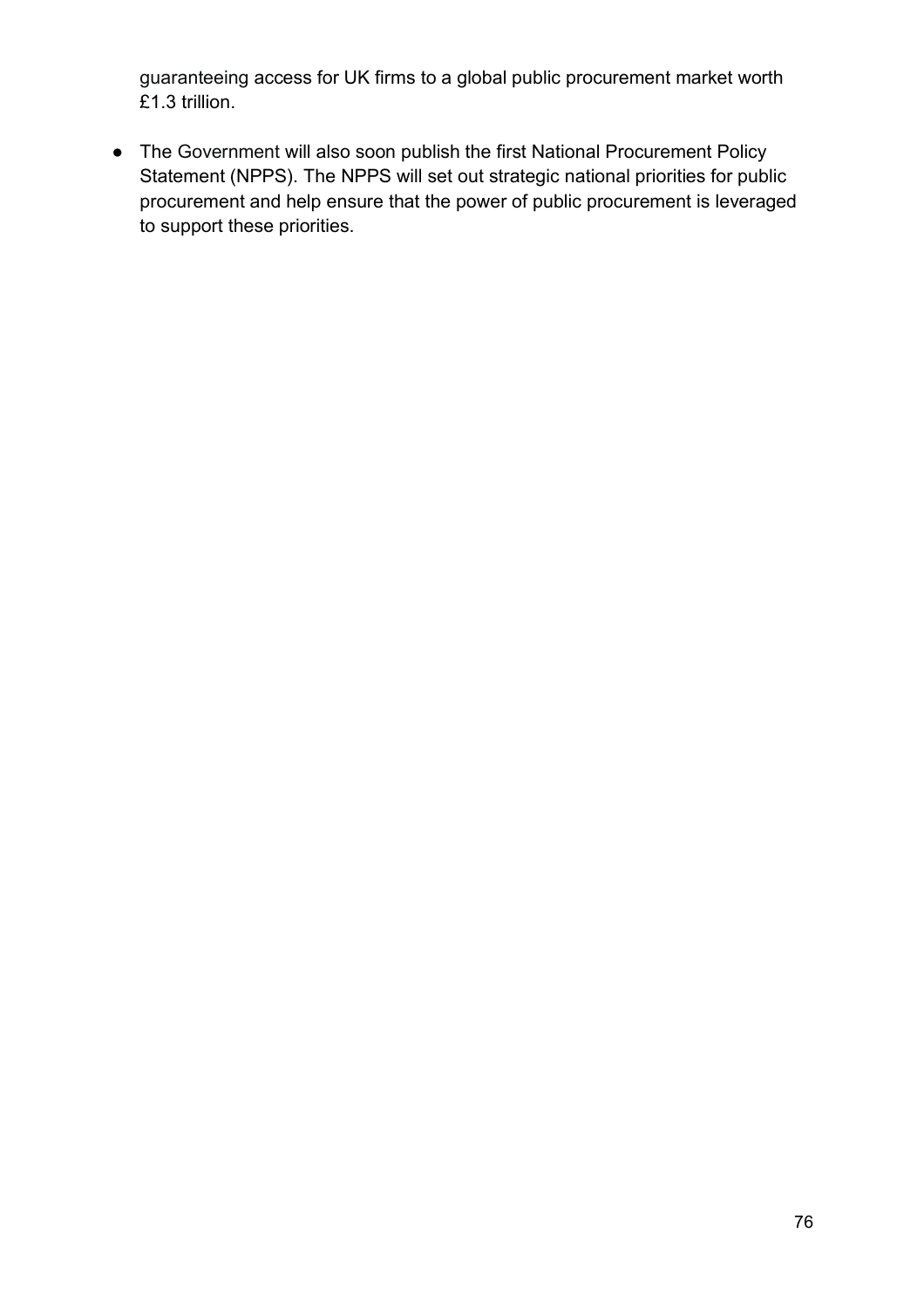## **The purpose of the Bill is to:**

- Create a new framework to recognise professional qualifications from across the world to ensure the UK can access professionals in areas of a workforce shortage. This will replace the interim system that gives preference to professional qualifications from the EU, Switzerland, Norway, Iceland and Liechtenstein.
- Enable the Government to provide UK regulators with a consistent set of powers to enter into agreements with regulators overseas to recognise professional qualifications.

#### **The main benefits of the Bill would be:**

- Ensuring there is a clearly identified set of priority professions where there is demand for skills from overseas, such as nurses and teachers and enabling qualifications from around the world to be recognised.
- Supporting our key regulated professions to attract the brightest and best talent from around the world by creating a new framework for recognising qualifications from overseas.
- Allowing regulators to continue to set and maintain high professional standards.
- Strengthening the UK's global trading status, supporting the UK and regulators in realising opportunities for UK professionals to deliver services in markets overseas.
- Improving the transparency around the entry and practice requirements of regulated professions, such as medicine, nursing and teaching.

### **The main elements of the Bill are:**

- Enabling the UK to implement its international agreements on professional qualifications and to allow regulators to enter into reciprocal agreements with their international counterparts to facilitate the recognition of professional qualifications. This will support UK professionals to deliver services in markets overseas.
- Making sure regulators have the information and flexibility they need to regulate professionals effectively who have qualified in a different part of the UK.
- Requiring regulators to publish details about entry and practice requirements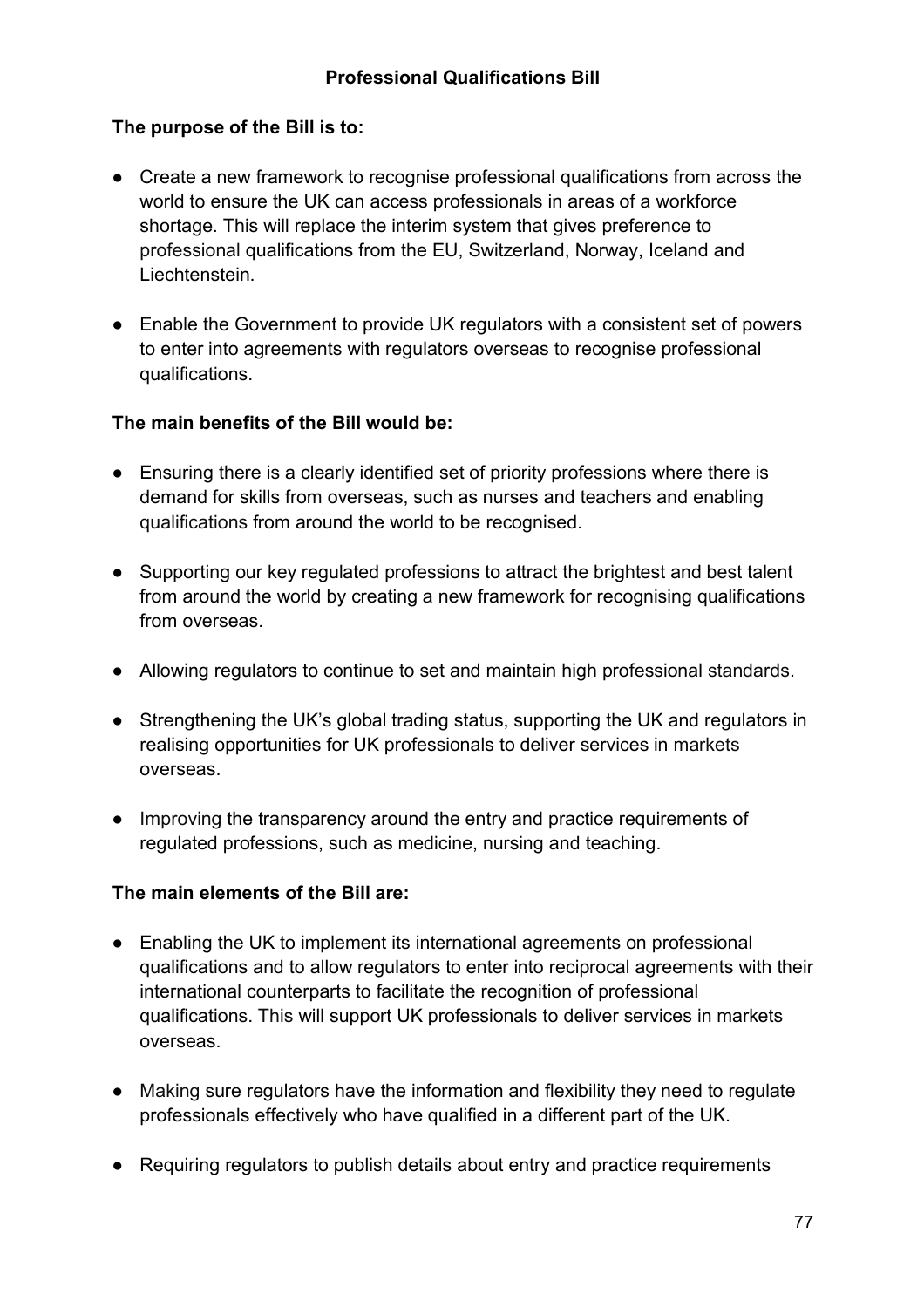making information about careers more accessible and raising public confidence in regulated professions.

● Introducing a new system for recognising all architects who qualified overseas. This will expedite new international entrants to the Architects Register in the UK while requiring them to demonstrate an understanding of the specific UK landscape.

### **Territorial extent and application**

• The provisions in this Bill will extend and apply to the whole of the UK.

- In the UK there are over 160 professions that are regulated in law by over 50 regulators.
- Qualified professionals provide key services, including important public services in the fight against COVID-19, and are crucial to the UK's world-leading services sector. An effective regulatory framework for professions makes sure high standards are maintained and services are delivered safely.
- In 2020, UK exports of services were £267.1 billion, representing 46.2 per cent of total UK exports.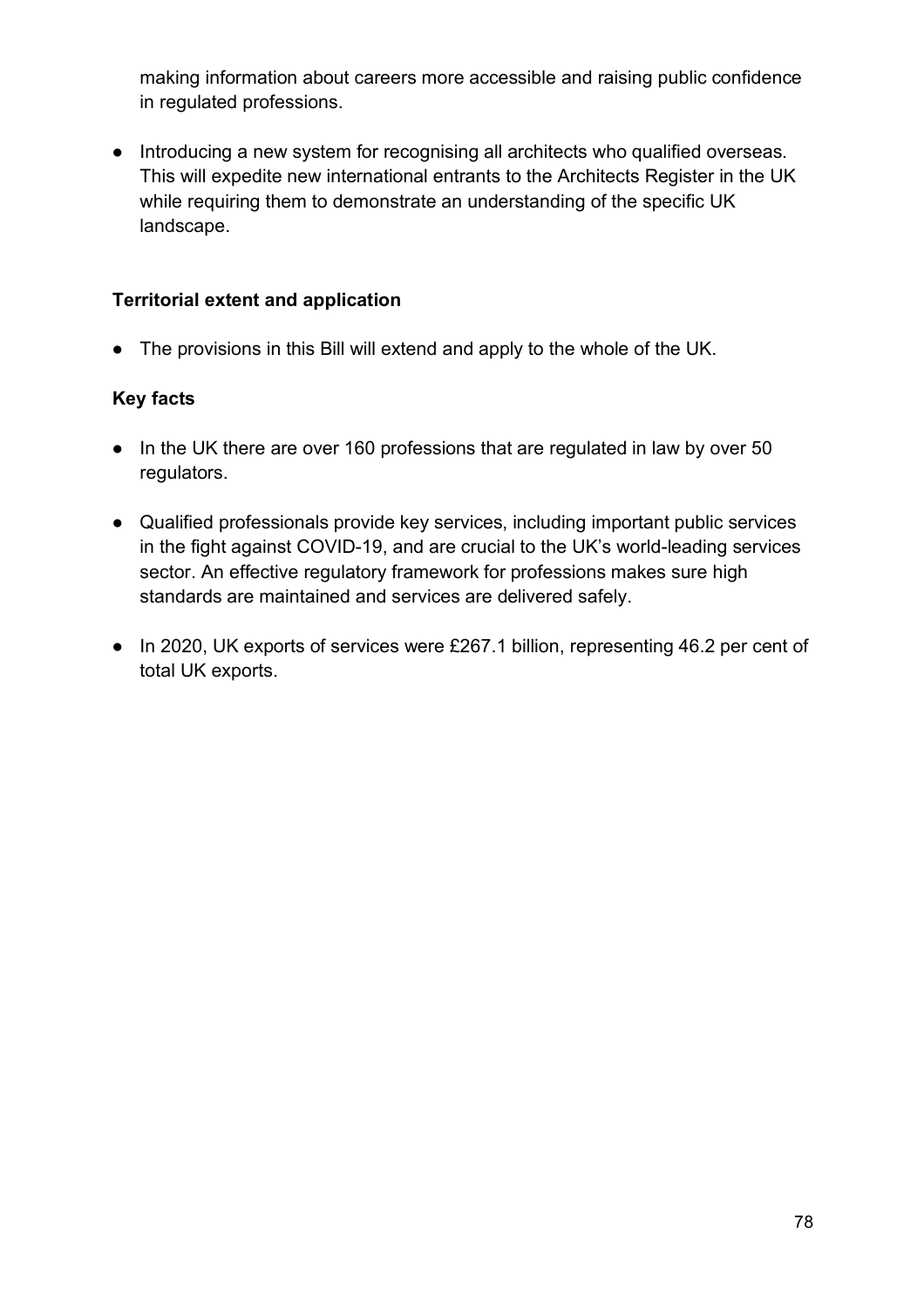# **Turing Scheme**

- The Government has introduced the Turing Scheme, a new international educational exchange scheme that has a global reach. This represents an opportunity for young people across the UK, particularly those from disadvantaged backgrounds, to work and study across the world, as we build back stronger.
- The Turing Scheme is backed by £110 million of funding, and in its first year will support around 35,000 participants in universities, colleges and schools to go on placements and exchanges around the globe. The sector has welcomed this new global scheme.
- The Turing Scheme is UK-wide, with education institutions eligible to apply across England, Scotland, Wales and Northern Ireland.
- The new scheme will help level up opportunities by targeting students from disadvantaged backgrounds and areas which did not previously have many students benefiting from Erasmus+, making life-changing opportunities accessible to everyone across the country.
- The scheme will be global, with every country in the world eligible to partner up with UK institutions, unlike Erasmus+, which is EU-focused.
- This scheme will be a key part of our long-term ambitions for a Global Britain.

- Eligible education and training institutions across the UK are able to apply for funding for international opportunities. Applications for the academic year 2021- 22 have now closed. Funding decisions are expected in July 2021, with funding placements starting from September 2021.
- Successful applications will receive funding for administering the scheme. All participating students will receive grant funding towards their cost of living, with grant rates in line with Erasmus+ grants and dependent on the destination country. For schools and colleges, all participants will receive travel funding. Disadvantaged university students will receive a supplement to their grant and funding for travel and disadvantaged participants in all sectors can receive additional funding for visas, passports, insurance and other travel-related costs.
- We have received over 130 applications from universities across the UK.
- All participating students will receive grant funding towards their cost of living, with grant rates in line with Erasmus+ grants and dependent on the destination country. Under the Turing Scheme, we will provide a living costs grant for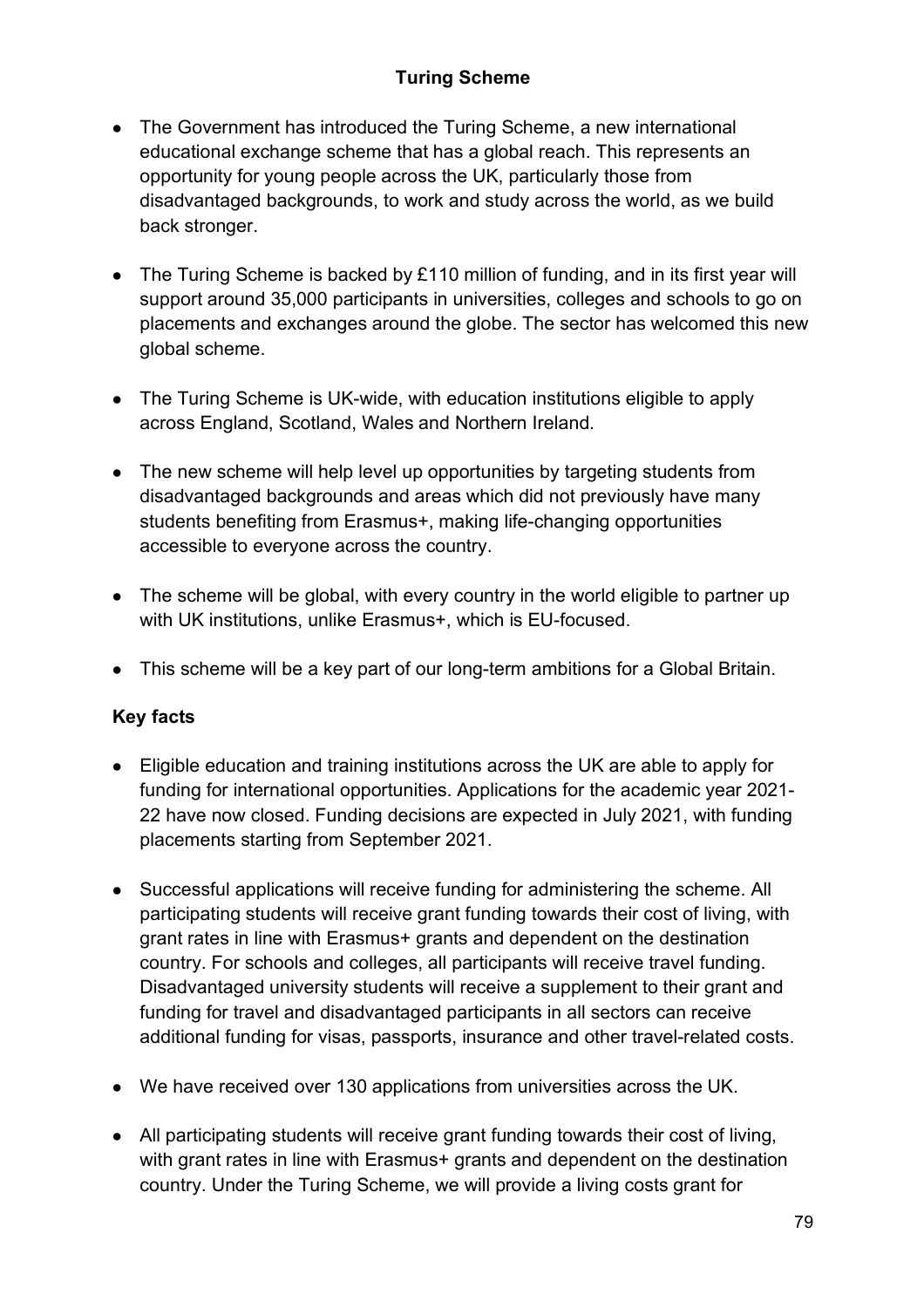university students of £335 - £380 per month plus a disadvantaged supplement of £110 per month.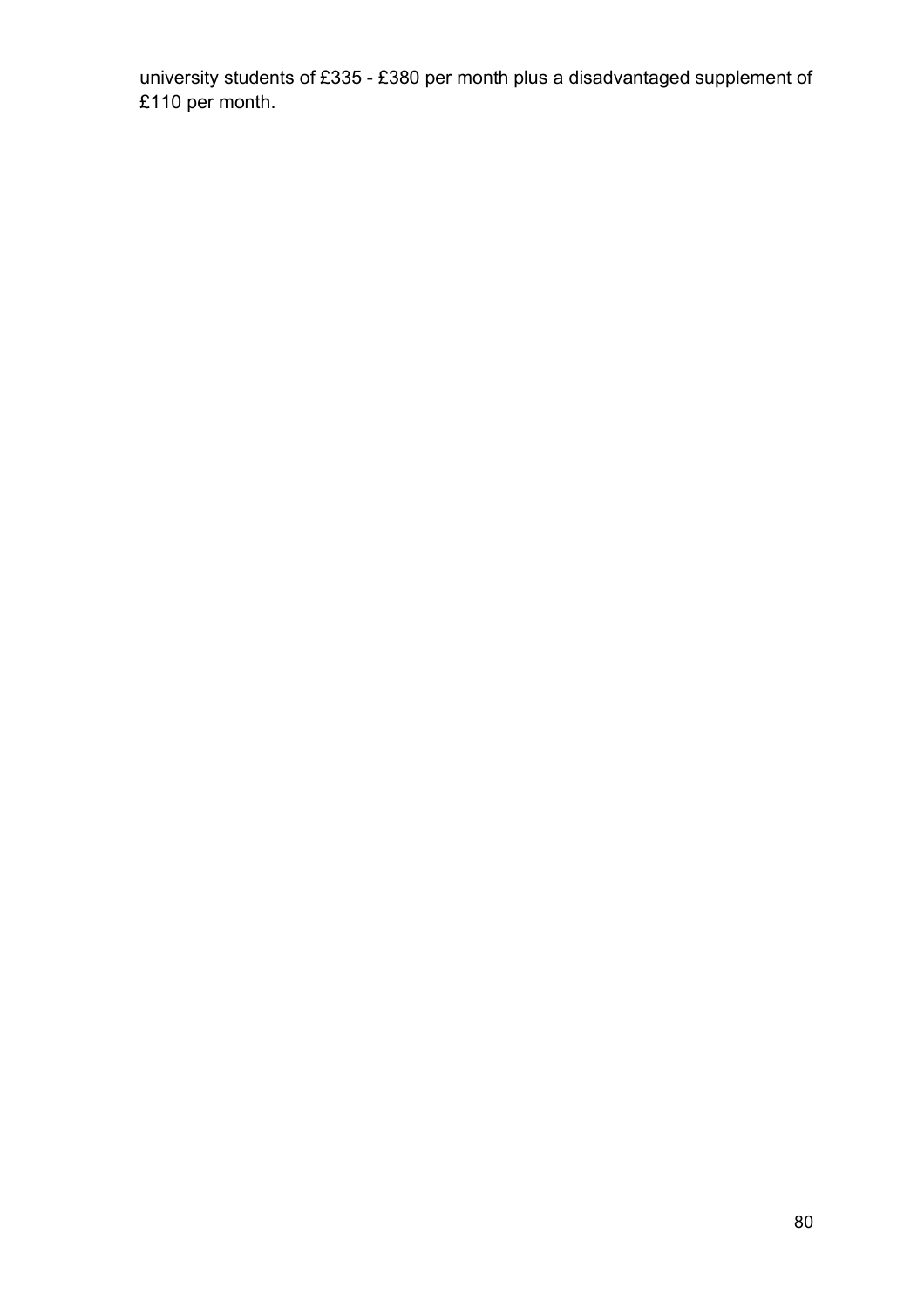### **BUILDING BACK SAFER: PROTECTING THE UK AND INDIVIDUALS**

### **Police, Crime, Sentencing and Courts Bill**

*"My Government will introduce measures to increase the safety and security of its citizens.*

*Legislation will increase sentences for the most serious and violent offenders and ensure the timely administration of justice."*

#### **The purpose of the Bill is to:**

- Cut crime, better protect the public and support our police with new powers and tougher sentences to tackle serious violence.
- Build public confidence in our criminal justice system and uphold the rule of law with new powers to stop highly disruptive protests, tackle unauthorised encampments, and reform bail to better protect victims and witnesses.
- Improve the efficiency of justice by modernising our courts and tribunals, creating resiliency and improving the experience of victims, witnesses, and court users.

#### **The main benefits of the Bill would be:**

- Protecting the public by giving police the tools they need to tackle crime and disorder, and ensuring justice and the protection of the public by extending the length of time spent in prison by serious and dangerous offenders.
- Protecting the police and other emergency workers who keep the public safe, with longer sentences for those who assault them and a new Policing Covenant to help ensure we take better care of our police officers and staff.
- Better protecting the rights of the law-abiding majority by providing the police with the necessary powers to deal with highly disruptive protests and tackle unauthorised encampments that cause nuisance and misery for local people.
- Creating a more resilient, accessible, and efficient court system by allowing courts to make use of new technology as it develops, making permanent the provisions for participants in criminal hearings to attend remotely, and allowing deaf people to serve on juries for the first time.

### **The main elements of the Bill are:**

● Introducing tougher sentences for offences such as rape, manslaughter and wounding with intent to cause Grievous Bodily Harm by ending the automatic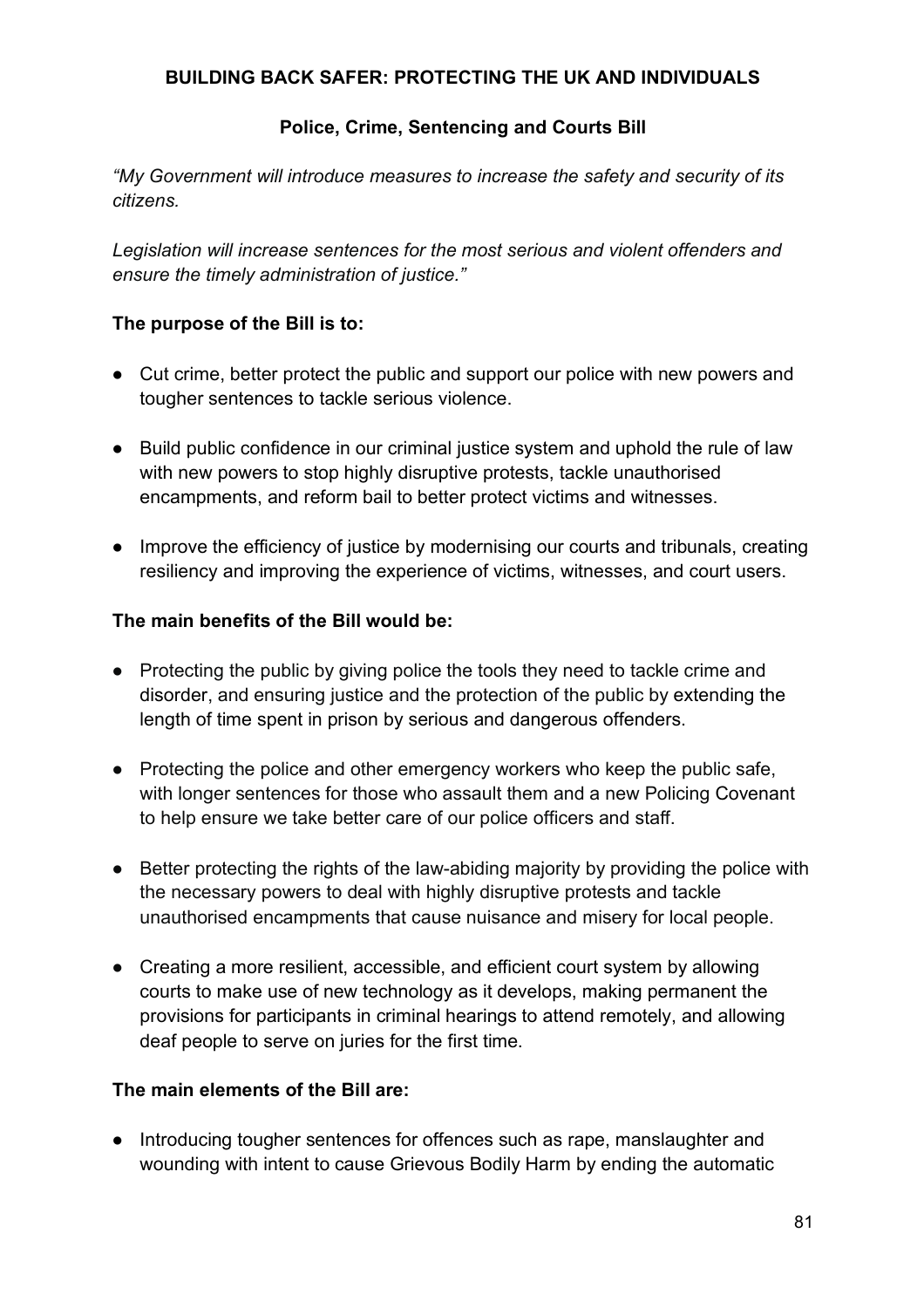release at the halfway point for serious sexual and violent offenders sentenced to a standard determinate sentence of between 4 and 7 years. This will bring their release point in line with serious violent and sexual offenders sentenced to 7 years or more, following the secondary legislation we introduced in April last year.

- Increasing the maximum prison sentence for assaulting an emergency worker from 12 months to two years and creating a statutory requirement for the Home Secretary to report annually on progress made against the Police Covenant.
- Strengthening community sentences to cut crime by providing appropriate punishment addressing drivers of offending.
- Placing a duty on local authorities, the police, criminal justice agencies, health and fire and rescue services to work together to prevent and reduce serious violence, and the introduction of Serious Violence Reduction Orders. These will be used to prevent serious violence by equipping the police with new powers to stop and search those convicted of knife and offensive weapons offences.
- Reforming pre-charge bail so that bail conditions, such as prohibiting contact, are used more effectively to better protect victims and witnesses.
- Extending the scope of offences in the Sexual Offences Act 2003 relating to the abuse of positions of trust legislation to capture additional roles, such as sport coaches and religious leaders.
- Balancing the rights of protesters with the rights of others to go about their business unhindered, by enabling the police to better manage highly disruptive protests.
- A new criminal offence to target trespassers using vehicles to reside on land who are causing significant damage or significant disruption to local communities.
- Creating the necessary basis in legislation for the providers of Secure Schools to operate this new form of youth custodial institution that is designed to place education at the heart of youth custody in order to cut crime.

# **Territorial extent and application**

• The Bill will extend to the whole of the UK, with substantive provisions applying in the main to England and Wales, with some provisions also applying to Scotland and Northern Ireland.

### **Key facts**

• The Government is committed to delivering its manifesto target to recruit an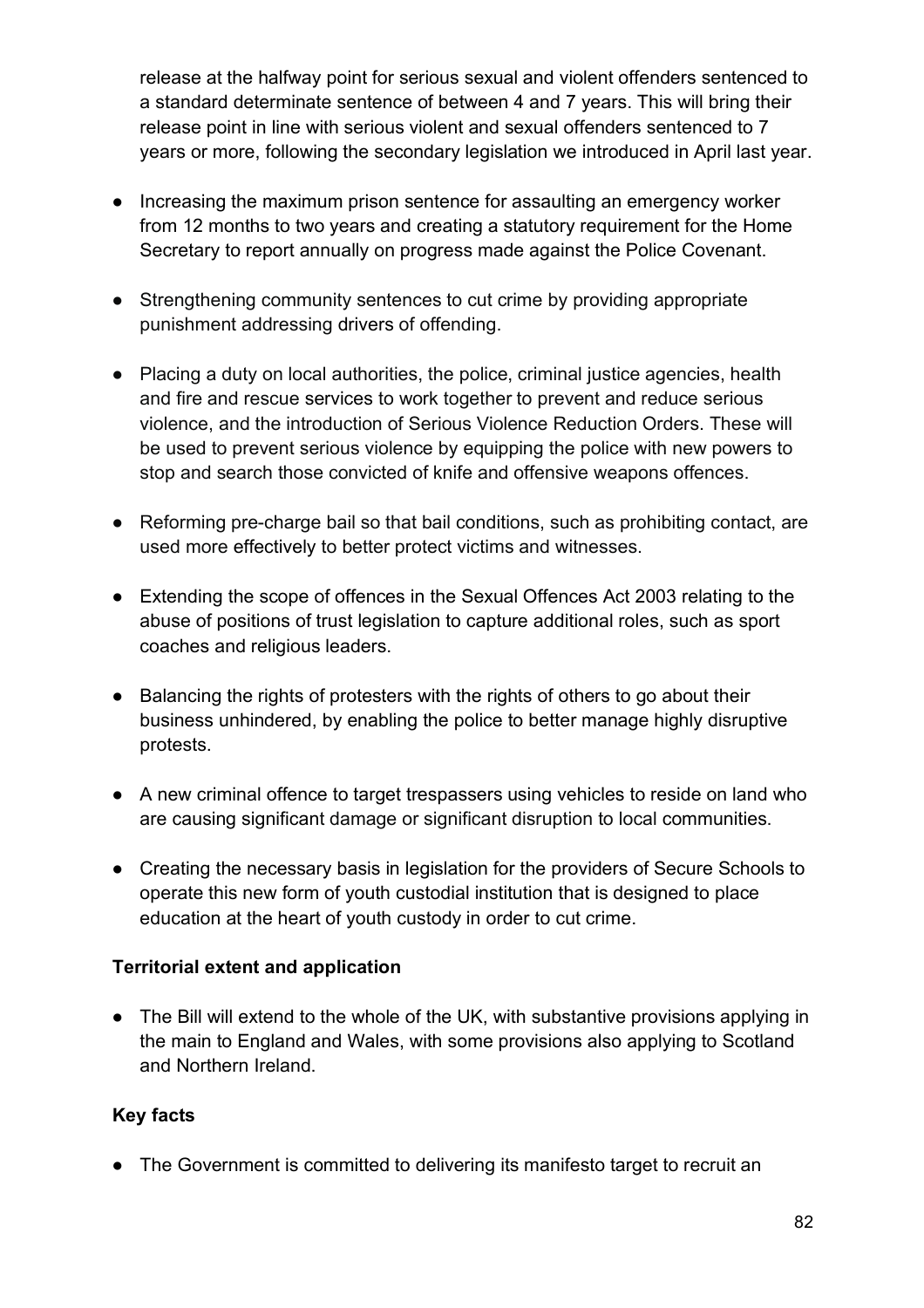additional 20,000 police officers by 31 March 2023 – the biggest police recruitment drive in decades. Over 8,700 extra officers have been recruited as at 31 March 2021, exceeding the target for the first year of the recruitment campaign.

- On 4 February 2021, we published a total police funding settlement for England and Wales of up to £15.8 billion in 2021-22, an increase of up to £600 million compared to 2020-21. This includes Government grants to Police and Crime Commissioners (including police core grant, counter-terrorism funding and pensions grant), funding through local council tax precept and funding for national priorities, such as tackling serious and organised crime.
- Assaults on a constable with injury increased by 5 per cent between September 2019 and September 2020 to 11,484 assaults and without injury 14 per cent (to 23,549) over the same period.
- There were 698 victims of homicide in the year ending September 2020, a 7 per cent increase (from 655) with the previous year. The homicide incidence rate remains very low at 12 per 1 million people in the year ending September 2020.
- There were 621 adult offenders overall sentenced to a Standard Determinate Sentence (SDS) of 4-7 years in 2019 for the offences in scope of our proposed changes to release to the two-thirds point, representing 11 per cent of all SDS given for this sentence length.
- Knife crime has been rising in recent years, but had begun to fall before the pandemic, and the COVID-19 restrictions have helped suppress it. Our efforts to cut crime were taking effect before the pandemic, but there remains much more for us to achieve.
- Local authority responses provided data in response to the 2018 consultation on the number and scale of unauthorised encampments – these range from low numbers to over 150 across the previous two years in larger local authority areas.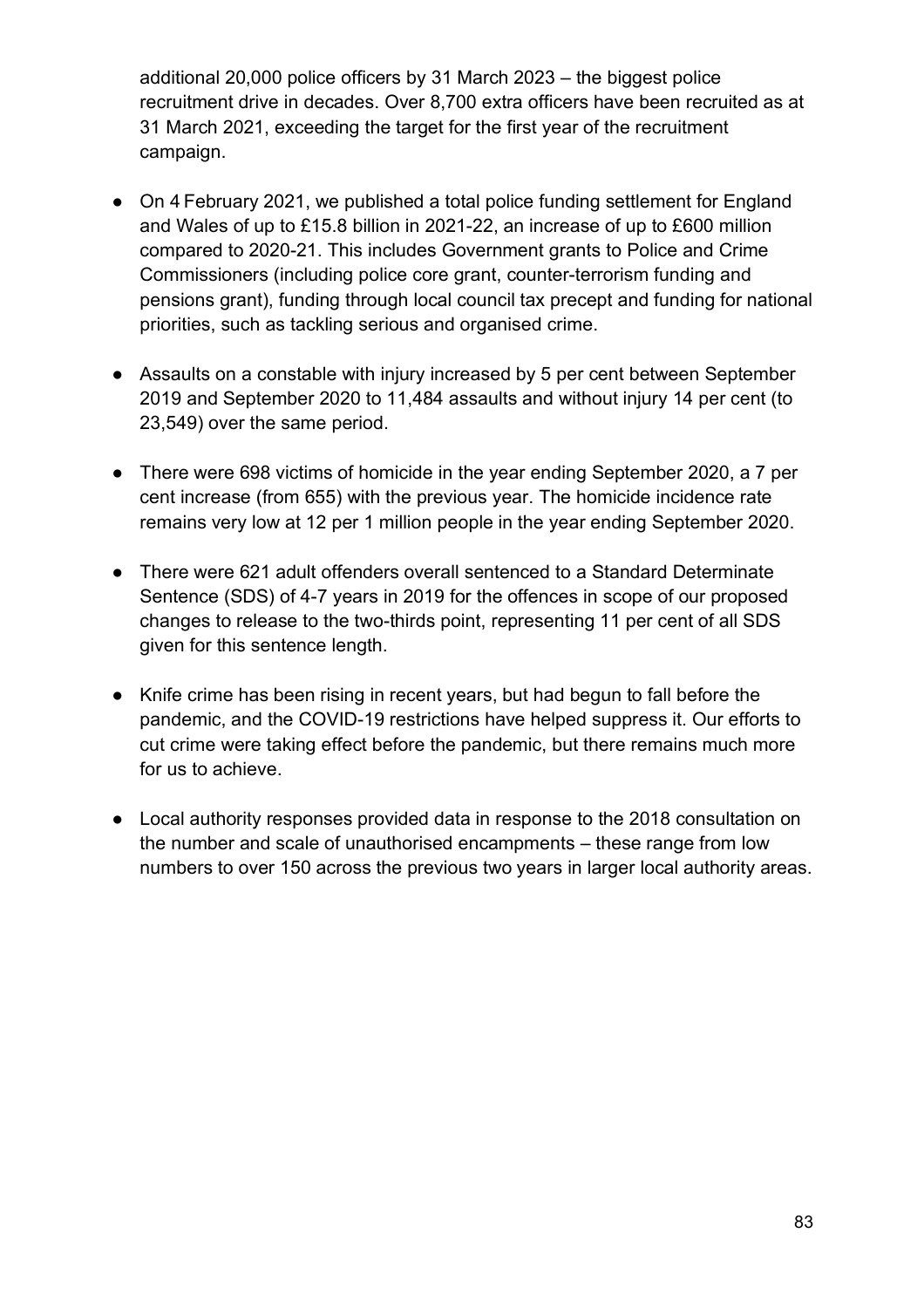### **Criminal Justice Catch-up and Recovery Plan**

*"Legislation will…ensure the timely administration of justice."*

- We are proud to have kept the justice system running in the face of the pandemic and to have been one of the first countries in the world to resume jury trials. We have provided funding across policing and courts to tackle the challenges and pressures of COVID-19 including nearly £200 million to police forces since the start of the pandemic.
- The Crown Prosecution Service (CPS) has prioritised charging for the most important cases, including high harm cases with vulnerable victims and COVIDrelated offences, and we have spent over £250 million on courts to roll-out new technology for remote hearings, hire more staff, make the court estate COVIDsecure, and set up 60 new Nightingale courtrooms. While this has enabled disposals to return to pre-pandemic levels in the Crown Court, which is over 2,000 cases per week, and the completion of more than 7,000 jury trials last year victims, witnesses, and defendants are having to wait too long for their cases to be heard, and the number of outstanding cases has increased substantially.
- We will address this by increasing capacity in our courts, running Crown Courts to the fullest possible extent, using every judge and courtroom to maximise court sitting days. The Police, Crime, Sentencing and Courts Bill will help us go further with measures to improve the efficiency of courts, creating resilience, and modernising processes.
- We are determined to maintain the trust of victims and build confidence in the system, and that's why we have increased funding for victim support services, with £151 million this year, including £27 million to increase the number of independent advisors for rape and domestic abuse victims by over 40 per cent. We are also providing an additional £5 million to bolster police Witness Care Units in their work to support victims and witnesses through the criminal justice process.

### **Coroners**

- We will provide a package of coroner measures for England and Wales aimed at putting aspects of the running of the coronial system on the same footing as other courts and tribunals. Efficiency will be increased, through virtual hearings, inquests to be held without a hearing in non-contentious cases, investigations discontinued where the cause of death is natural without first requiring a post mortem, and allowing coroner areas to merge across local authority boundaries.
- By ensuring the coroners jurisdiction is in line with other courts and tribunals which already have remote hearings and enabling the recovery of coroner services following the COVID-19 pandemic, we will reduce delays in progressing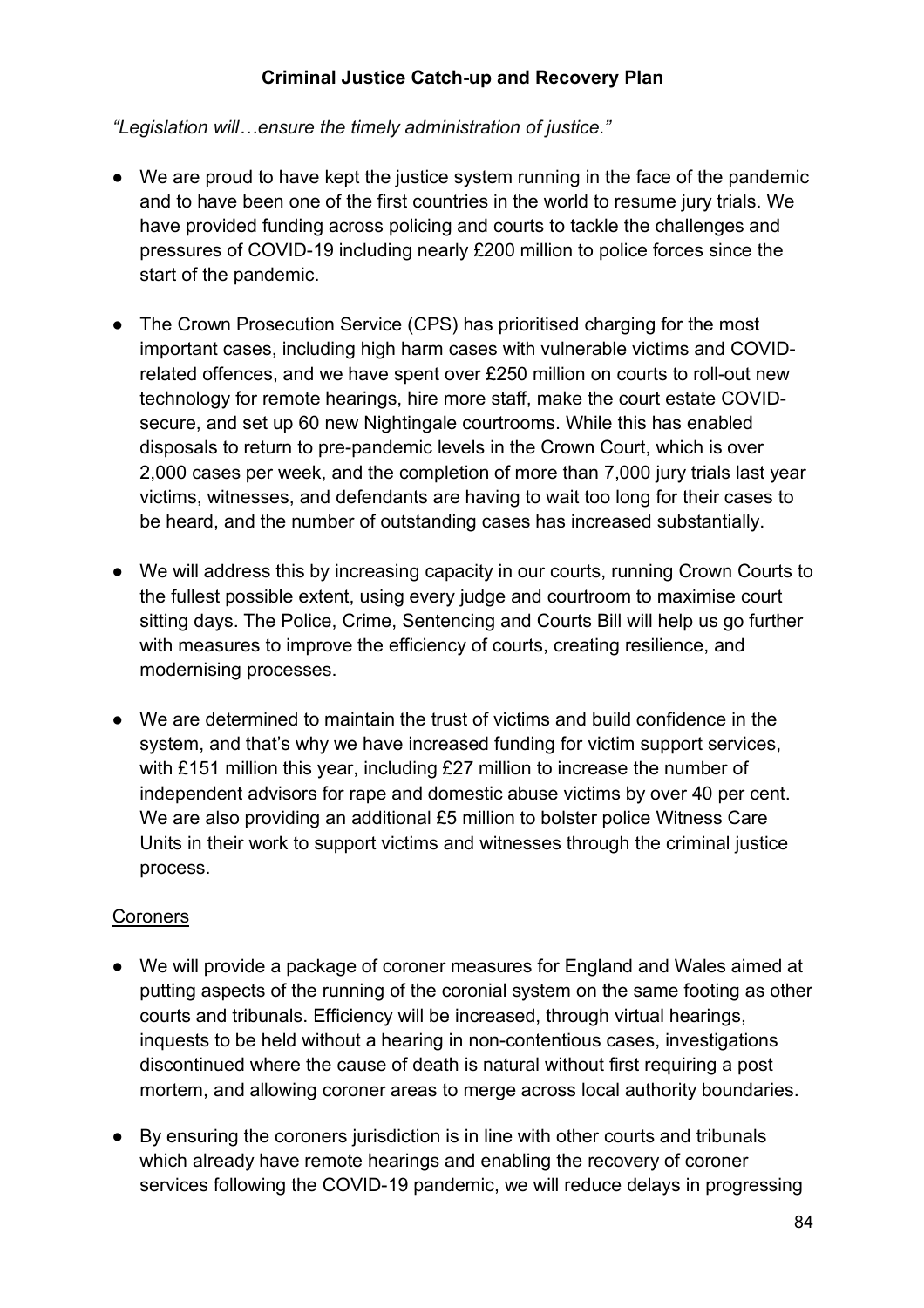cases and therefore reduce the distress of bereaved families.

### Criminal courts

- We will support court recovery in England and Wales by modernising and streamlining court processes and removing outdated or unnecessary procedures and hearings.
- We will extend the powers of criminal courts to serve documents more efficiently, including by electronic means, and simplify proceedings through greater use of written/online procedures for entering pleas; and speed up the allocation process for either-way cases enabling it to be done in the defendant's absence and in writing without a court hearing if appropriate.
- We will also schedule trials as quickly as possible for either-way offences, enabling defendants to be sent straight to the Crown Court (without a hearing in the magistrates court) if they indicate a guilty plea to a triable either way offence.

### Employment tribunals

- We will transfer Employment Tribunal and Employment Appeal Tribunal rulemaking powers from the Secretary of State for Business, Energy and Industrial Strategy or Lord Chancellor to the Tribunal Procedure Committee.
- We will increase the efficiency of the process for Employment Tribunal procedures by aligning it with that of other tribunals in the Unified Tribunals structure. This will maximise the impact of ongoing work to tackle the impact of COVID-19 backlogs.

- Courts never stopped running, and we were among the first to restart jury trials in May 2020. We now have over 290 COVID-secure jury trial rooms available.
- The Crown Court outstanding caseload has increased from 39,000 before COVID-19 to 57,000 now, but we are seeing an overall slowing in the growth of the outstanding caseload: in the first six months of the pandemic, the caseload grew by around 10,000, but grew by only around 7500 cases in the second six months.
- The magistrates' courts outstanding caseload has reduced from its COVID-19 peak last summer of 525,000, and is now at 476,000 (compared to 410,000 before COVID-19).
- Last year and this year sitting days have had no limit in the Crown Court, so that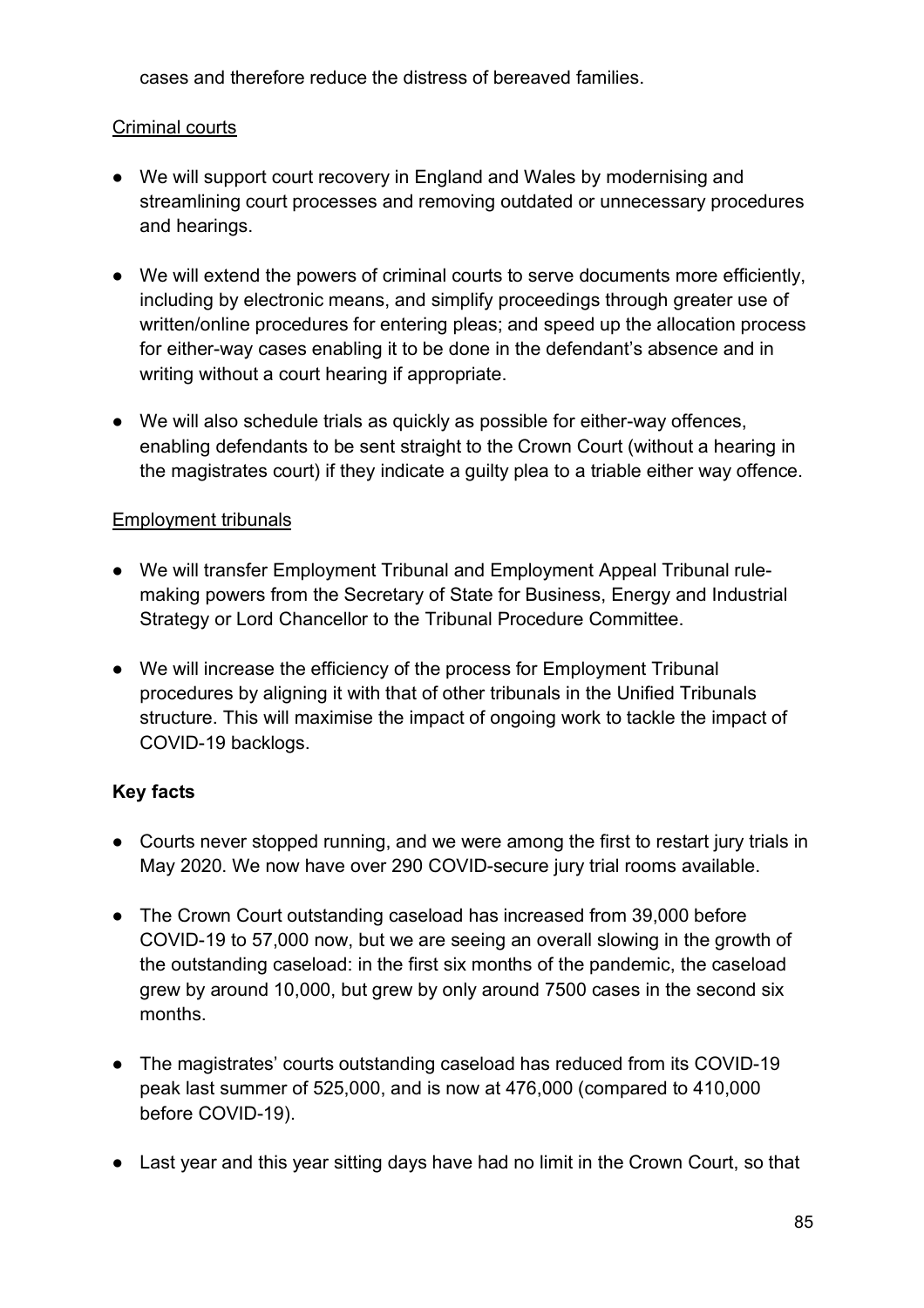they are not a restraint on the number of cases that the court can get through.

### **Coroners**

- In many of the approximately 30,000 inquests each year, those most likely to attend are content not to do so.
- A coroner can currently only discontinue an investigation where the cause of death is revealed by a post mortem examination.

### Criminal courts

- The Government is investing over £1 billion to transform the courts and tribunals system and a further £142 million in COVID-19 funding to help support court recovery by upgrading court buildings and ensuring they are digitally enabled.
- These measures form part of the criminal court reform programme and complement measures in the Police, Crime, Sentencing and Courts Bill (which enable greater use of audio and video technology in criminal proceedings). The programme aims to modernise court processes by removing outdated procedures and unnecessary hearings and making better use of new technology.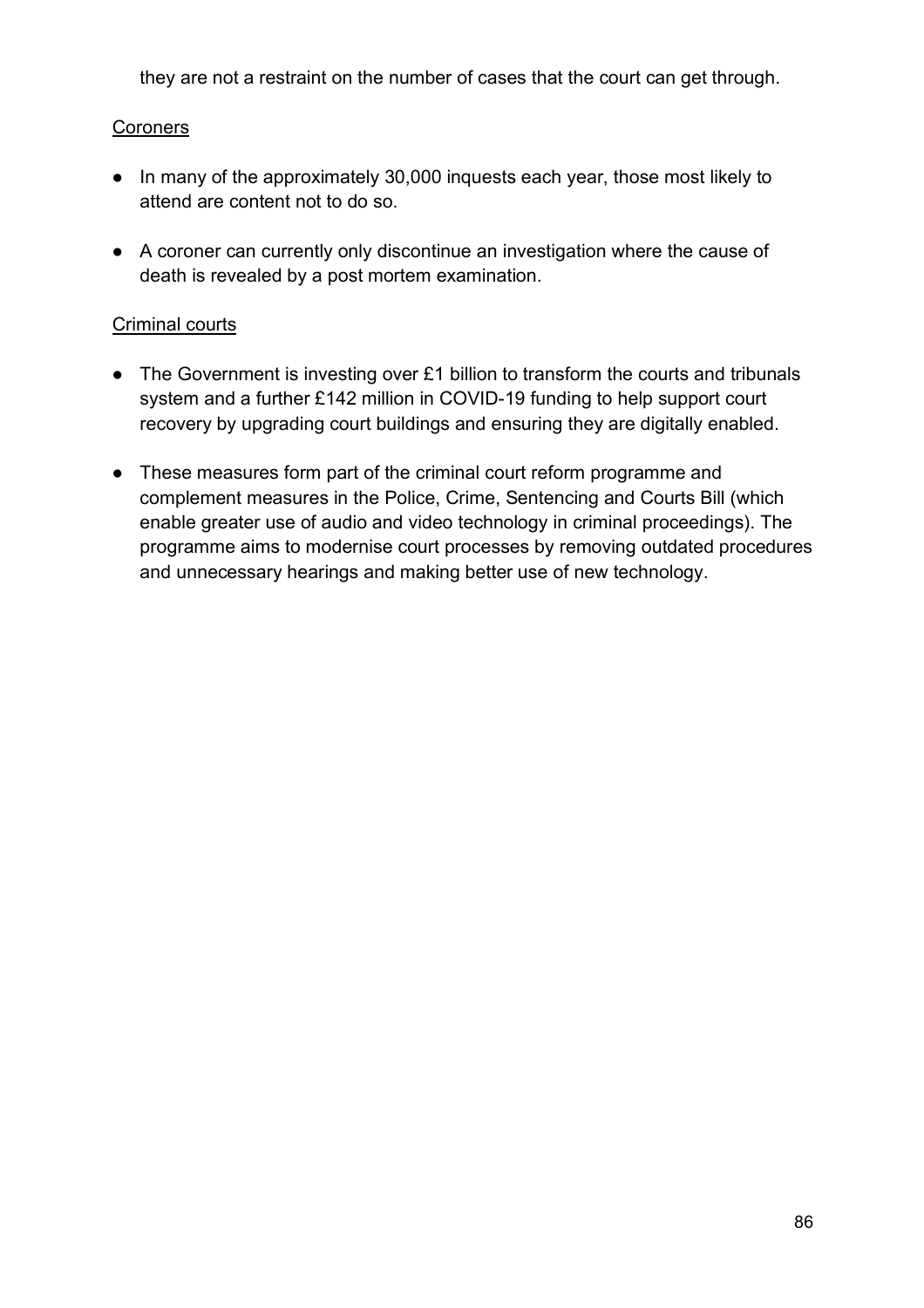#### **Violence Against Women and Girls Strategy**

*"Proposals will be brought forward to address violence, including against women and girls…"*

- We are determined to tackle crime and this includes tackling violence against women and girls.
- We are taking action to toughen sentences, protect the public and improve support for victims. We are investing record amounts in support for victims, more than £300 million this year.
- We will be publishing a new Violence Against Women and Girls Strategy which will help us to better target perpetrators and support victims. It will also increase our ability to tackle emerging crime types such as 'upskirting' and revenge porn. We are currently analysing the Call for Evidence responses (over 180,000), which will help inform the strategy and ensure we are listening to public concerns and placing victims and survivors at the heart of our approach.
- We are also conducting an end-to-end review of the criminal justice response to rape due this summer, looking at how every stage of the criminal justice system handles rape cases, from police report to the final outcome at court.
- The Police, Crime, Sentencing and Courts Bill will overhaul sentencing laws to keep serious sexual offenders behind bars for longer. It will also help the police better manage those who pose a risk of sexual harm and further protect the public, including by requiring perpetrators to attend behavioural change programmes or to wear an electronic tag.
- We will also publish a Domestic Abuse Strategy focusing on prevention, accompanied by £25 million of investment which will more than double the amount being spent on programmes to work with perpetrators. This will help prevent these crimes happening in the first place and therefore break the cycle of abuse.
- Our landmark Domestic Abuse Act demonstrates this Government's commitment to tackling domestic abuse - creating a new offence of non-fatal strangulation and giving the police new powers including Domestic Abuse Protection Notices, providing victims with immediate protection from abusers. Courts will be able to hand out new Domestic Abuse Protection Orders to help prevent offending by forcing perpetrators to take steps to change their behaviour, including seeking mental health support or drug and alcohol rehabilitation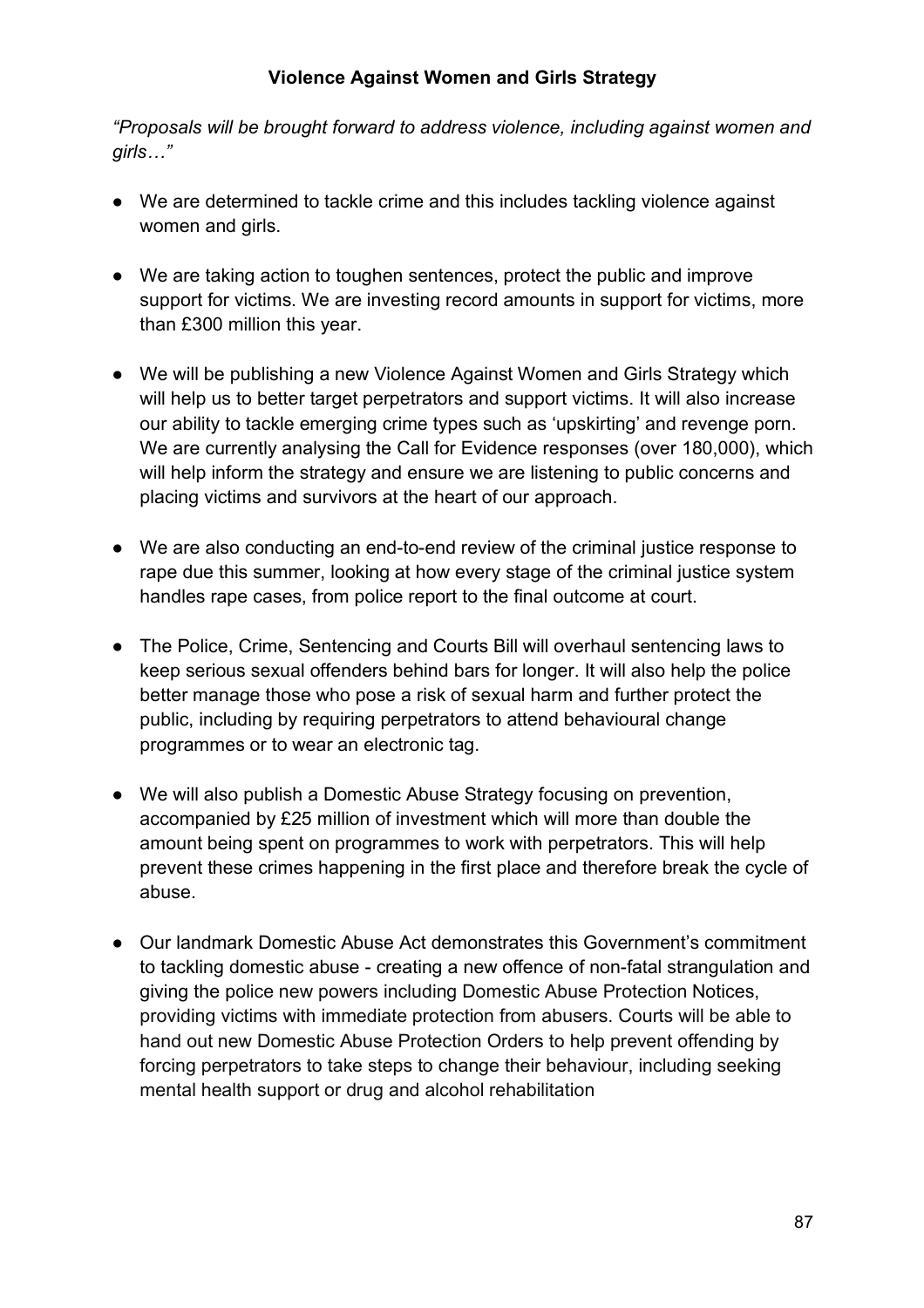- We have taken forward a range of work to strengthen the response to violence against women and girls, including:
	- o Passing the landmark Domestic Abuse Act 2021 to introduce a new duty on Local Authorities to assess the need for accommodation-based domestic abuse support in their area for all victims (and their children) and prohibited charges for the provision of domestic abuse legal aid letters by health professionals in general practice.
	- o Carrying out an end-to-end Rape Review looking at how every stage of the criminal justice system handles rape cases.
	- o Providing additional support during the COVID-19 pandemic, including £76 million to support victims of domestic and sexual abuse, vulnerable children and their families. This included the launch of Ask for ANI (the codeword scheme to support victims of domestic abuse). Around 5,000 independent pharmacies, in addition to Boots, are now participating.
	- o Receiving more than 180,000 responses to our Violence Against Women and Girls survey. We will now listen to these responses and publish our strategy later this year.
	- o More than doubling the Safer Streets Fund, which provides funding for local measures to improve safety and cut crime, such as better street lighting and CCTV.
	- o Providing £27 million an increase of over 40 per cent to create more than 700 new posts for Independent Sexual Violence and Domestic Abuse Advisers, to ensure victims are supported throughout the criminal justice system process.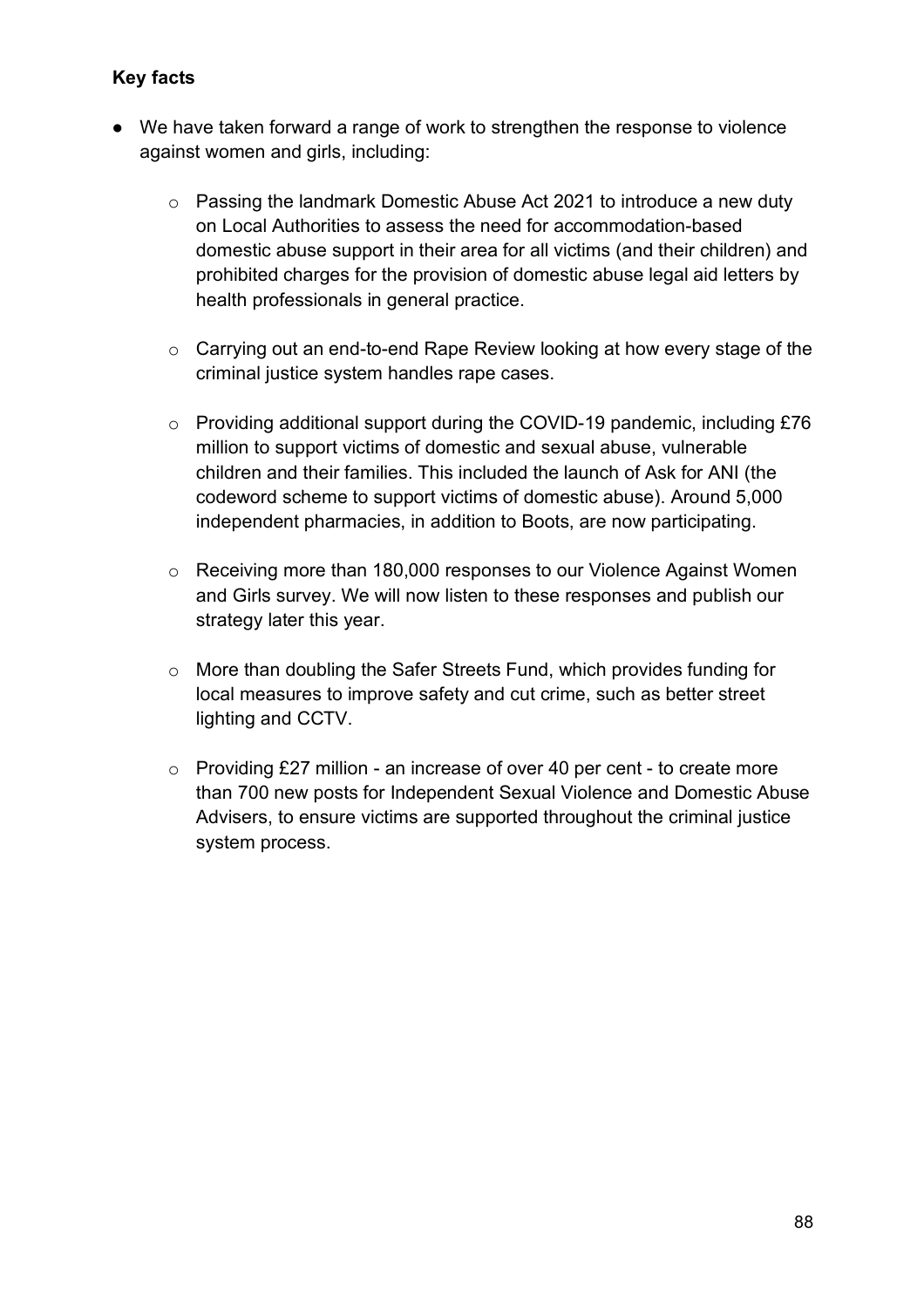*"Proposals will be brought forward to...support victims."*

# **The purpose of the draft Bill is to:**

- Put into law the simplified and stronger rights that were set out in the new Victims' Code and improve victims of crime experience of the criminal justice system.
- Set expectations for the standard and availability of victim support for victims of domestic abuse and sexual violence, demonstrating the Government's continued commitment to tackling violence against women and girls and domestic abuse.

### **The main benefits of the draft Bill would be:**

- Ensuring victims are more consistently aware of their rights and more consistently supported, helping victims to deal with and recover from the impacts of crime and improve their experience as a victim within the criminal justice process.
- Helping victims to engage confidently with the criminal justice system in the knowledge that they will be treated fairly and supported throughout their journey, thereby increasing the number of successful prosecutions and enabling more perpetrators to be brought to justice.

### **The main elements of the draft Bill are:**

- Enshrining the 12 key rights in the new Victims' Code into law. Those key rights include being:
	- o Kept informed at key stages of the case.
	- o Provided with regular updates on the progress of their case.
	- o Referred to organisations supporting victims of crime.
	- o Given the opportunity to make a Victim Personal Statement and be informed how it was used in court.
	- $\circ$  Informed when an offender is released, where eligible under the Victim Contact Scheme.

# **Territorial extent and application**

• The contents of the draft Bill are to be agreed.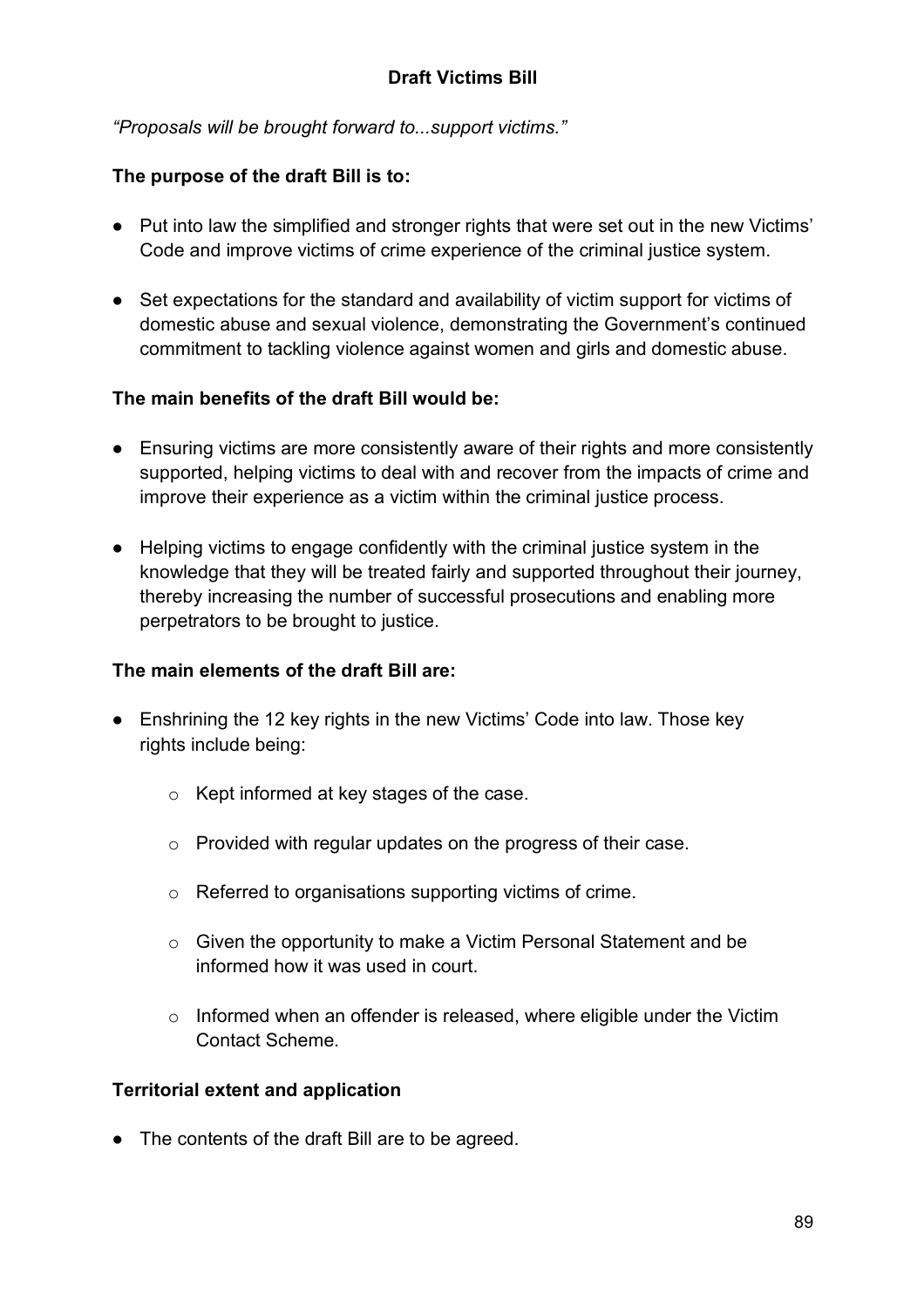- Only 23 per cent of victims were aware of the existence of the Victims' Code in the year ending March 2020. We are working to address the lack of awareness among victims of their rights, including an awareness raising campaign as part of the launch of the Victims' Code, which is supported by the criminal justice agencies and victims' groups.
- We have committed to consult on the provision of community-based domestic abuse services as part of the Victims' Bill consultation.
- More victims than ever are seeking support, with calls to domestic abuse helplines currently 71 per cent above pre-pandemic baseline levels (8 March 2020), and calls to sexual violence helplines currently 150 per cent above prepandemic baseline levels for the same week. Consultation into the provision of support services will address this.
- In 2021-22, the Ministry of Justice will provide just under £151 million for victim and witness support services. This includes an extra £51 million to increase support for rape and domestic abuse victims, building on the emergency funding provided to help domestic abuse and sexual violence services meet COVID-19 driven demand. Additionally, £125 million will be provided to fund the new duty in the Domestic Abuse Act for local authorities to provide support services to victims of domestic abuse housed within safe accommodation.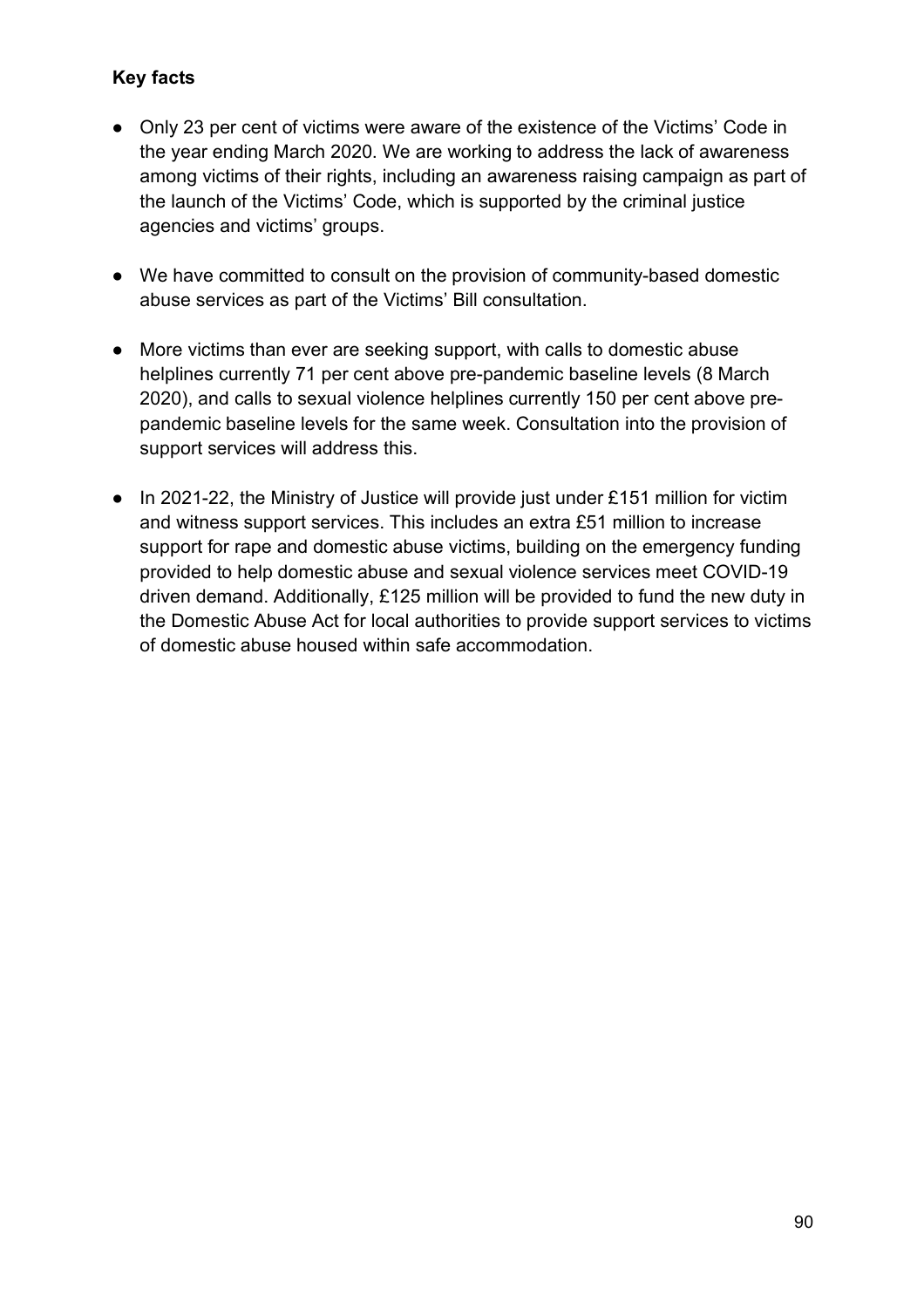### **New Plan for Immigration Legislation**

*"Measures will be brought forward to establish a fairer immigration system that strengthens the United Kingdom's borders and deters criminals who facilitate dangerous and illegal journeys."*

### **The purpose of the Bill is to:**

- Support the delivery of our New Plan for Immigration which will increase the fairness and efficacy of our system so that we can better protect and support those in genuine need of asylum.
- Deter illegal entry into the UK, breaking the business model of criminal trafficking networks and protecting the lives of those they endanger.
- Enable those with no right to be here to be removed more easily from the UK.

#### **The main benefits of the Bill would be:**

- Delivering the most significant overhaul of our asylum system in decades a new, comprehensive, fair but firm long-term plan.
- Continuing our proud record of helping those facing persecution, oppression and tyranny.
- Taking down the criminal networks responsible for trading in human misery, putting lives in danger, and smuggling vulnerable people, as well as reducing the numbers of people entering the UK illegally.
- Increasing the removal of those with no right to remain in the UK, including foreign national offenders.

#### **The main elements of the Bill are:**

- Ensuring our system does not reward those who enter the UK illegally and that those who have travelled through a safe country where they could have reasonably claimed asylum, such as France or Belgium, will not be admitted into the UK asylum system.
- Ensuring that for the first time, whether people enter the UK legally or illegally, will have an impact on how their asylum claim progresses, and on their status in the UK if that claim is successful.
- Creating a new and expanded 'one-stop' process to ensure that asylum, human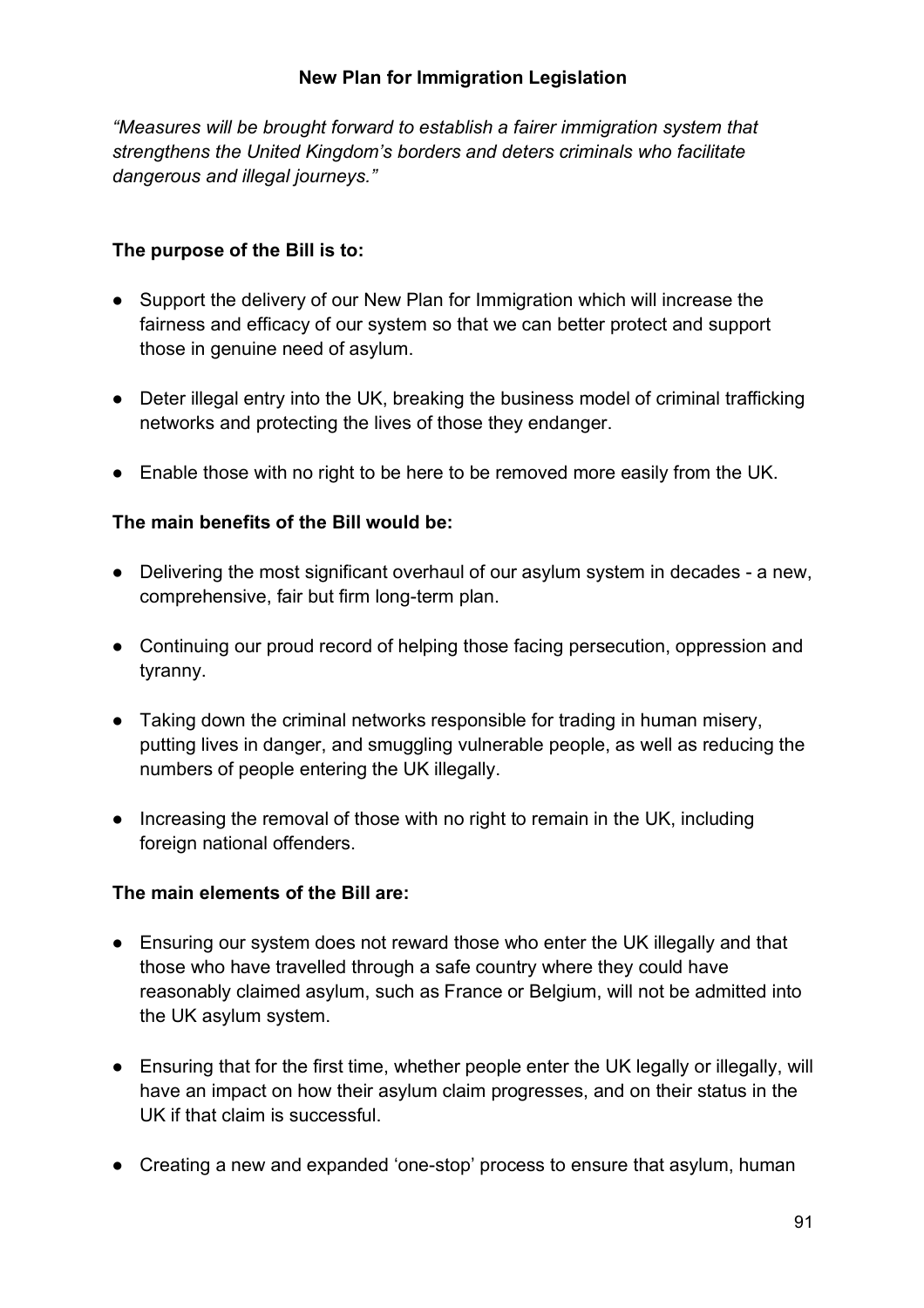rights claims and any other protection claims are made and considered upfront at the very start of the process, ending the cycle of limitless appeals.

- Ending the use of hotels and moving towards reception centres for asylum seekers so they have simple, safe and secure accommodation to stay in while their claims are processed.
- Correcting historical anomalies in British Nationality law which have long prevented individuals from gaining British citizenship or registering for citizenship, through no fault of their own.

### **Territorial extent and application**

● The provisions in the Bill will extend and apply to the whole of the UK.

- In 2019 UK asylum applications increased by 21 per cent on the previous year to almost 36,000 – the highest number since the 2015-16 European 'migration crisis'.
- In 2019 there were just over 32,400 attempts to enter the UK clandestinely prevented at the juxtaposed controls located in France; and over 16,000 detected illegal arrivals to the UK.
- In 2019 around 62 per cent of asylum claimants to the UK had entered the country illegally (40 per cent clandestinely, 22 per cent without relevant documentation) with the remainder largely thought to have arrived regularly (on a visa before subsequently applying for asylum).
- $\bullet$  The asylum system is costing the taxpayer over £1 billion a year.
- By the end of 2020, 52,000 asylum claims were awaiting an initial decision, with 109,000 cases in the system overall.
- In 2019, returns from the UK decreased to just over 7,000 (7,192), 22 per cent lower than the previous year, continuing a downward trend since 2013.
- The new Hong Kong BN(O) Visa:
	- o On 31 January 2021, the UK launched a new, bespoke immigration route for British National (Overseas) status holders and their immediate family members.
	- o Those with British National (Overseas) status in Hong Kong and their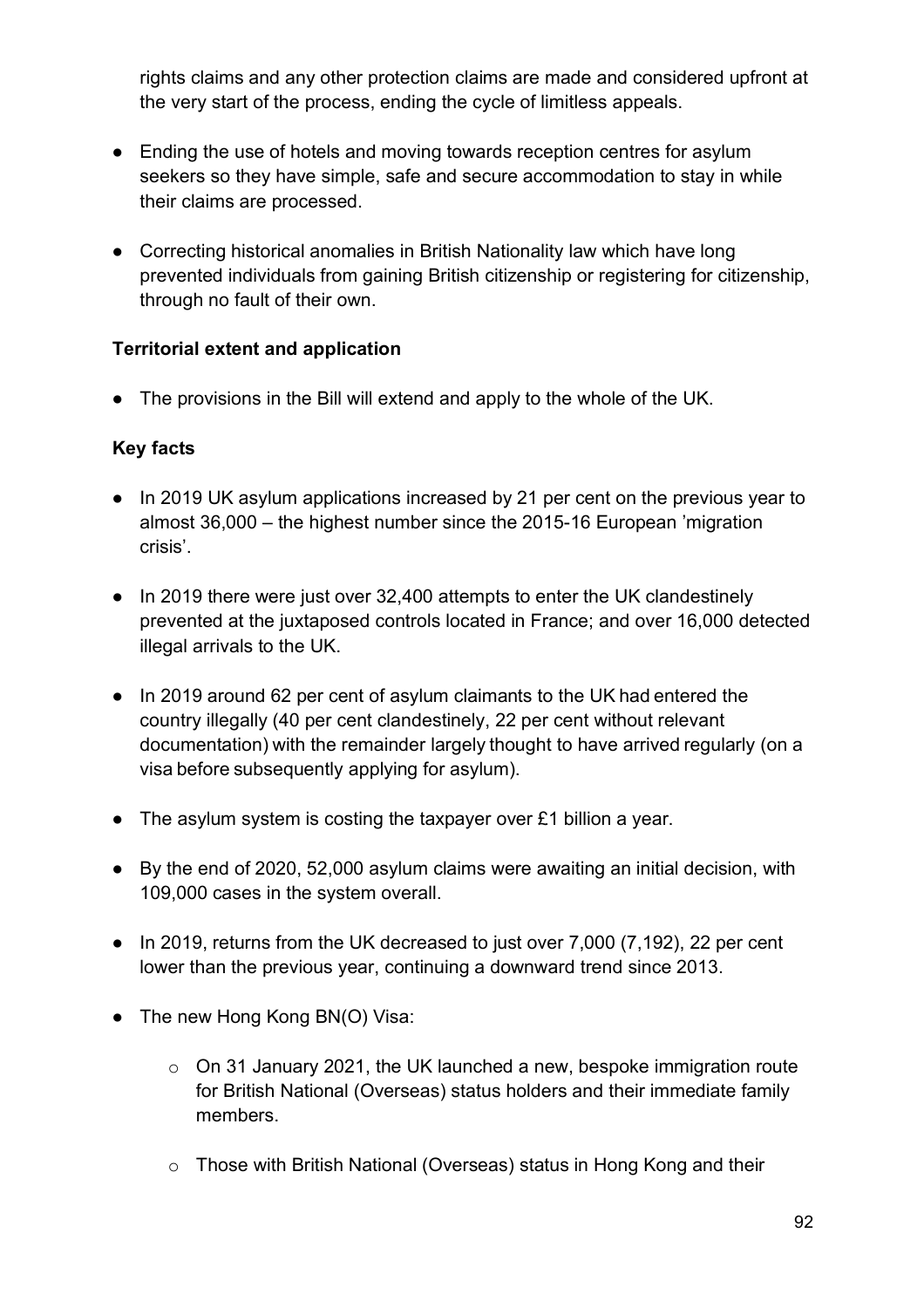eligible family members are able to come to the UK to live, study and work in virtually any capacity, on a pathway to citizenship. After five years in the UK, they and their family members will be able to apply for settlement, followed by citizenship after a further twelve months.

- o The route is already a success with approximately 27,000 applications received as of 19 March 2021.
- o Our central estimates of those who will take up this offer range between 123,000 and 153,700 people coming in the first year and between 258,000 and 322,400 over five years.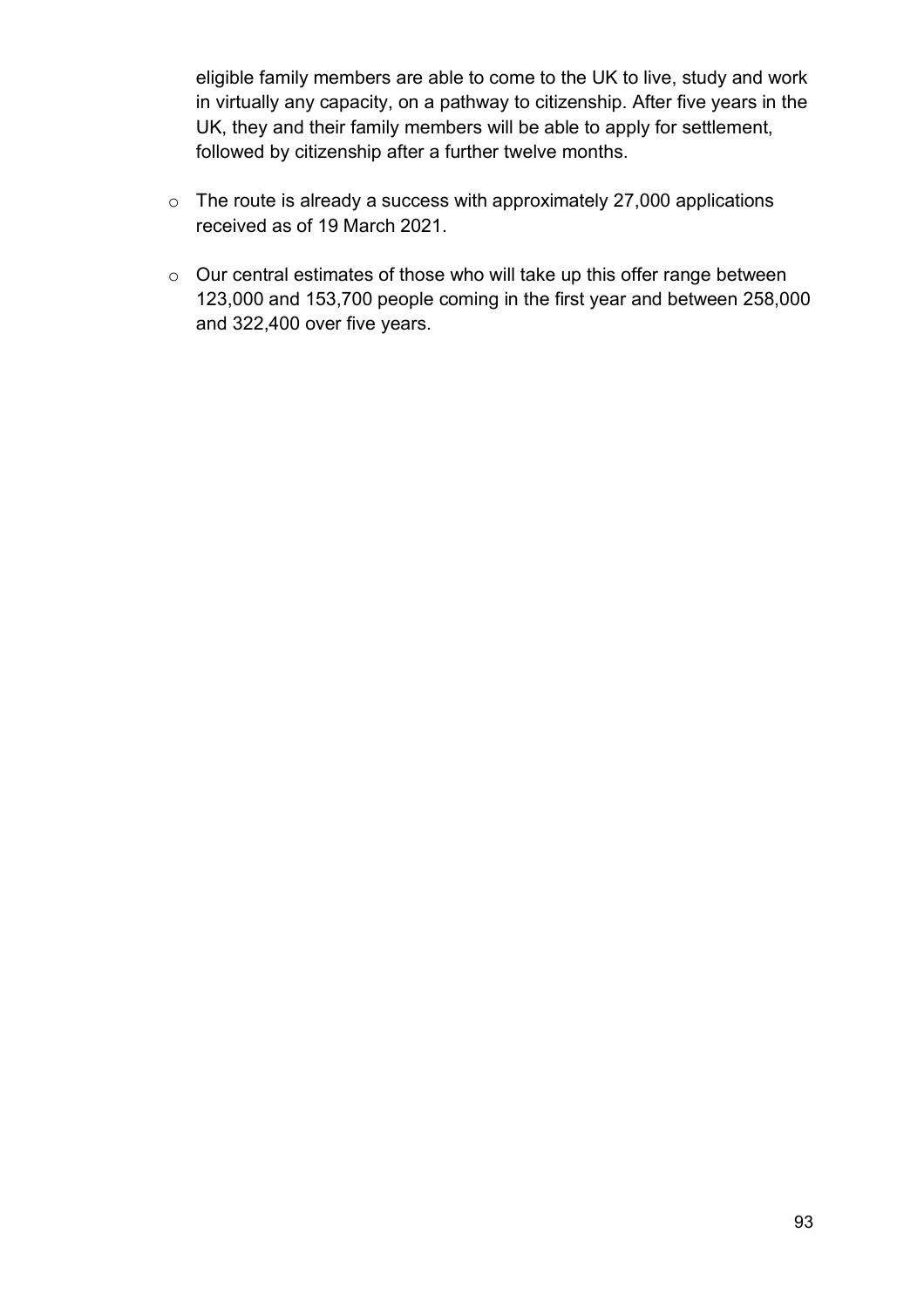*"My Government will lead the way in ensuring internet safety for all, especially for children, whilst harnessing the benefits of a free, open and secure internet."*

## **The purpose of the draft Bill is to:**

- Introduce ground-breaking laws to keep people safe online whilst ensuring that users' rights, including freedom of expression, are protected online.
- Build public trust by making companies responsible for their users' safety online, whilst supporting a thriving and fast growing digital sector.
- Designate Ofcom as the independent online safety regulator.

### **The main benefits of the draft Bill would be:**

- Delivering our manifesto commitment to make the UK the safest place in the world to be online, through improving protections for users, especially children, whilst protecting freedom of expression.
- Ensuring there is no safe space for criminal content and activity online.
- Restoring public trust in the services that online platforms offer and supporting a thriving, fast growing digital sector.

### **The main elements of the draft Bill are:**

- Placing a duty of care on companies to improve the safety of their users online. This will require them to tackle illegal content on their services and to protect children from harmful content and activity online. They must seriously consider the risks their services pose to users and take action to protect them.
- Requiring major platforms to set out clearly in their terms and conditions what legal content is unacceptable on their platform and enforce these consistently and transparently.
- Requiring platforms to have effective and accessible user reporting and redress mechanisms to report concerns about harmful content, and challenge infringement of rights (such as wrongful takedown).
- Designating Ofcom as the independent online safety regulator and giving it a suite of robust enforcement powers to uphold the regulation. This will include very large fines of up to £18 million or 10 per cent of annual global turnover whichever is greater - as well as business disruption measures. The Government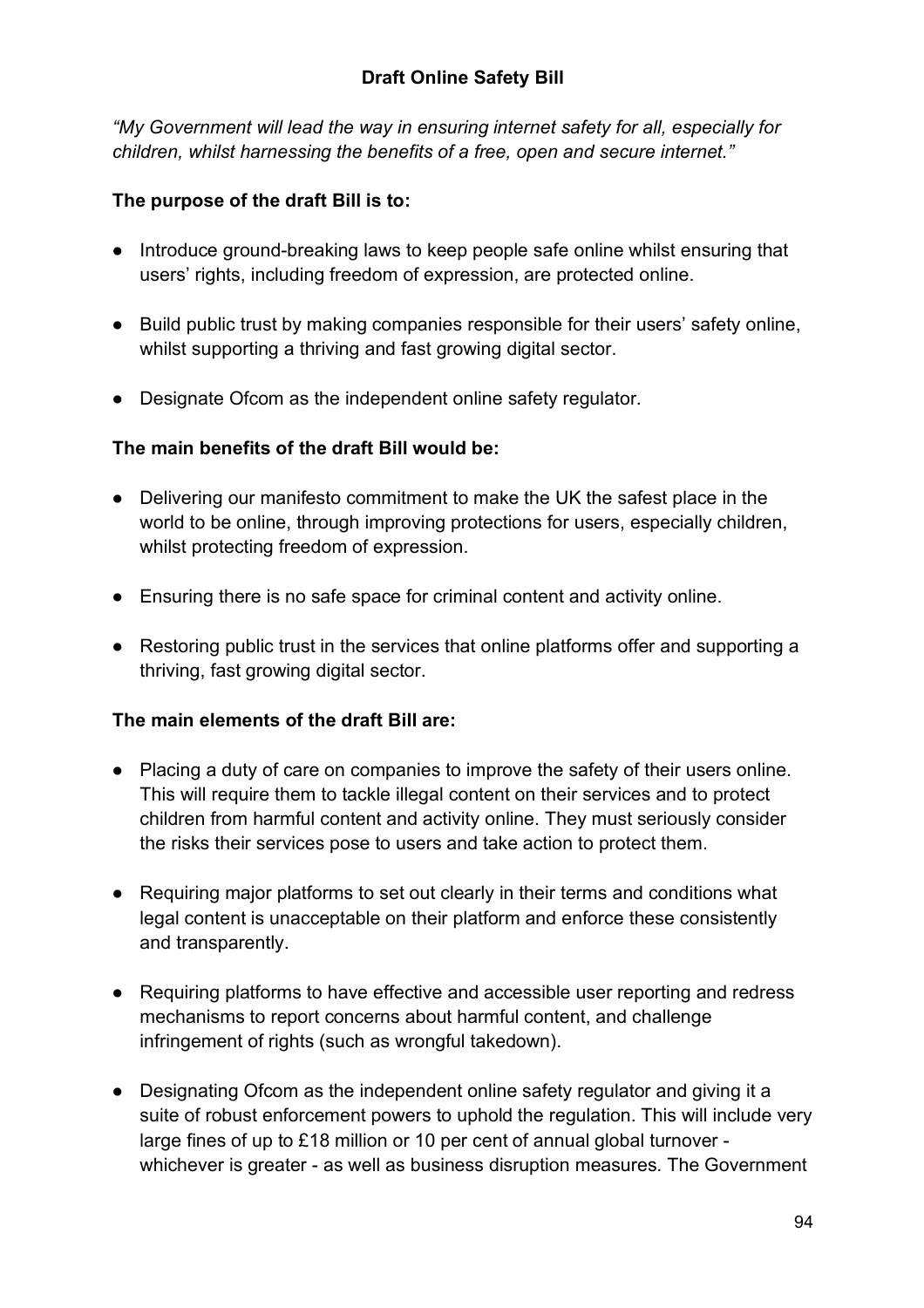expects Ofcom to prioritise enforcement action where children's safety has been compromised.

● Boosting public resilience to disinformation through media literacy and supporting research on misinformation and disinformation.

## **Territorial extent and application**

● The Bill will extend and apply to the whole of the UK.

- In April 2020, internet users in the UK spent an average of 4 hours 2 minutes online each day, a record figure. However, over three quarters of UK adults express a concern about going online.
- Fewer parents also feel the benefits outweigh the risks of their children being online (falling from 65 per cent in 2015 to 55 per cent in 2019).
- In a month-long period during 2020, the Internet Watch Foundation and its partners blocked at least 8.8 million attempts by UK internet users to access videos and images of children suffering sexual abuse.
- During lockdown, research by YouGov shows that 47 per cent of children and teens have seen content they would rather avoid, leaving them feeling uncomfortable (29 per cent), scared (23 per cent), and confused (19 per cent). One in seven (13 per cent) were exposed to harmful content on a daily basis.
- There were more than 69 million images and videos related to child sexual exploitation and abuse referred by US technology companies to the National Center for Missing and Exploited Children in 2019, an increase of more than 50 per cent on the previous year.
- In March 2021, 35 per cent of people used social media as a source of information about the pandemic. Social media has been the biggest source of false or misleading information about 5G technologies and COVID-19 vaccinations during the pandemic.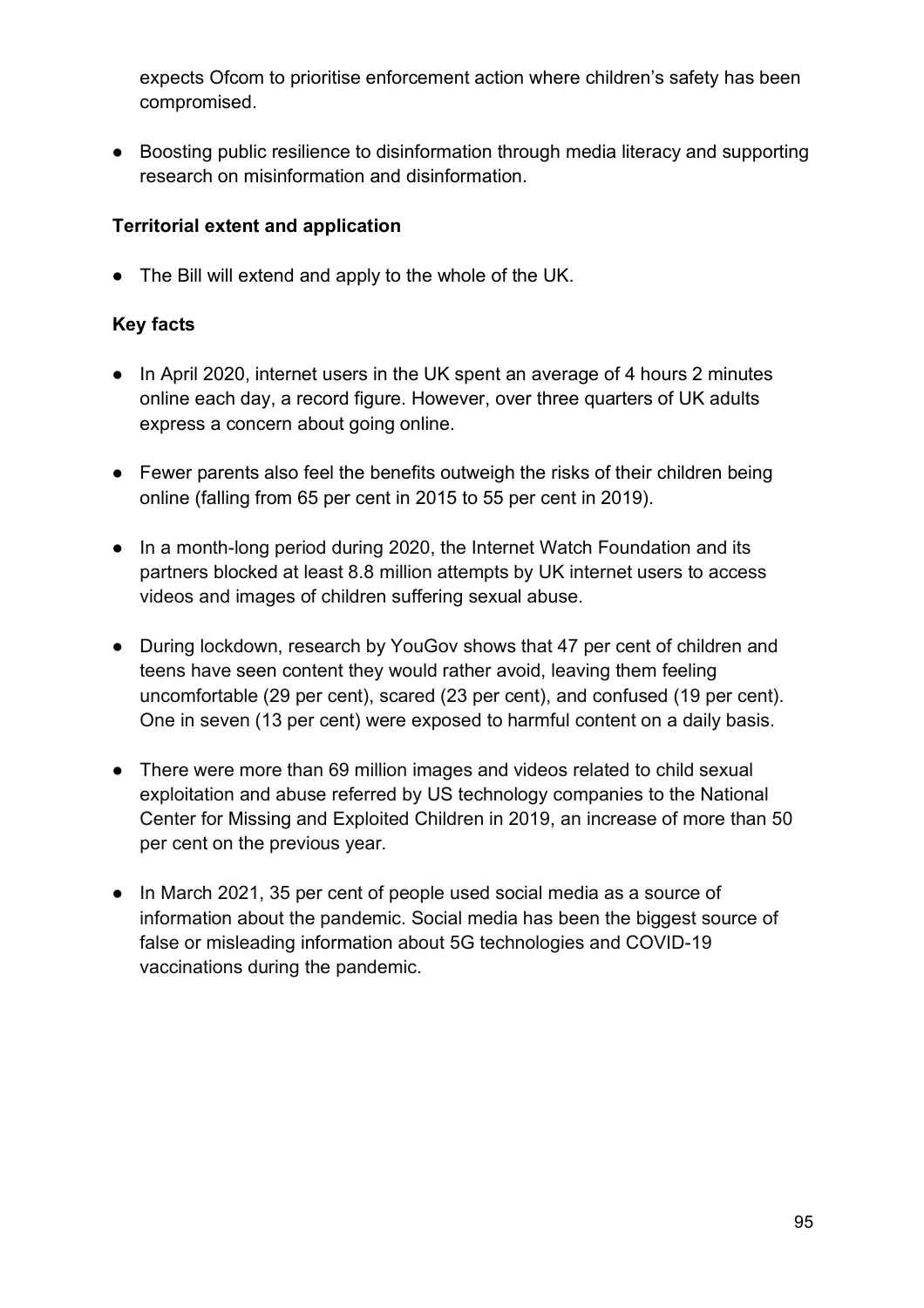*"Legislation will be introduced to counter hostile activity by foreign states."*

# **The purpose of the Bill is to:**

• Provide the security services and law enforcement agencies with the tools they need to tackle the evolving threat from hostile activity by states and actors.

### **The main benefits of the Bill would be:**

- Making the UK a harder environment for states to conduct hostile activity in and increasing the cost to them of doing so.
- Ensuring the security services and law enforcement agencies have the necessary powers to tackle future threats and the evolving tactics carried out by hostile states and actors.

### **The main elements of the Bill are:**

- Reforming the Official Secrets Acts 1911, 1920 and 1939 which have failed to keep pace with modern threats and legal standards.
- Creating of a Foreign Influence Registration Scheme to help combat espionage, foreign interference, and to better protect research.
- Bringing together new and modernised powers, ensuring our security services can tackle evolving hostile activity by states.
- We are also considering whether there is a case to be made for criminalising other harmful activity conducted by and on behalf of states, including the consideration of updating treason laws.

### **Territorial extent and application**

• The provisions in this Bill will extend and apply to the whole of the UK.

### **Key facts**

● A significant part of Official Secrets legislation dates back to the early 20th Century, with its legislative roots in an 1889 Act. The language is archaic and complex and does not address the modern threats posed by hostile activity carried out by states.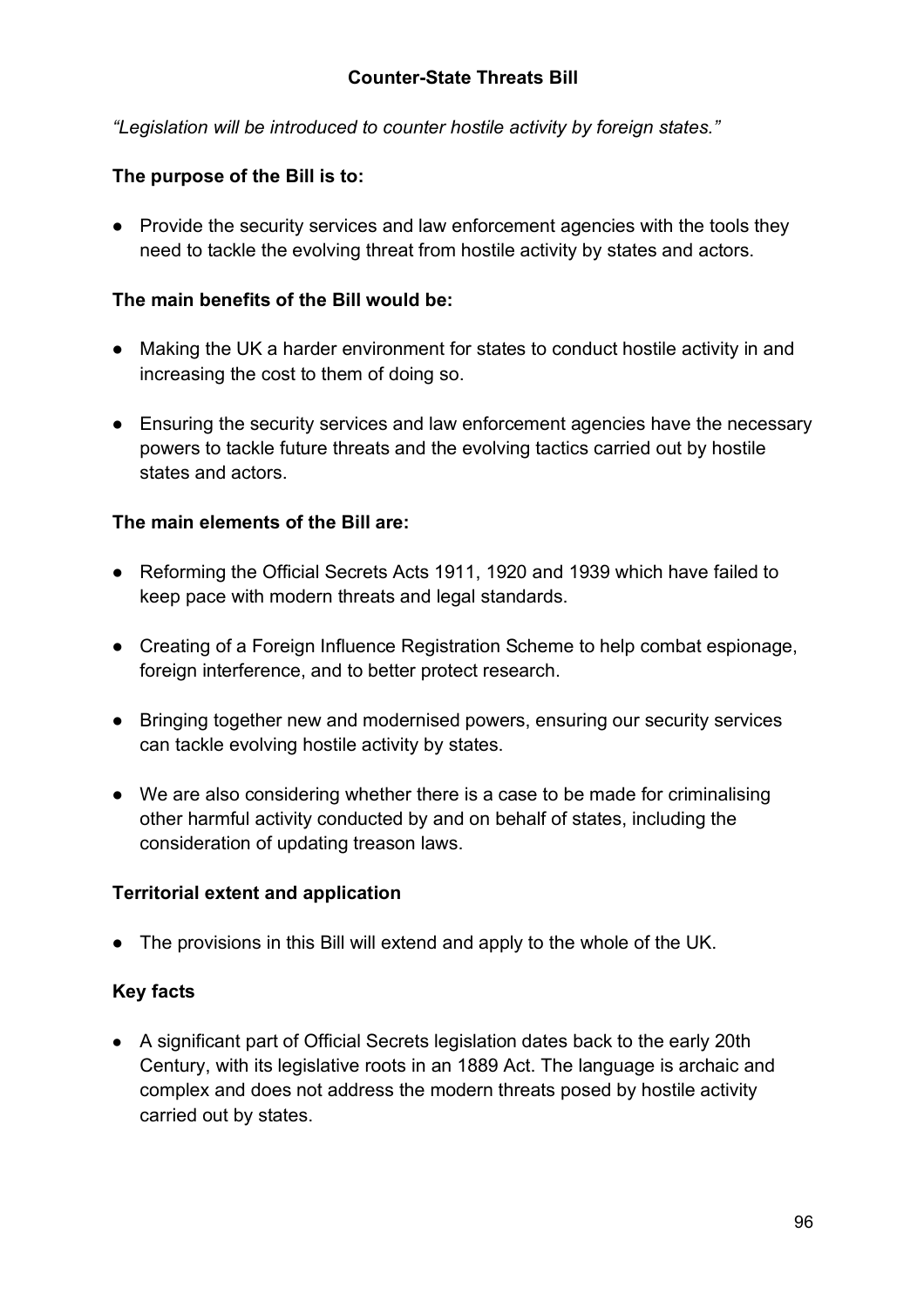*"My Government will introduce measures to increase the safety and security of its citizens."*

### **The purpose of the Bill is to:**

- Give the Government new powers to boost the security standards of the UK's telecoms networks and establish one of the strongest regimes for telecoms security in the world.
- Strengthen the security and oversight of technology used in telecoms networks including the electronic equipment and software used across the network which handle internet traffic and telephone calls.
- Ensure that the Government can respond to national security threats within our networks now and in the future, as technologies evolve and new threats emerge.

### **The main benefits of the Bill would be:**

- Ensuring the long-term security and resilience of the UK's telecoms networks and infrastructure and minimising the threat of high risk vendors.
- Giving people confidence in the security of the mobile and broadband networks which they rely upon for business and leisure, in an age where new and potentially transformative technologies such as 5G and gigabit-capable broadband are emerging.
- Delivering on the Government's commitment in the 2019 Telecoms Supply Chain Review Report to introduce a new, robust telecoms security framework.

### **The main elements of the Bill are:**

- New legal duties on telecoms firms to increase the security of the entire UK telecoms network.
- New powers for the Government to place controls on use of services and equipment from high risk vendors such as Huawei.
- New responsibilities on Ofcom to monitor telecoms operators' security.
- Fines of up to 10 per cent of turnover or £100,000 a day for failing to meet the required standards.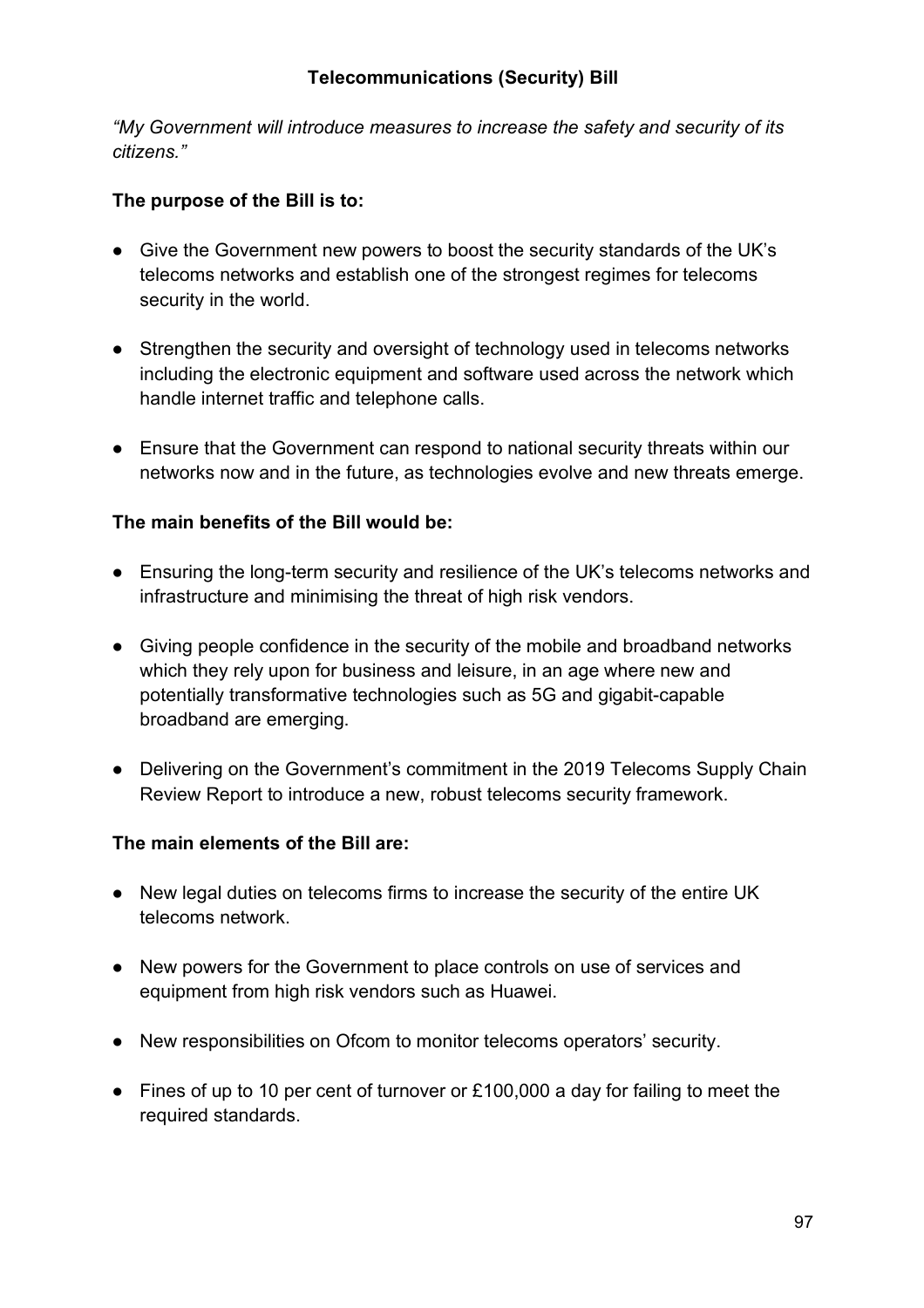### **Territorial extent and application**

● The Bill's provisions will extend and apply to the whole of the UK.

- The National Cyber Security Centre has issued advice which references the vendors it considers are high risk. These include Huawei and ZTE.
- We have set out our clear long-term timetable to remove Huawei from our 5G networks by the end of 2027 and announced that operators should stop installing Huawei telecoms equipment in 5G networks by the end of September 2021.
- The Bill would, subject to the relevant consultation requirements, enable the Government to put these announcements on a clear legal footing and to take action, when necessary, against other high risk vendors in the future.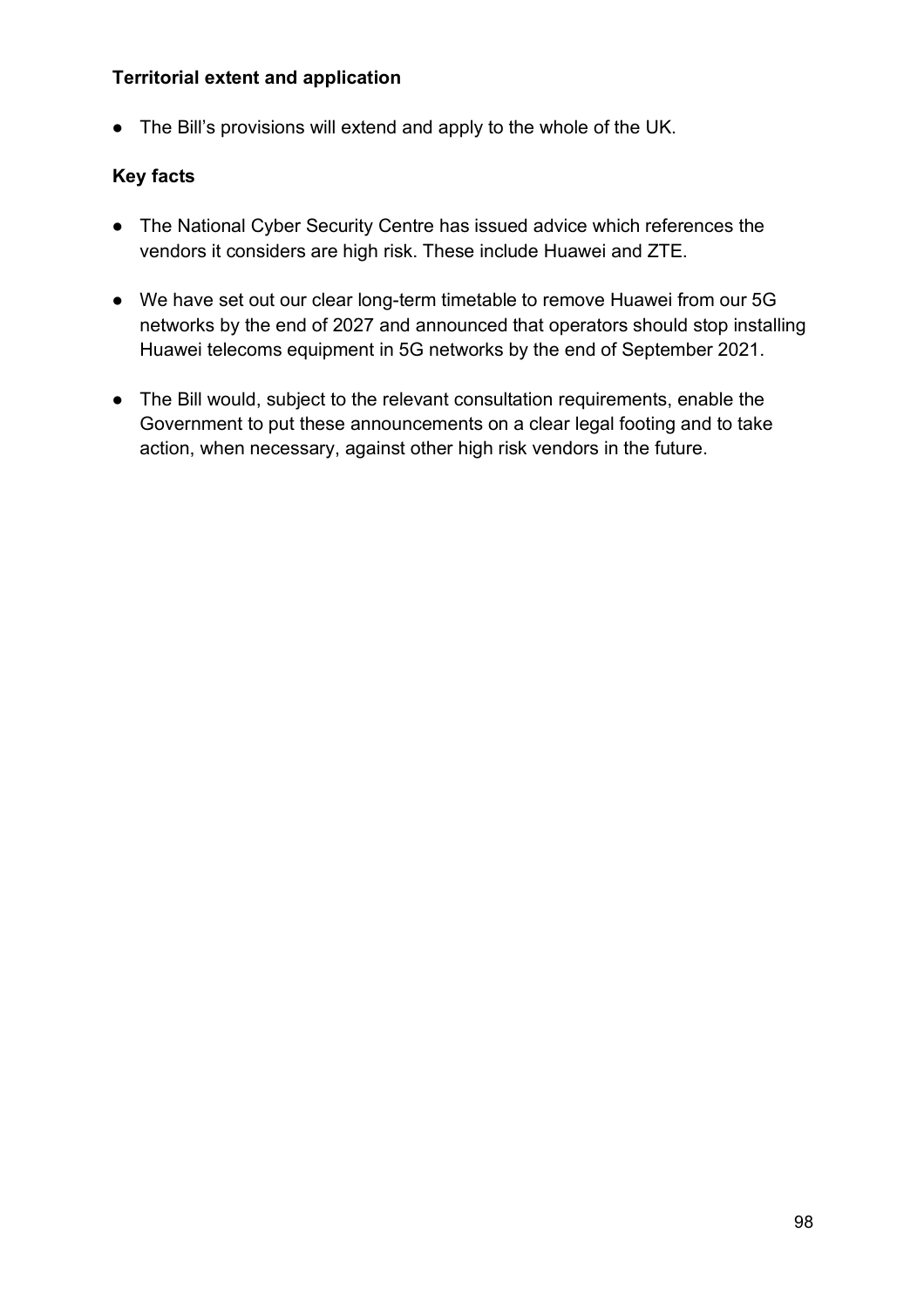### **Defence Spending**

*"My Ministers will provide our gallant Armed Services with the biggest spending increase in thirty years, taking forward their programme of modernisation and reinforcing the United Kingdom's commitment to NATO.*"

- The Government is investing over £24 billion more in defence in cash terms over the four years from 2021-22. This is the biggest sustained defence spending increase since the end of the cold war.
- This investment, and funding to implement the Integrated Review and the Defence Command Paper, is an unprecedented funding programme to modernise our Armed Forces, to make them fit for the threats of a more competitive age and the opportunities of a Global Britain.
- We are driving innovation in game-changing technologies that will give us a decisive edge, investing in agile, inter-connected, and data-driven capabilities that will make generational leaps in our capability to outpace our adversaries. It is vital that we seize the opportunities for innovation – focusing on game-changing technologies – and protect those technologies that will provide us with a decisive edge. This will enable us to ensure that the UK continues to have competitive, innovative and world-class defence to accelerate the transformation of our armed forces and sustain our strategic advantage.
- We will constantly adapt, experiment, and take risks to further strengthen the UK's strategic technological advantage. The additional funding announced will:
	- o Enable research into artificial intelligence and other battle-winning technologies, with an investment of at least £6.6 billion in research and development.
	- o Enhance the breadth of our space capabilities and our new Space Command.
	- o Continue the renewal of the UK's nuclear deterrent.
	- o Deliver our plans for eight Type 26 and five Type 31 frigates, and develop the next generation of naval vessels, including Type 32 frigates and Fleet Solid Support ships.
	- o Further develop our Carrier Strike capabilities, with at least 48 UK F-35s by 2025.
	- o Deliver upgraded Typhoon radars and develop a new Combat Air system for the RAF.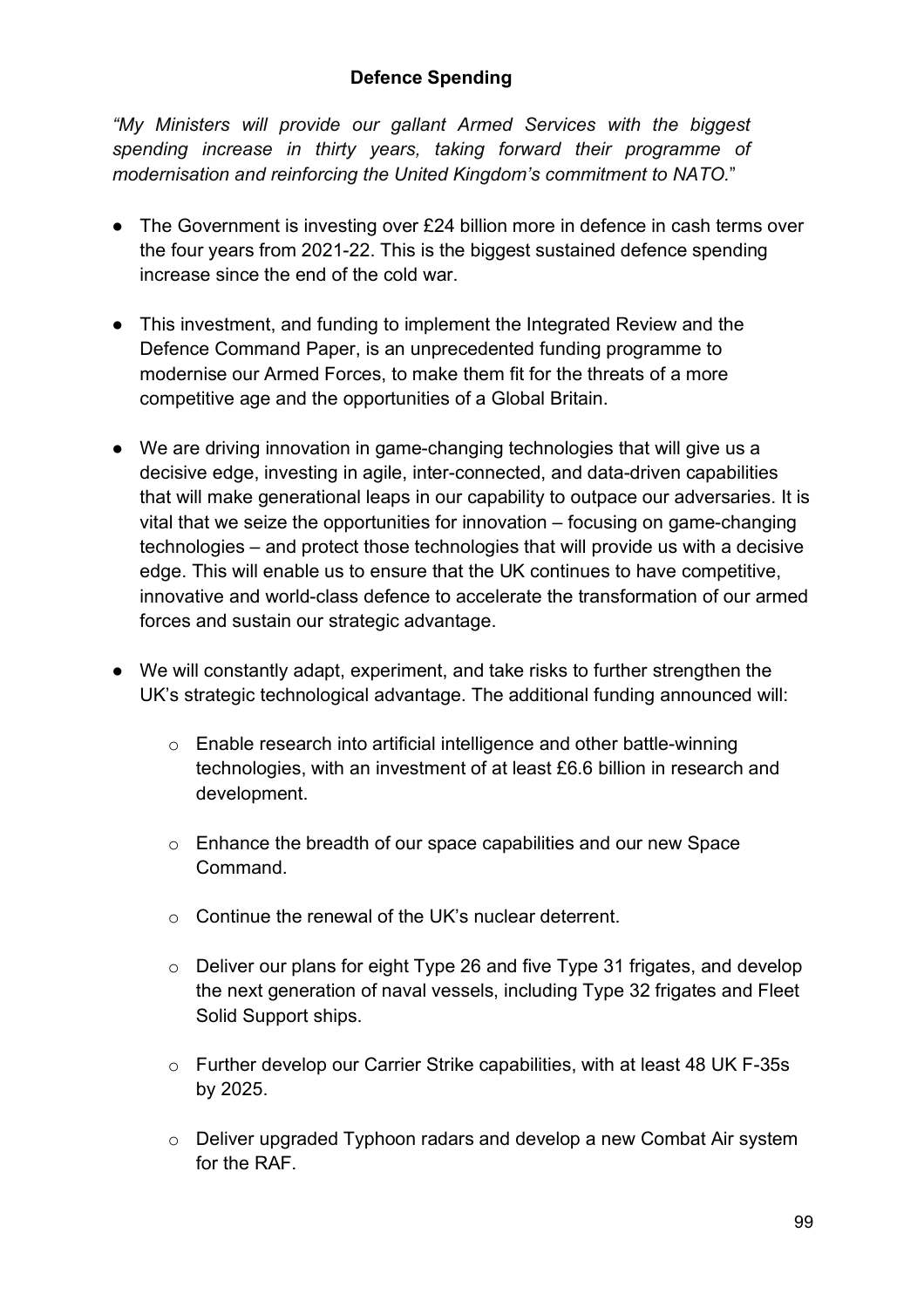- o Ensure our Armed Forces are more agile, more lethal and more integrated as well as providing additional investment in new Army equipment on top of the more than £20 billion planned.
- o Enable the creation of a new special operations Ranger Regiment, development of the Future Commando Force and a pioneering warfighting experimentation Battle Group.
- o Enable us to upgrade 148 main battle tanks, making Challenger III one of the most protected and lethal in Europe.
- This cash injection reaffirms the UK's commitment to our allies, cementing the UK as the largest European defence spender in NATO and the second largest in the Alliance.

- The additional investment of over £24 billion in the defence budget will:
	- $\circ$  Exceed the Government's commitment to spend at least 2 per cent of GDP on defence in every year of this Parliament; NATO figures show our current commitment is 2.3 per cent.
	- o Ensure the UK continues to meet both NATO spending guidelines to spend 2 per cent of GDP on defence and 20 per cent of annual defence expenditure on major equipment and associated research and development.
	- o Secure 400,000 jobs and increase opportunities across the Union.
	- o Support around £20 billion investment in UK industry and commerce every year.
	- o Ensure at least £6.6 billion investment for next generation capabilities and research, especially cyber and space.
- We will double shipbuilding investment over the life of this Parliament to more than £1.7 billion a year.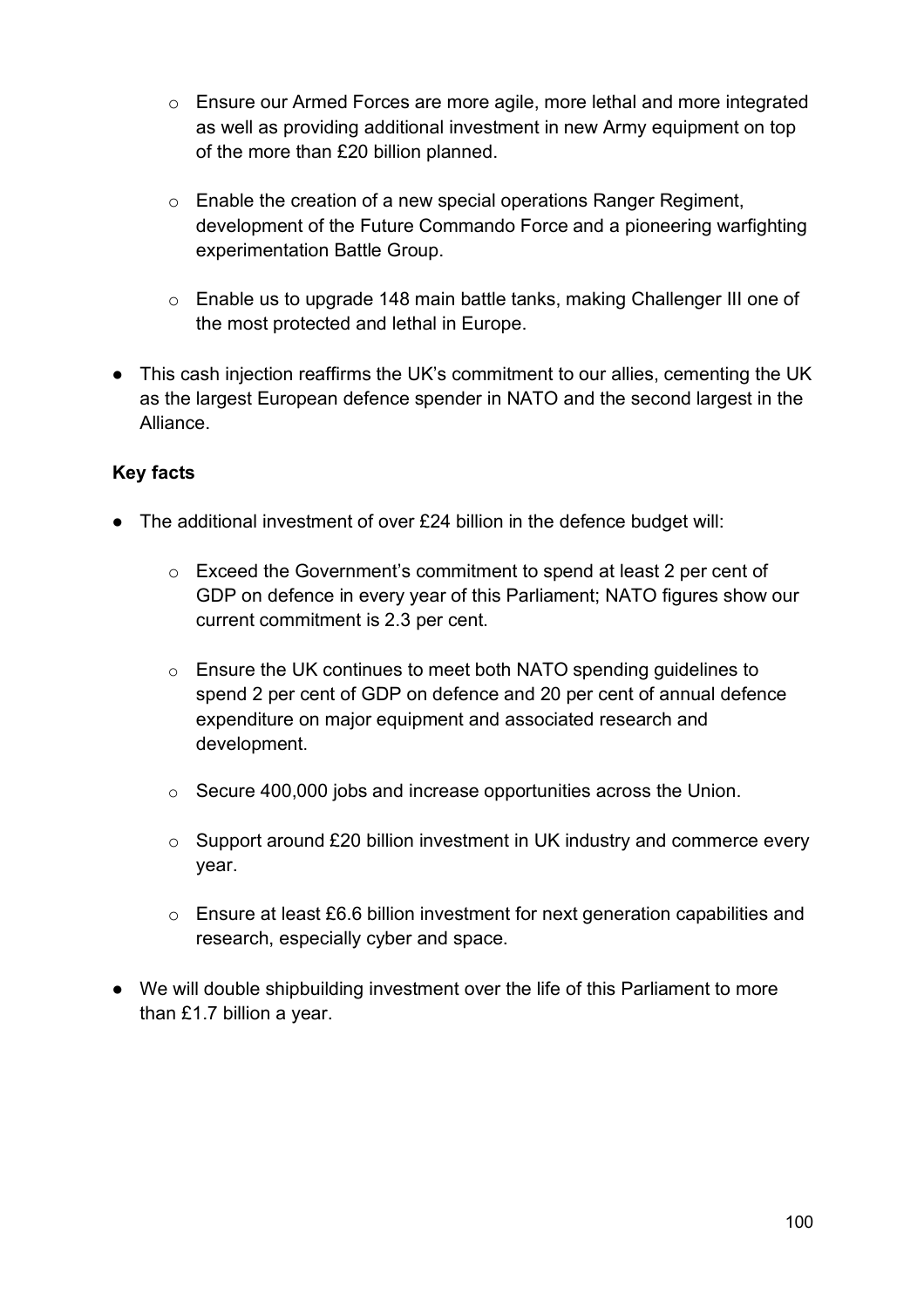*"My Ministers will honour and strengthen the Armed Forces Covenant, placing it in law."*

### **The purpose of the Bill is to:**

- Renew the Armed Forces Act 2006, which underpins the Armed Forces and its governance.
- Deliver the Government's commitment to further incorporate the Armed Forces Covenant into law.
- Maintain the effectiveness of the Service Justice System so that it continues to serve the needs of the Armed Forces.

### **The main benefits of the Bill would be:**

- Ensuring the continuation of the UK Armed Forces.
- Ensuring that those who serve, or have served, and their families are treated with fairness and respect by enshrining the Armed Forces Covenant in law.
- Strengthening and improving the service justice system so that personnel have a clear, fair and effective route to justice wherever they are operating.

### **The main elements of the Bill are:**

- Renewing the Armed Forces Act 2006, which would otherwise expire at the end of 2021 and there would be no legislative basis for our Armed Forces.
- Introducing a new duty to require relevant public bodies across the UK, when exercising specified public functions in the education, healthcare and housing sectors to have due regard to the three principles of the Armed Forces Covenant:
	- o Recognising the unique obligations of, and sacrifices made by, the Armed Forces.
	- o That it is desirable to remove disadvantages arising for Service people from membership, or former membership, of the Armed Forces.
	- o That special provision for Service people may be justified by the effect on such people of membership, or former membership, of the Armed Forces.
- Implementing the recommendations of the independent review of the service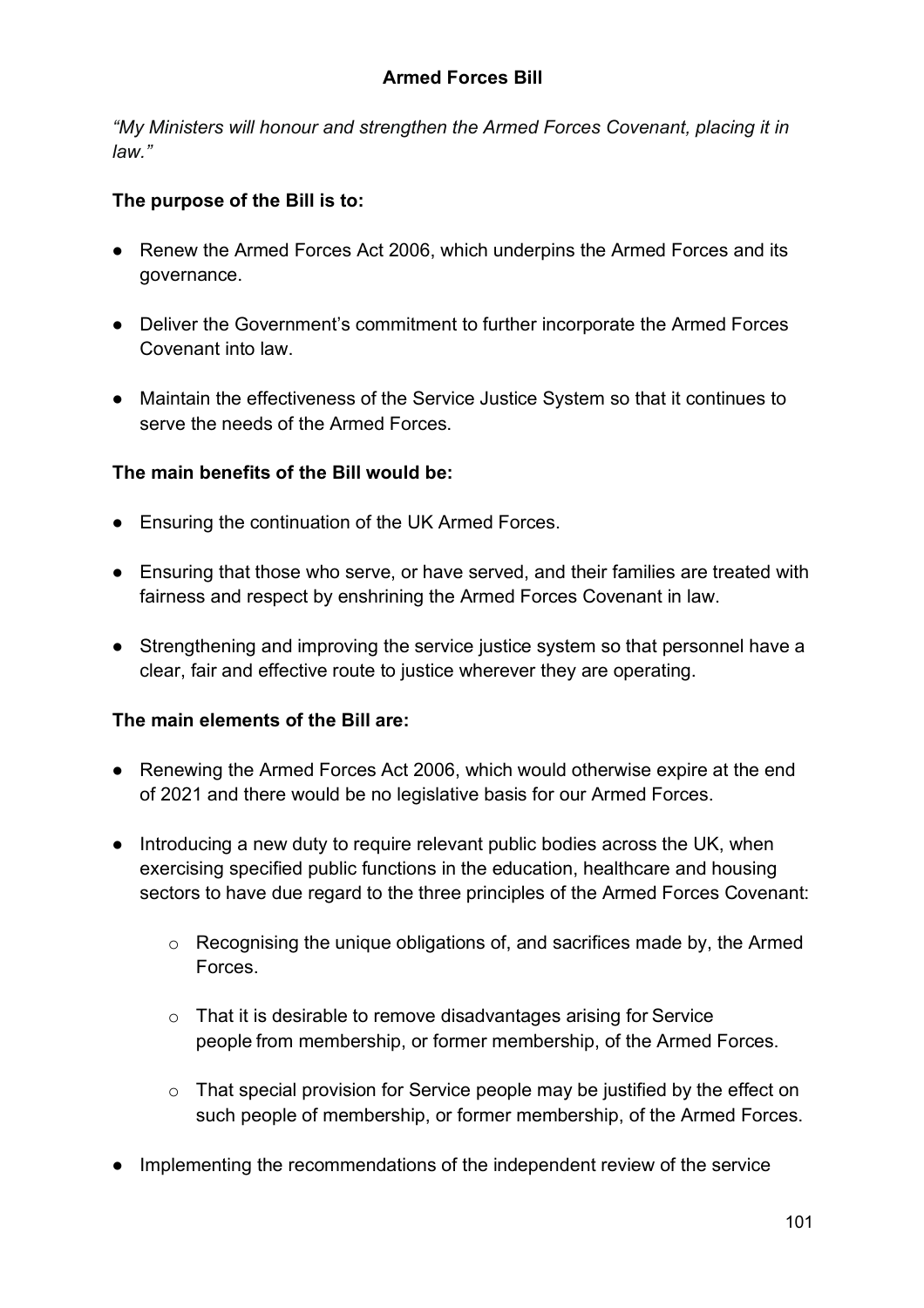justice system that require primary legislation, including:

- o Providing clearer guidance for prosecutors on how serious crimes committed by service personnel in the UK should be handled, placing a Duty on the Director of Service Prosecutions and the Director of Public Prosecutions to agree a protocol where there is concurrent jurisdiction to provide clearer guidance to assist those independent decisions.
- o Creating an independent body to oversee complaints, overseen by a Service Police Complaints Commissioner who will ensure there is an independent line of redress if someone is dissatisfied with the outcome of a complaint.
- o Making the complaints system more efficient by bringing the time given to personnel to lodge an appeal in line with timings offered in the private sector.

# **Territorial extent and application**

- The provisions in this Bill will extend and apply to the whole of the UK.
- Amendments to the Armed Forces Act 2006 extend directly to the Isle of Man and the British Overseas Territories (excluding Gibraltar), subject to a power to modify the Act by Order in Council. They can be extended, with appropriate modifications, by Order in Council to the Channel Islands.

- The Armed Forces Covenant was introduced a decade ago. During that time, we have seen an important and welcome shift in attitudes towards Service people and the unique challenges they face.
- Veterans have found work, reservists have got the time off needed to deploy, and military spouses have received further help for their careers.
- Last year's annual report showed that the scope and effectiveness of the Armed Forces Covenant has continued to grow.
- 79,000 service children now benefit from £24.5 million of additional pupil funding.
- 22,200 service personnel have been helped on to the housing ladder by the Forces Help to Buy and 800 GP practices in England are now accredited as 'veteran friendly' with more joining their ranks every day.
- The Defence Accommodation Strategy will set the direction for how the Defence's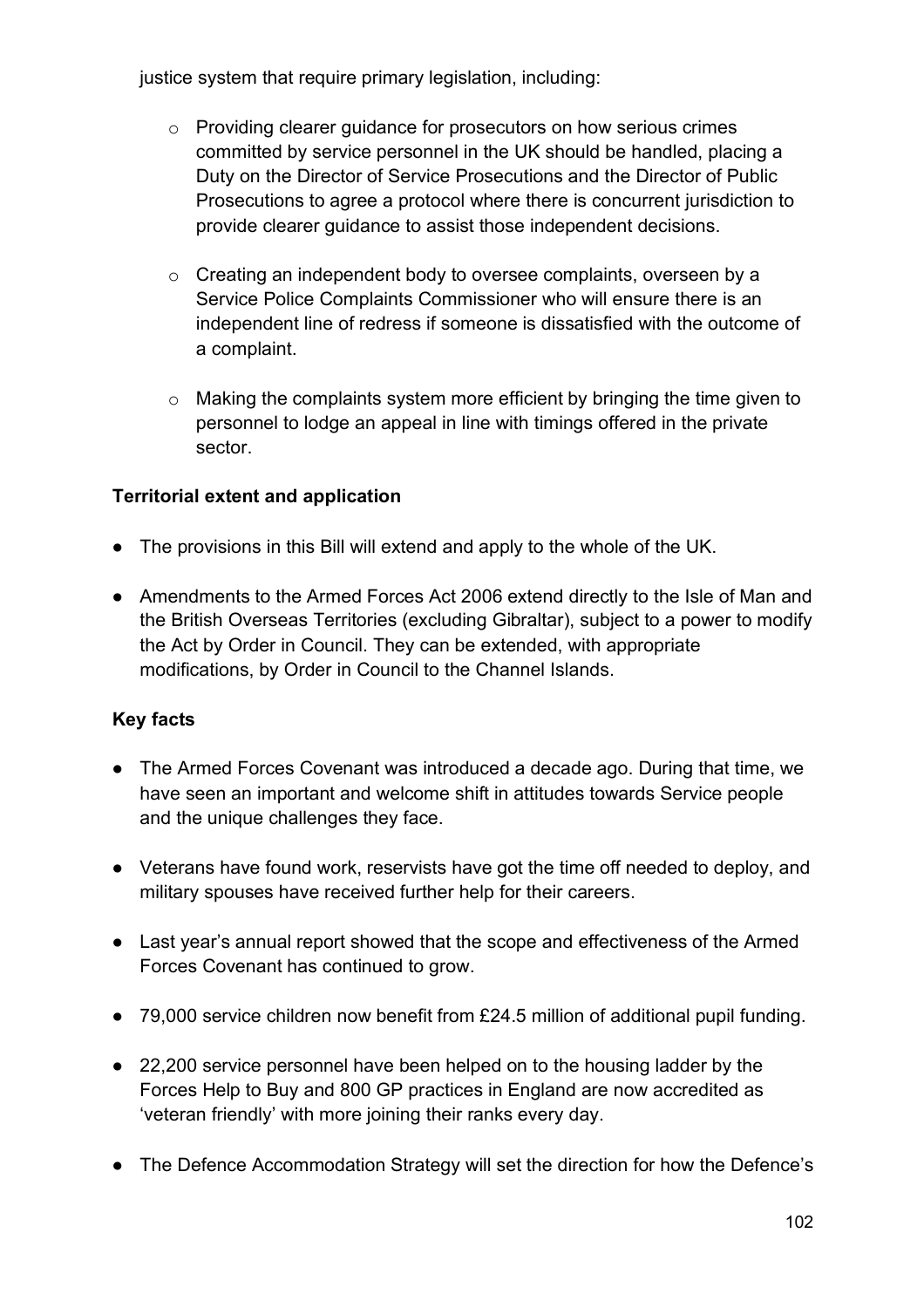offer on accommodation supports the needs of serving people and their families, including an investment of £1.5 billion to improve Single Living Accommodation over 10 years.

- Informed by the Living In Our Shows report, we will refresh the UK Armed Forces Families Strategy and develop the Service Children's Childcare plan, including the Manifesto commitment for 4-11 year old Wraparound Childcare.
- We have provided cash boosts for family accommodation, introduced free breakfasts and after school clubs for military children, brought in the veterans' rail card and given millions to service charities.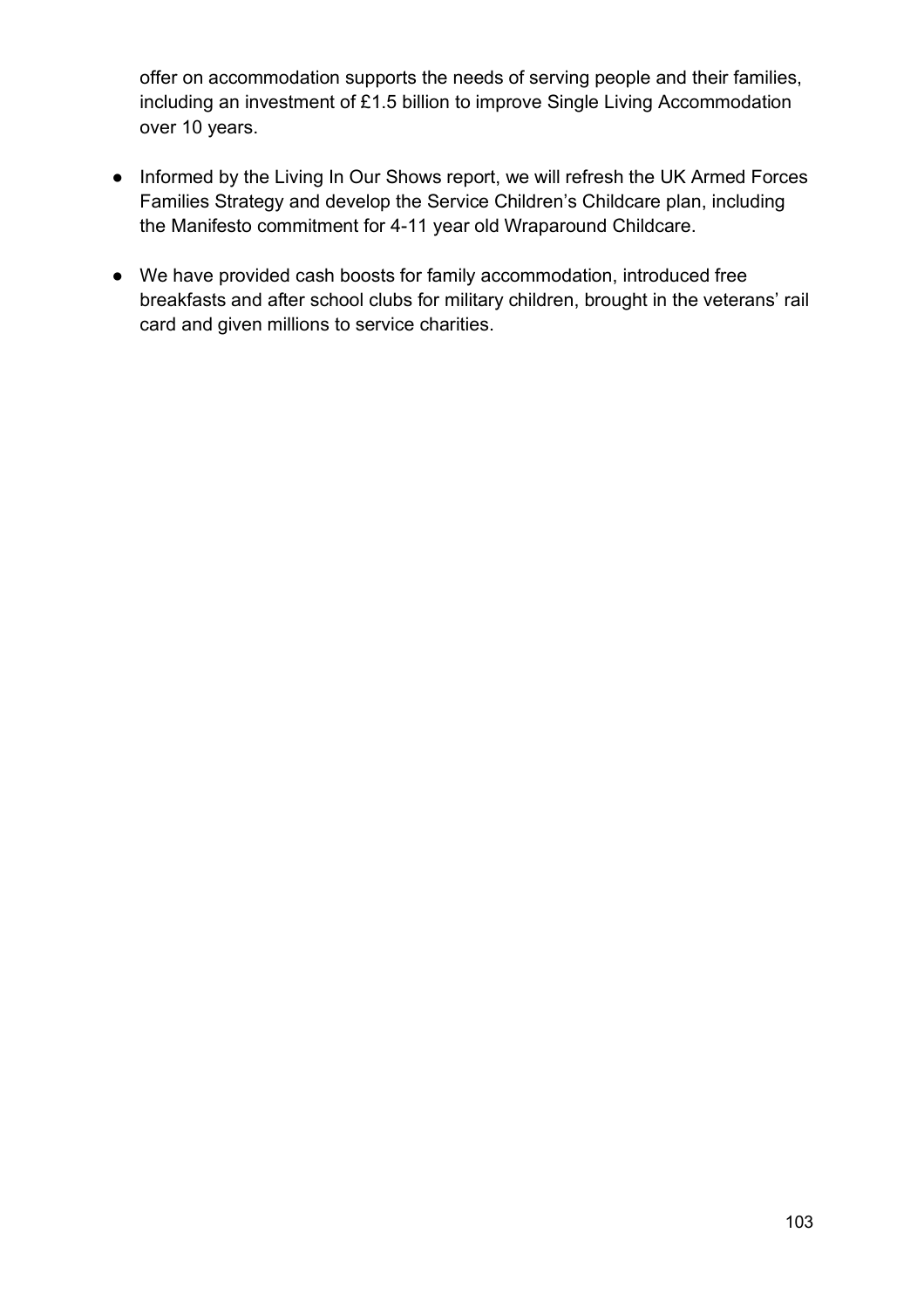### **BUILDING BACK FAIRER: IMPROVING AND INCREASING OPPORTUNITY**

### **Education Recovery Plan**

*"My Ministers will address lost learning during the pandemic and ensure every child has a high quality education and is able to fulfil their potential."*

- As we build back from the pandemic, we are putting in place a package of measures to ensure no child is left behind as a result of the education and extracurricular activities they may have missed out on. We are working with the Education Recovery Commissioner – Sir Kevan Collins – to develop an ambitious, long-term plan that builds back a better and fairer education system in England and delivers significant reforms to address the scale of this challenge.
- As a first step, over the past year we have already provided over £2 billion to schools, colleges and early years settings to support pupils' academic and wider progress. This includes £1.7 billion in funding to support education recovery and over £400 million is being invested to support access to remote education including securing 1.3 million laptops and tablets.

#### Wider Education Reform

- We are continuing our long-term reform of school funding, investing over £14 billion more in our schools over the next three years to 2022-23, meaning all schools will receive more money for every pupil. We will also progress towards a single national funding formula that determines every school's funding, so that schools see greater consistency and fairness in their funding.
- We are investing an additional £730 million into high needs in 2021-22, building on the additional £780 million in 2020-21.
- We are making a significant investment in teachers. From September 2021 we will be funding an entitlement for early career teachers in England to access world class professional development at the start of their career so they are trained in evidenced-based techniques. These reforms are the most significant reforms to teaching in a generation and will ensure early career teachers are supported to deliver the best outcomes for their pupils.
- Post-16 technical education must meet the needs of employers, which is why we will continue with the roll out of T Levels and Higher Technical Qualifications, ensuring that more students can benefit from these high quality qualifications, based on employer led standards. We have already invested £200 million in updating the Further Education estate and we will be investing a further £1.3 billion over the next 5 years.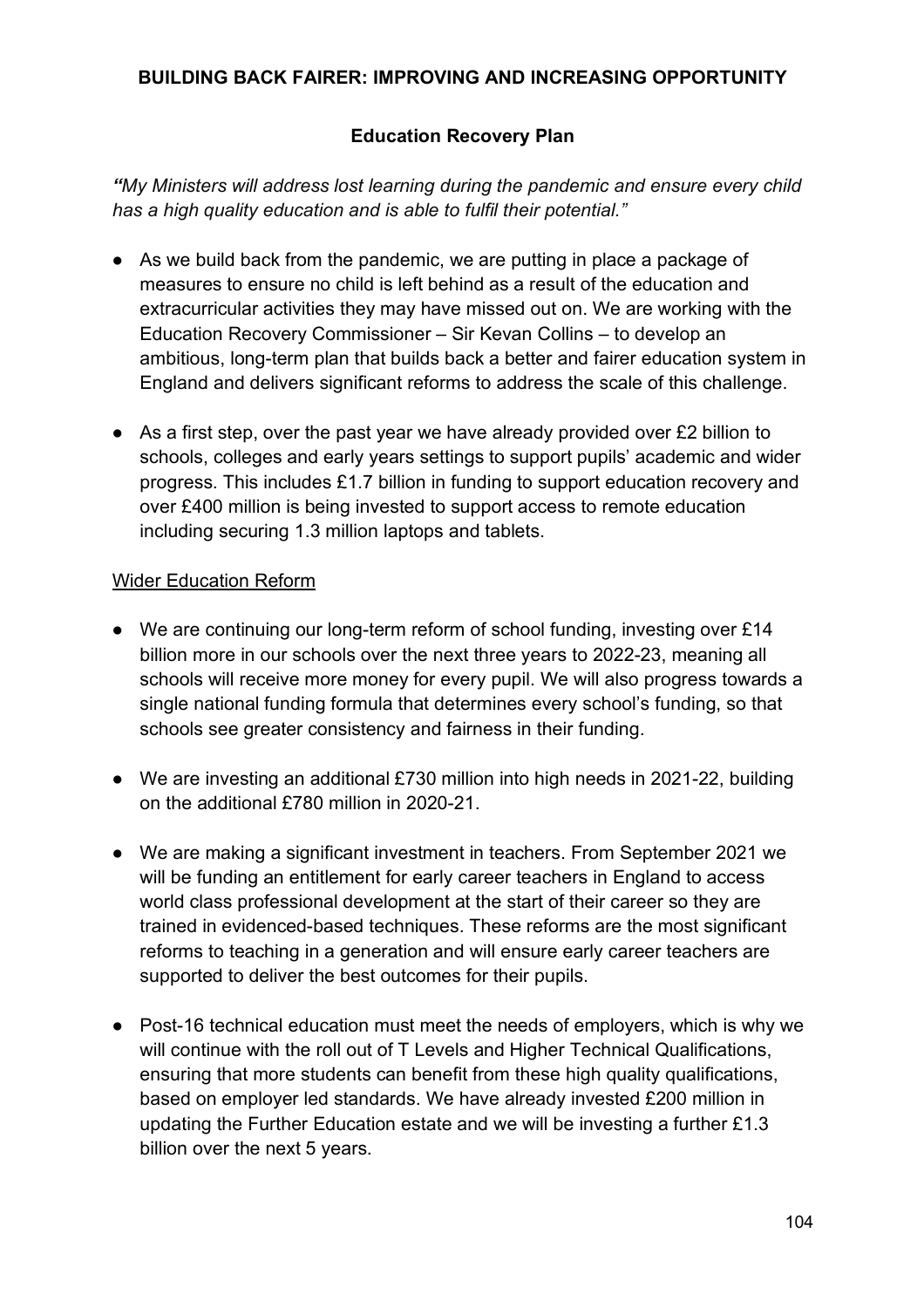- To support vulnerable children and young people, we are investing £220 million in the Holiday Activities and Food programme, which will be expanded across England this year to provide healthy food and enriching activities during the school holiday. We are also investing £79 million to boost children and young people's mental health support.
- We have launched an independent review of children's social care, looking at the needs, experiences, and outcomes of the children it supports. We are also continuing our work on the Review of Special Educational Needs and Disabilities (SEND), which aims to ensure the SEND system is consistent, high quality, and integrated across education, health and care.

# **Key Facts**

- So far, we have made available £1.7 billion to support education recovery. In June 2020 we announced a £1 billion catch-up package including a National Tutoring Programme and a Catch-up Premium. In February 2021 we committed to further funding of £700 million. This will fund summer schools, an expansion of our tutoring programmes and a £302 million Recovery Premium for the next academic year, which includes £22 million to scale up well evidenced programmes.
- The Sutton Trust found that pupils from the least affluent families are significantly less likely to have been tutored compared to those from the most affluent (18 per cent vs. 43 per cent), a gap that likely widened during lockdown.
- We are investing over £400 million to support access to remote education and online social care services, including securing 1.3 million laptops and tablets.
- In 2021-22, mainstream school funding will increase by 3.5 per cent overall.
- We will recruit and retain the best teachers in our classrooms through our commitment to increasing starting salaries to £30,000 – they have increased by 5.5 per cent this year.
- We are investing £10 million through our behaviour hubs programme, to run over the next three years. Good behaviour and discipline in schools is crucial if children are to reach their full potential.
- The Independent Review of Children's Social Care is a manifesto commitment and launched on 15 January 2021. Josh MacAlister, the founder and former Chief Executive of Frontline, has commenced his role as Chair of the Independent Review.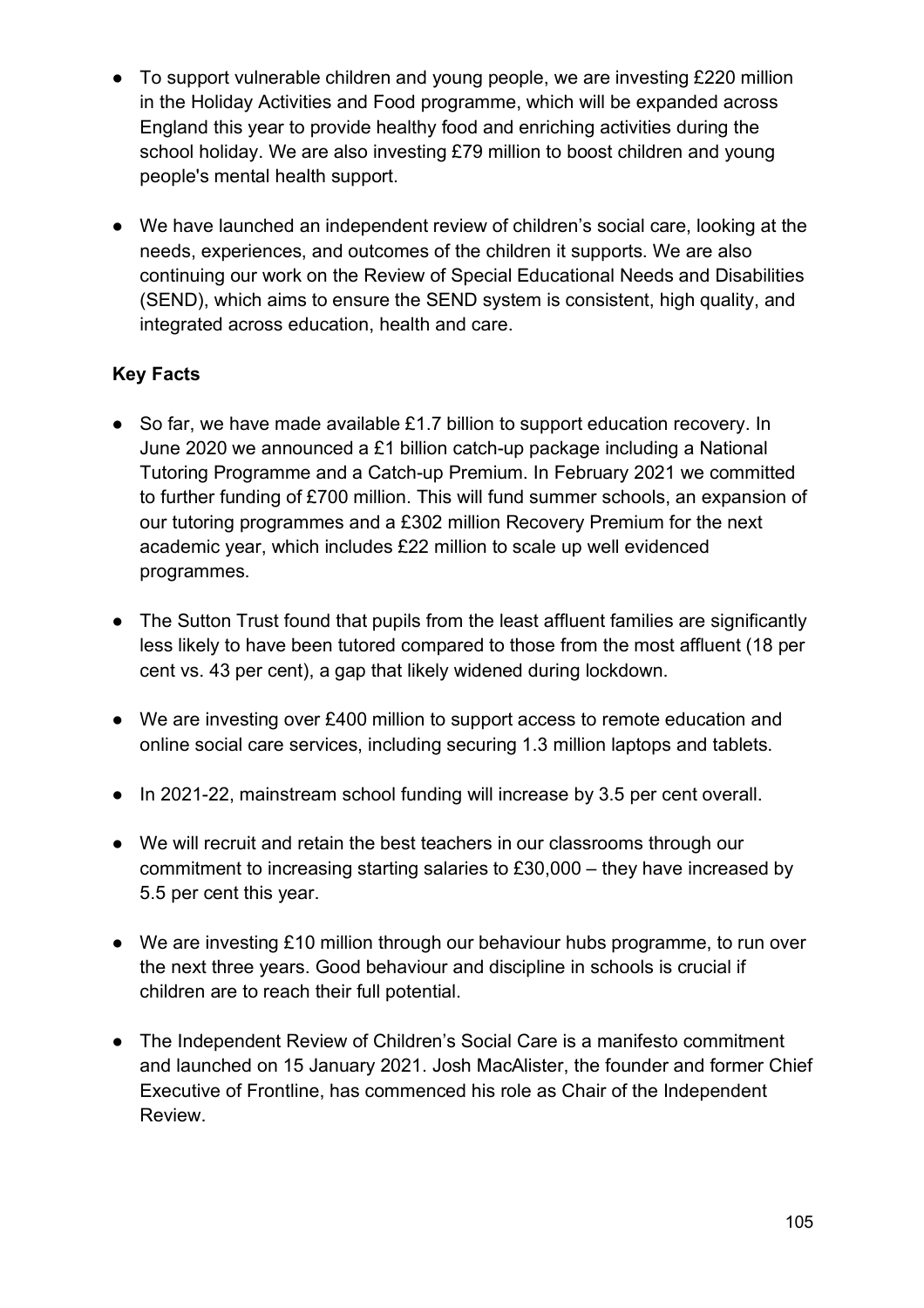### **Early Years Healthy Development Review**

*"Measures will be brought forward to ensure that children have the best start in life, prioritising their early years."*

- As part of the Government's determination to level up across the country, we are committed to ensuring that the youngest members of society – and the families who nurture and care for them – are given the help and support they need to ensure they can fulfil their potential in future. The Government has an excellent track record for improving outcomes for young children, and spends over £3.5 billion per year on our early education entitlements and to support families with their childcare costs.
- We are delivering on our manifesto commitment to roll out Family Hubs, which bring services together and aim to secure greater impact from these services for children and families. The Government is providing a further £14 million investment in Family Hubs to champion the model. The £14 million investment includes:
	- o A new National Centre for Family Hubs to provide expert advice, guidance and advocacy.
	- o An evaluation innovation fund to build the evidence base (around £900,000 over two years).
	- $\circ$  Data and digital products (through the Family Hubs Growing Up Well project) that will support the practical implementation of Family Hubs by helping local early years professionals to provide joined up planning and support for families.
- In order to further improve improving how families with babies are supported in the period from conception to age two, the Government will deliver the 'Action Areas' set out in the Early Years Healthy Development Review. As detailed in *The Best Start for Life: A Vision for the 1,001 Critical Days*, published on 25 March 2021, this means we are:
	- o Encouraging all local authorities to publish a clear Start for Life offer for parents and carers, showing families what support they can expect to receive during the 1,001 critical days from conception to age two.
	- o Building on the Government's commitment to champion 'Family Hubs', encouraging local authorities to make them a place for families to access Start for Life services as well as advice and support with other issues.
	- o Designing digital, virtual and telephone services around the needs of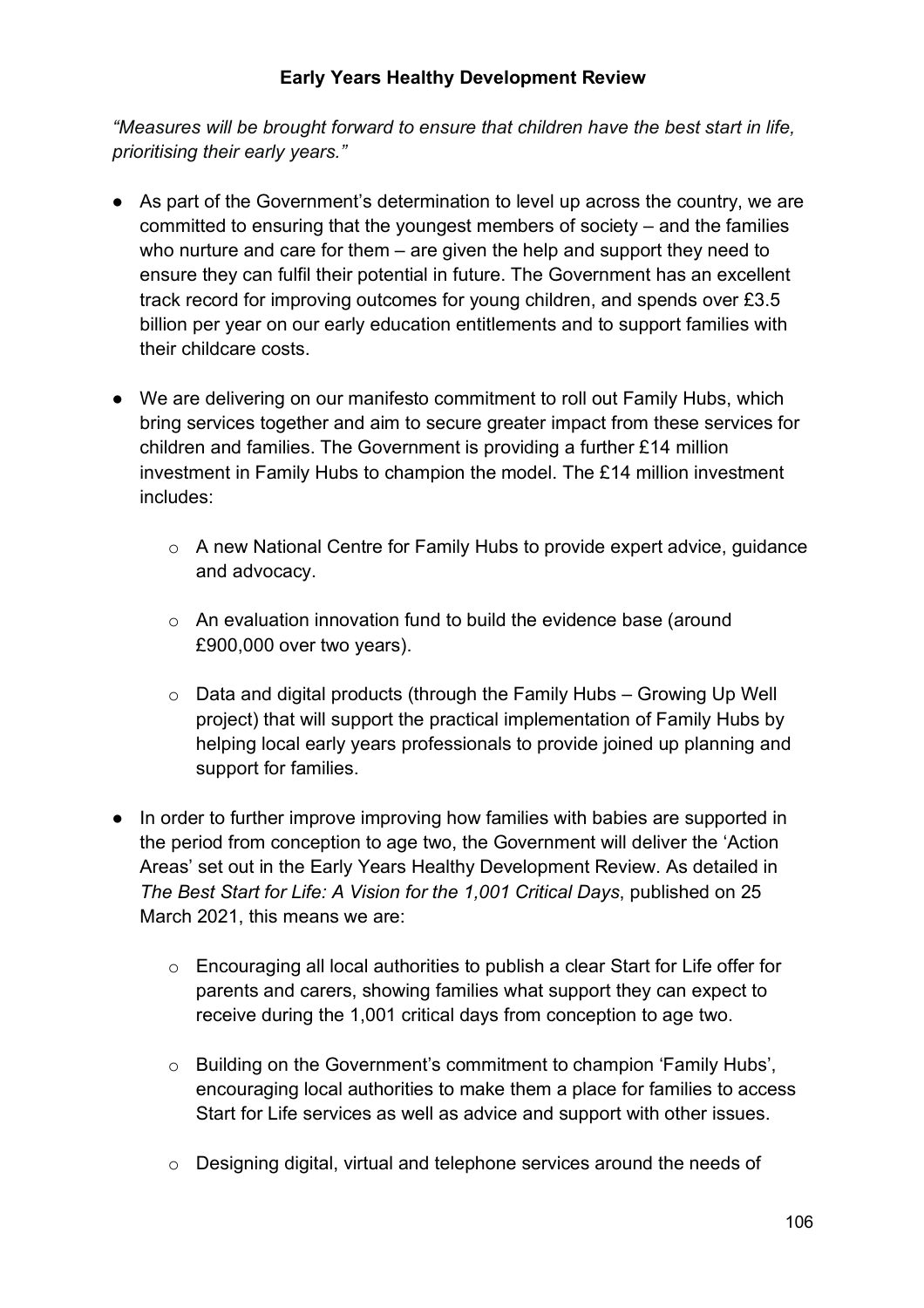families with babies, including digitising the Personal Child Health Record – commonly known as the 'Red Book' – by April 2023.

- $\circ$  Developing a modern skilled workforce to meet the changing needs of families with babies, looking at new ways to support, train and retain skilled professionals.
- o Working across the system to hold local services to account, including through proportionate inspections, and to improve data, evaluation and outcomes of health services.
- o Encouraging local areas to nominate a leader and ensuring the delivery of the Review is overseen at a national level.
- Alongside the Early Years Healthy Development Review, we are implementing a wide range of policies to improve child health including the most ambitious childhood obesity plan in the world, transformation of children's mental health and maternity services and a world-leading immunisation programme.
- The Healthy Child Programme is the national evidence-based universal programme for children aged 0-19. The programme provides the bedrock for health improvement, public health and supporting families. There is commitment to modernise the programme over the next few years, to ensure the programme is both current in terms of evidence and context.

- Leading child health experts agree the care given during the 1,001 critical days from conception to age two has significant influence on a child's future. Experiences during this time have an impact on the health, wellbeing and opportunity of children throughout life.
- The Government has an excellent track record of improving outcomes for young children. The proportion of children achieving a 'good level of development' at age five increased from 52 per cent in 2013 to 72 per cent by 2019.
- In addition, we have spent over £3.5 billion in each of the past three years on our early education entitlements and continue to support families with their childcare costs. The Chancellor announced on 25 November 2020 a £44 million investment for 2021-22, for local authorities to increase hourly rates paid to childcare providers for our free childcare entitlement offers.
- Since 2010, all three and four year olds have been able to access 15 hours of early education a week. In 2013, we also introduced 15 hours of free early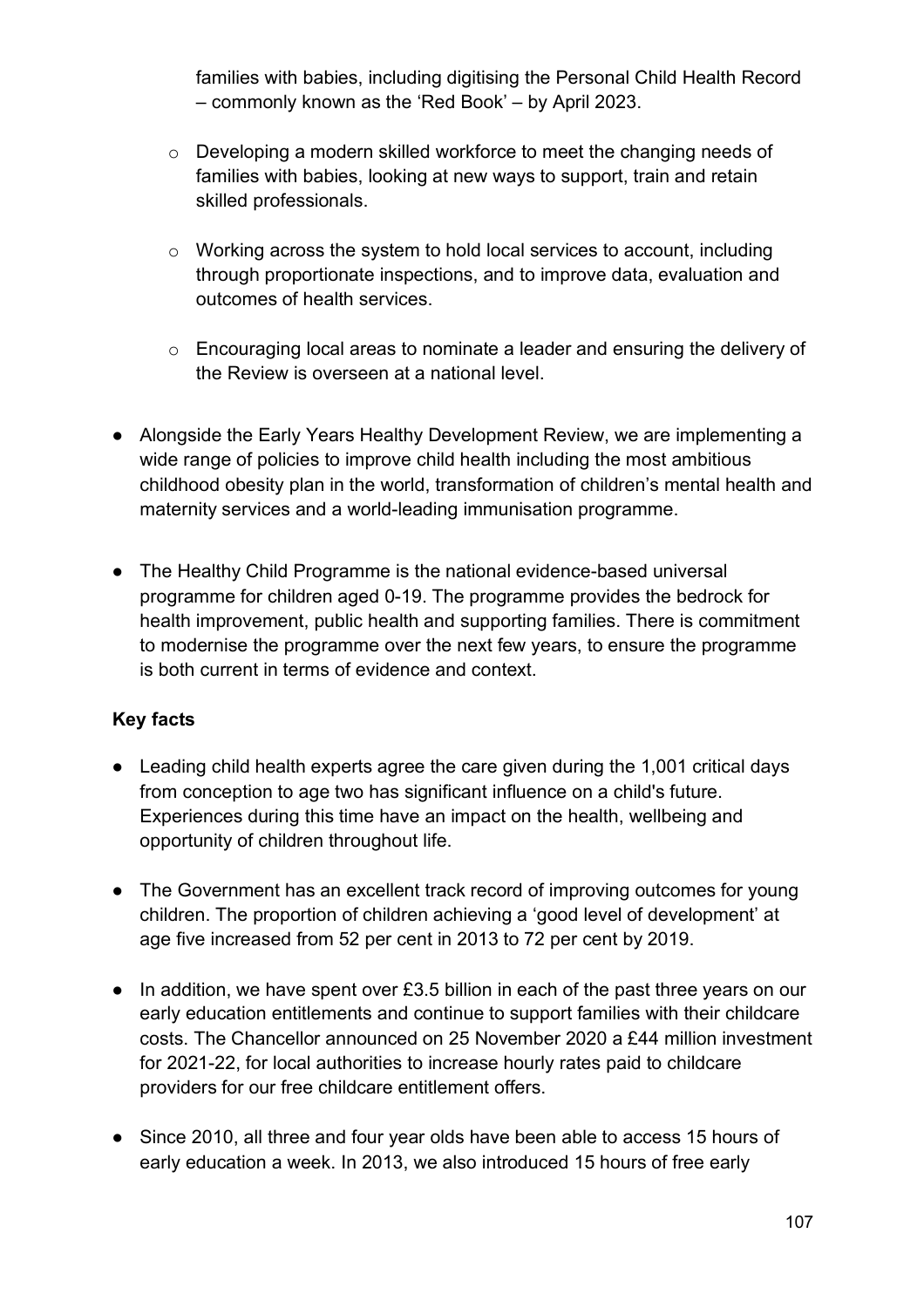education a week for disadvantaged two year olds. Over one million disadvantaged two year olds have benefitted from 15 hours free childcare since the entitlement began, and take up has risen from 58 per cent in 2015 to 69 per cent in 2020.

● In September 2017, we doubled the free childcare available for eligible working parents of three and four year olds to 30 hours a week.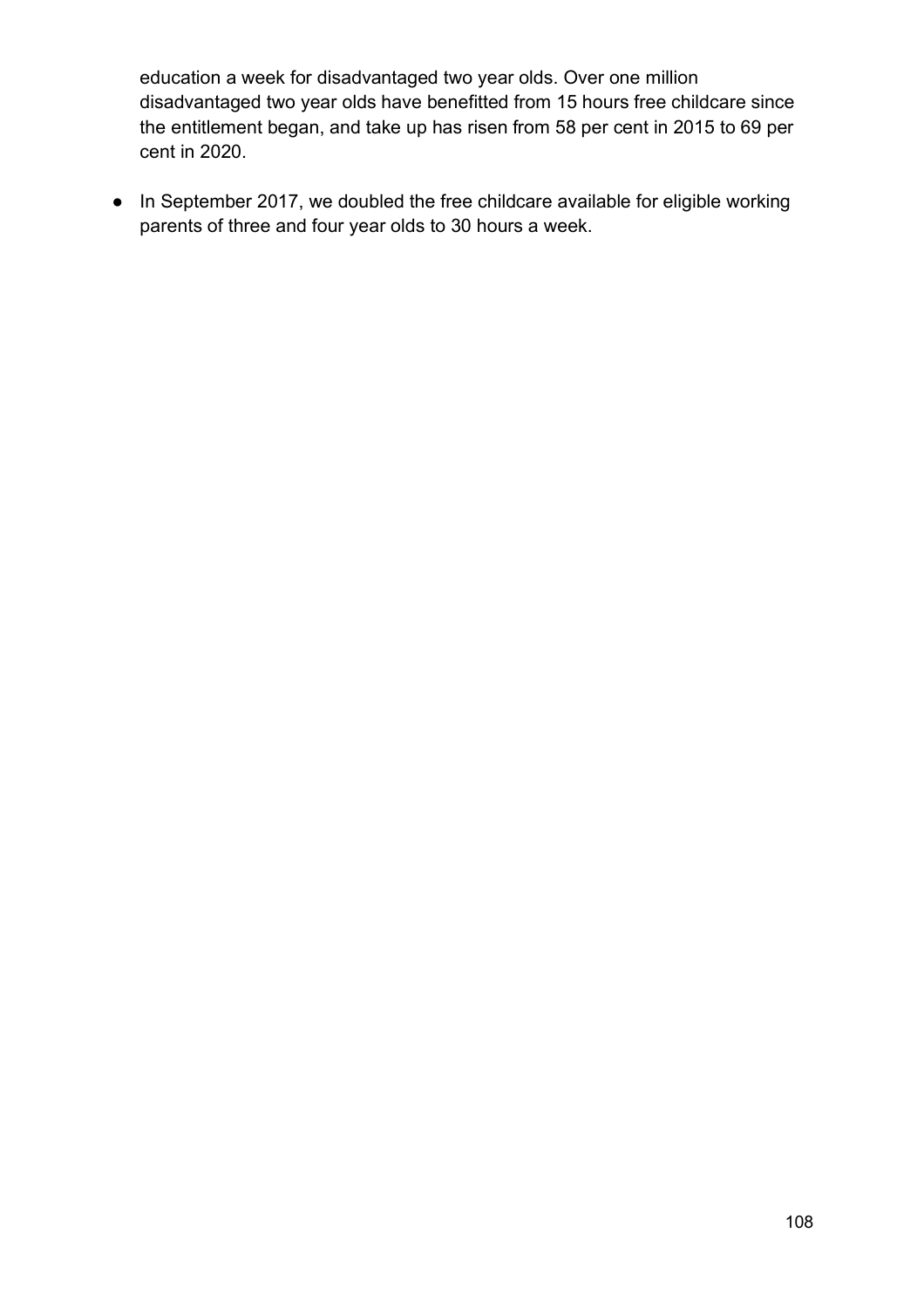*"My Ministers will establish in law a new Building Safety Regulator to ensure that the tragedies of the past are never repeated."*

# **The purpose of the Bill is to:**

- Make substantial reforms to the UK's building safety regime by establishing the Building Safety Regulator to deliver a new approach to regulating the built environment.
- Implement the recommendations made in the Independent Review of Building Regulations and Fire Safety, led by Dame Judith Hackitt.

# **The main benefits of the Bill would be:**

- Changing the regulations and standards for the construction of high-risk buildings to ensure accountability and responsibility by making fundamental changes to the regulatory framework for higher-risk buildings and ensuring that products used in the construction of buildings will be held to rigorous safety standards.
- Putting in place measures that ensure homeowners can have a clearer path to redress and giving residents a stronger voice in the system.
- Ensuring the lessons from the Grenfell Tower tragedy are learnt and that residents are safe and feel safe in their homes.

# **The main elements of the Bill are:**

- Establishing the Building Safety Regulator and updating existing building safety regulation, including a new stringent regime for buildings 18 metres or more, or 7 storeys or more, and introducing a system of Accountable Persons and Dutyholders – who will be responsible for making and keeping a building safe.
- Establishing a new framework to provide national oversight of construction products, and strengthening the powers of the Office for Product Safety and Standards in this area.
- Establishing a new homes ombudsman and simplifying the process to log complaints to the Housing Ombudsman for social housing tenants.
- Making provisions to support the removal of unsafe cladding, including through a financing scheme to pay for costs and a levy to ensure the development industry pays its fair share of the costs of remediating unsafe cladding.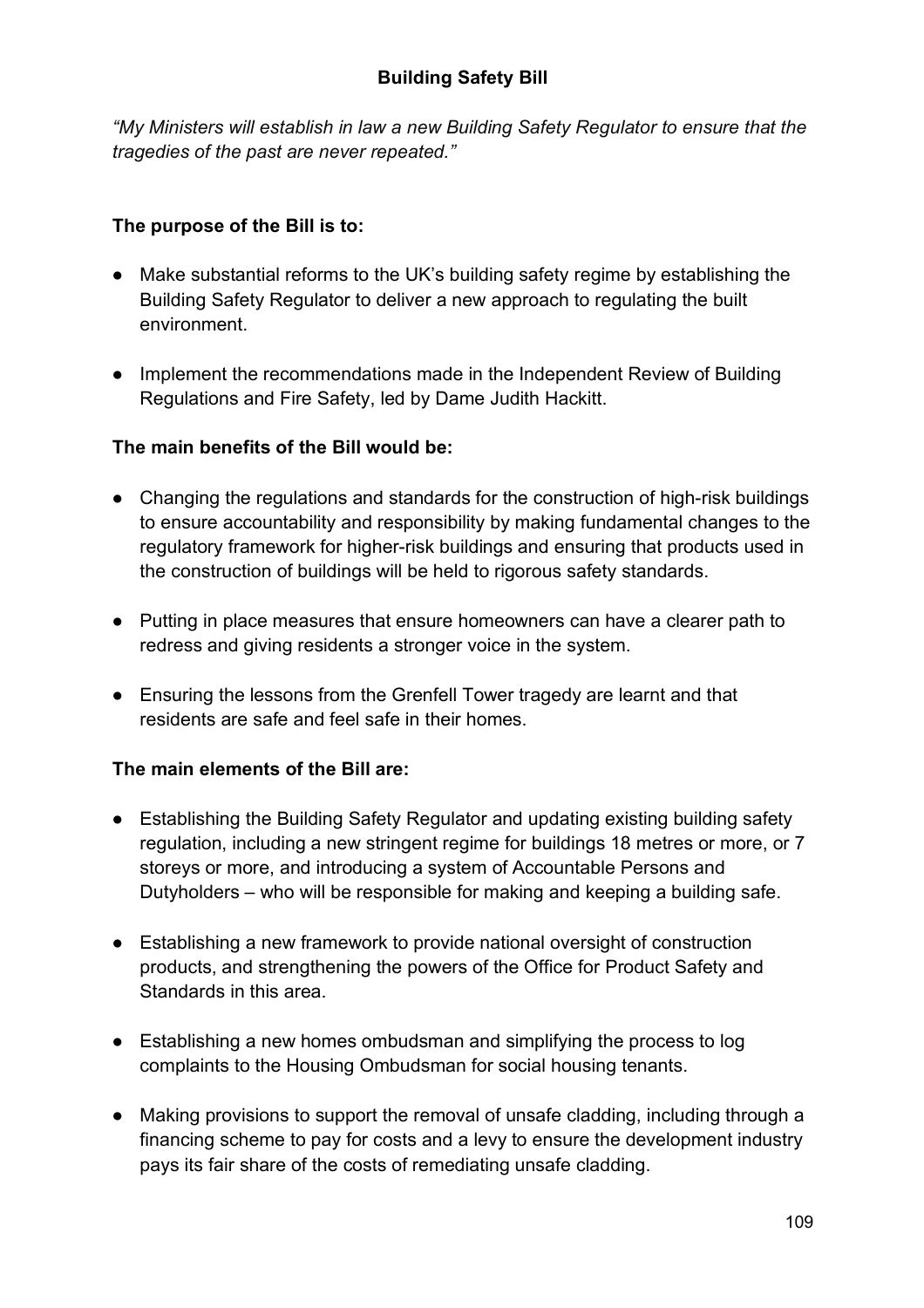## **Territorial extent and application**

• The Bill will extend and apply to the whole of the UK. Its substantive provisions would apply in the main to England, with some provisions applying to England and Wales and provisions related to the Construction Products Regulator applying to the whole of the UK.

- Over 13,000 buildings will fall into the higher risk regime established by the Bill, with an estimated 400 additional buildings coming into scope each year.
- We are supporting the removal of all unsafe cladding from buildings between 11- 18m through a £5 billion investment fund which will fully cover these costs. We have also announced a generous financing scheme for the removal of unsafe cladding from buildings between 11 and 18 metres. A new tax on the residential property development sector will raise at least £2 billion to help cover the costs of the Government's remediation programme. We are also providing £30 million to pay for the cost of common alarm systems, to help end costly waking watch measures in buildings waiting for remediation.
- We are clear that the responsibility for building safety still lies with the building owner and that the Government has stepped in only as a last resort.
- The Government published a draft bill in July 2020 for pre-legislative scrutiny by the Ministry of Housing, Communities and Local Government Select Committee. We will respond to their considerations shortly.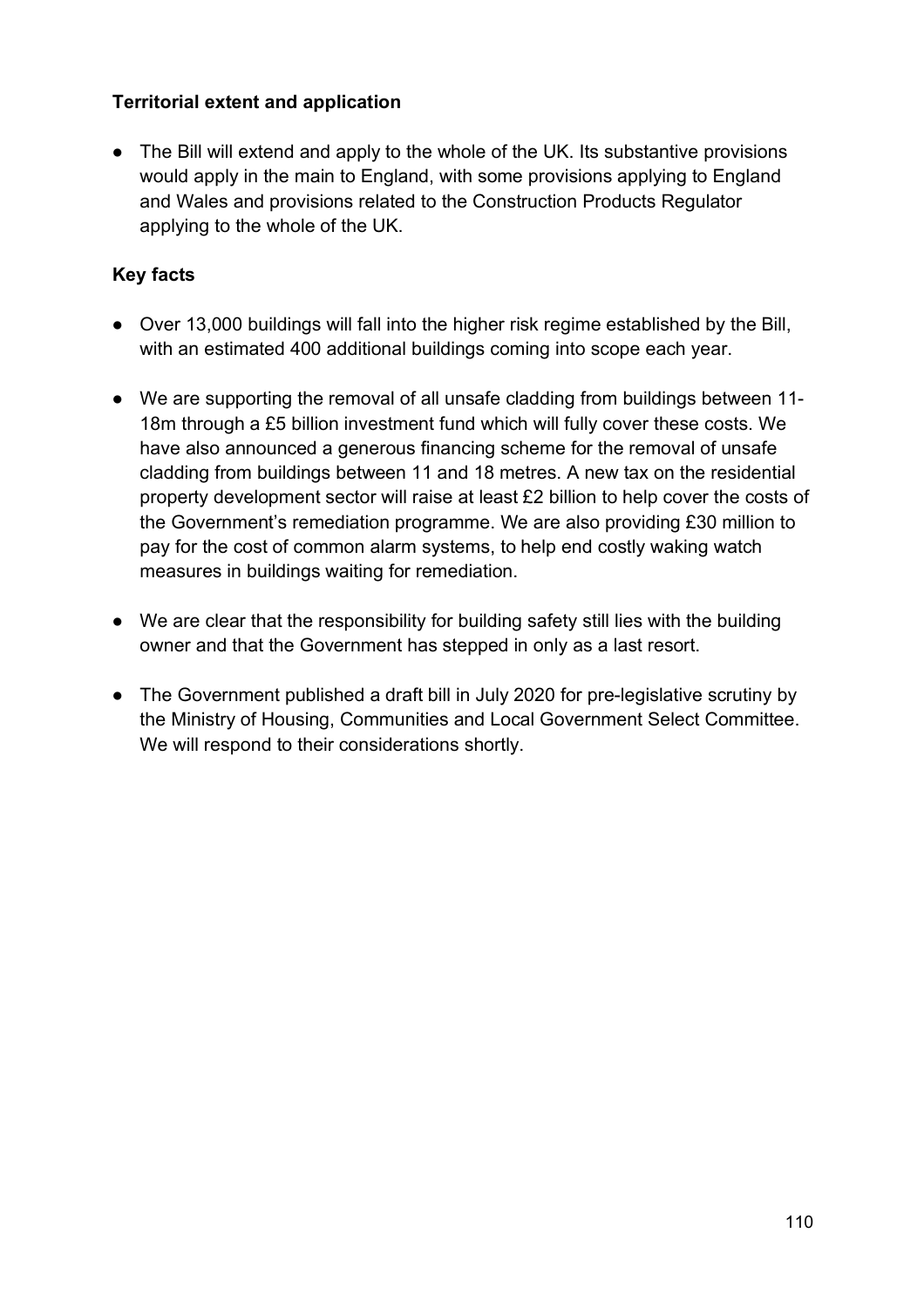### **Leasehold Reform (Ground Rent) Bill**

*"Laws [to modernise the planning system]…will be brought forward, along with measures to end the practice of ground rents for new leasehold properties."*

#### **The purpose of the Bill is to:**

● Tackle the inconsistency and ambiguity of ground rents for future leaseholders. The Government is legislating to require that – for the first time – ground rents in residential long leases will have no financial demand. These will be set in law as a 'peppercorn rent' level (the legal term), meaning that nothing more than a literal peppercorn can be sought from leaseholders.

#### **The main benefits of the Bill would be:**

● Ensuring leaseholders of new, long residential leases cannot be charged a financial ground rent for no tangible service, making leasehold a more transparent and fairer system for homeowners.

#### **The main elements of the Bill are:**

- Restricting the charging of ground rents on new long residential leases.
- Enforcing the charging of a prohibited ground rent by way of a civil penalty regime, including fines of up to £5,000 for freeholders that charge ground rent in contravention of the Bill.
- Ensuring that there can be no financial demand for ground rent for all future qualifying leases so that future leaseholders do not face unfair terms or significant ground rent liabilities.
- Having only selected exemptions, including:
	- $\circ$  Some parts of the community-led housing sector, so they can retain the right to levy ground rent to maintain their ability to further promote community activities.
	- o Certain financial products which depend on leases where rent replaces interest bearing mortgage payments, such as those drawn on by the older population for a type of equity release and the growing Islamic finance sector.
	- $\circ$  Business leases, to allow people who need to live in the same premises as their workplace to continue to do this and agree with their freeholder the most beneficial and appropriate terms.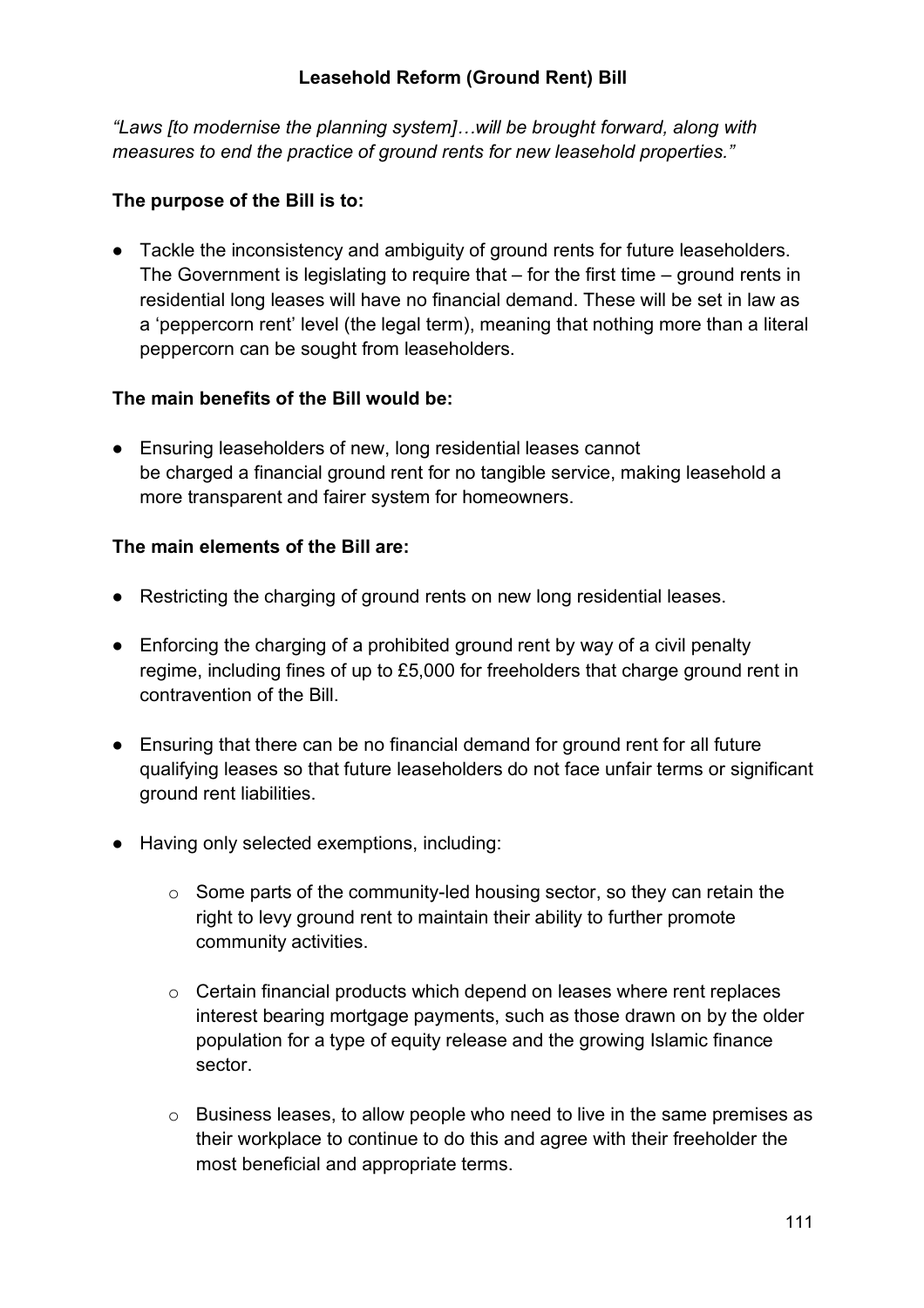## **Territorial extent and application**

• The provisions in the Bill will extend and apply to England and Wales.

- Leasehold has always been a common form of ownership for flats. Historically, ground rents in leasehold contracts would require the payment of no or little financial value (a peppercorn) and only be used as a nominal consideration to form a leasehold contract, as opposed to a payment for any type of service.
- The Government has asked the Competition and Markets Authority (CMA) to conduct an investigation into potential mis-selling in the leasehold sector, which includes the problem of onerous ground rent terms.
- The CMA published an update in March 2021 and has issued consultation letters to two housing developers in relation to possible breaches of consumer protection law in the residential leasehold sector. Progress on the investigation can be found on the CMA website.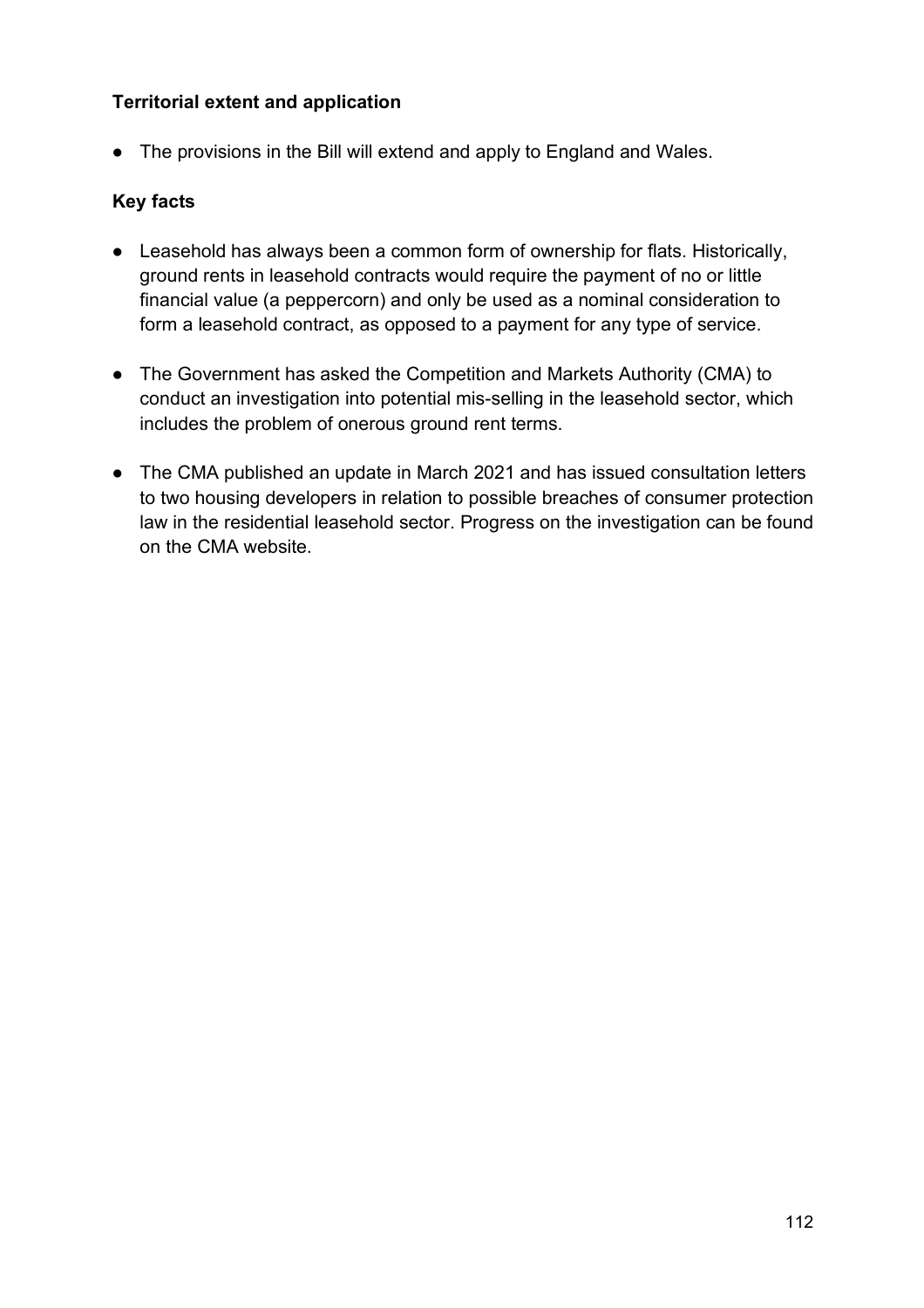#### **Renters' Reforms**

*"My Government will help more people to own their own home whilst enhancing the rights of those who rent."*

- The Government is committed to building back fairer and having a Better Deal for Renters in England. Later this year we will:
	- o Publish our consultation response on reforming tenancy law to abolish Section 21 'no fault' evictions and improve security for tenants in the private rented sector, as well as strengthening repossession grounds for landlords when they have valid cause.
	- o Outline proposals for a new 'lifetime' tenancy deposit model that eases the burden on tenants when moving from one tenancy to the next, helping improve the experience of those living in the private rental sector.
	- $\circ$  Bring forward reforms to drive improvements in standards in rented accommodation, including by ensuring all tenants have a right to redress, and ensuring well targeted, effective enforcement that drives out criminal landlords, for example exploring the merits of a landlord register.
	- o We will publish a White Paper detailing this reform package in the autumn, and legislation will follow in due course.
- There will be extensive stakeholder engagement working with the sector to inform and shape reforms. This will ensure the reforms deliver a private rented sector that works for both tenants and landlords, while also learning from the pandemic and its impact on the sector.
- This reform package is also expected to:
	- o Require all private landlords to belong to a redress scheme, to drive up standards in the private rented sector and ensure that all tenants have a right to redress.
	- o Consider further reforms of the private renter sector enforcement system so it is well targeted, effective and supports improvements in property conditions. This will include a set of measures to hold bad landlords to account for delivering safe and decent housing to tenants without penalising good landlords.
	- o Explore improvements and possible efficiencies to the possession process in the courts, to make it quicker and easier for landlords and tenants to use.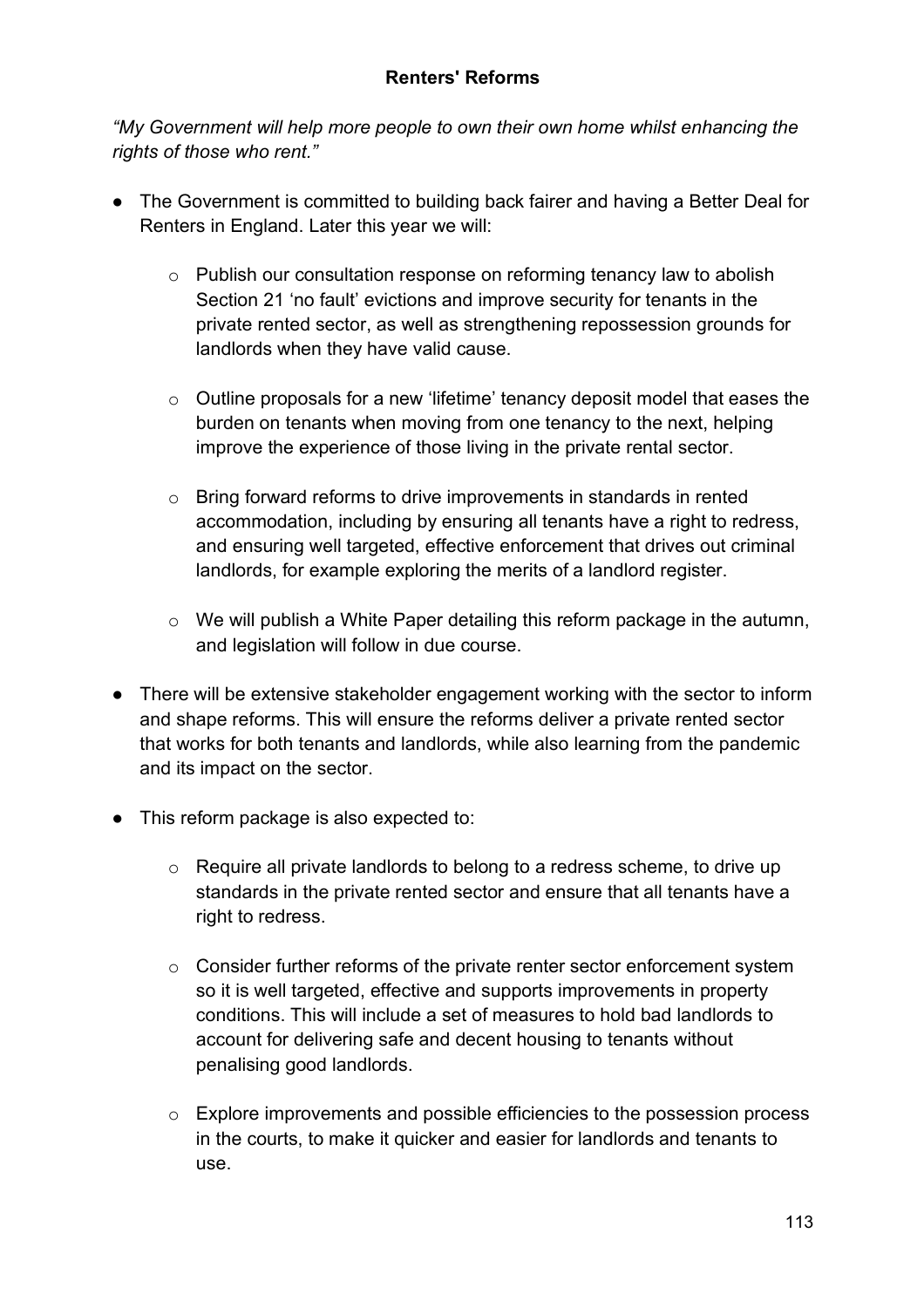● We will continue to deliver on the Social Housing White Paper proposals, including implementing the Charter for Social Housing Residents, delivering transformational change for social renters. We will also continue to develop reform of social housing regulations and look to legislate as soon as practicable. These reforms will drive social landlords' compliance with improved consumer standards and place social renters' interests at the heart of the regulatory system. We have already launched a review of the Decent Homes Standard, a working group on electrical safety, and held a consultation on smoke and carbon monoxide alarms, three key aspects of our commitment to ensure safe and decent homes, as well as running a national campaign to raise awareness of how to seek redress.

- There are currently 4.4 million households in the private rented sector in England, making it the second largest tenure (19 per cent of households) behind the 15.4 million households (65 per cent) who are owner occupiers.
- Support for renters during the pandemic has included a six-month pause in court possession proceedings between March and September 2020, which protected 8.4 million households during the first wave of the pandemic. We increased the notice landlords are required to provide tenants before eviction to six months in most cases between 29 August 2020 and 31 May 2021. Restrictions on bailiff enforcement are in place until 31 May in all but the most egregious cases.
- Extensive financial support has also been provided for renters through the furlough scheme and a boost to the welfare safety net of billions of pounds. This included an increase in the Local Housing Allowance in April 2020 to cover at least 30 per cent of market rents – which has already benefited 1.5 million households by over £600 on average. We are also providing £140 million for this year through Discretionary Housing Payments to help people pay their rent – building on the £180 million provided last year.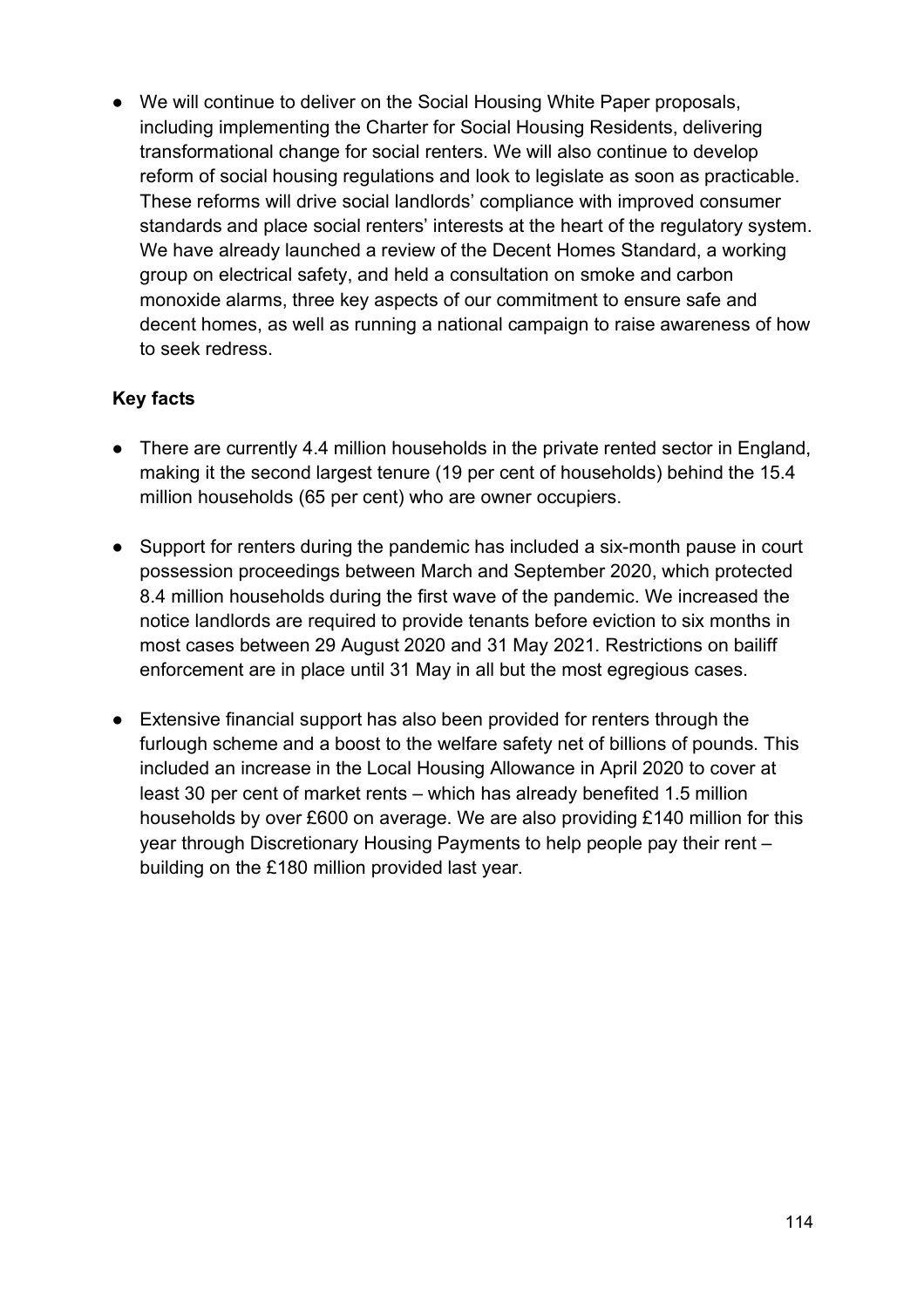### **Commission on Race and Ethnic Disparities**

*"Measures will be brought forward to address racial and ethnic disparities…"*

- Last year the Prime Minister established an independent Commission on Race and Ethnic Disparities to examine where inequality exists across the United Kingdom and to set out a positive agenda for change.
- The Commission reported on 31 March 2021, concluding that while racism clearly exists, the reasons behind disparities are complex, and often as much to do with social class, family structure and geography.
- The evidence based report uses data as a basis for its 24 recommendations which span education, employment, health and the criminal justice system. The recommendations are all designed to build trust, promote fairness, create agency and achieve inclusivity.
- The report makes an important contribution to both the national conversation about race, and the Government's efforts to level up and unite the whole country. It is broader in scope than previous reviews and draws on a wide range of data. It also examines factors which explain ethnic minority success.
- The Government is now considering the Commission's findings and recommendations in detail, assessing their implications on future Government policy, and will respond in due course.

- The report presents a complex picture of ethnic disparities in the UK and the causes that lie behind them. Ethnic minorities have better school outcomes, higher entry rates to university, better average pay than whites under 30, longer life expectancy and better cancer outcomes.
- However, persistent and serious disparities continue to affect the life chances of ethnic minority groups. Black people aged 16 to 24 are murdered at a rate 24 times that of white people and people with ethnic minority names have to write 60 per cent more letters to get a call back for a job interview than those with a majority sounding name.
- The category of 'BAME' masks divergent outcomes between different ethnic minority groups. For example, 76 per cent of Black Africans have confidence in the police, 75 per cent of White British people have confidence but this falls to 56 per cent for Black Caribbeans. At GSCEs, Black African pupils outperform both these groups.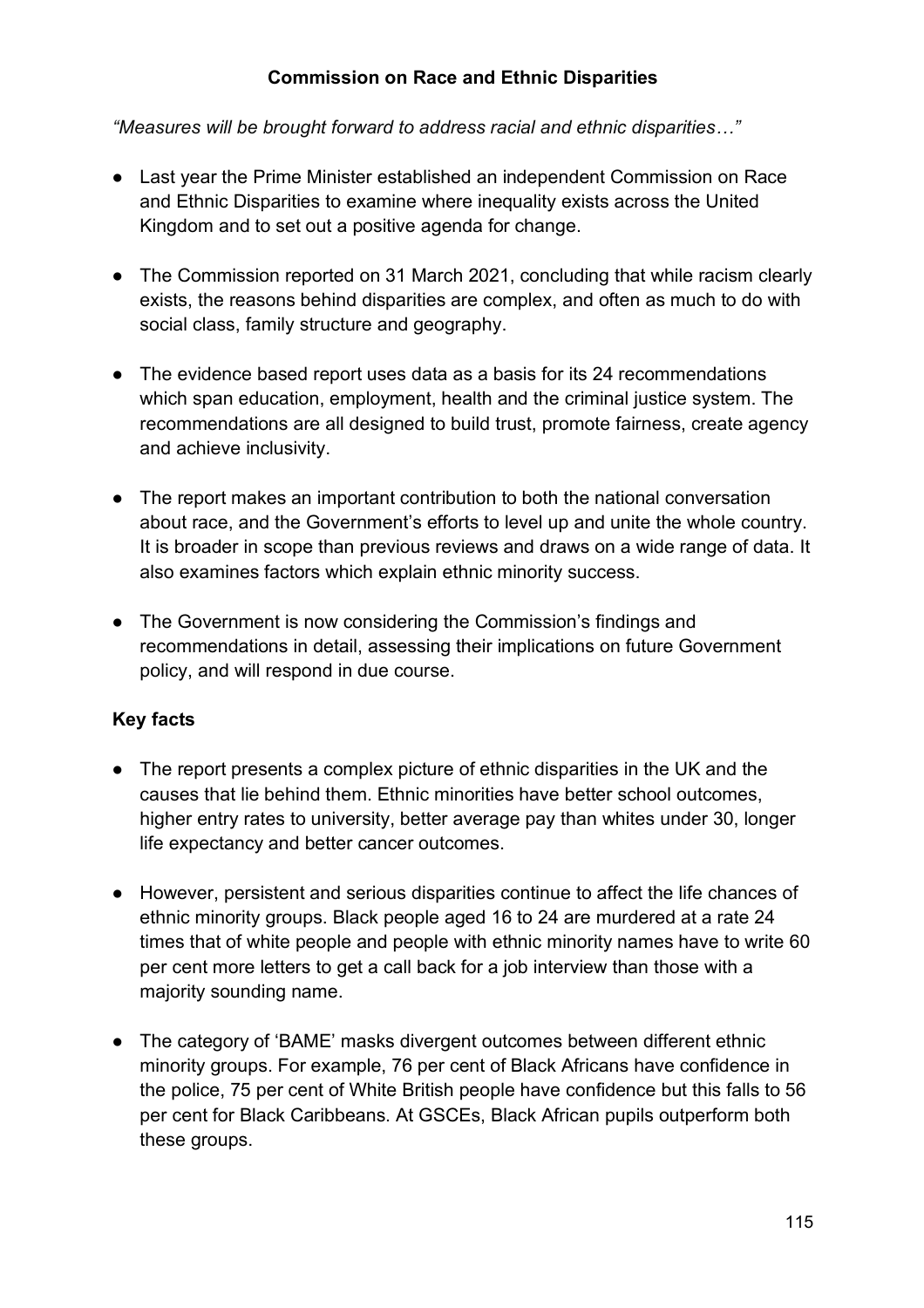- The report recommends a range of measures to tackle racism in society: for example, more resourcing to the Equality and Human Rights Commission to pursue race discrimination cases and more effort from social media companies to tackle online racial abuse whilst maintaining free speech.
- It also recommends measures to build trust and improve public services. For example, enhanced community scrutiny of police to build mutual trust between the police and black residents and also for inspections to judge how well every force engages with their communities. This would mean more local accountability of police for disparities in stop and search, use of force and workforce diversity. The report also makes recommendations on education, employment and health.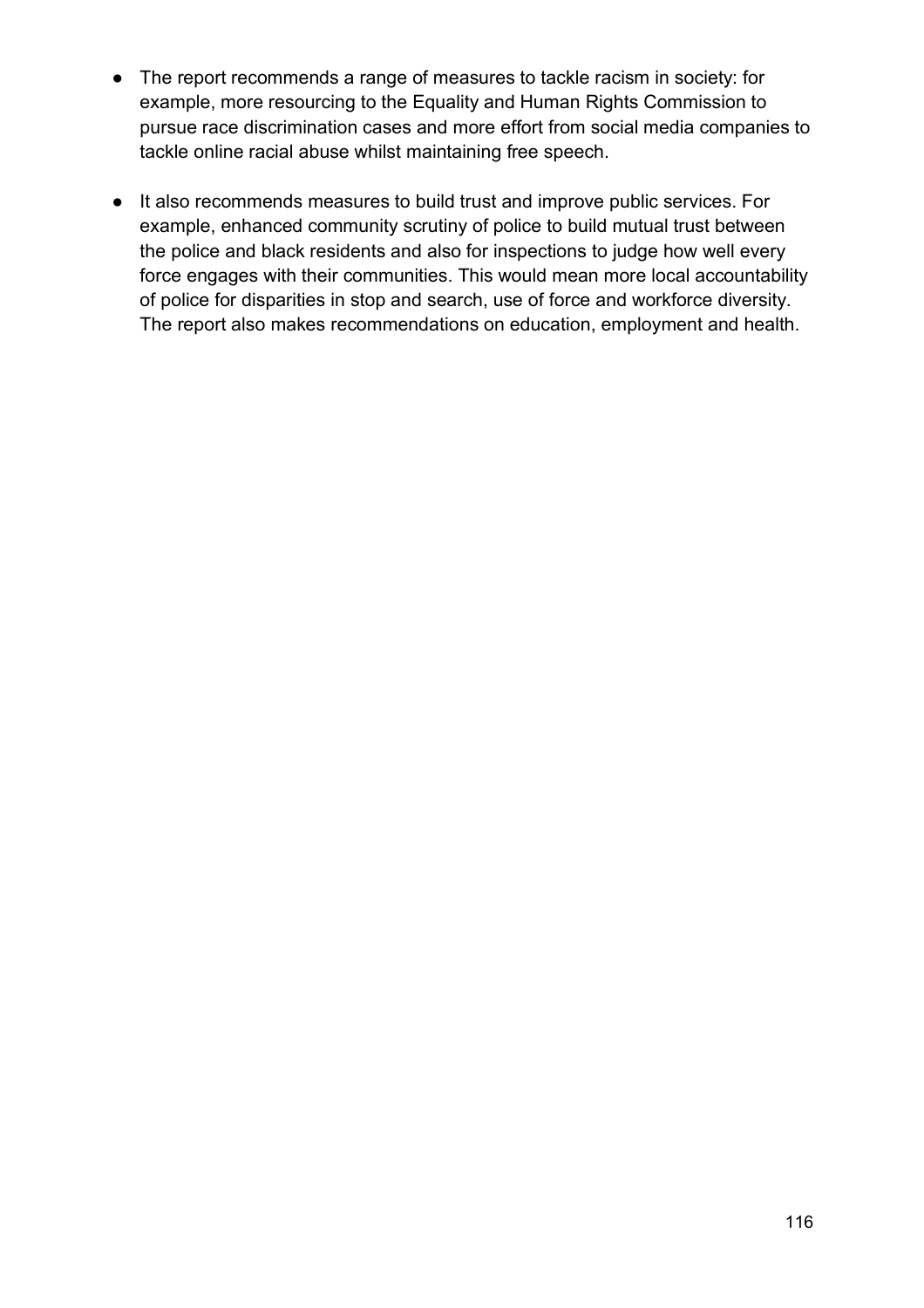### **Conversion Therapy**

"Measures will be brought forward to...ban conversion therapy."

- We will ban conversion therapy to prevent these abhorrent practices which can cause mental and physical harm.
- People should be free to be themselves in the UK. The ban will eliminate coercive practices which cause mental and physical harm to individuals. We will ensure the action we take to stop this practice is proportionate and effective, and does not have unintended consequences. We will ensure medical professionals, religious leaders, teachers and parents can continue to be able to have open and honest conversations with people.
- We will remain in close contact with the devolved administrations as we develop these measures to find constructive solutions to end this abhorrent practice for good.
- We will also launch a consultation before details of the ban are finalised to hear from a wide range of voices on how best to protect people from conversion therapy.
- We have commissioned research into the scope of practices and experiences of those subjected to conversion therapy, so that we can fully consider the needs of all those it affects.
- We will shortly invite organisations to bid to develop a package of support that will ensure victims of conversion therapy are able to find and access the help that they need. We anticipate that, following a competitive tender, the chosen provider will be in place by the summer.
- The Government is committed to delivering fairness for all. We are determined that Britain continues to be a global leader in lesbian, gay, bisexual and transgender (LGBT) equality. We will lead the effort to advance freedoms for LGBT people around the world by delivering Safe To Be Me, the UK's first ever International LGBT Conference.

- The 2017 National LGBT Survey the largest survey of its type in the world to date - found that 5 per cent of those who responded reported being offered, and 2 per cent reported having undergone conversion therapy. The survey did not ask when the conversion therapy took place, or in which country.
- Respondents were most likely to say that faith organisations had offered (53 per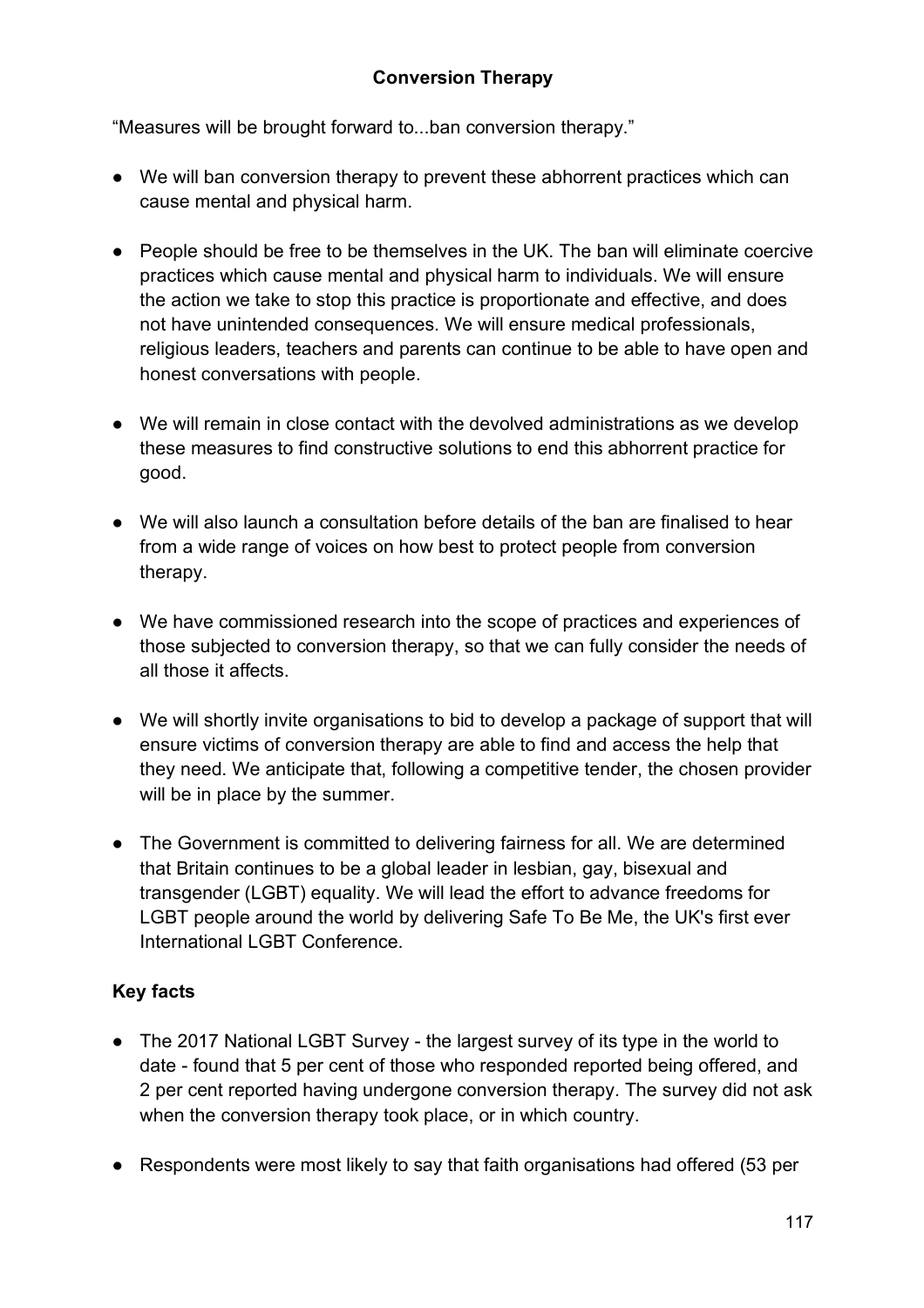cent) or conducted (51 per cent) conversion therapy. Moreover, 19 per cent of respondents said that the conversion therapy had been conducted by healthcare providers or medical professionals, and 16 per cent said that it had been conducted by their parents, guardians or other family members.

- There is no standard legal definition of conversion therapy.
- A victim support package will ensure victims of conversion therapy are able to find and access the support they need.
- The UK has accomplished a huge amount for LGBT people, including:
	- o Introducing in January 2020 marriage for same-sex couples including in Northern Ireland.
	- o Passing the 2017 Turing Law, to pardon men who were cautioned or convicted under historical legislation that outlawed homosexual acts.
	- o Appointing the UK's first National LGBT Health Advisor, Dr Michael Brady, who is tasked with improving awareness of LGBT issues amongst the clinical profession and working to improve LGBT access to both physical and mental health services.
	- o Rolling out the HIV prevention drug PrEP on the NHS, making it available across the country, benefiting tens of thousands of people, and driving us towards our ambition of zero new HIV transmissions by 2030. But we recognise that we need to go further to deliver this ambition, so we will be setting out our plans on reaching the 2030 target later this year**.**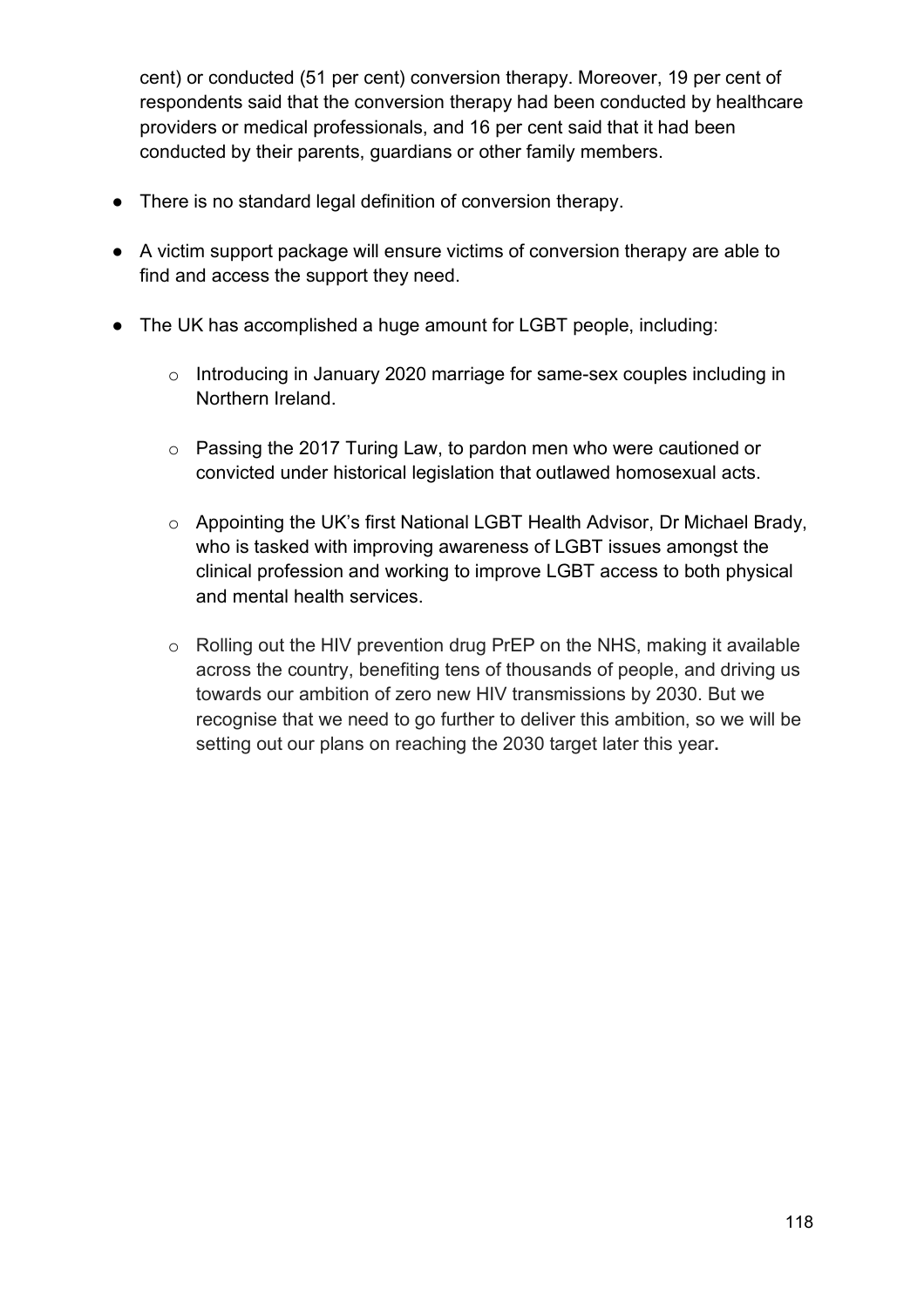*"Legislation will support the voluntary sector by… releasing additional funds for good causes."*

## **The purpose of the Bill is to:**

- Expand the Dormant Assets Scheme into the insurance and pensions, investment and wealth management, and securities sectors.
- Enable the social and environmental focus of the English portion of funds to be set through secondary legislation, so that over time the Scheme is able to respond more flexibly to changing social and environmental needs in England. This is in line with the model used in the devolved administrations.

## **The main benefits of the Bill would be:**

- Unlocking around £880 million for social and environmental initiatives across the UK.
- Protecting dormant asset owners and participating businesses while putting assets lying idle from a wider range of financial sectors to good use.
- Delivering on public commitments to expand the Scheme and maintain strong, voluntary engagement with a broad range of industry participants.

### **The main elements of the Bill are:**

- Expanding the Scheme into new asset classes and improving consumer protection in reuniting people with forgotten money.
- Aligning the model for how dormant assets funding is allocated in England with that used in the devolved administrations. This will enable Ministers to set, through secondary legislation, more specific purposes for the allocation of funding within the general "social or environmental purpose".
- Improving the Scheme's operation, for example by allowing the Scheme's administrator, Reclaim Fund Ltd, to only accept transfers from participants who have undertaken appropriate efforts to trace, verify and reunite the asset with its rightful owner.
- Naming Reclaim Fund Ltd as the Scheme's authorised reclaim fund.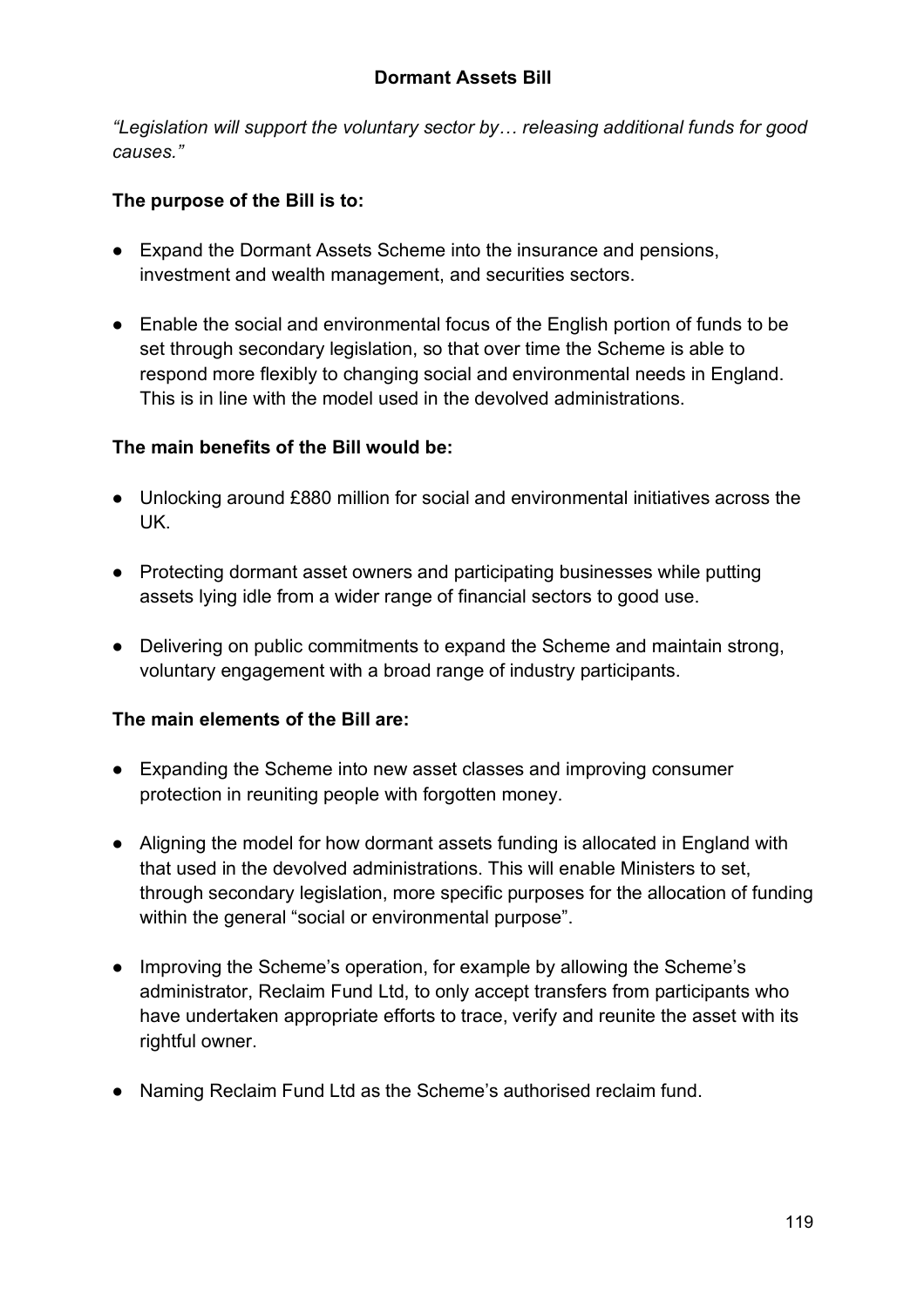## **Territorial extent and application**

• The Bill will extend and apply to the whole of the UK, with the exception of the provision on the distribution of money in England, which will only apply to England.

- Expansion of the scheme has the potential to make £880 million available across the UK as it recovers from COVID-19.
- Over the last decade, the Scheme has unlocked more than £745 million for social and environmental initiatives from dormant bank and building society accounts. This includes releasing £150 million to help charities, social enterprises, and individuals during the COVID-19 outbreak.
- The measure to align the English model for how dormant assets funding is allocated with that used in the devolved administrations includes a statutory duty to consult. Should the measure pass, the Government intends to launch a public consultation on the causes to which future funding can be distributed.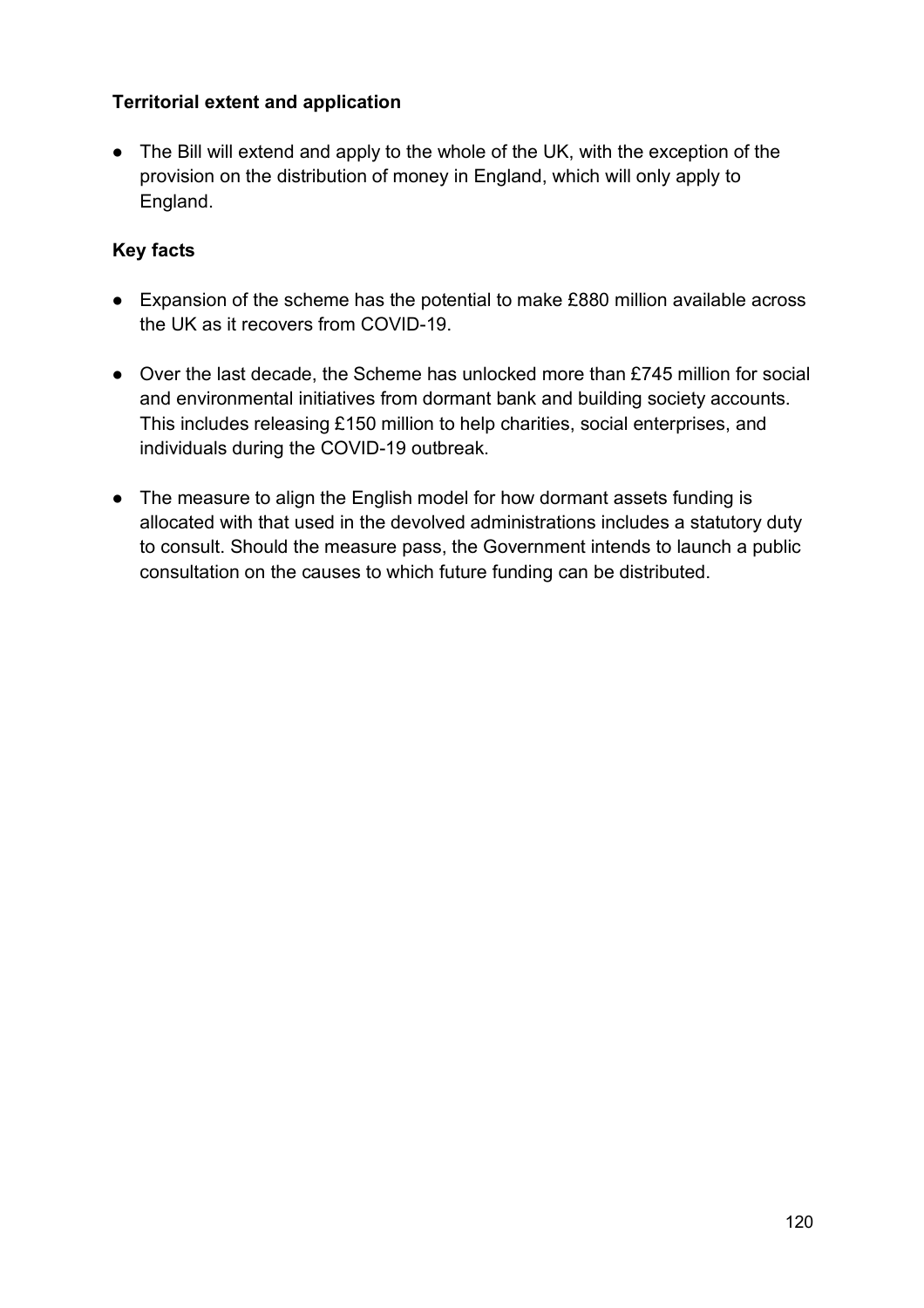### **Charities Bill**

*"Legislation will support the voluntary sector by reducing unnecessary bureaucracy…"*

### **The purpose of the Bill is to:**

● Address a range of issues in charity law which hamper charities' day to day activities, by implementing the majority of the recommendations in the Law Commission's 2017 report 'Technical Issues in Charity Law'.

### **The main benefits of the Bill would be:**

- Removing inappropriate burdens while safeguarding the public interest in ensuring that charities are properly run. Charities currently face unnecessary administrative and financial burdens because of inefficient and unduly complex law.
- Helping charities consolidate and restructure by simplifying a number of relevant processes, reducing costs and saving time for charities.
- Making charity regulation more effective and make the legal framework easier to navigate. This will enable charities to use their money and resources more effectively to promote their charitable causes.
- Providing a rebalancing of regulation enabling trustees to run charities effectively, whilst ensuring that there is proper oversight and ensuring that the law works better for the entire sector.

### **The main elements of the Bill are:**

- Changing the law to help charities amend their governing documents more easily with Charity Commission oversight where appropriate.
- Giving charities more flexibility to obtain tailored advice when they sell land, and removing unnecessary administrative burdens.
- Increasing flexibility for charities to use their permanent endowment (assets or investments where the capital value must be preserved), with checks in place to ensure its protection in the long term.
- Removing legal barriers to charities merging, when a merger is in their best interests.
- Giving trustees advance assurance that litigation costs in the Charity Tribunal can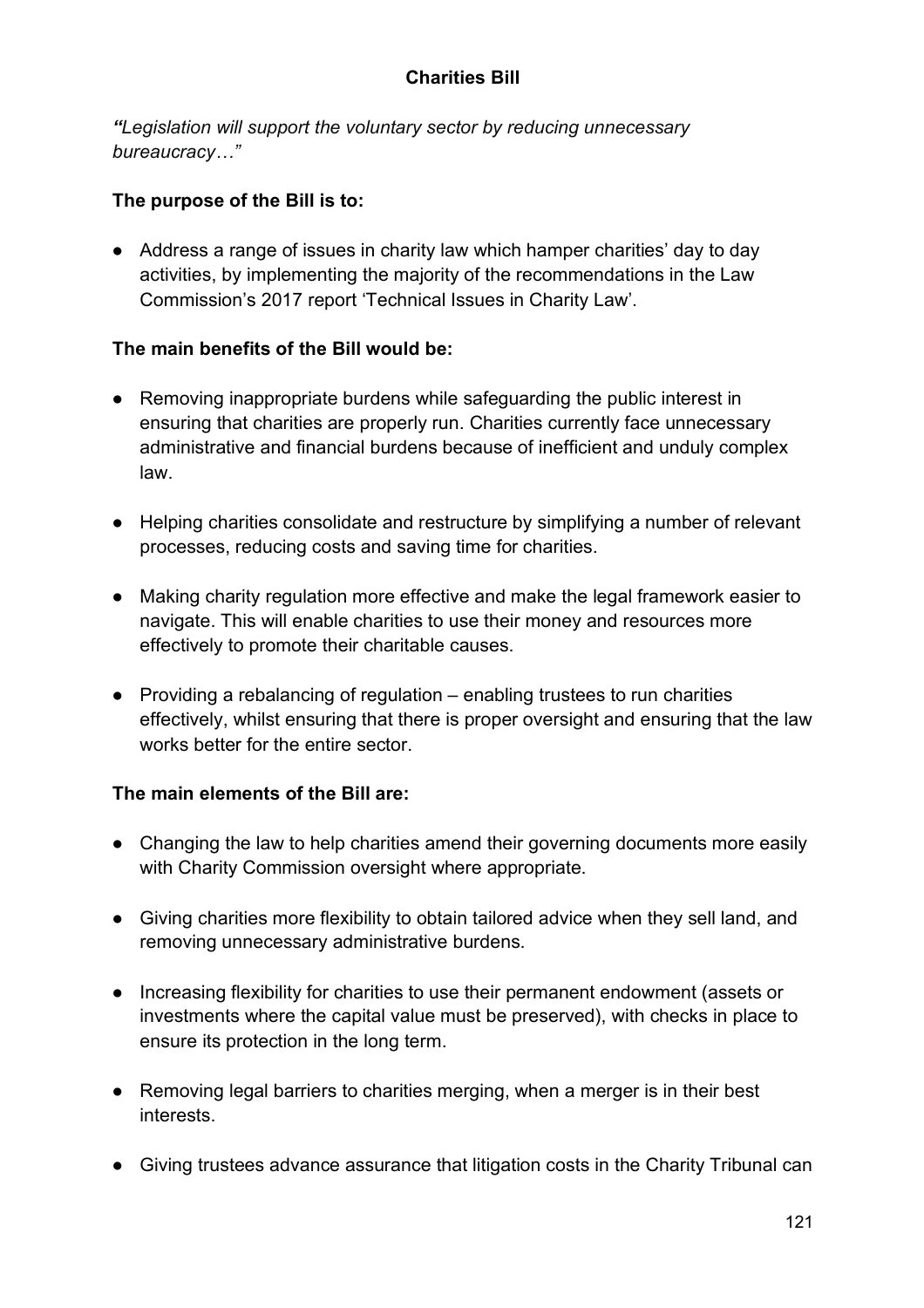be paid from the charity's funds.

## **Territorial extent and application**

● The Bill's provisions will extend and apply to England and Wales.

- Currently charities can find it burdensome to change governing documents, sell land, make better use of permanent endowment funds, and to merge with other charities. This Bill will make the above easier and will save charities time and money.
- There are approximately 169,000 charities in England and Wales registered with the Charity Commission.
- The sector employs almost 3 per cent of the total UK workforce. There are also more than 951,000 trustees of registered charities, supported by over 3.5 million volunteers.
- The Technical Issues in Charity Law report was published on 14 September 2017.
- The Law Commission's work on charity law developed from its Eleventh Programme of Law Reform.
- The report follows the Law Commission's 2014 Social Investment by Charities report, the recommendations from which were implemented in the Charities (Protection and Social Investment) Act 2016.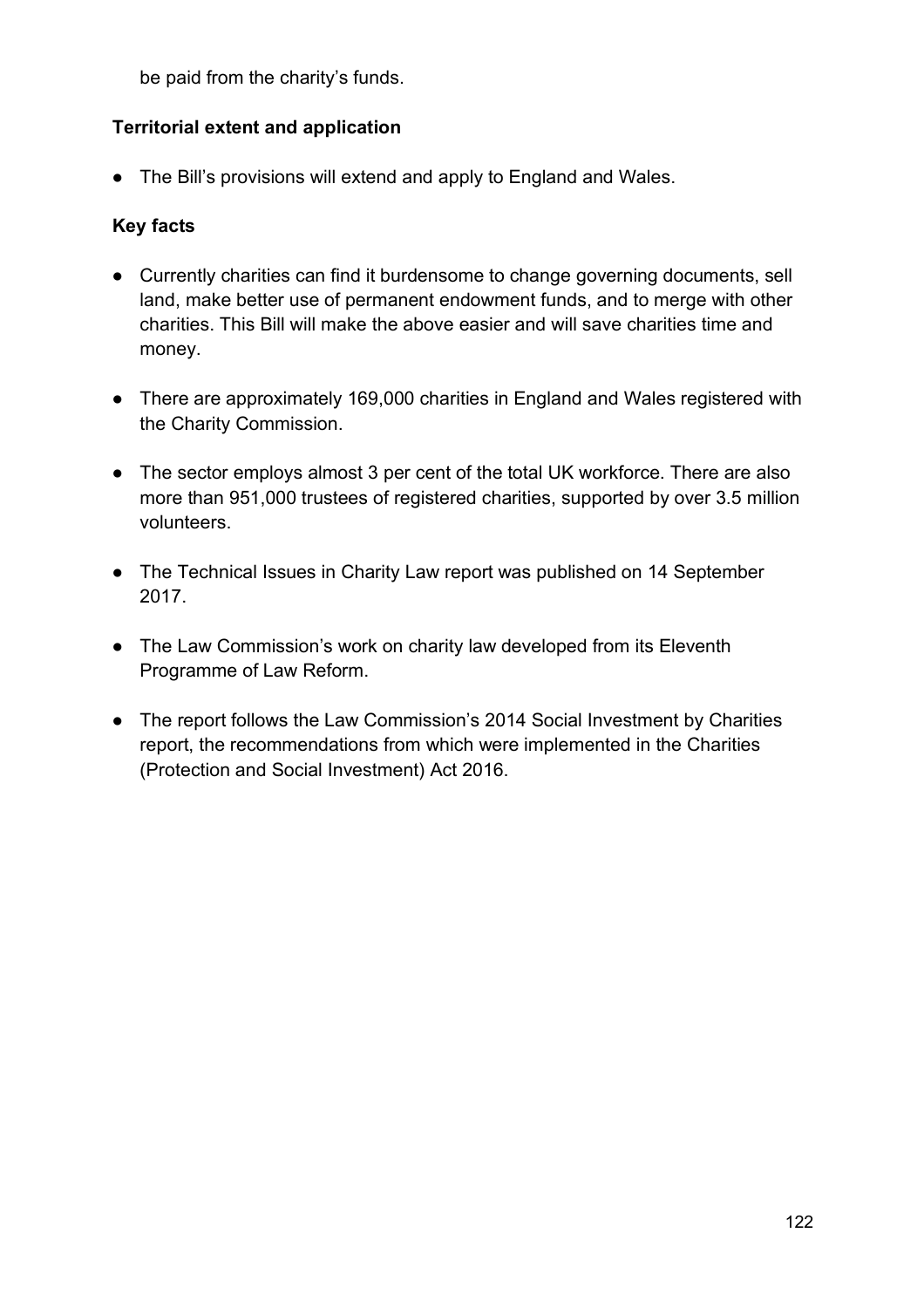### **The purpose of the Bill is to:**

- Ensure equal treatment for all members within each of the main public service pension schemes. Reforms to these pension schemes were introduced in 2015 which, among other things, changed the schemes so that pensions are calculated on the average salary throughout an individual's career rather than their final salary. At the time the Government agreed, following negotiations with trade unions, to protect those closest to retirement, allowing them to remain in the final salary schemes. This was challenged in the Courts and found to discriminate against younger members. The Bill will remedy this.
- Reform the pension arrangements and increase the mandatory retirement age for the judiciary and to put judicial allowances on a firmer legal footing.

#### **The main benefits of the Bill would be:**

- Providing public service workers with greater certainty of their benefit entitlements, as they will make their choice at retirement.
- Ensuring public service pensions continue to reward public servants for their dedicated service, whilst being fairer – especially for lower earners – and more affordable to the taxpayer.
- Supporting recruitment and retention in the judiciary and ensuring our judiciary can continue to meet the demands of the justice system, by reforming their pension arrangements and increasing the judicial mandatory retirement age.
- Increasing flexibility to tackle recruitment and retention issues in the judiciary by putting allowances on a firmer legal footing.

### **The main elements of the Bill are:**

- Implementing changes across all the main public service pension schemes in response to the Court of Appeal judgment in the *McCloud* and *Sargeant* cases:
	- o Eligible members will have a choice of the benefits they wish to take for the "remedy period" of April 2015 to 31 March 2022.
	- o From 1 April 2022, when the remedy period ends, all those in service will be members of the reformed pension schemes, ensuring equal treatment from that point on.
	- $\circ$  Bespoke measures to implement corresponding changes in the Judicial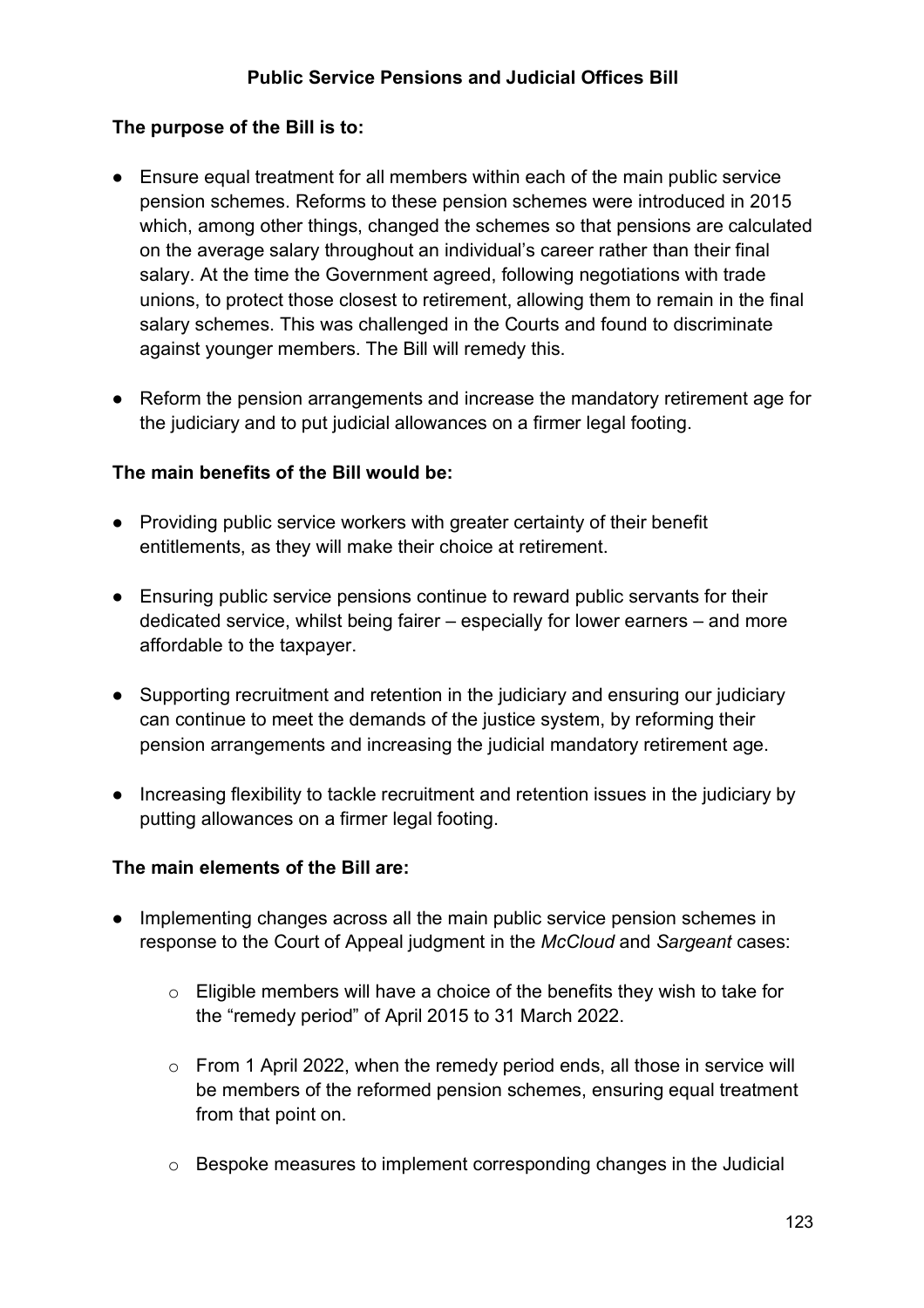Pension Schemes and Local Government Pension Scheme to reflect their different arrangements.

- $\circ$  Transfer members of the judiciary into a reformed pension scheme owing to the judges' unique circumstances of appointment.
- Raising the mandatory retirement age of judicial office holders from 70 to 75.
- Placing the power to set judicial allowances on firmer legal footing.

### **Territorial extent and application**

• The Bill's provisions will extend and apply to the whole of the UK. All substantive pensions measures will apply UK wide but some elements of the judicial measures will apply to England and Wales only.

- The 2011 to 2015 reforms to public service pensions are estimated to save over £400 billion across the 50 years following their introduction.
- The cost of providing additional pension benefits during the remedy period (April 2015 to 31 March 2022) is estimated to be £17 billion (excluding administration costs). This equates to £2.5 billion for each year of the remedy period, based on 2016 valuation data. This is around 4 per cent of the savings from the 2011 to 2015 reforms.
- Raising the judicial mandatory retirement age from 70 to 75, averaged over a 10 year period, would allow approximately 400 judges and non-legal members, and 2000 magistrates to continue to serve.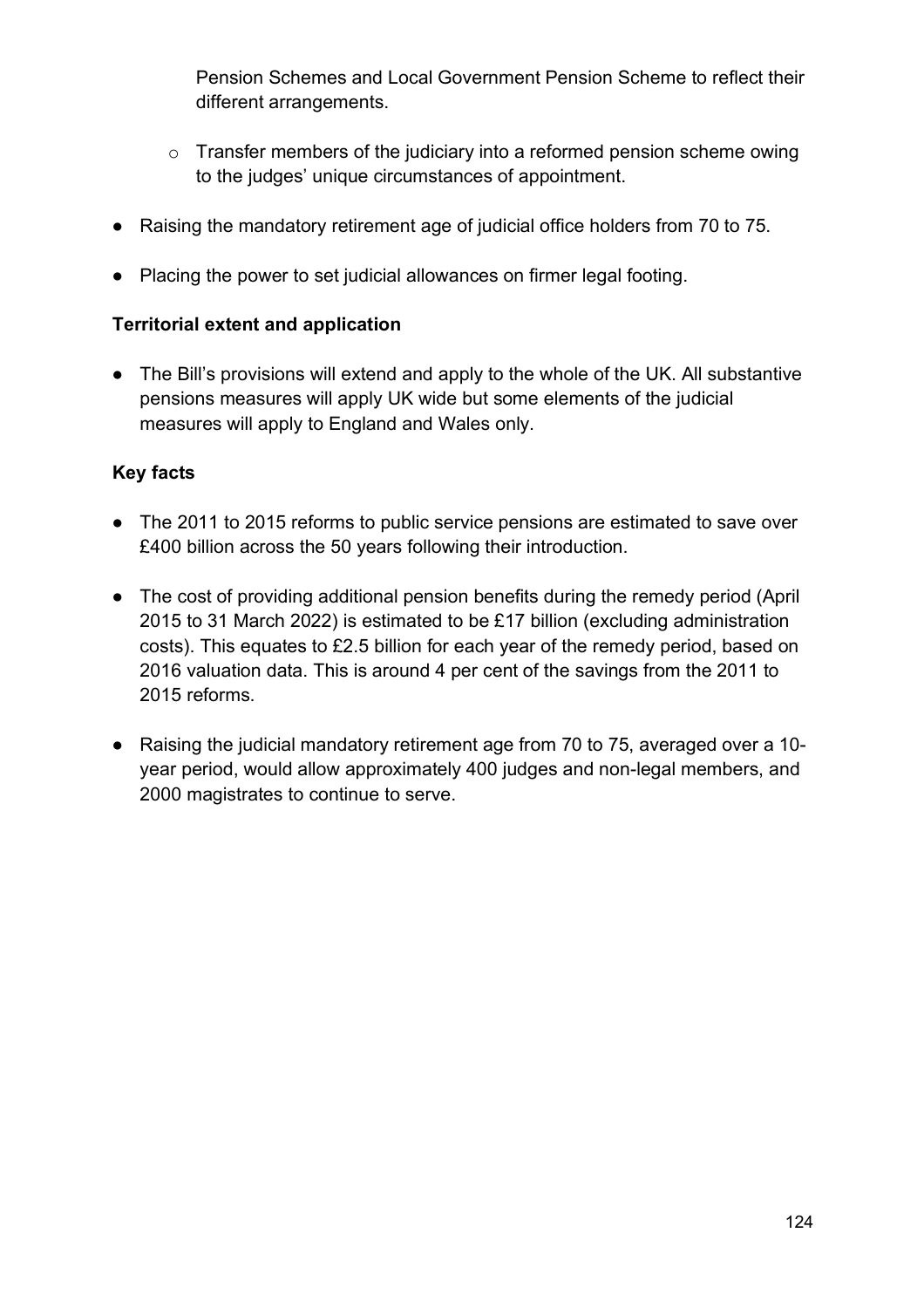#### **BUILDING BACK GREENER: BUILDING A CLEANER AND GREENER UK**

### **Climate Change, Net Zero and COP26**

*"My Government will invest in new green industries to create jobs, while protecting the environment. The United Kingdom is committed to achieving net zero greenhouse gas emissions by 2050 and will continue to lead the way internationally by hosting the COP26 Summit in Glasgow."*

- We are already leading the way globally in acting on climate change as the first major economy in the world to set net zero in law, we reduced our emissions by 44 per cent between 1990 and 2019, while growing our economy by 78 per cent. This is the fastest rate in the G7.
- We have laid legislation to set Carbon Budget 6 at the level recommended by the Climate Change Committee, which would reduce greenhouse gas emissions by 78 per cent by 2035 compared to future estimates of 1990 emissions levels – the most ambitious in the world.
- The Prime Minister has laid out a Ten Point Plan for a green industrial revolution over the next decade. The Plan will mobilise £12 billion of Government investment and could unlock three times as much private sector investment by 2030 to create thousands of highly-skilled green jobs, build back a greener economy and level up opportunity across the country.
- We are delivering on our Plan. We have announced new offshore wind ports supporting up to 60,000 jobs, supported over 100,000 businesses and public bodies to transition to low carbon heating, and we are helping tens of thousands of households to upgrade the energy efficiency of their homes.
- We have already published our Energy White Paper which sets out the transformation of the UK's energy system. Policies included will create new industries and investment in green innovation and will support up to 220,000 jobs by 2030.
- Our Industrial Decarbonisation Strategy sets out an ambitious blueprint to deliver the world's first low-carbon industrial sector and over £1 billion to cut emissions, as well as supporting up to 80,000 jobs over the next three decades.
- Our forthcoming sector strategies, including Heat and Buildings, the Transport Decarbonisation Plan, and the comprehensive Net Zero Strategy will set out the Government's vision for transitioning to a net zero economy by 2050.
- The UK will host the vital COP26 climate negotiations in November this year to catalyse ambitious global action to cut emissions to net zero further, to help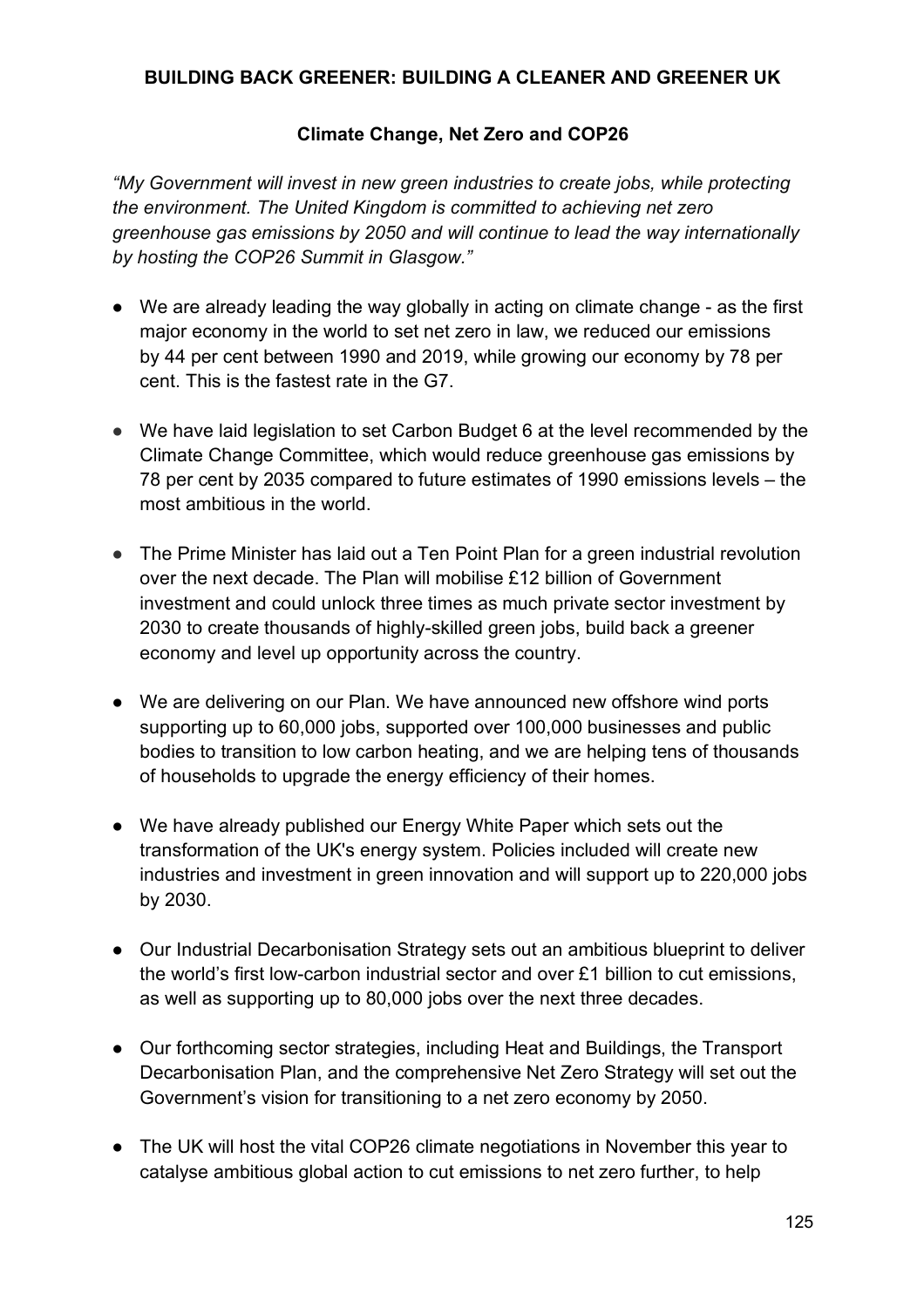communities adapt and increase resilience and harness growing momentum to successfully deliver the goals of the Paris Agreement.

- We will work with international partners to push a significant reduction in global carbon emissions with new or updated 2030 targets, otherwise known as Nationally Determined Contributions (NDCs), ahead of COP26, and commitments from countries, regions, businesses that set a course for net zero.
- The UK has announced a new NDC, which commits to reducing greenhouse gas emissions by at least 68 per cent by 2030 on 1990 levels, the highest level of emissions reductions by 2030 of any major economy to date, compared to 1990 levels.
- The UK is among the largest contributors of climate finance. The Prime Minister announced that the UK will double our International Climate Finance to at least £11.6 billion from 2021 to 2025 to drive clean and resilient growth in developing countries.
- From 31 March 2021 the UK Government will no longer provide any new direct financial or promotional support for the fossil fuel energy sector overseas, other than in limited circumstances. This includes UK Export Finance support, international aid funding, and trade promotion for new crude oil, natural gas and thermal coal projects. We are leading the way in R&D and innovation, including through the £1 billion Net Zero Innovation Portfolio, and the £1 billion Ayrton Fund.

- In 2019, the UK became the first major economy in the world to make a legally binding commitment to end its contribution to global warming by 2050 by reaching net zero emissions.
- We met our first and second carbon budgets that were established under the Climate Change Act 2008, and we are on track to overachieve on the third. We are taking decisive action to go further faster to deliver Carbon Budgets 4 and 5 (2023-27; 2028-32).
- Over 460,000 people are already working in low carbon businesses and their supply chains across the country, with turnover estimated at £46.7 billion in 2018.
- We are making progress. So far:
	- o Low carbon electricity now gives us over 50 per cent of our total. We have the world's largest offshore wind capacity (a third of the global total).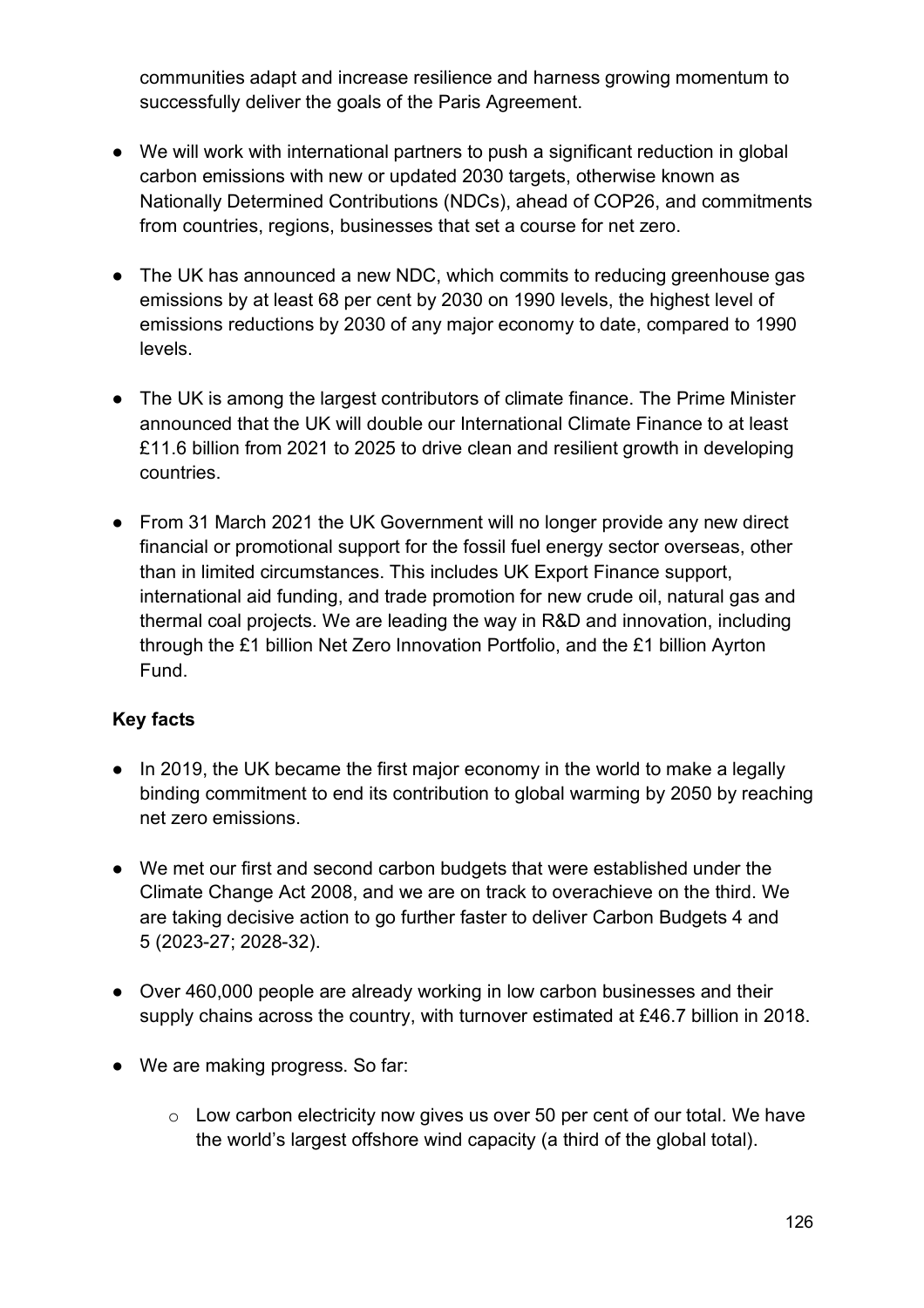- o Coal's share of generation has fallen from 40 per cent in 2012 to under 3 per cent in 2019 and will be zero by 2024.
- o Emissions from business and industry have halved since 1990.
- o We have halved our emissions from the natural resources sector since 1990 and emissions from public buildings are down 42 per cent since 1990.
- In 2020, 13,460 hectares of trees were planted towards our 2025 UK yearly target of 30,000 hectares per year.
- We are ending the sale of new petrol and diesel cars and vans by 2030 putting the UK on course to be the fastest G7 country to decarbonise cars and vans, and from 2035, all new cars and vans must be zero emissions at the tailpipe. Currently, sales of battery electric vehicles are at seven per cent of all car sales.
- We have reduced emissions by more than two-thirds in the power sector. Renewable electricity generation has more than quadrupled since 2010 and low carbon electricity now gives us over 50 per cent of our total.
- We are taking action in every sector of the economy, investing in green industries to spur more private investment, including:
	- o Committing £240 million for low carbon hydrogen production out to 2024- 25.
	- o £2 billion to kickstart a cycling and walking revolution.
	- o £1 billion to capture carbon from power stations and industry.
	- o £640 million Nature Climate Fund to provide significant funding for the creation, restoration and management of woodland and peatland habitats.
	- o £100 million to research and develop Direct Air Capture technologies.
- Our Nationally Determined Contribution will reduce emissions by at least 68 per cent by 2030 on 1990 levels.
- Since 2011, our International Climate Finance has helped:
	- 57 million people cope with the effects of climate change.
	- 26 million people with improved access to clean energy.
	- Reduce or avoid 16 million tonnes of greenhouse gas emissions.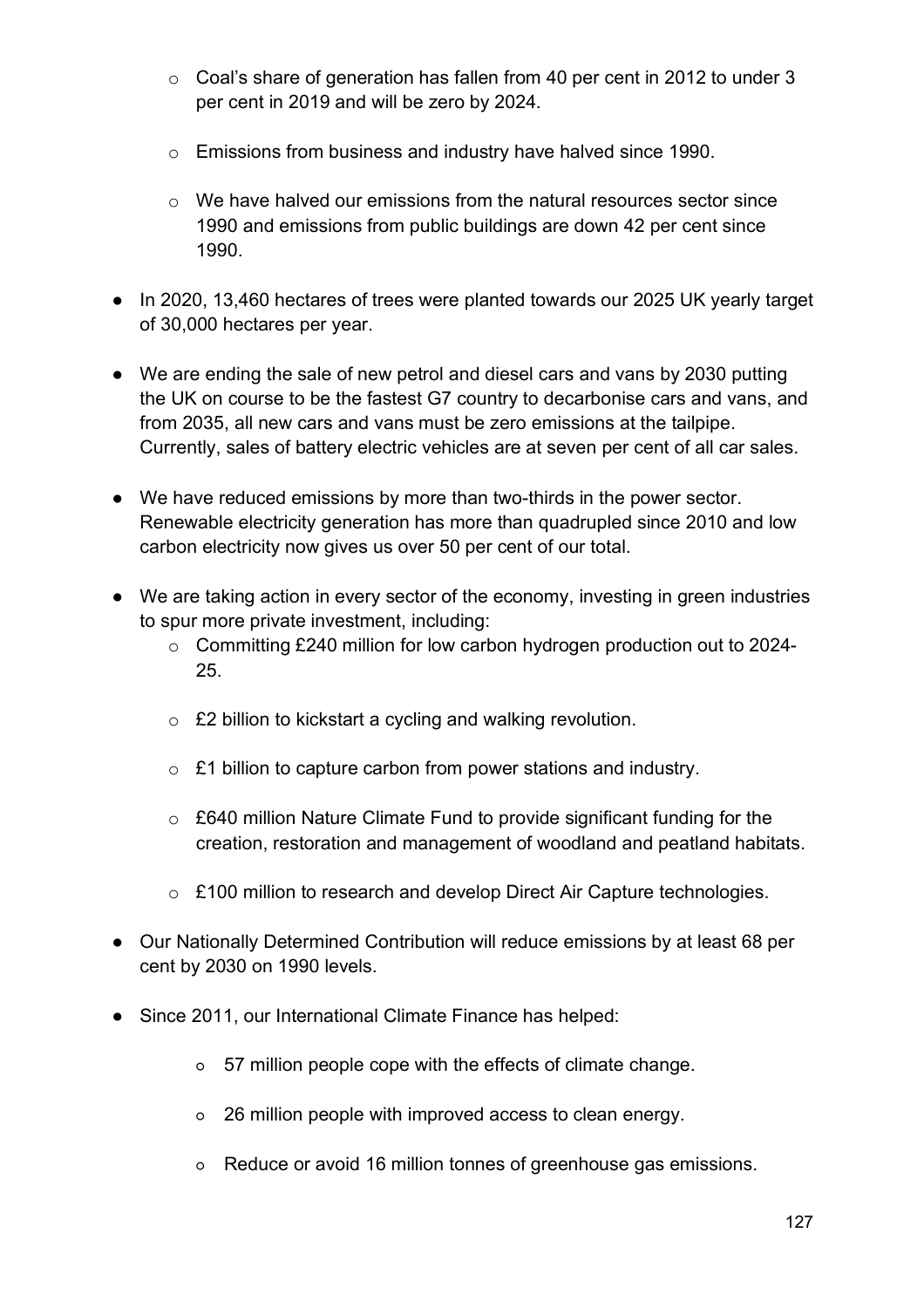*"My Government will invest in new green industries to create jobs, while protecting the environment… Legislation will set binding environmental targets."*

# **The purpose of the Bill is to:**

- Put the environment at the centre of policy making, making sure that this Government – and those in the future – are held accountable for making progress on environmental issues.
- Introduce a framework for legally-binding environmental targets and establish a new, independent Office for Environmental Protection.
- Introduce measures to revolutionise how we recycle; enhance local powers to tackle sources of air pollution; secure long-term, resilient water supplies and wastewater services; and protect nature and improve biodiversity.

### **The main benefits of the Bill would be:**

- Setting up a new, independent body that will hold all public authorities to account on environmental law, helping to drive momentum on progress to protect and improve the environment.
- Improving air quality by fighting air pollution so that we have cleaner air to breathe.
- Ensuring we can manage our precious water resources in a changing climate.
- Supporting Government's ambitions to become a world leader in using resources efficiently.
- Restoring and enhancing nature and biodiversity, with thriving plants, wildlife and habitats.
- Ensuring companies undertake due diligence to protect ecosystems such as the rainforest from illegal deforestation.

### **The main elements of the Bill are:**

● Placing a duty on Ministers to ensure environmental considerations are central to policy development; setting legally-binding targets; producing a long-term environmental improvement plan; and setting up the independent Office for Environmental Protection.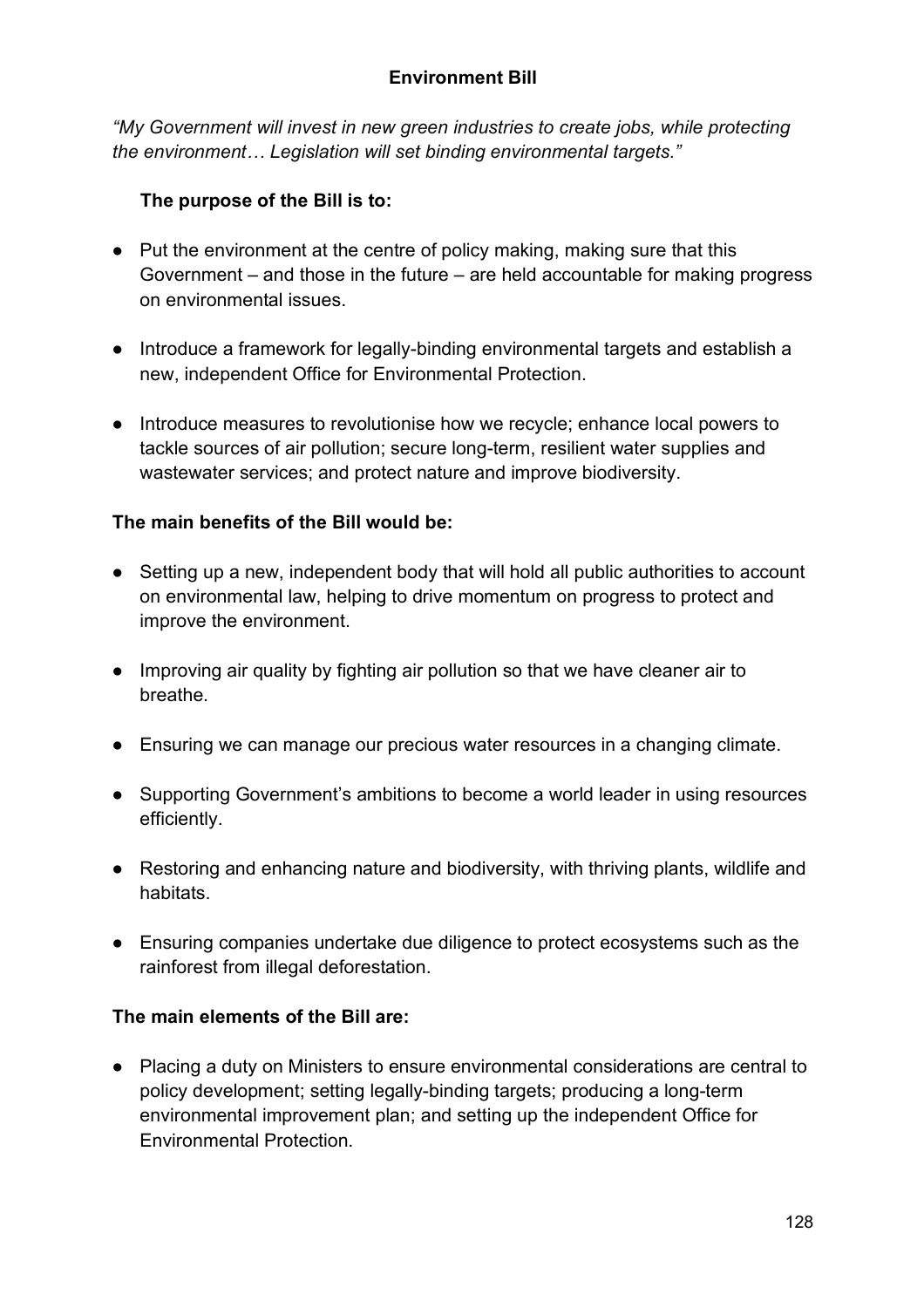- Preserving our resources by minimising waste, promoting resource efficiency, and moving towards a circular economy. These measures include extended producer responsibility, product labelling powers, introducing a consistent approach to recycling across local authorities in England, introducing a deposit return scheme for drinks containers, and providing for more effective litter enforcement. It will also provide the powers to introduce charges for single use plastic items to combat pollution.
- Improving air quality by requiring the Secretary of State to set at least two legallybinding targets on air quality for PM2.5, the most harmful air pollutant.
- Managing water sustainably through modernised legislation to secure a longterm, resilient water supply and wastewater services.
- Protecting nature by mandating 'biodiversity net gain' in the planning system, ensuring new houses are not built at the expense of nature and delivering thriving natural spaces for communities. We will improve planning for nature recovery through Local Nature Recovery Strategies and create Nature Recovery Networks to join up nature sites and create wildlife-rich places. We will give communities a greater say in the protection of local trees.
- Placing requirements on larger businesses that use agricultural commodities associated with deforestation. These requirements will prohibit larger businesses from using key agricultural commodities produced on illegally deforested land.
- We will be putting forward amendments to the Environment Bill to reduce the harm from storm overflows to our rivers, waterways and coastlines. New duties will require the Government to publish a plan to reduce sewage discharges from storm overflows by September 2022 and report to Parliament the progress of implementing the plan.

### **Territorial extent and application**

● The Bill will extend and apply UK wide, with over half of the Bill's provisions applying to Scotland, Wales and Northern Ireland.

# **Key facts**

• The Bill has been carried over into the second session but work on implementing its measures has not stopped: Dame Glenys Stacey has been appointed as chair of the Office for Environmental Protection; a draft Principles Policy Statement is out for consultation; we have started developing our legally-binding targets with experts; and consultations have been launched on the deposit return scheme for drinks containers and extended producer responsibility for packaging.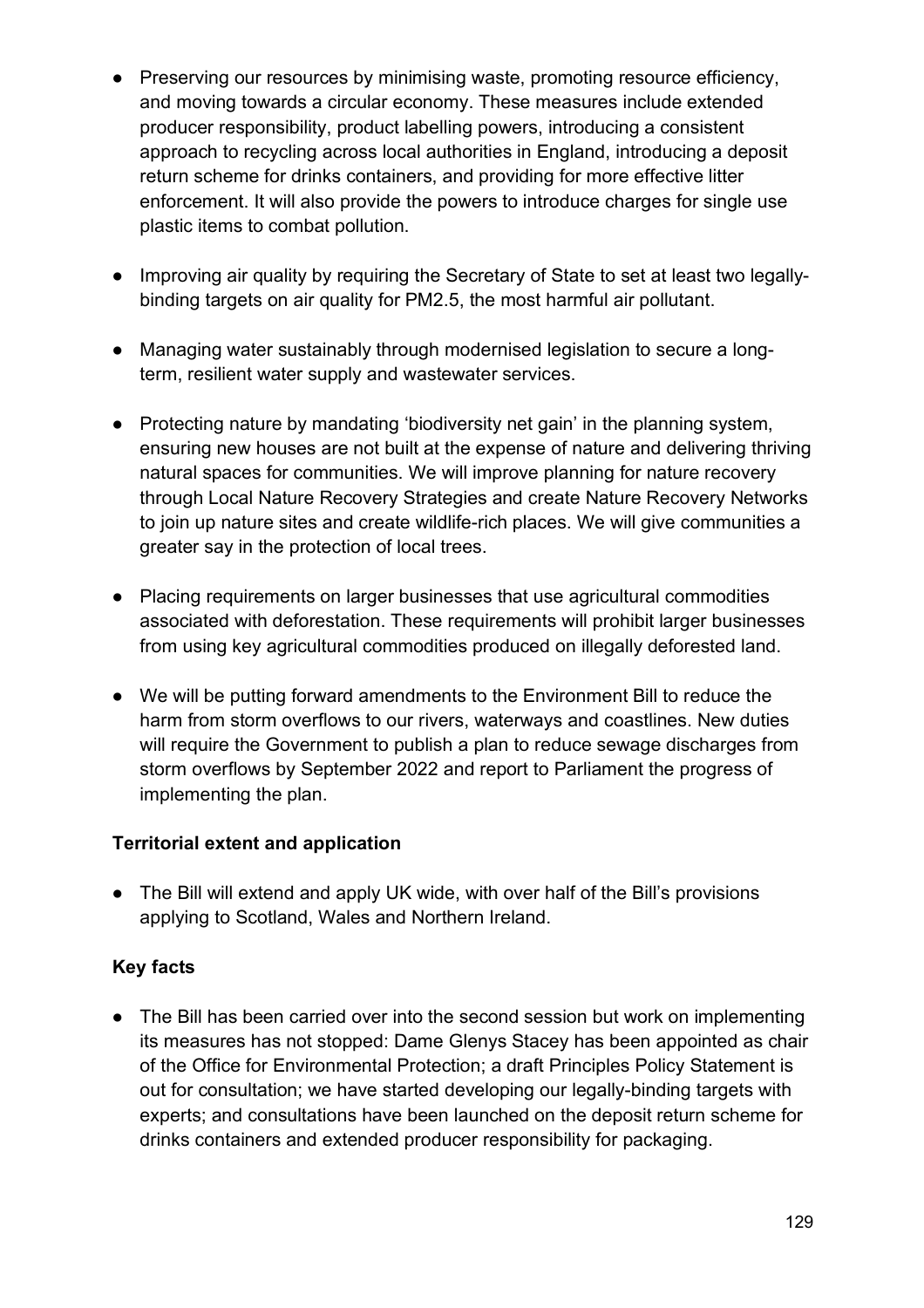- The Government is taking strong action to deliver the most ambitious environmental programme of any country on earth and leave the environment in a better state than we found it.
- The UK was the first major economy to legislate to reach net zero carbon emissions by 2050 and we have set out the most ambitious climate change target, cutting emissions by 78 per cent by 2035 on 1990 levels.
- This follows on action we have already taken:
	- o We introduced one of the world's toughest bans on microbeads in rinse off personal care products in 2018 and introduced a ban on the supply of plastic straws, cotton buds and stirrers from 1 October 2020.
	- o We will increase tree planting across the UK to 30,000 hectares of trees per year by 2025, have created a Nature for Climate Fund to drive a step change in planting in England and will publish an England Trees Action Plan this spring.
	- o We have strengthened protections for ancient woodlands, veteran trees and other irreplaceable habitats in the revised national planning policy framework.
	- o We have invested £3.8 billion into cleaner air, and emissions of nitrogen oxides have fallen by 32 per cent since 2010 and are at their lowest level since records began.
	- o We have committed to protect 30 per cent of the UK's land by 2030 and will create new National Parks and Areas of Outstanding Natural Beauty, and ten Landscape Recovery projects.
- The Environment Bill will work in tandem with policies introduced in the Agriculture Act 2020, supported by measures such as the Environmental Land Management schemes.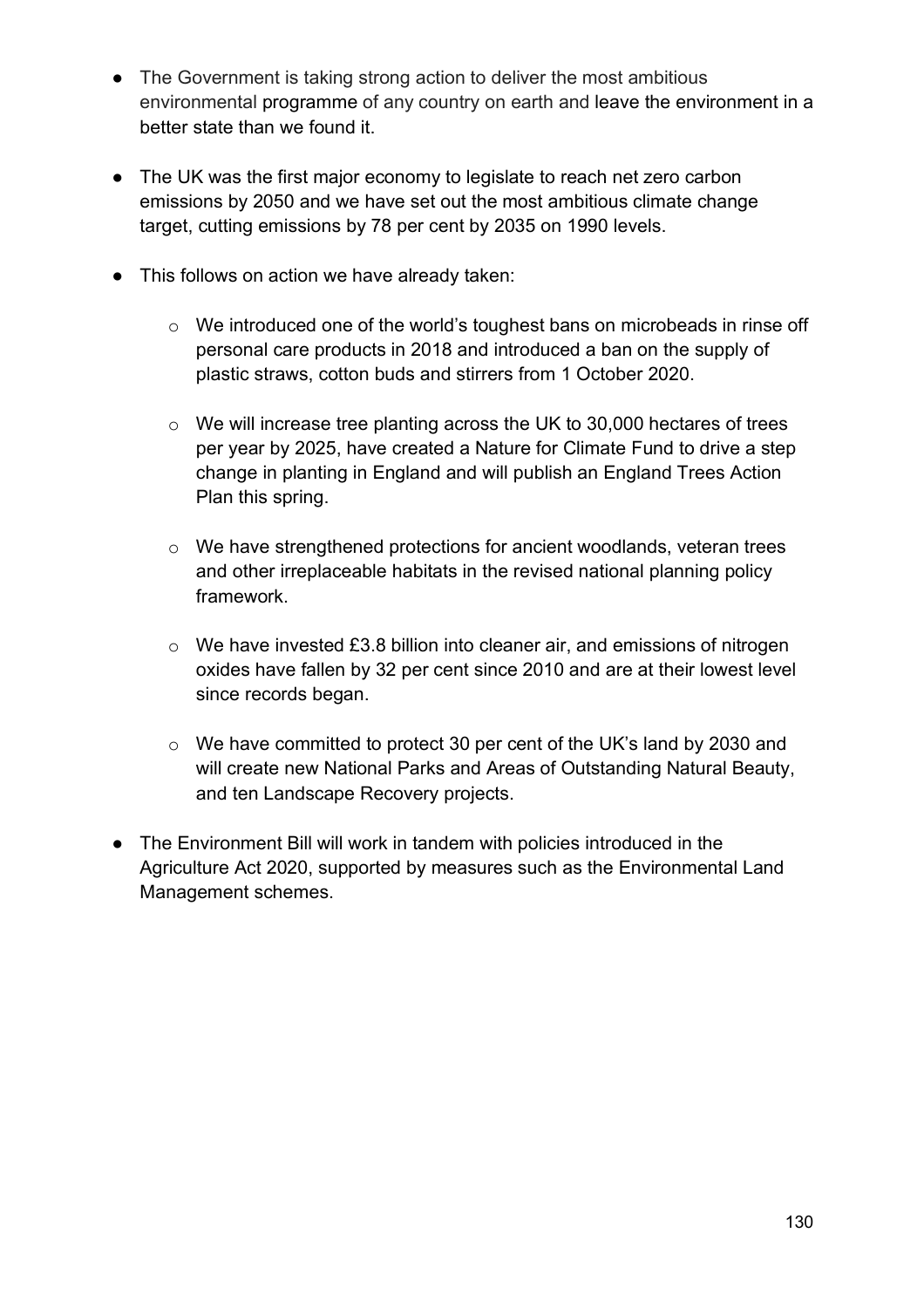*"Legislation will also be brought forward to ensure the United Kingdom has, and promotes, the highest standards of animal welfare."*

### **The purpose of the plan and legislation is to:**

- Deliver on our commitment to the highest standards of animal welfare by bringing forward ambitious plans to improve standards and eradicate cruel practices through an Action Plan for Animal Welfare and legislation.
- Take advantage of our status as an independent nation outside the EU to go further in protecting our animals, whether on the farm, at home or in the wild and address the challenges presented to the welfare of animals in both the domestic and international spheres.
- Solidify and enhance our position as a global leader in protecting animal welfare by influencing practices and setting high standards for others across the world to follow.

## **The main benefits of the plan and legislation would be:**

- Bringing in greater protections for wild animals by ending low welfare practices and enhancing conservation measures.
- Protecting and enhancing animal welfare for farm animals, bringing in more support for livestock farmers and ensuring effective powers are available to address welfare challenges.
- Recognising the importance of pets to people's lives and cracking down on pet theft and improving the operation of microchipping practices.
- Continuing to lead the way in animal sentience by putting it at the heart of policy making and strengthening the penalties for those who abuse animals.
- Building on our reputation as a global leader for international advocacy on animal welfare and ensuring that our high animal welfare standards are not compromised in our trade negotiations.

### **The main elements of the plan and legislation are:**

- Setting out our ambitious and wide-ranging plan for driving forward reforms in the first of its kind Action Plan for Animal Welfare.
- Delivering our commitment to recognise animal sentience in law through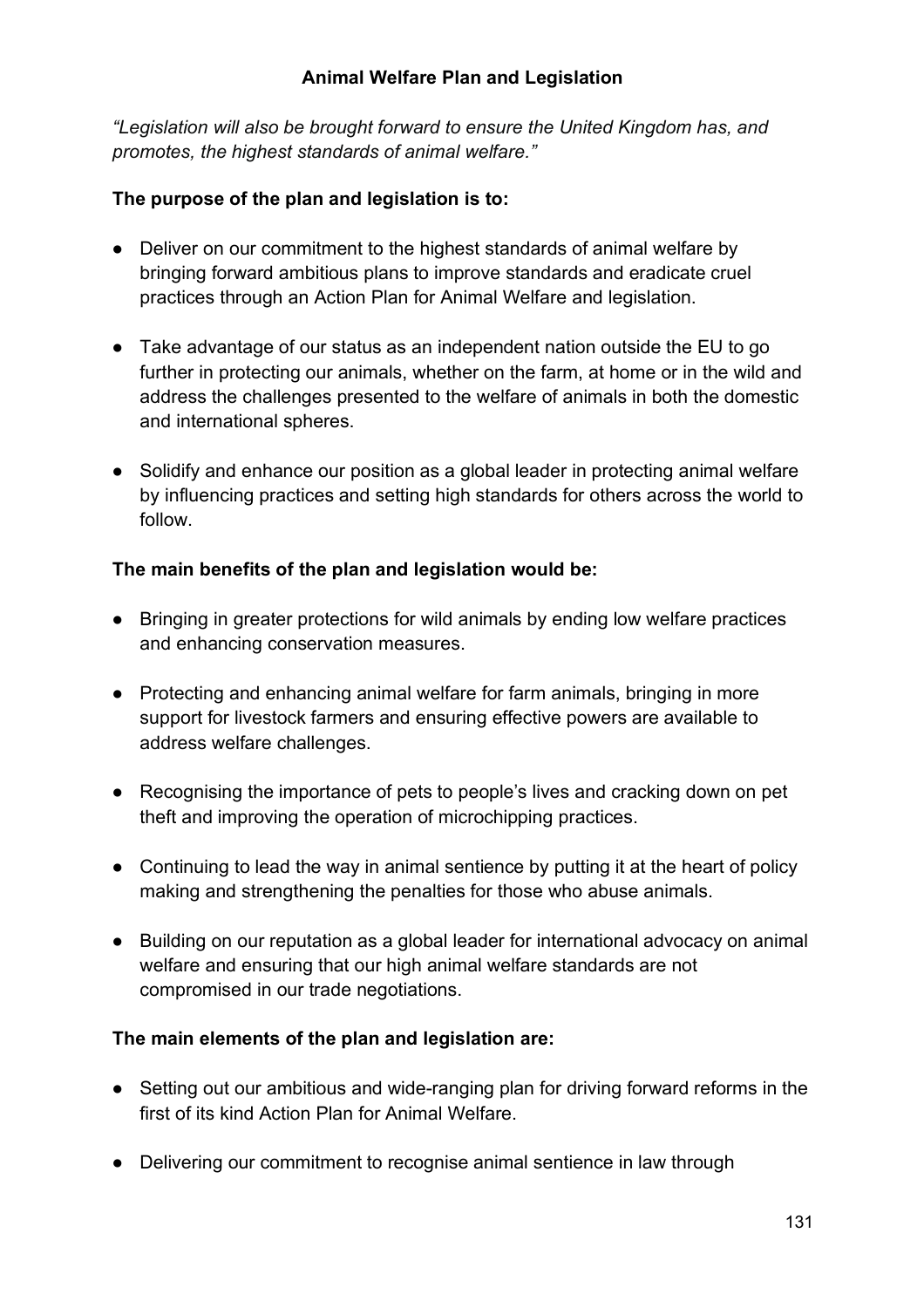the Animal Welfare (Sentience) Bill.

- Increasing protections for pets, sporting animals, and farm animals by ending the export of live animals for fattening and slaughter, bringing in more effective powers to tackle livestock worrying, ending the low welfare practice of keeping primates as pets, improving standards in zoos, cracking down on puppy smuggling, and enhancing conservations through a Kept Animals Bill.
- Banning the import of hunting trophies from endangered animals abroad and ending the advertising for sale here of low welfare experiences abroad through an Animals Abroad Bill.
- Implementing the Ivory Act to ban dealing in elephant ivory and consider further steps to limit the trade and sale of foie gras.
- Co-designing and implementing an Animal Health and Welfare Pathway with industry to promote the production of healthier, higher welfare animals; and fulfilling our commitment to a wide-ranging review into food labelling.
- Bringing in mandatory cat microchipping, reviewing the operation of the current microchip databases, which also apply to dogs, with a view to introducing improvements.
- Continuing our initiatives to educate the public on how to buy pet dogs and cats responsibly via our National 'Petfished' Communications Campaign and drawing up recommendations on how to tackle pet theft through the newly created cross Government taskforce.

### **Territorial extent and application**

● Animal welfare is devolved and we will continue to work closely with the devolved administrations to discuss these policies.

### **Key Facts**

- This programme of animal welfare reforms builds on the Government's strong record on animal welfare and protection of animals to date, including:
	- o Banning commercial third-party sales of puppies and kittens in England, to end the terrible welfare conditions found in puppy farming.
	- o Banning the use of wild animals in travelling circuses.
	- o Introducing the world's toughest bans on ivory sales to help stop the poaching of elephants.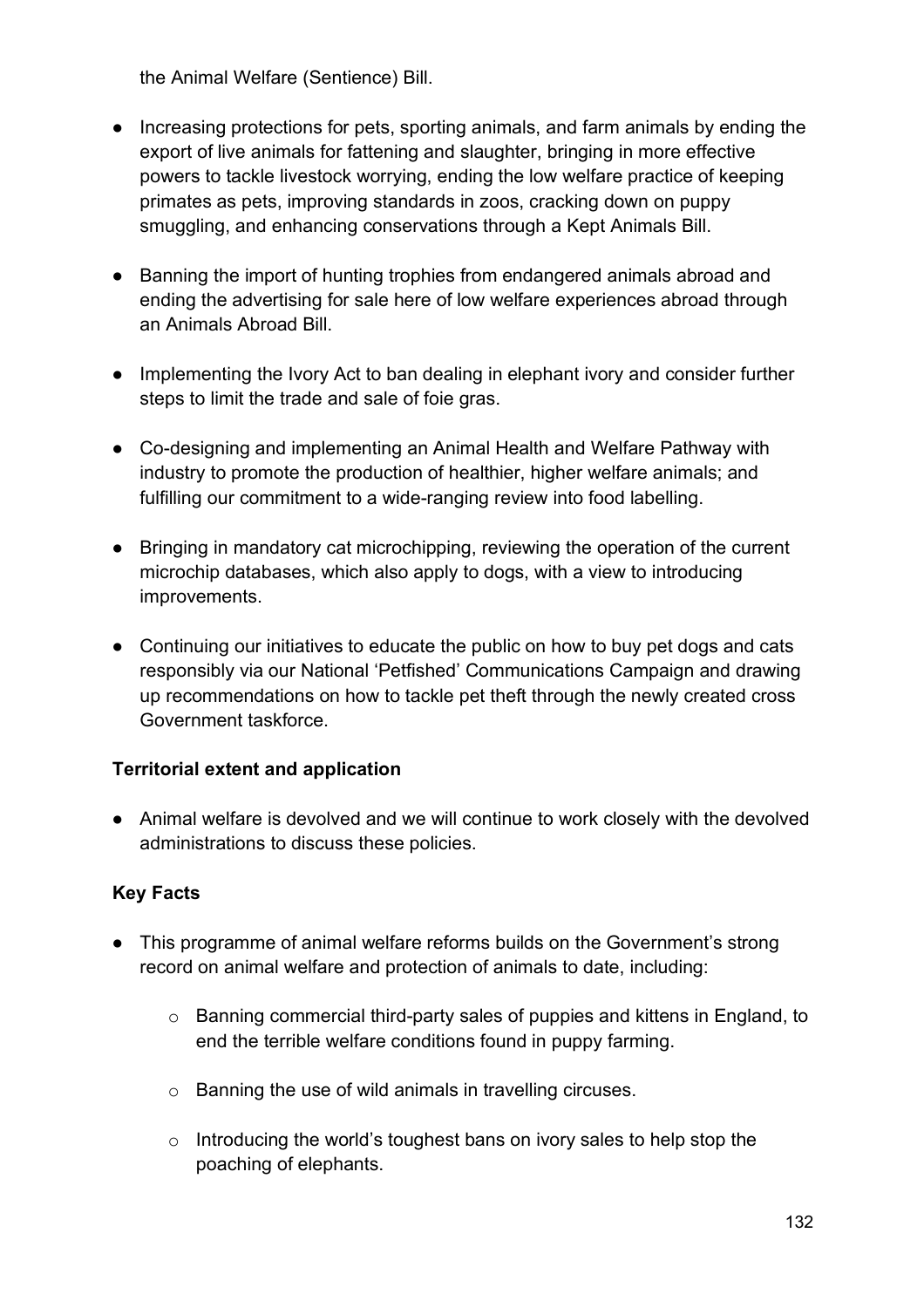- o Supporting the passage of the Animal Welfare (Sentencing) Act 2021, sponsored by Chris Loder MP, which increases maximum custodial sentences for animal cruelty offences from six months to five years.
- o Banning battery cages for laying hens, sow stalls and veal crates.
- o Introducing CCTV in all slaughterhouses in England.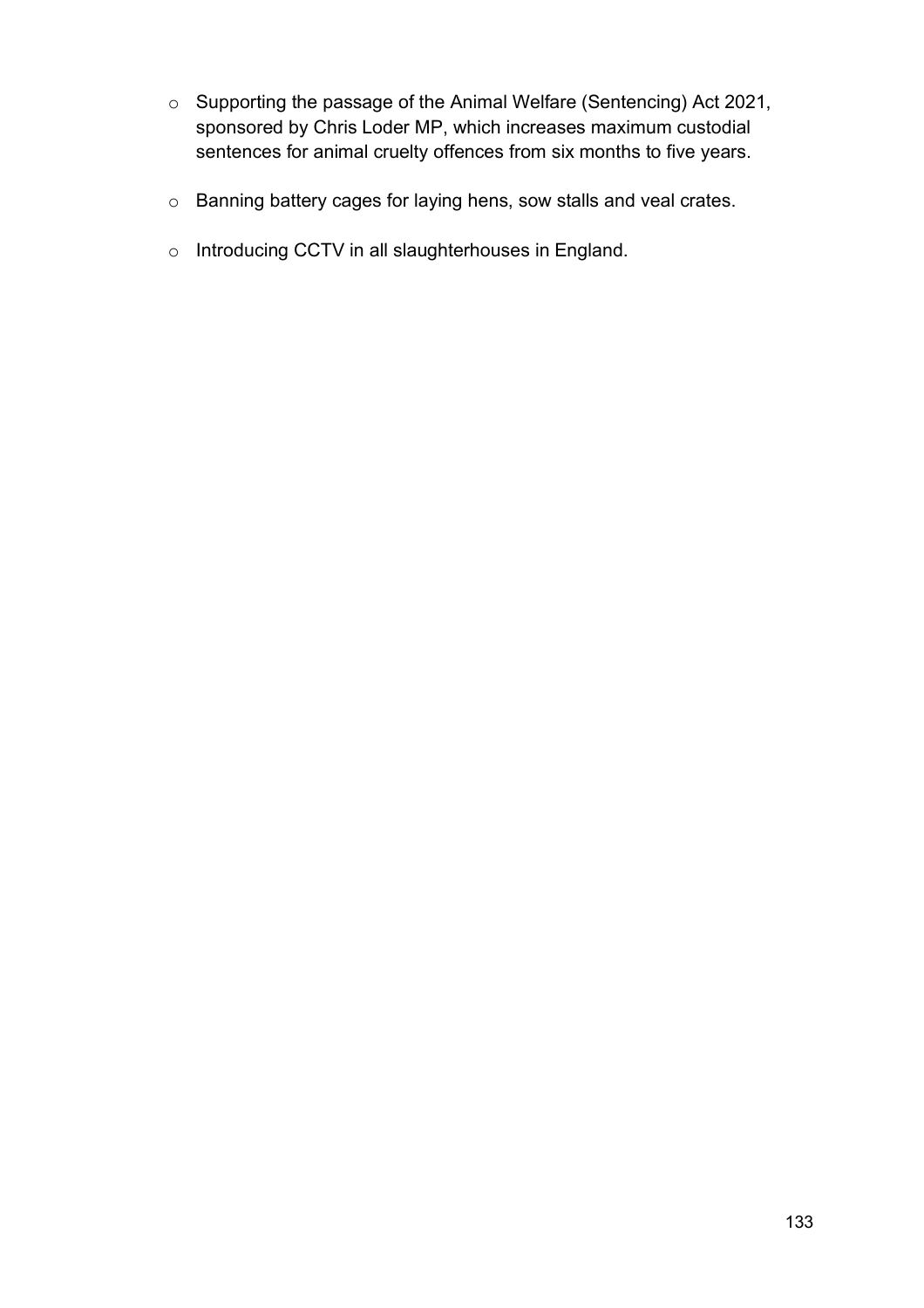### **BUILDING BACK STRONGER: STRENGTHENING THE UNION AND THE CONSTITUTION**

## **The Union**

*"My Government will strengthen the economic ties across the union, investing in and improving national infrastructure."* 

*"My Ministers will promote the strength and integrity of the union. Measures will be brought forward to strengthen devolved Government in Northern Ireland and to address the legacy of the past."*

- The Government is committed to protecting and promoting the strengths of the United Kingdom, building on hundreds of years of partnership between the regions of our country as the most successful political and economic union in history, the foundation upon which all our businesses and citizens are able to thrive and prosper.
- We are slowly emerging from the worst public health crisis in over a century and recovering from it is not going to be quick or easy. We need to get people back into work, businesses back on their feet, get hospital waiting times down from their record highs, and ensure young people catch up on the education they have missed. These are shared challenges that all parts of the UK face together, and our collective priority right now should be tackling them together.
- Throughout the pandemic, the UK Government has worked closely with the devolved administrations and other public authorities across the country, and remains committed to doing so. It is through working together, as a United Kingdom, that we can build back better, learning from one another to try and achieve the best outcomes for all the people of our great nation. To address the shared challenges of recovery from the pandemic the UK Government will invite the First Ministers of Scotland and Wales and the First and deputy First Minister of Northern Ireland to a summit meeting in the coming weeks. This builds on the dozens of ministerial and official-level meetings between the UK Government and devolved administrations over recent months.
- The UK Government has ensured citizens and businesses across the UK benefit from our £352 billion package of support since the start of the pandemic – protecting 1.7 million jobs in Scotland, Wales, and Northern Ireland. The Government has also provided access to the tests and key medicines, and ensured patients can receive treatment in NHS England, when required. As a result of the UK Government's successful vaccine procurement, every part of the UK has received its fair share of one of the world's largest and most diverse vaccine portfolios.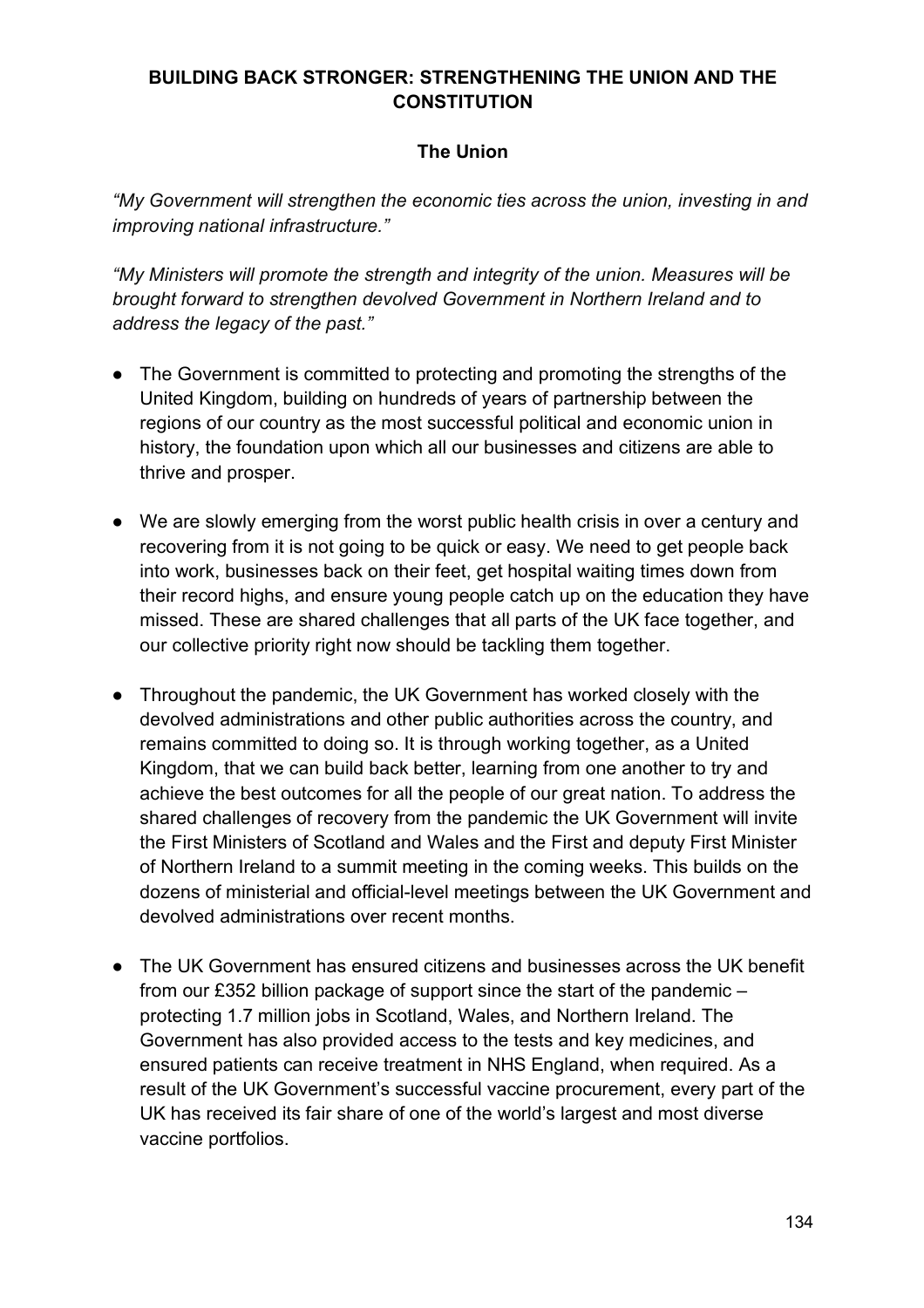- The Government recognises the importance of transport to economic growth, job creation, building housing, social cohesion and to levelling up across all parts of the country. The Prime Minister asked Sir Peter Hendy to lead the Union Connectivity Review (UCR). The Review will consider specific transport projects that could improve transport connectivity between England, Scotland, Wales and Northern Ireland. The interim report was published in March 2021, with the final report due this summer.
- The recent Budget also demonstrated our commitment to strengthening the Union. Most of the policies announced in the Budget were UK-wide, including the extension to furlough and self-employed schemes, support for our Armed Forces, Recovery Loans, VAT cut, mortgage guarantee and Super Deduction capital investment.
- The financial assistance power in the UK Internal Market Act 2020 provides the opportunity for the UK Government to complement and strengthen support given to citizens, businesses and communities across Scotland, Northern Ireland and Wales. For the first time in decades, the UK Government can provide direct financial support to regenerate town centres and high streets, improve local transport links and infrastructure, and invest in the kind of cultural, sporting and economic development that can level up the whole country. The UK Government will continue to work closely with the devolved administrations as well as with other public authorities and stakeholders across the country.
- The Government is committed to boosting funding for communities in all parts of the UK, with the £4.8 billion Levelling Up Fund and with £220 million to invest in local areas ahead of launching the UK Shared Prosperity Fund.

# **Scotland**

- Scotland is benefitting from the UK Government led, UK-wide roll-out of COVID-19 vaccines. Over 4.7 million doses of vaccine have been allocated to Scotland and 4.2 million have been delivered to date.
- The UK Government will continue to deliver for people and businesses across Scotland, as part of a strong United Kingdom:
	- o Scotland will continue to benefit from our £352 billion package of support, which has protected one in three Scottish jobs.
	- o As of 14 April 2021, the UK Government furlough scheme supported nearly 900,000 jobs in Scotland, and the Self Employment Income Support Scheme grants have supported a further 431,000.
	- o Since the start of the COVID-19 pandemic the Scottish Government has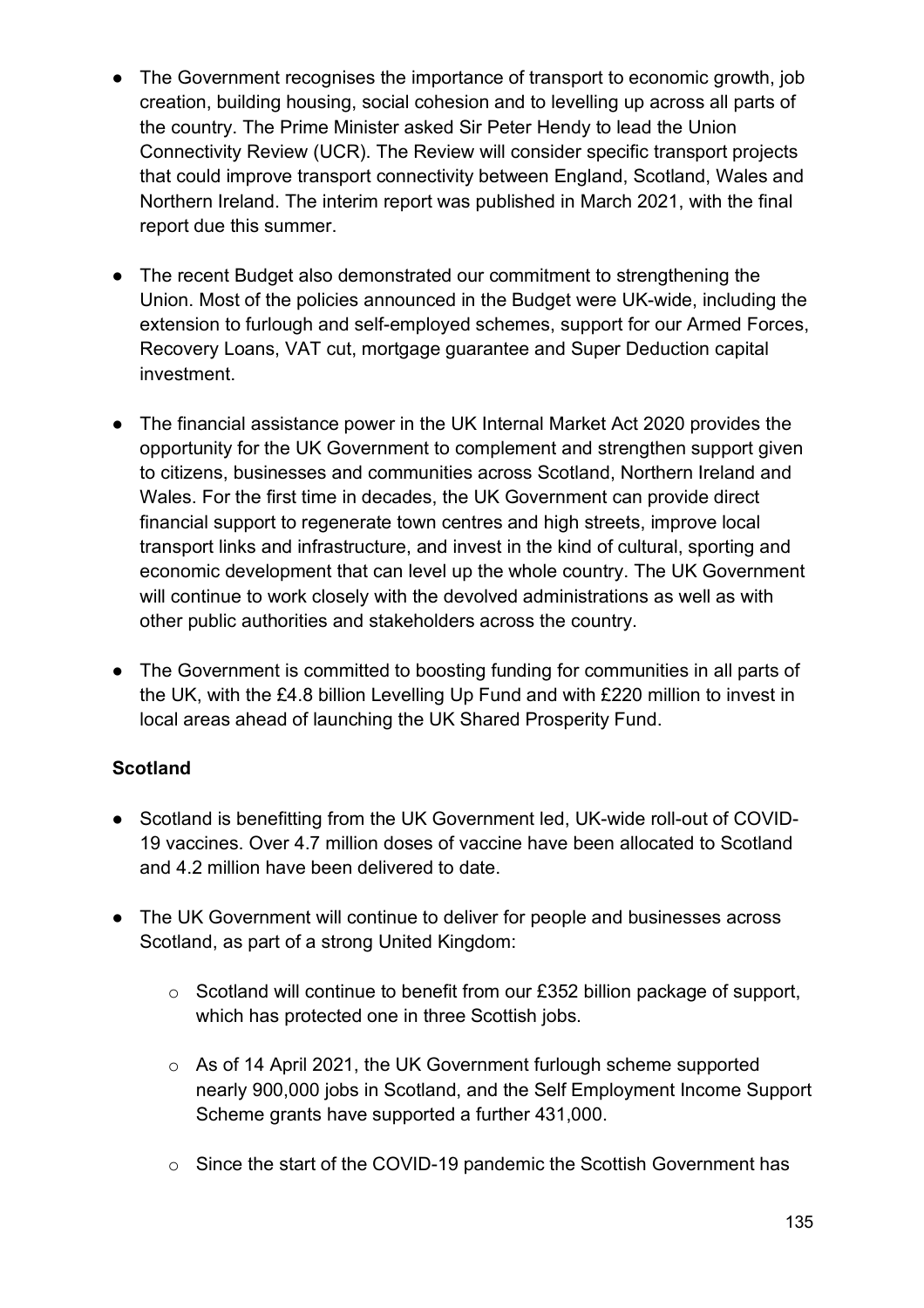benefited from £13.4 billion of additional funding through the Barnett formula.

- $\circ$  The UK's military has played a key role supporting the fight to tackle COVID-19 in Scotland, using their expertise to expedite the establishment of 80 vaccine centres.
- o More than 90,000 loans have been granted to Scottish businesses by the UK Government through the Coronavirus Business Interruption Loan Scheme and Bounce Back Loan Scheme, worth over £3.4 billion.
- o Scotland's hospitality and tourism businesses are benefiting from a VAT cut which has been extended to September 2021.
- As announced in the last spending review, Scotland stands to benefit from over £100 billion in capital investment across the UK in 2021-22.
- We agreed a deal with the EU which delivers for Scotland and the rest of the UK. Scottish businesses will flourish outside the EU and we will continue to open up new global opportunities as we strike new trade deals across the world, creating new markets for Scotland's exporters, including our world-leading food and drink sector.
- In March 2021, the US government announced it would temporarily suspend all retaliatory tariffs on direct exports from the UK to the US resulting from the Airbus dispute, a significant boost for the Scotch whisky industry, which represented the UK's largest food and drink export in 2020.
- At the Budget in March 2021, the Government committed to providing £27 million, subject to business case, for the Aberdeen Energy Transition Zone, helping to support jobs in North East Scotland and to help ensure the region can play a leading role in meeting the UK's net zero ambitions. The Government will also provide a further £5 million for the Global Underwater Hub, subject to business case, on top of the £1.3 million committed last year, and up to £2 million to develop further industry proposals as part of the Government's support for the North Sea Transition Deal.
- The UK Government has committed over £1.5 billion to the Deals programme in Scotland, accelerating seven City and Growth Deals in Scotland to drive forward local economic priorities in Tay Cities, Borderlands, Moray and the Scottish Islands (at SR20), and Ayrshire, Argyll & Bute, and Falkirk (at Budget 2021). All areas of Scotland are now covered by either a City Deal or Growth Deal.
	- o Of those Deals in Scotland, we now have eight in implementation, with another three where Heads of Terms agreements have been signed and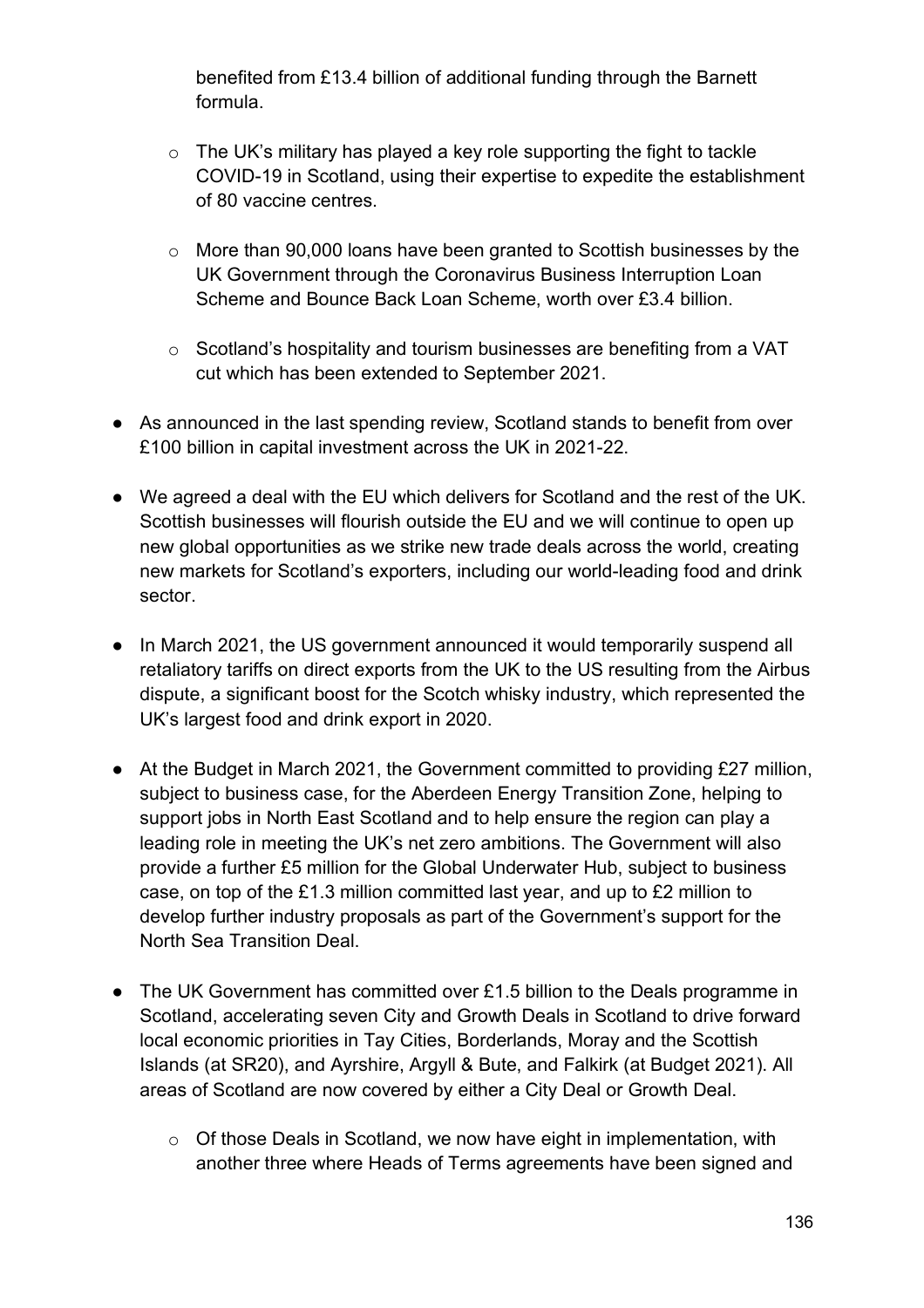one Growth Deal where pre-Heads of Terms have been agreed. For those Deals not in implementation we anticipate we will have full signed agreements by the end of 2022.

● Both Glasgow and East Kilbride will benefit from new jobs and investment from the Government, with the Cabinet Office and the Foreign, Commonwealth & Development Office moving hundreds of UK Government Civil Service roles to Scotland. This will also create new opportunities for Scottish public servants to join UK efforts in tackling joint domestic and international challenges, and allow closer collaboration between Scotland's two governments, as well as with local authorities and other stakeholders across Scotland, as we work together to build back better from the pandemic.

#### **Wales**

- Wales is benefitting from the UK Government-led, UK-wide roll-out of Covid-19 vaccines. 2.9 million doses of vaccine have been allocated to Wales and 2.7 million have been delivered to date.
- The UK Government will continue to deliver for people and businesses across Wales, as part of a strong United Kingdom:
	- o Wales will continue to benefit from our £352 billion package of support which has protected well over half a million Welsh jobs.
	- o More than 57,000 loans have been granted to Welsh businesses by the UK Government through the Coronavirus Business Interruption Loan Scheme and Bounce Back Loan Scheme, worth over £2 billion.
	- o As of 14 April 2021, the UK Government furlough scheme has supported over 460,000 jobs in Wales and £757 million in Self-Employment Income Support Scheme grants has been allocated in response to 295,000 claims.
	- o Since the start of the COVID-19 pandemic the Welsh Government has also benefited from an extra £7.9 billion since the start of the pandemic through the Barnett formula; that is over £2,300 per person in Wales. This includes a £5.2 billion funding guarantee, £650 million of flexible funding and an additional £1.5 billion announced at the Spending Review and Budget.
	- o The UK's Armed Forces have played a key role supporting the fight against COVID-19 in Wales. Almost 300 personnel supported the Welsh NHS in delivering health services and rolling out the vaccination programme.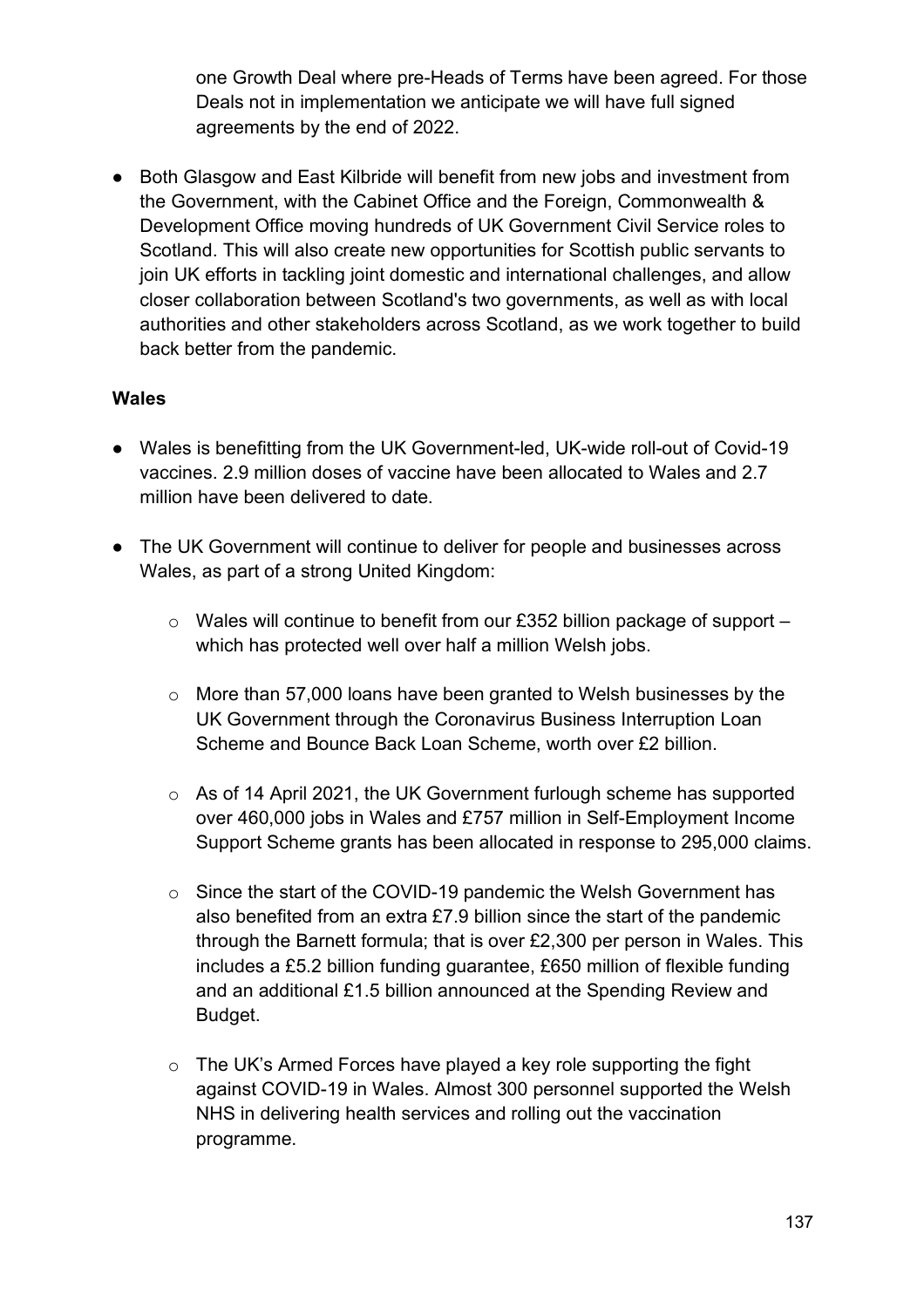- o Wales's hospitality and tourism businesses are benefiting from a VAT cut which has been extended to September 2021.
- As announced in the last spending review, Wales stands to benefit from over £100 billion in capital investment across the UK in 2021-22.
- This includes providing major investment in City and Regional Growth Deals across the whole of Wales, securing commitments of over £790 million of funding from the Government on top of the Welsh block grant to cover all regions of Wales, delivering real opportunity from Bangor to Brecon.
	- o The Government signed a Final Deal Agreement for the North Wales Growth Deal on the 17th December 2020.
	- o Three City and Growth Deals were also accelerated at Budget 2021, to drive forward investment in local economic priorities in Swansea Bay, North Wales, and Mid Wales.
- Wales's contribution to net zero will be supported through £4.8 million for the Holyhead Hydrogen Hub: a green hydrogen demonstration project which could create 30 new high-skilled green jobs in Anglesey, indirectly support 500 jobs, and bring further investment into the area.
- The Government is also providing up to £30 million towards the Global Centre of Rail Excellence in Neath Port Talbot, alongside investment by the Welsh Government, which will see up to 120 skilled jobs created at the new rail and infrastructure testing facility.

# **Northern Ireland**

- Northern Ireland is benefitting from the UK Government led, UK-wide roll-out of COVID-19 vaccines. Over 1.7 million doses of vaccine have been allocated to Northern Ireland and 1.6 million have been delivered to date.
- The UK Government will continue to deliver for people and businesses across Northern Ireland, as part of a strong United Kingdom:
	- o Northern Ireland will continue to benefit from our £352 billion package of support and, as of 14 April 2021, the UK Government furlough scheme has protected almost 300,000 jobs in Northern Ireland, along with the Self Employment Income Support Scheme grants protecting a further 210,000 people.
	- o Nearly 40,000 loans have been granted to businesses in Northern Ireland by the UK Government through the Coronavirus Business Interruption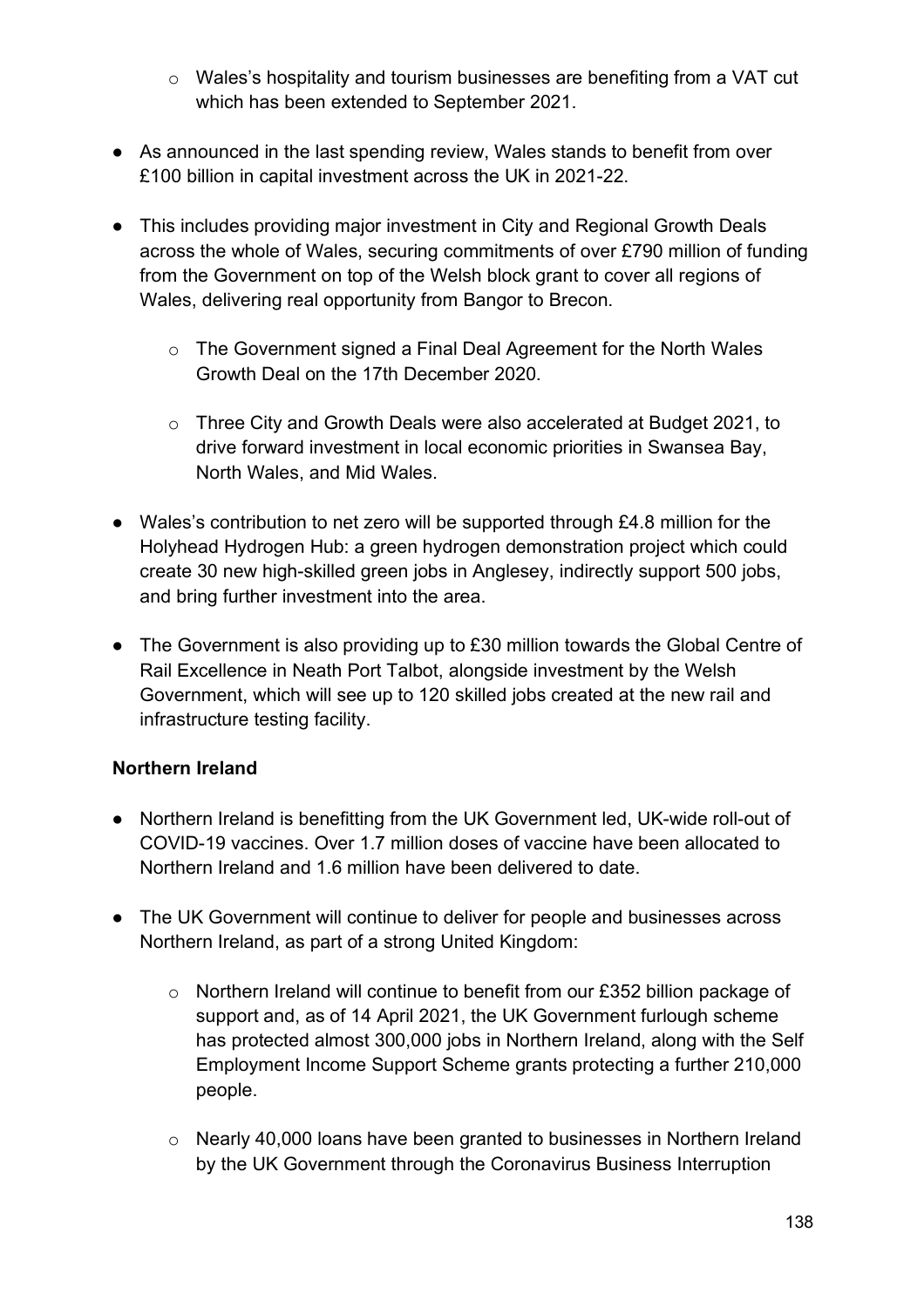Loan Scheme and Bounce Back Loan Scheme, worth over £1.6 billion.

- o Northern Ireland's hospitality and tourism businesses are benefitting from a VAT cut which has been extended to September 2021.
- As announced in the last spending review, Northern Ireland stands to benefit from over £100 billion in capital investment across the UK in 2021-22.
- The £400 million New Deal for Northern Ireland will support businesses to innovate and invest following the Transition Period, while also ensuring businesses in Northern Ireland are ready to seize the trade and investment opportunities ahead, and the £617 million in City and Growth Deals will boost economic growth, with Deals covering the whole of Northern Ireland.
- In the New Decade, New Approach agreement, the Government committed £2 billion to transform public services, turbocharge infrastructure investment and address Northern Ireland's unique circumstances.
- This year is the centenary of Northern Ireland and the United Kingdom as we know it today. The UK Government will take every opportunity to strengthen Northern Ireland's place within the UK and promote abroad the success of Northern Ireland within the UK.
- The Government is using this centenary year to promote Northern Ireland globally and celebrate its people, culture, traditions and enterprise, and its vital contribution to our United Kingdom.
- Working with the Northern Ireland Executive, the Government continues to drive forward delivery of the commitments in the New Decade, New Approach deal. The Government will be introducing a bill to further implement their commitments in this deal: see Northern Ireland (Ministers, Elections and Petitions of Concern) Bill brief.
- The Government is fully committed to introducing legislation to address the legacy of the Troubles in Northern Ireland and will confirm further details in the coming weeks.
- It is clear that the current system for dealing with the legacy of the past is not working well for anybody, with criminal investigations increasingly unlikely to deliver successful criminal justice outcomes, and failing to obtain answers for a majority of victims and families.
- The Government will introduce a legacy package that delivers better outcomes for victims, survivors and veterans, focuses on information recovery and reconciliation, and ends the cycle of investigations. This package will deliver on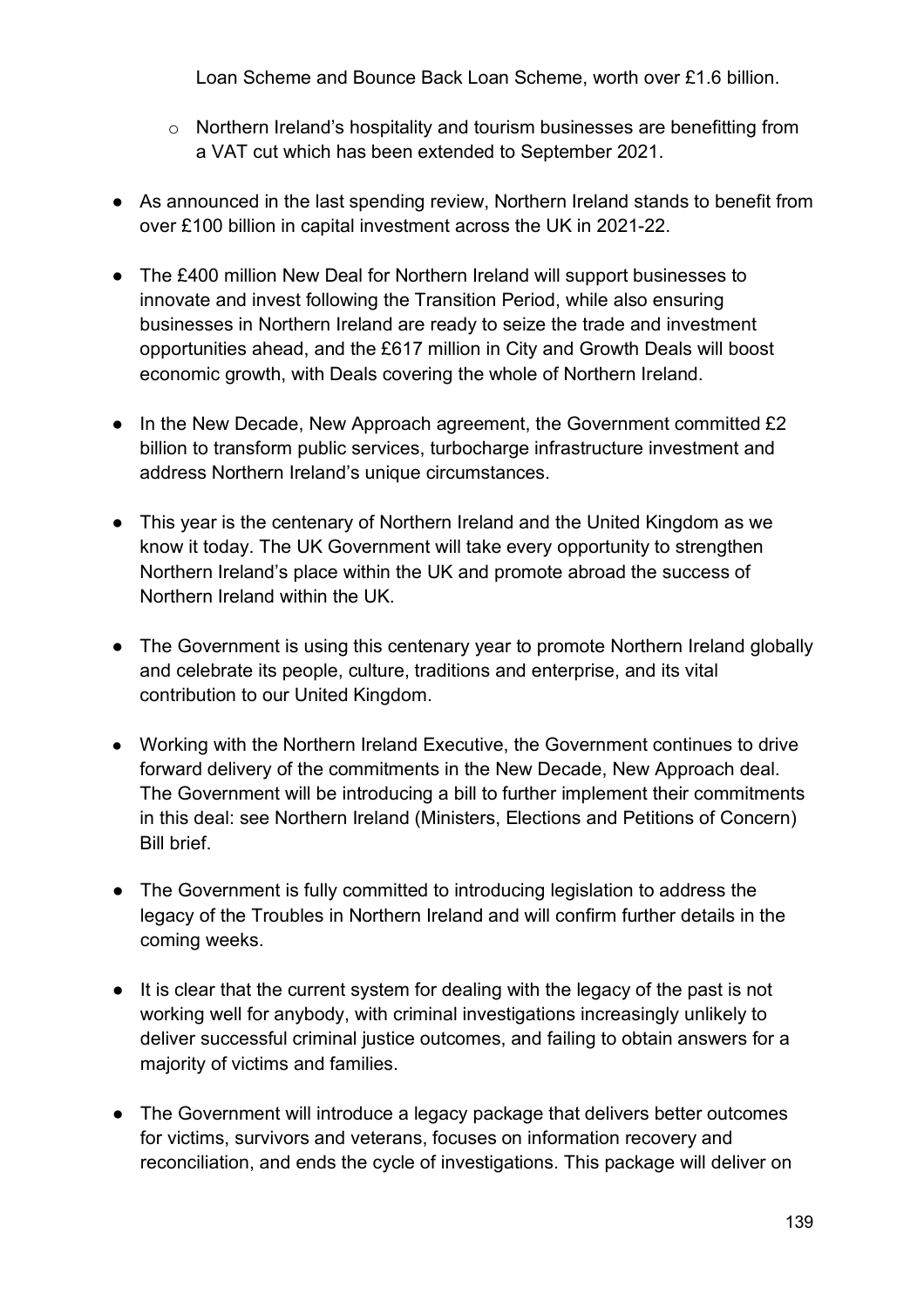the commitments to Northern Ireland veterans, giving them the protections they deserve as part of a wider package to address legacy issues in Northern Ireland. Dealing with the legacy of the past in Northern Ireland must address the needs of victims and veterans together.

● The Government will work with all relevant stakeholders, including the parties in Northern Ireland and Westminster, the Irish Government and civil society, including victims groups, as part of this process.

## **Union Connectivity Review**

- In his interim report for the Union Connectivity Review, published in March 2021, Sir Peter Hendy concluded that there was a lack of attention to connectivity between England, Scotland, Wales and Northern Ireland, due to competing priorities and complex funding.
- The interim report marks a key step in looking at how connectivity across the UK can be improved, to support the levelling-up agenda and build a stronger, fairer economy for the future. To support this, we are making £20 million of development funding available to begin assessing options for schemes identified by the review as crucial for cross-border connectivity, such as:
	- o Improved rail connectivity between the North coast of Wales and England.
	- o Upgrading the A75 between Gretna, Dumfries and Stranraer, a key route for south-west Scotland and Northern Ireland but almost entirely singlecarriageway.
	- o Significantly faster rail links from England to Scotland, including looking at options to enhance the West Coast Mainline.
	- o Rail improvements in South-East Wales building on ideas from the Welsh Government's Burns Commission.
- In addition, the Government is currently consulting on Air Passenger Duty (APD), to consider how the tax could support Union and regional connectivity, and our commitment to reach net zero emissions by 2050.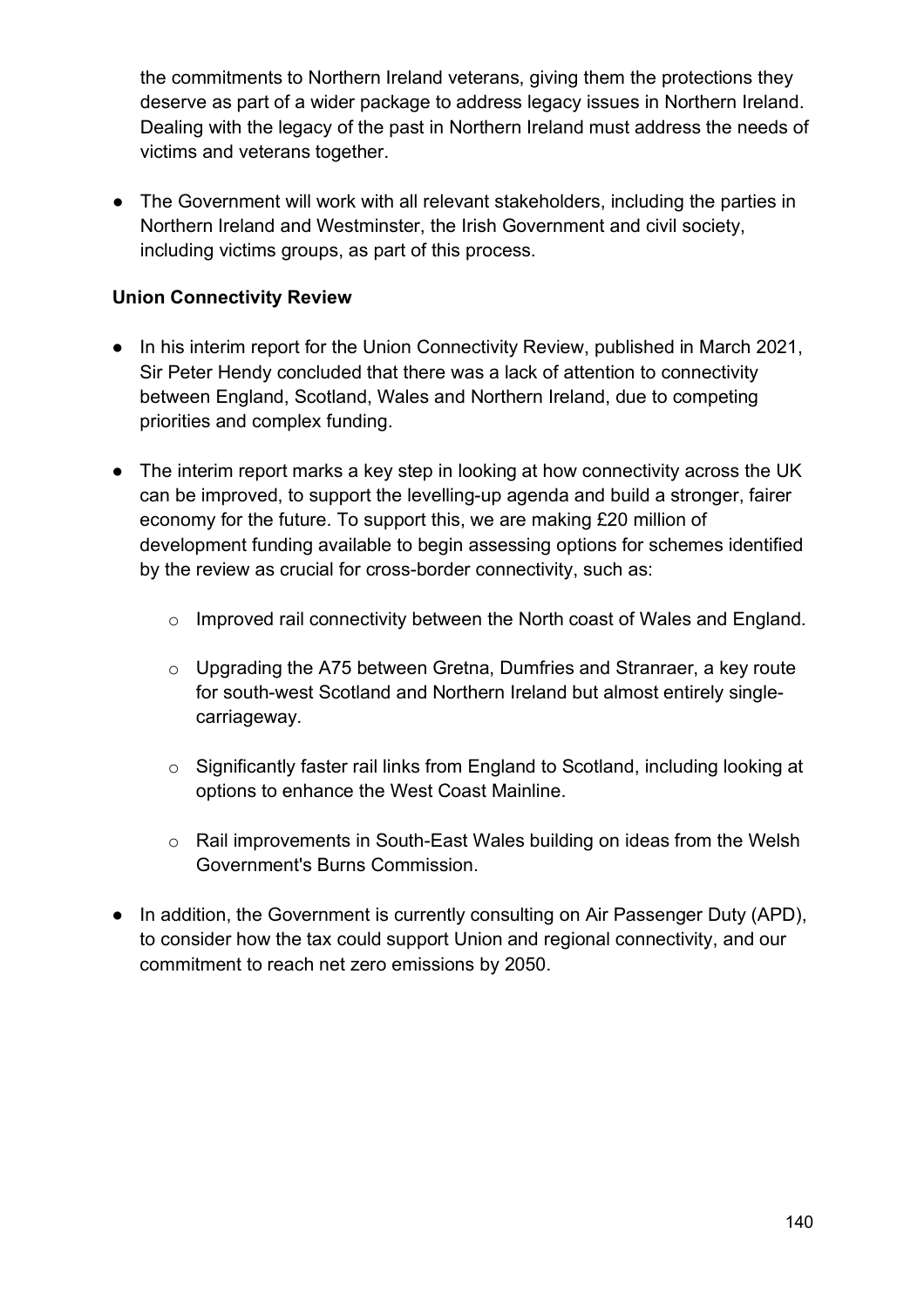*"My Government will strengthen and renew democracy and the constitution. Legislation will be introduced to ensure the integrity of elections…"*

## **The purpose of the Bill is to:**

● Deliver manifesto pledges to tackle electoral fraud, prevent foreign interference and to make it easier for British expats to participate in elections.

### **The main benefits of the Bill would be:**

- Giving voters confidence that their vote is theirs, and theirs alone, by tackling electoral fraud and intimidation.
- Increasing transparency, fairness and accountability within political campaigning, and further preventing foreign interference.
- Making our polls more inclusive by ensuring that voters with disabilities are better supported to exercise their right to vote.
- Increasing participation in our democracy for British citizens living abroad.

### **The main elements of the Bill are:**

- Improving the absent ballot process by increasing protection on postal and proxy voting, including banning postal vote 'harvesting'.
- Strengthening the laws on intimidation and undue influence.
- Requiring identification to vote in a polling station, as already required in Northern Ireland.
- Extending the 'imprint' requirement to digital political campaigning, and introducing measures to prevent foreign interference in elections.
- Improving access to voting for electors with disabilities.
- Removing the 15 year limit on the voting rights of British expats and making it easier to cast their vote.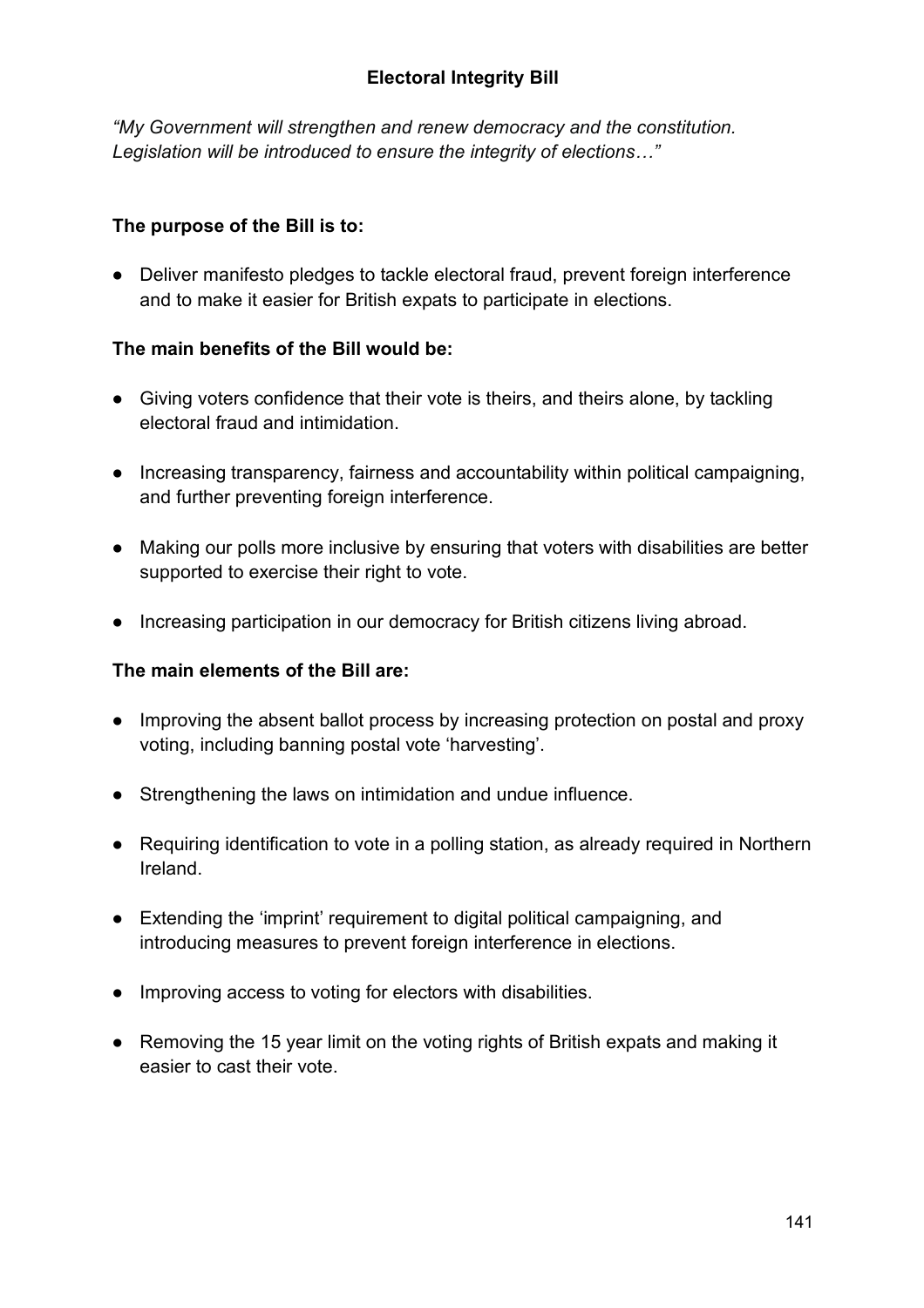### **Territorial extent and application**

● This Bill will extend and apply to the whole of the UK. The UK Government is engaging with the Scottish Government and Welsh Government on the scope for applying certain provisions to devolved elections.

- Sir Eric Pickles produced a comprehensive Government report on election fraud in 2016. This followed the 2015 election court judgement on election corruption in Tower Hamlets, and previous election court judgments, which have exposed the vulnerability of Britain's electoral system.
- Northern Ireland elections have required photographic identification in polling stations since 2003, since being introduced by the last Labour Government, without an adverse effect on participation
- The Government has undertaken a programme of work to tackle intimidation in public life, following a review by the Committee on Standards in Public Life after the 2017 general election.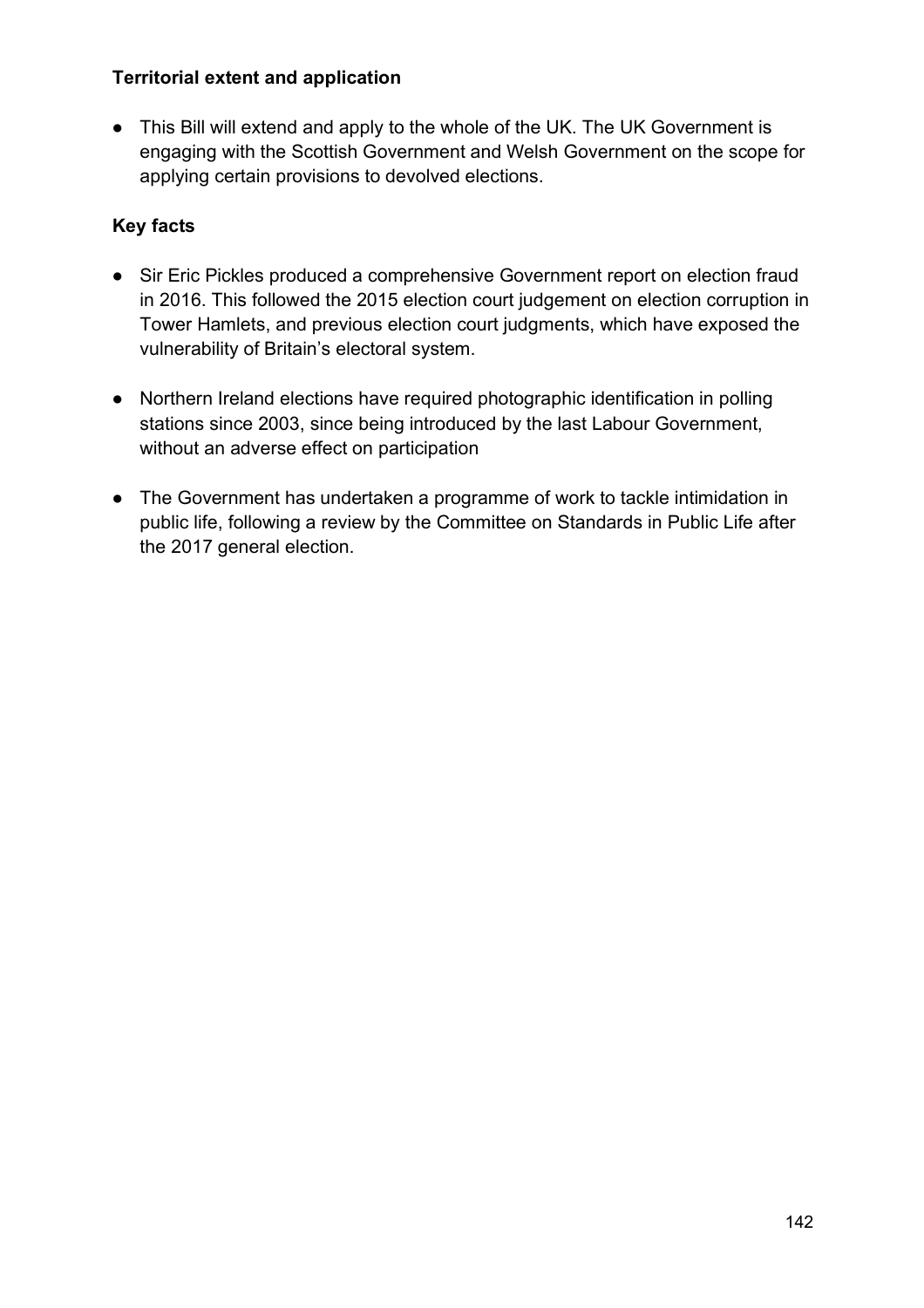### **Higher Education (Freedom of Speech) Bill**

*"My Government will strengthen and renew democracy and the constitution. Legislation will be introduced to…protect freedom of speech…"*

#### **The purpose of the Bill is to:**

● Fulfil the manifesto commitment to strengthen academic freedom and free speech in universities in England.

#### **The main benefits of the Bill would be:**

- Strengthening legislation on freedom of speech and academic freedom in higher education in England, with duties on higher education providers and students' unions.
- Ensuring that universities in England are places where freedom of speech can thrive for all staff, students and visiting speakers, contributing to a culture of open and robust intellectual debate.
- Ensuring that academic staff feel safe to question and test received wisdom and put forward new ideas and controversial or unpopular opinions, without being at risk of losing their jobs, privileges or promotion.
- Creating ways for staff, students and visiting speakers to get redress if they suffer a loss as a result of the duties being breached.

#### **The main elements of the Bill are:**

- Including new freedom of speech and academic duties on higher education providers and students' unions. The regulator, the Office for Students, will have the power to impose fines for breaches.
- Ensuring that, for the first time, students' unions at universities will have to take steps to secure lawful freedom of speech for their members and others, including visiting speakers.
- Creating a new role of Director for Freedom of Speech and Academic Freedom at the Office for Students, with a remit to champion freedom of speech and academic freedom on campus, and responsibility for investigations of infringements of freedom of speech duties in higher education which may result in sanctions and individual redress.
- Enabling individuals to seek compensation through the courts if they suffer loss as a result of breach of the freedom of speech duties.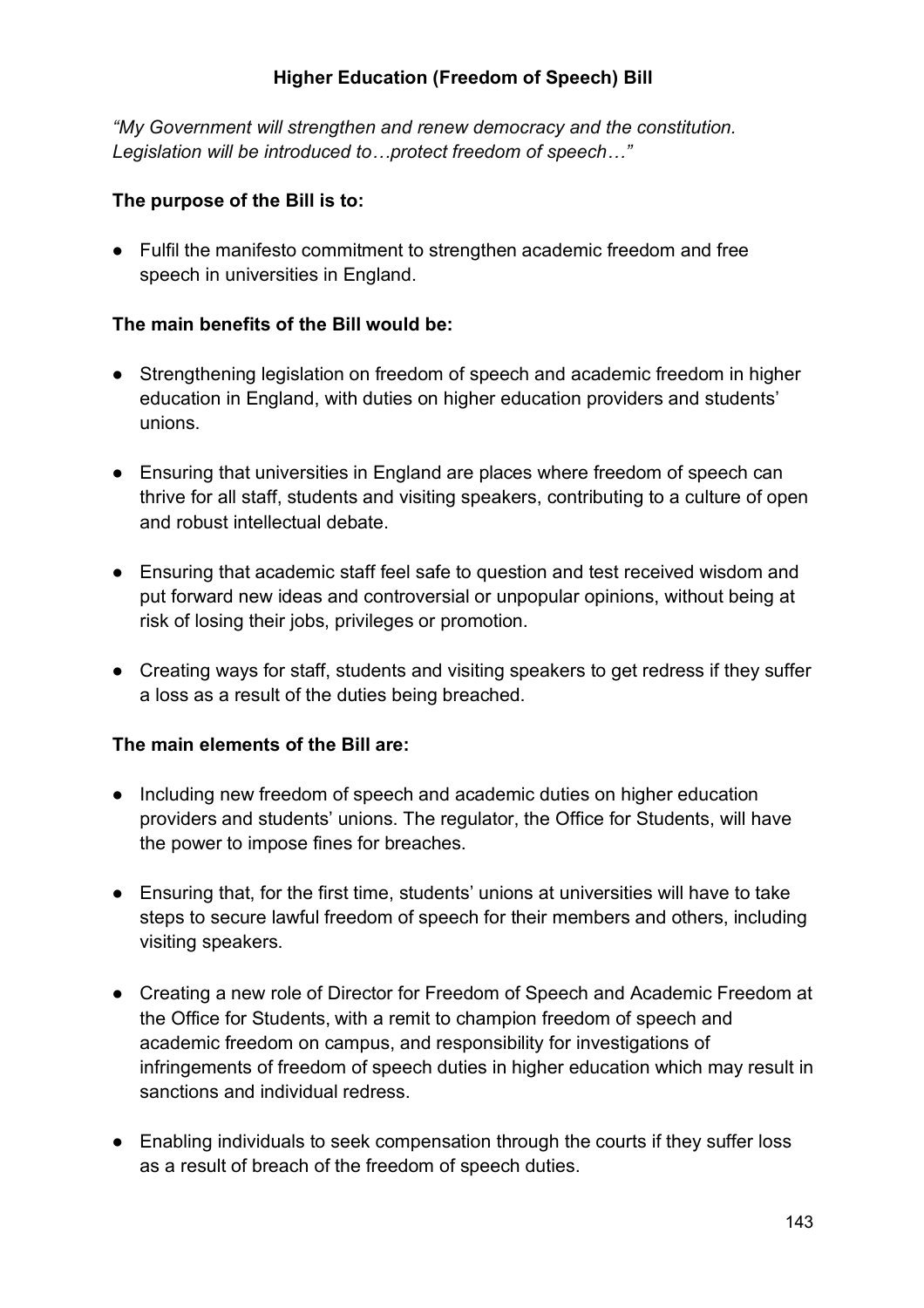### **Territorial extent and application**

● The Bill will extend to Great Britain only. Most provisions will apply to England only and relate to matters devolved in Scotland, Wales and Northern Ireland.

- There is growing concern about a 'chilling effect' on university campuses which means that not all students and staff feel able to express themselves without fear of repercussions.
- A number of studies, surveys and reports highlight instances where freedom of speech and academic freedom are being curtailed in the higher education sector. The most notable are studies by Kings College London, Policy Exchange and the Joint Committee on Human Rights.
- Policy Exchange polling shows that a significant number of current and retired academics choose to self-censor. The survey shows that 32 per cent of those who identify as 'fairly right' or 'right' have refrained from airing views in teaching and research, with 15 per cent of those identifying as 'centre' or 'left' also selfcensoring.
- There are a small number of high profile reported incidents, both international and domestic, where staff or students have been threatened with negative consequences, including loss of privileges or dismissal, confirming that the fear of repercussions is not always unfounded. Some of these reports relate to those who do not currently have routes of redress, for example visiting speakers.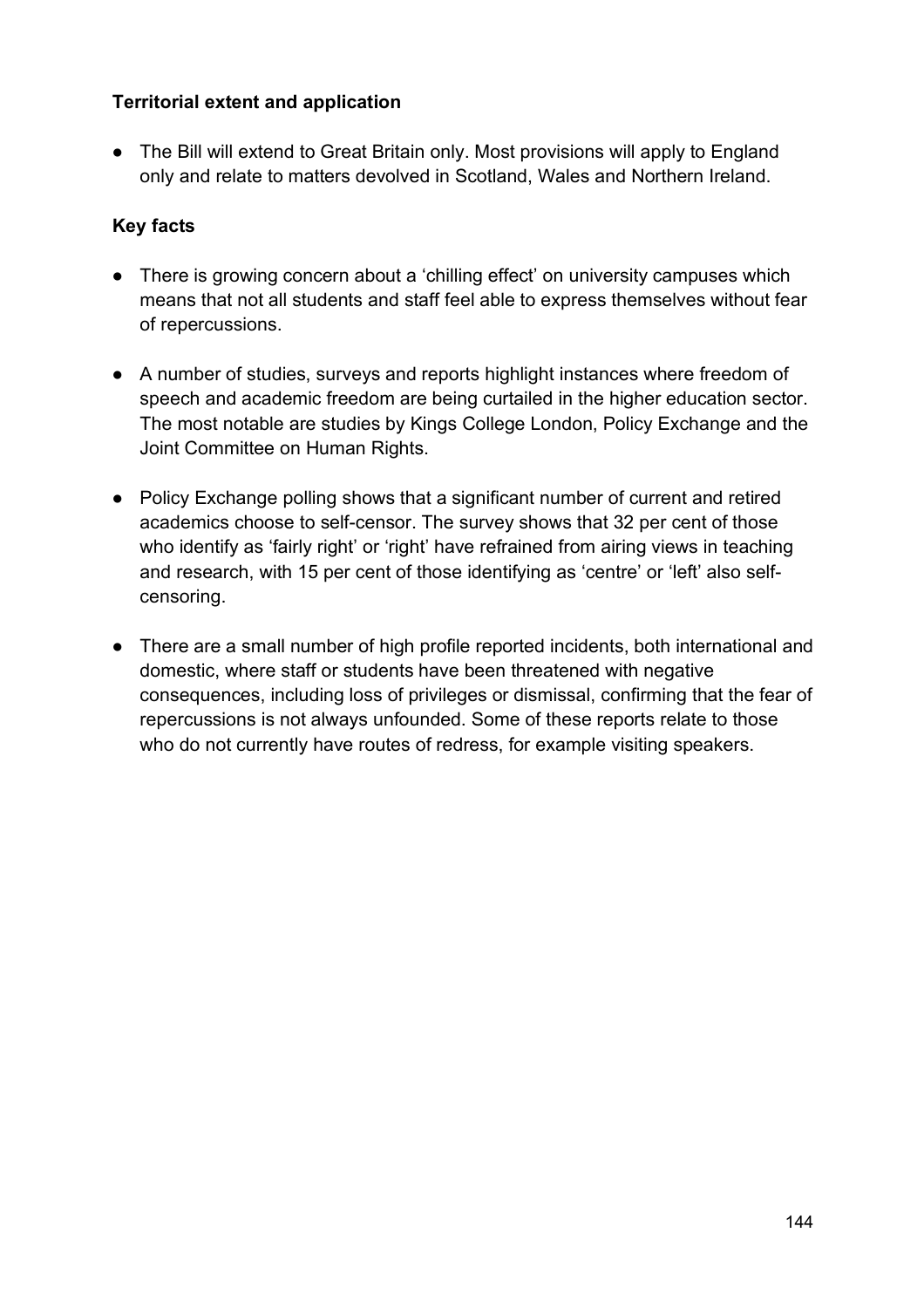*"My Government will strengthen and renew democracy and the constitution. Legislation will be introduced to…restore the balance of power between the executive, legislature and the courts."*

## **The purpose of the Bill is to (subject to the outcome of the consultation):**

● Introduce reforms to Judicial Review to protect the judiciary from being drawn into political questions and preserve the integrity of Judicial Review for its intended purpose – which is to hold the Government and public authorities to account, apply the intent of Parliament, and protect individuals' rights.

## **The main benefits of the Bill would be (subject to the outcome of the consultation):**

- Giving the courts the power to suspend quashing orders in Judicial Review cases, so as to allow defects to be remedied. This will enable the courts to have more flexibility in Judicial Review cases. This may help ensure that, for example, a large infrastructure project is not delayed because an impact assessment has not been properly done.
- Reversing the *Cart* judgment, (whereby certain decisions of the Upper Tribunal became reviewable by the High Court) which will increase the efficiency of the courts and tribunal system and clarify the status of decisions of the Upper Tribunal. An additional effect will very likely be to reduce delays in the immigration and asylum system.

# **The main elements of the Bill are (subject to the outcome of the consultation):**

- Allowing for the court's use of Suspended Quashing Orders in Judicial Review cases. The court would be able to suspend, for a specified time, the effect of an order quashing (thus rendering no legal effect) a decision or action. This gives the public authority time to rectify the identified errors. If the errors are not rectified within the specified timeframe, the quashing order would become effective.
- Reversing *Cart.* The *Cart* judgment made certain decisions of the Upper Tribunal reviewable by the High Court. This has given rise to numerous spurious cases challenging Upper Tribunal decisions. We are considering this proposal in light of ongoing evidence analysis.

# **Territorial extent and application**

● The Bill will extend and apply UK wide, with the majority of the provisions likely to apply to England and Wales.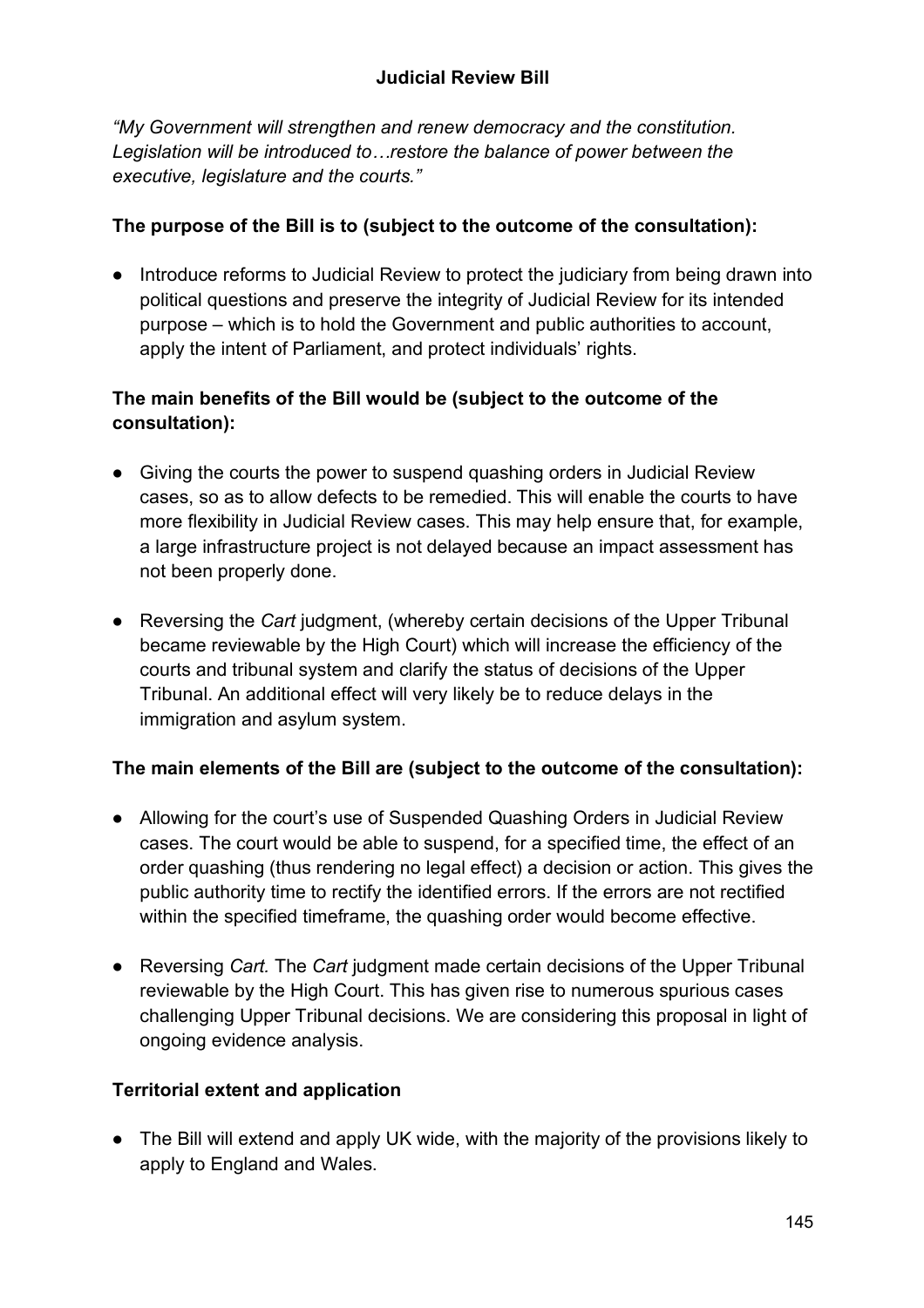- Since the decision in R (on the application of *Cart) v the Upper Tribunal [2011] UKSC 28*, there are around 700 '*Cart* Judicial Reviews' per year. A *Cart* Judicial Review is a case where a claimant, whose claim has been rejected by the Firsttier Tribunal and had permission to appeal refused by the First-tier Tribunal and the Upper Tribunal, brings a challenge against the Upper Tribunal in the High Court. We are investigating how many of these cases result in a successful outcome for the claimant.
- The courts have previously considered introducing Suspended Quashing Orders but found no common law basis to do so. Such orders (if available and used by the court) could have provided the opportunity for more flexible remedies for the claimant, defendant and individuals.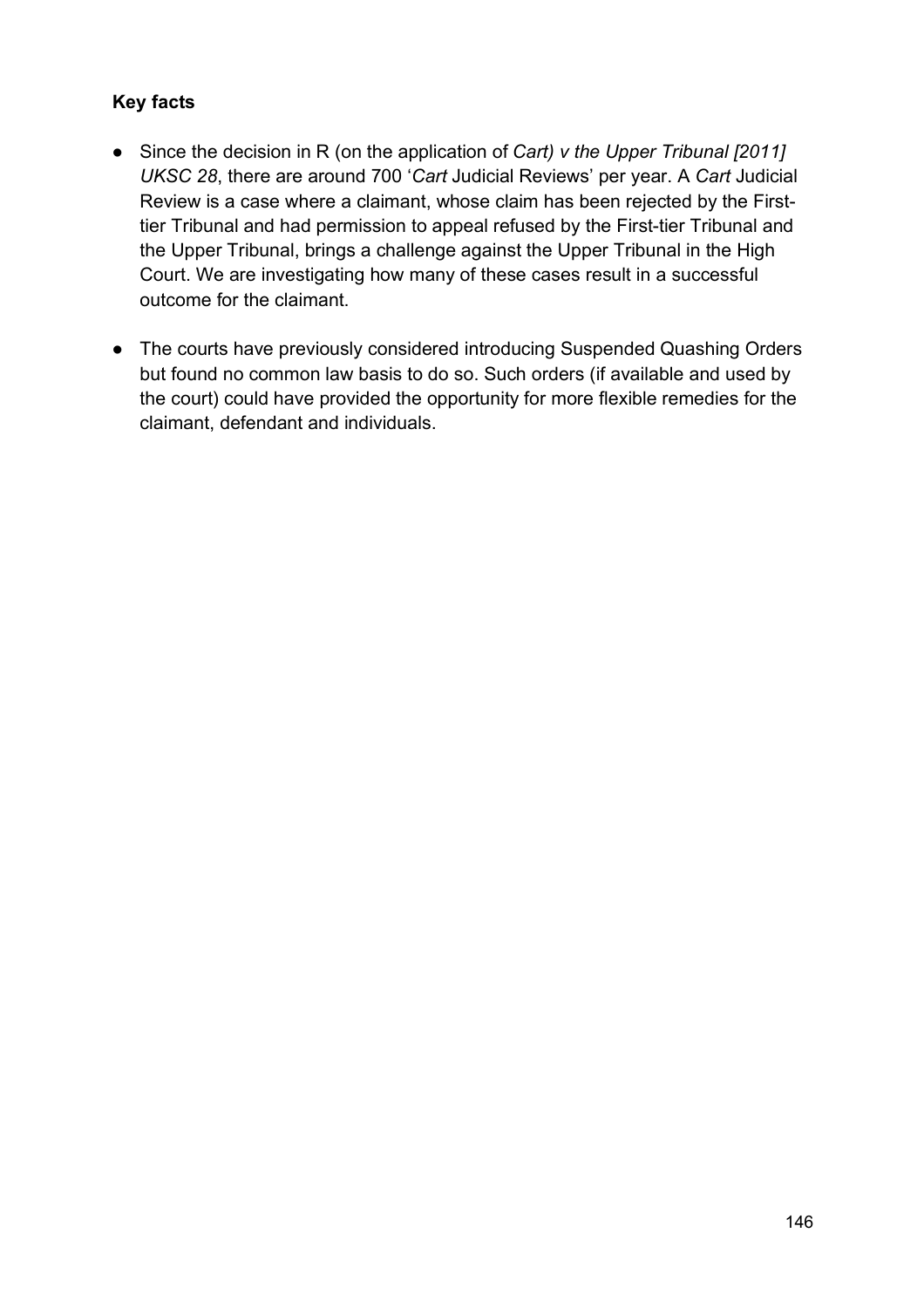### **Dissolution and Calling of Parliament Bill**

*"My Government will strengthen and renew democracy and the constitution. Legislation will be introduced to…restore the balance of power between the executive, legislature and the courts."*

#### **The purpose of the Bill is to:**

- Deliver the manifesto commitment to repeal the Fixed-term Parliaments Act 2011.
- Restore tried and tested powers for bringing forward UK general elections.
- Reinstate the constitutional principle whereby the Government of the day has the confidence of the House of Commons and is able to seek a fresh democratic mandate from the British public when it is needed.

#### **The main benefits of the Bill would be:**

- Enabling the Prime Minister to decide to put the power back in the hands of the public during critical moments for the country; preventing stalemates in Parliament from paralysing democracy (as happened in the last Parliament).
- Providing increased legal, constitutional and political certainty around the process of dissolving Parliament, while providing flexibility for exceptional circumstances.
- Restoring the essential link between confidence and dissolution, enabling critical Parliamentary votes to once more be designated as matters of confidence which, if lost, trigger a general election.

#### **The main elements of the Bill are:**

- Repealing the Fixed-term Parliaments Act 2011 ('2011 Act').
- Reviving the prerogative powers relating to the dissolution of Parliament, and the calling of a new Parliament.
- Reaffirming the long-standing position that the courts may not block a dissolution (and hence a general election) through a non-justiciability clause.

#### **Territorial extent and application**

• The provisions in this Bill will extend and apply to the whole of the UK. Elections to the UK Parliament remains a reserved matter.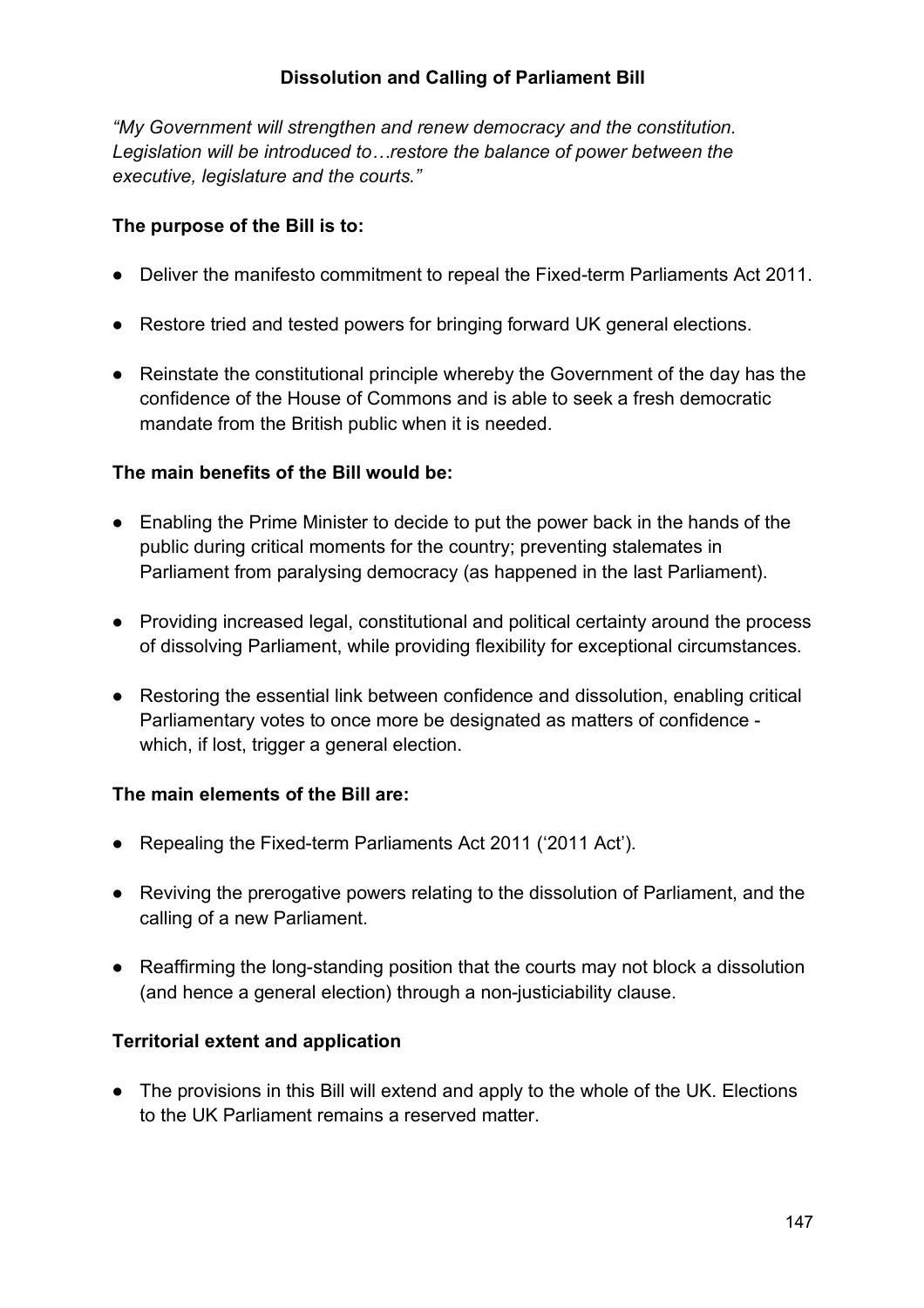- This Bill will repeal the 2011 Act and re-establish the long-standing constitutional norm, whereby the Sovereign may grant a dissolution of Parliament following a request from the Prime Minister.
- Under the 2011 Act, a UK Parliamentary election can currently only be triggered outside of the normal Parliamentary cycle by one of two scenarios: if two-thirds of the House of Commons vote in favour of one, or if the Government loses a vote of no confidence.
- Certain prerogative powers remain with the Sovereign and are exercised by the Sovereign on the advice of, or in the case of dissolution, at the request of the Prime Minister. In this case, the revival of these specific prerogative powers will enable Governments, within the life of a Parliament, to call a general election at the time of their choosing.
- Detailed pre-legislative scrutiny of the draft Bill has been completed by the Joint Committee on the Fixed-term Parliaments Act. The Committee welcomed the repeal and noted that the Bill was drafted clearly "to give effect to the Government's intention of returning to the constitutional position before the passing of the Fixed-term Parliaments Act 2011"
- The Government has introduced this constitutional reform on the basis of scrutiny from Parliament and crafting consensus among Parliamentarians in both Houses.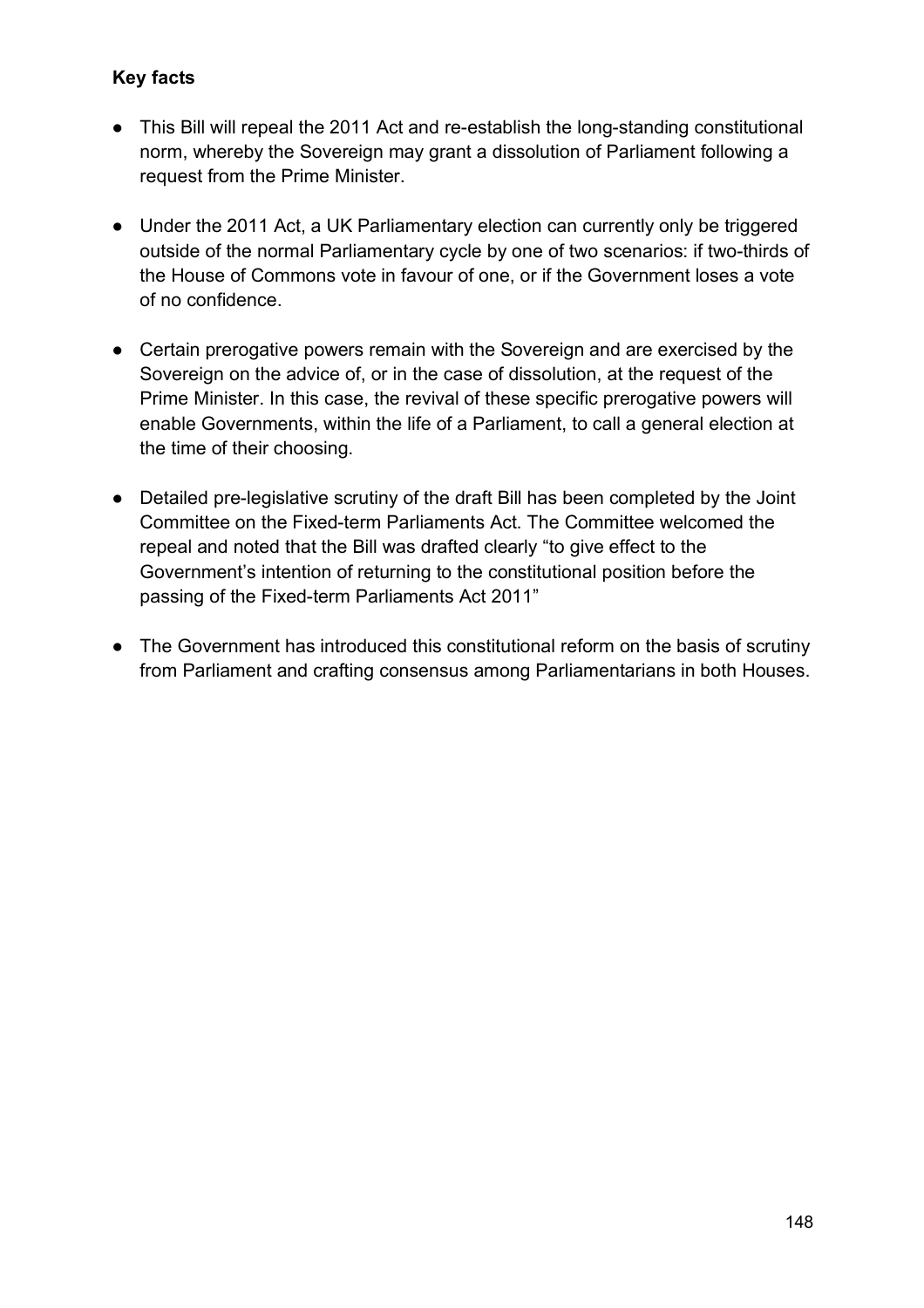### **Northern Ireland (Ministers, Elections and Petitions of Concern) Bill**

*"Measures will be brought forward to strengthen devolved Government in Northern Ireland…"*

#### **The purpose of the Bill is to:**

- Implement those aspects of the New Decade, New Approach deal relating to the operation and governance of the Northern Ireland institutions, including:
	- o Reforms to the sustainability of the institutions.
	- o Updating the Ministerial Code of Conduct.
	- o Reform of the Petition of Concern mechanism.

#### **The main benefits of the Bill would be:**

- Delivering greater transparency and improved governance arrangements to maintain public confidence in the Northern Ireland institutions.
- Ensuring that the institutions in Northern Ireland are more sustainable, resilient and able to continue to function throughout periods of political difficulty.

#### **The main elements of the Bill are:**

- Extending the time allowed for the appointment of Ministers to the Northern Ireland Executive, following an Assembly election or the resignation of the First or Deputy First Ministers, before an election must take place and to allow Ministers to remain in post longer to allow for greater continuity of decision making in the Executive.
- Reforming the Petition of Concern mechanism used in the Northern Ireland Assembly so that its use is returned to its intended purpose, ensuring that all sections of the community are protected when the Northern Ireland Assembly legislates and preventing one party from blocking measures or business.
- Updating the Ministerial Code of Conduct with regard to the expectations of the behaviour of Ministers, including provisions around the treatment of the Northern Ireland Civil Service, public appointments and the use of official resources and information management.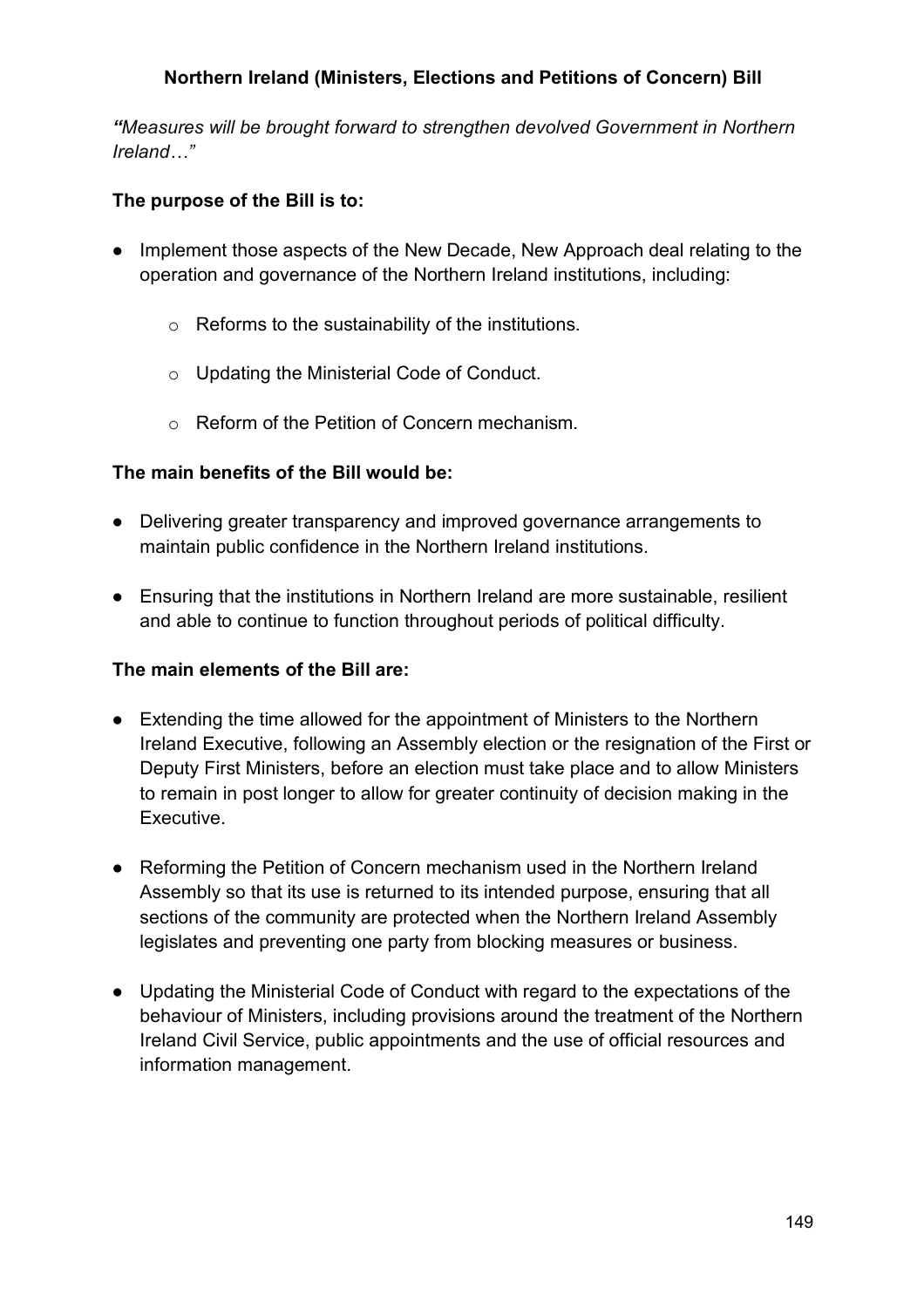#### **Territorial extent and application**

• The Bill will extend to the whole of the UK, but will apply and have practical effect in Northern Ireland.

- Prior to the New Decade, New Approach deal there had been no functioning Executive in Northern Ireland for over 3 years.
- In January 2020 the Executive was restored, with all five of Northern Ireland's main political parties coming together under the New Decade, New Approach deal. This deal restored the institutions of the Belfast (Good Friday) Agreement, including the Northern Ireland Executive, the Northern Ireland Assembly, the North South Ministerial Council, the British-Irish Council and the British-Irish Intergovernmental Conference.
- This Bill will implement aspects of the New Decade, New Approach deal that cannot be legislated for in the Northern Ireland Assembly.
- The UK Government has already made significant progress on our commitments within the New Decade, New Approach deal. We provided £2 billion of funding to support implementation of the New Decade, New Approach deal with £556 million of this having been allocated to date. We will continue to work with the Northern Ireland Executive and the Irish Government to deliver the outstanding commitments.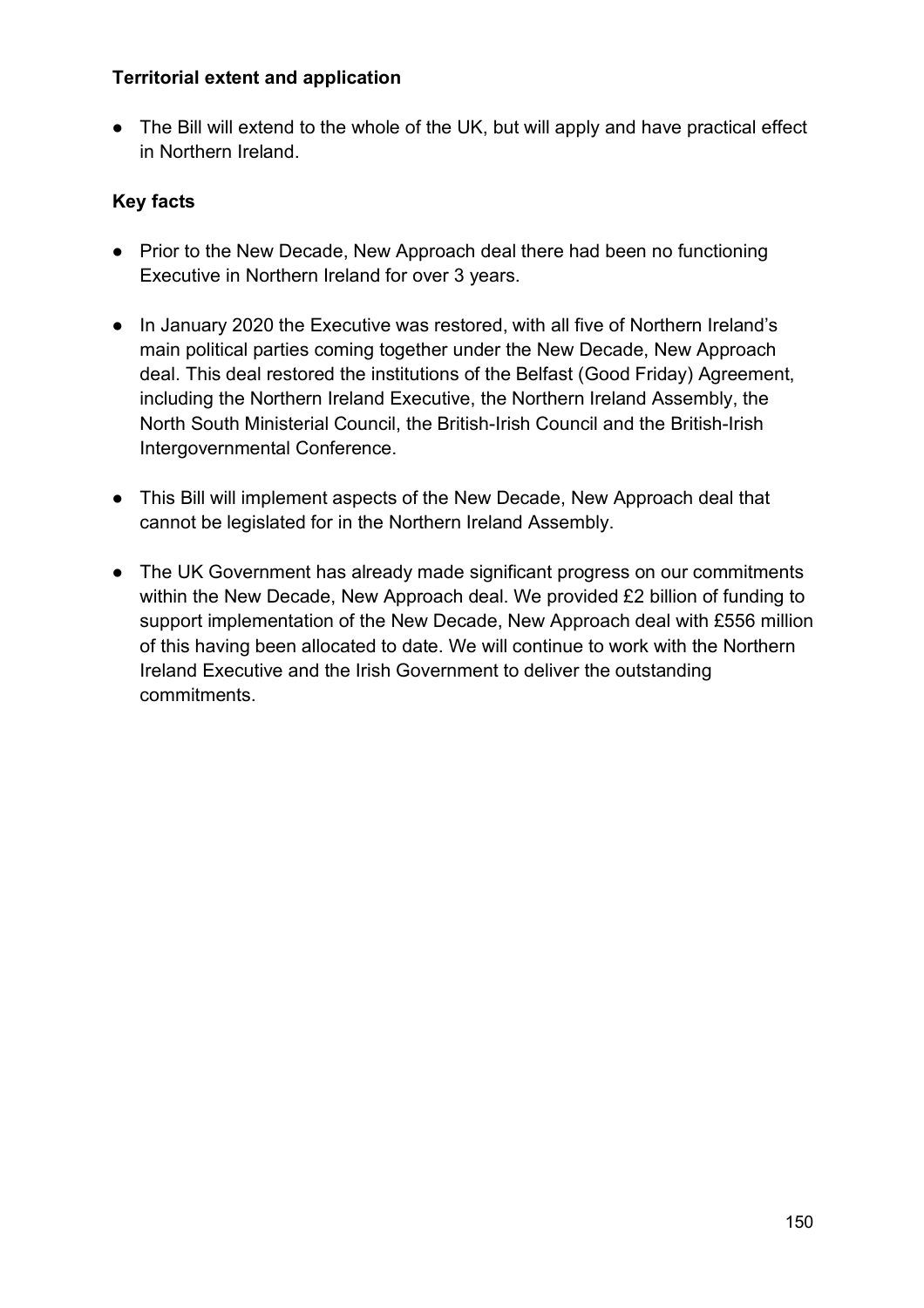*"Measures will be introduced to ensure that support for businesses reflects the United Kingdom's strategic interests and drives economic growth."*

### **The purpose of the legislation is to:**

• Deliver the manifesto commitment to stop public bodies from imposing their own approach or views about international relations, through preventing boycott, divestment or sanctions campaigns against foreign countries.

#### **The main benefits of the legislation would be:**

- Creating a coherent approach to foreign relations from all public bodies, ensuring that the UK taxpayer only has to pay for foreign policy once. The Government is responsible for setting the UK's foreign policy and determining how our country interacts with other nations, which includes imposing sanctions where necessary. Public bodies should not be pursuing their own foreign policy agenda with public money.
- Preventing divisive behaviour that undermines community cohesion by preventing public bodies from imposing their own approach or views about international relations via their own boycott, divestment or sanctions campaigns. There are concerns that such boycotts may legitimise antisemitism.

#### **The main elements of the legislation are:**

- Stopping public bodies from taking a different approach to UK Government sanctions and foreign relations. This will be in the form of preventing public institutions carrying out independent boycotts, divestments and sanctions against:
	- o Foreign countries, or those linked to them.
	- o The sale of goods and services from foreign countries.
	- o UK firms which trade with such countries, where such an approach is not in line with UK Government sanctions.
- The measures will cover purchasing, procurement and investment decisions which undermine cohesion and integration.

# **Territorial extent and application**

● Further details on the territorial extent and application of the policy will be published in due course.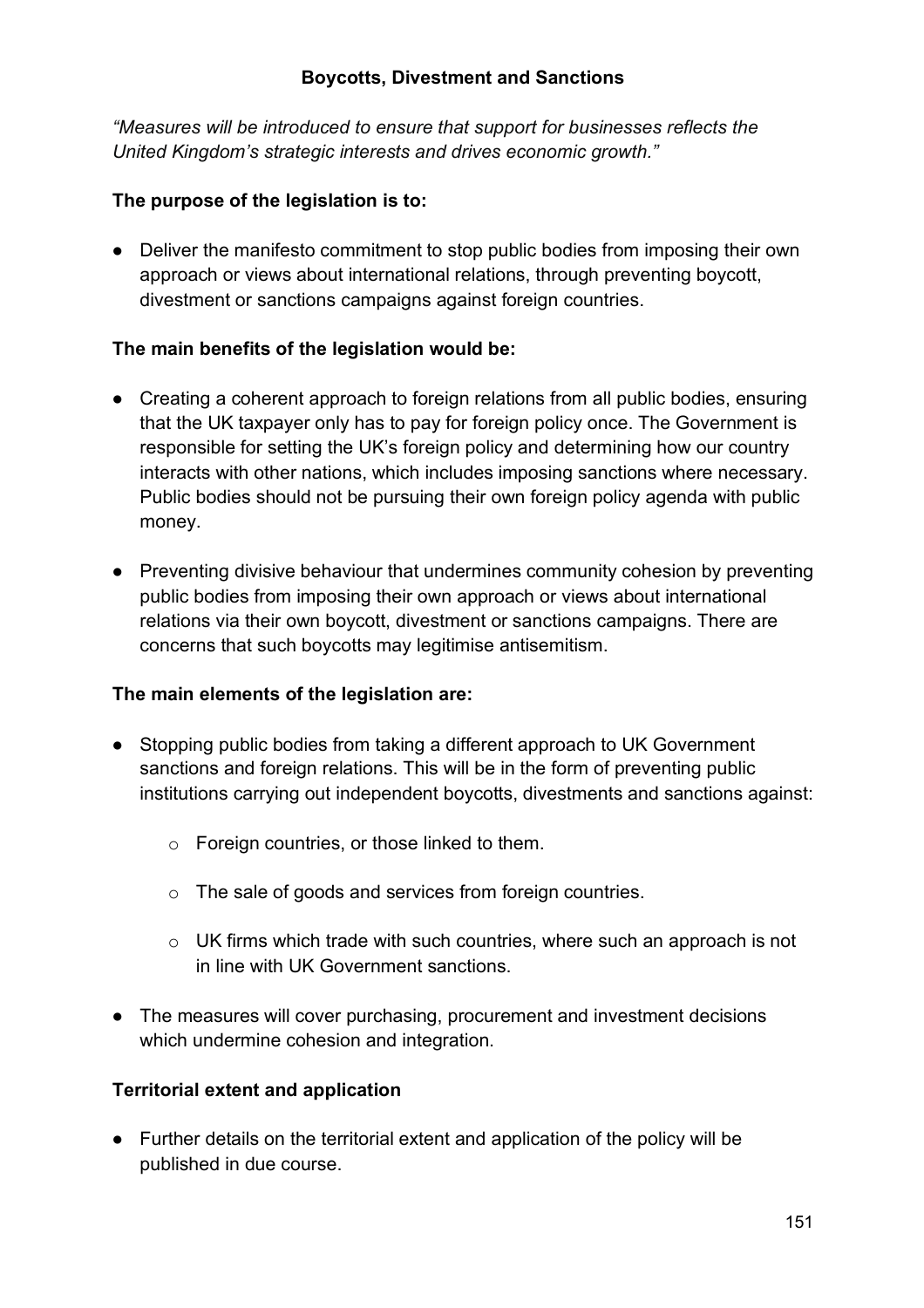- It is a long-standing principle that there may be restrictions on taxpayer-funded public bodies that do not apply to private bodies; for example, where public bodies cannot engage in party political campaigning.
- Unofficial boycotts have been associated with antisemitism in the United Kingdom - including kosher food being removed from supermarket shelves, Jewish films being banned from a film festival and a student union holding a vote on blocking the formation of a Jewish student society.
- Having left the EU, the Government has established its own sanctions regime through the Sanctions and Anti-Money Laundering Act 2018, which includes powerful new tools to tackle international corruption.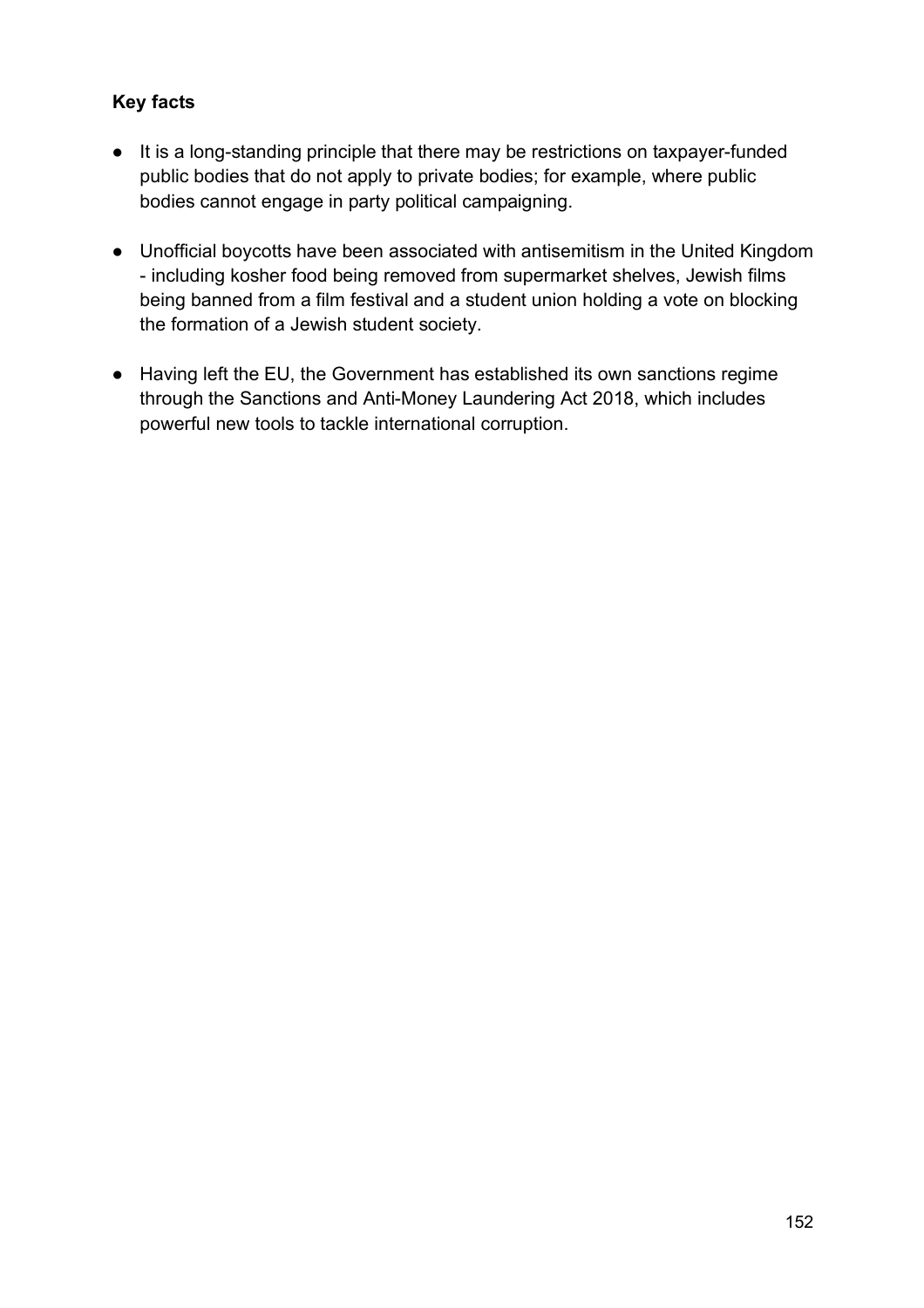#### **Integrated Review**

*"My Ministers will implement the Integrated Review of Security, Defence, Development and Foreign Policy."*

- The Integrated Review sets out the Government's vision of the UK's role in the world through to 2030 and the action we will take at home and with other countries to ensure that we are stronger, safer and more prosperous in a more competitive age.
- We will not be able to achieve the objectives set out in the Integrated Review by working alone: collective action with our allies and partners will be vitally important. We will lead by example where we have unique or significant strengths and identify where we are better placed to support others in achieving our shared goals.
- We will play a more active part in international institutions including the United Nations, World Trade Organisation, World Health Organisation and the international financial institutions. We will seek to shape the international order of the future, extending it in areas such as cyberspace and space, and protecting democratic values.
- We will build stronger alliances and wider partnerships:
	- o Recognising no relationship is more valuable than our one with the United States.
	- o Increasing our engagement in the Indo-Pacific, including through becoming a Dialogue Partner to the Association of Southeast Asian Nations (ASEAN) members.
	- o Pursuing constructive and productive relationships with our friends and neighbours in Europe based on mutual respect for sovereignty.
	- o Being a partner of choice in Africa, with a focus on East Africa.
	- o Fostering thriving relationships in the Middle East based on trade, green innovation and science and trade.
- We will do more to integrate our approach across diplomacy, development, and defence and we will return to spending 0.7 per cent of Gross National Income on international development when the fiscal situation allows.
- We are realistic about the challenges we face, but optimistic about our future as an active European country with a global perspective, which brings countries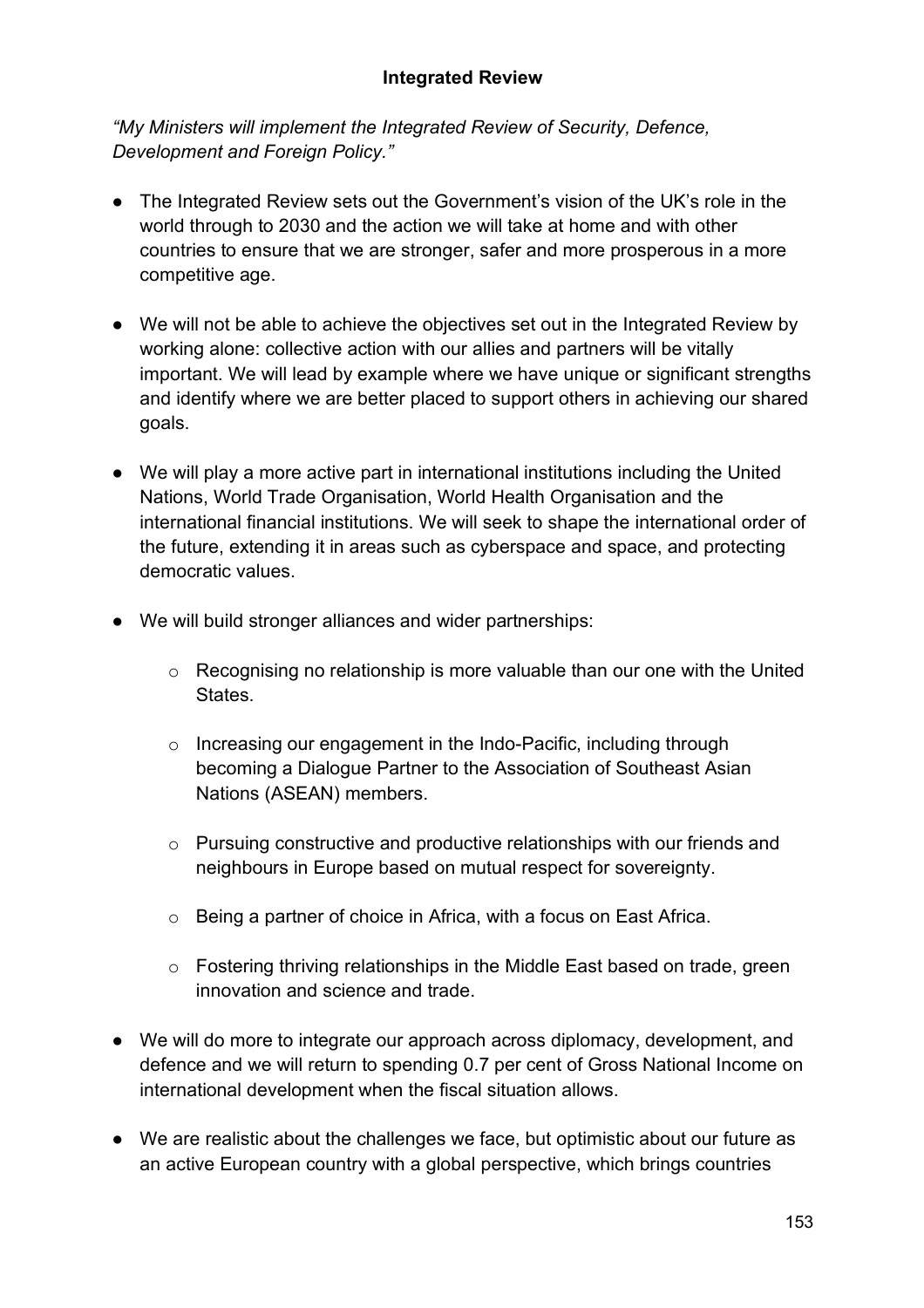together to solve the issues that matter most to our citizens and to improve their lives.

- As the Integrated Review sets out, we will focus on five key areas:
	- o Solving global challenges.
	- o Investing in science and technology and acting as a responsible cyber power.
	- o Acting as a force for good in the world, defending democracy and human rights.
	- o Championing the free flow of trade, capital and knowledge as the best way to drive economic growth.
	- o Taking a more robust approach to security and deterrence*.*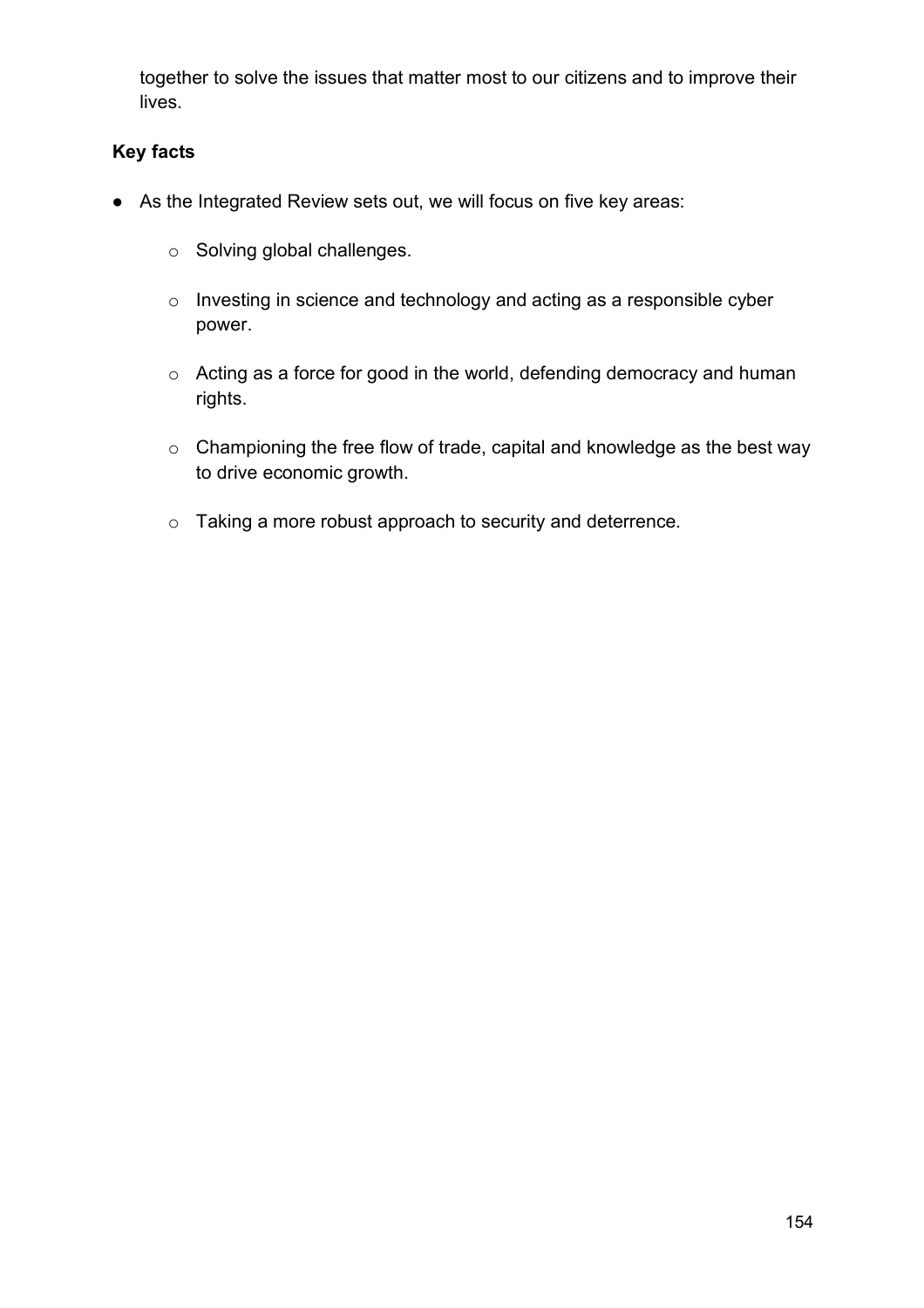#### **Foreign Affairs**

*"The United Kingdom will host the G7 Summit and lead the global effort to secure a robust economic recovery from the pandemic. My Ministers will deepen trade ties in the Gulf, Africa and the Indo-Pacific.*

*My Government will continue to provide aid where it has the greatest impact on reducing poverty and alleviating human suffering. My Government will uphold human rights and democracy across the world. It will take forward a global effort to get 40 million girls across the world into school."*

#### Global Britain

- As President of the G7 and host of COP26 in 2021, a permanent member of the United Nations Security Council (UNSC) and the second largest defence spender in NATO, we are using our position as a leading member of the international community to tackle the shared challenges we face, from climate change to security to poverty.
- On human rights and defending democracy, we are using our 'Magnitsky' sanctions to hold human rights abusers to account, from Belarus to China. We are leading the world through the Media Freedom Coalition in calling for journalists to be protected.
- We are supporting the most vulnerable people in the world. We are one of the biggest donors to the COVAX scheme which is helping to supply more than a billion COVID-19 vaccine doses to 117 countries and territories, including 92 developing countries. We are also playing a leading role in championing the right of every girl in the world to 12 years of quality education.
- Drawing on our clout as the fourth largest diplomatic network in the world, with the third biggest aid budget in the G7 as a percentage of our national income, we are using our unparalleled expertise to help resolve conflicts from Cyprus to Yemen.
- Our global leadership in science and technology is driving our pioneering approach to free trade, which has seen the UK sign 67 trade deals and launch negotiations to join the Comprehensive and Progressive Agreement for Trans-Pacific Partnership.
- We are expanding our network of like-minded partners to reflect the shifting balance of power towards the Indo-Pacific, for example by applying to become an ASEAN Dialogue Partner. This summer, HMS Queen Elizabeth is leading a British and allied task group which will travel to the region.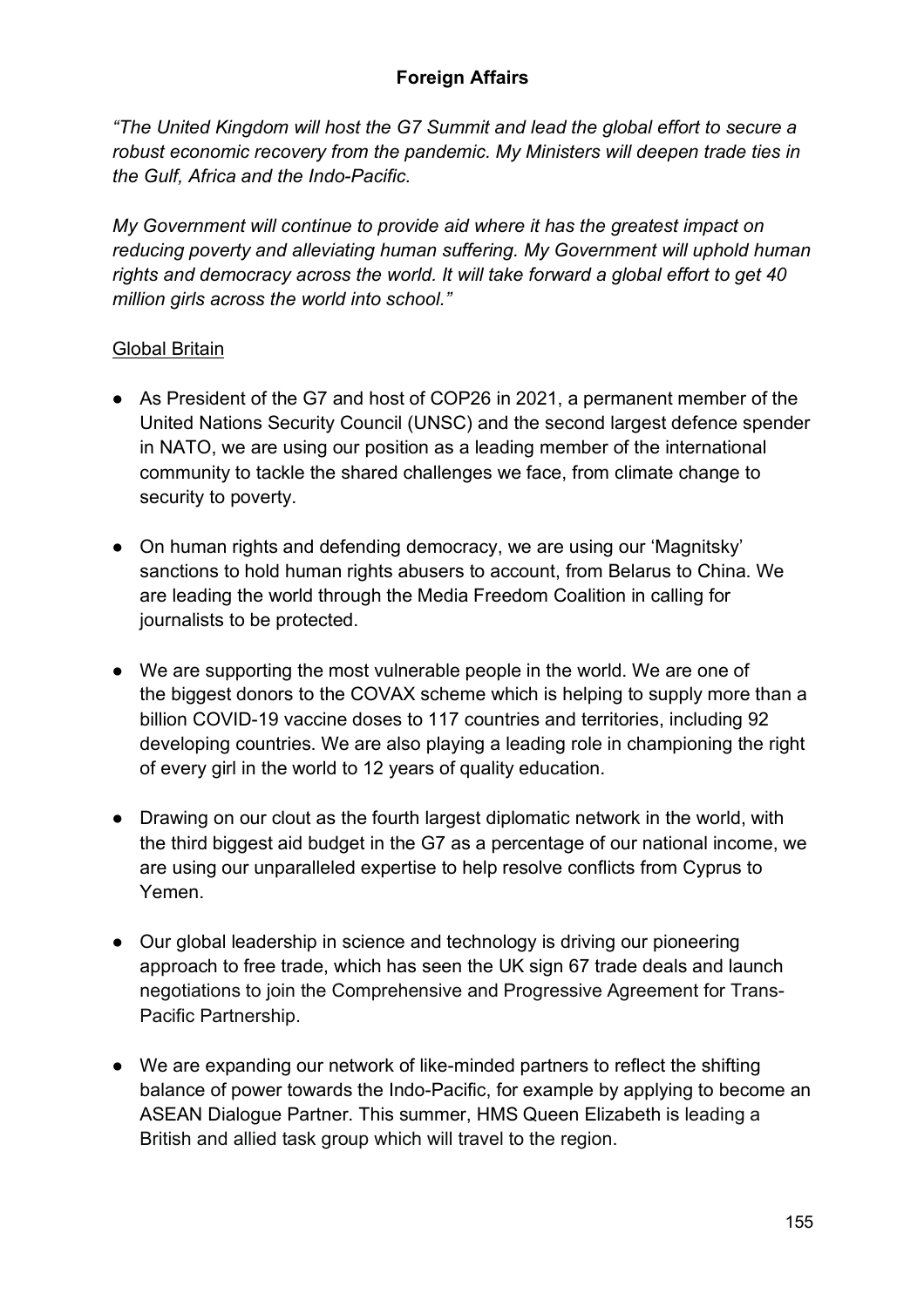● On protecting our environment, we are pushing for strong collective global action to tackle climate change ahead of hosting COP26 in November. We are leading by example by being the first major economy to legally enshrine a commitment to reach net zero carbon emissions by 2050 and by setting a new target to reduce emissions by at least 78 per cent by 2035, one of the highest percentages in the world.

## International Development

- We are a world leading development donor. We will spend more than £10 billion this year to fight poverty, tackle climate change and improve global health making us proportionally the third largest donor in the G7, spending 0.5 per cent of Gross National Income (GNI), despite the seismic impact of the pandemic on the UK and global economy.
- In the last year alone, we spent £1.4 billion to support the international effort to fight COVID-19 and £1.3 billion on humanitarian assistance.
- The Foreign, Commonwealth & Development Office gave more than half of our regional bilateral aid to countries in Africa last year.
- As a development superpower and one of the largest donors in the G7 the UK will ensure aid is spent even more effectively in 2021 to address global challenges while working in the UK's national interest.
- We will focus on global challenges where the UK can maximise impact, including tackling climate change, supporting the global recovery from the pandemic and helping millions of girls around the world access education.
- The COVID-19 pandemic has had a seismic impact on our economy and will therefore affect the size of the aid budget. Despite this, we will spend more than £10 billion in 2021 to fight poverty and help the world's poorest people.
- We will focus on seven key priorities where the UK can use development and diplomacy expertise to make the greatest impact: climate and biodiversity; COVID-19 and global health security; girls' education; science and research; open societies and conflict; humanitarian assistance; and trade.

#### Girls' education

● If we want to change the world for the better, girls' education is the place to start. Educating girls is one of the smartest investments we can make to lift people out of poverty, grow economies, save lives, and build back better from COVID-19. It can transform the fortunes of not just individual women and girls but whole communities and nations.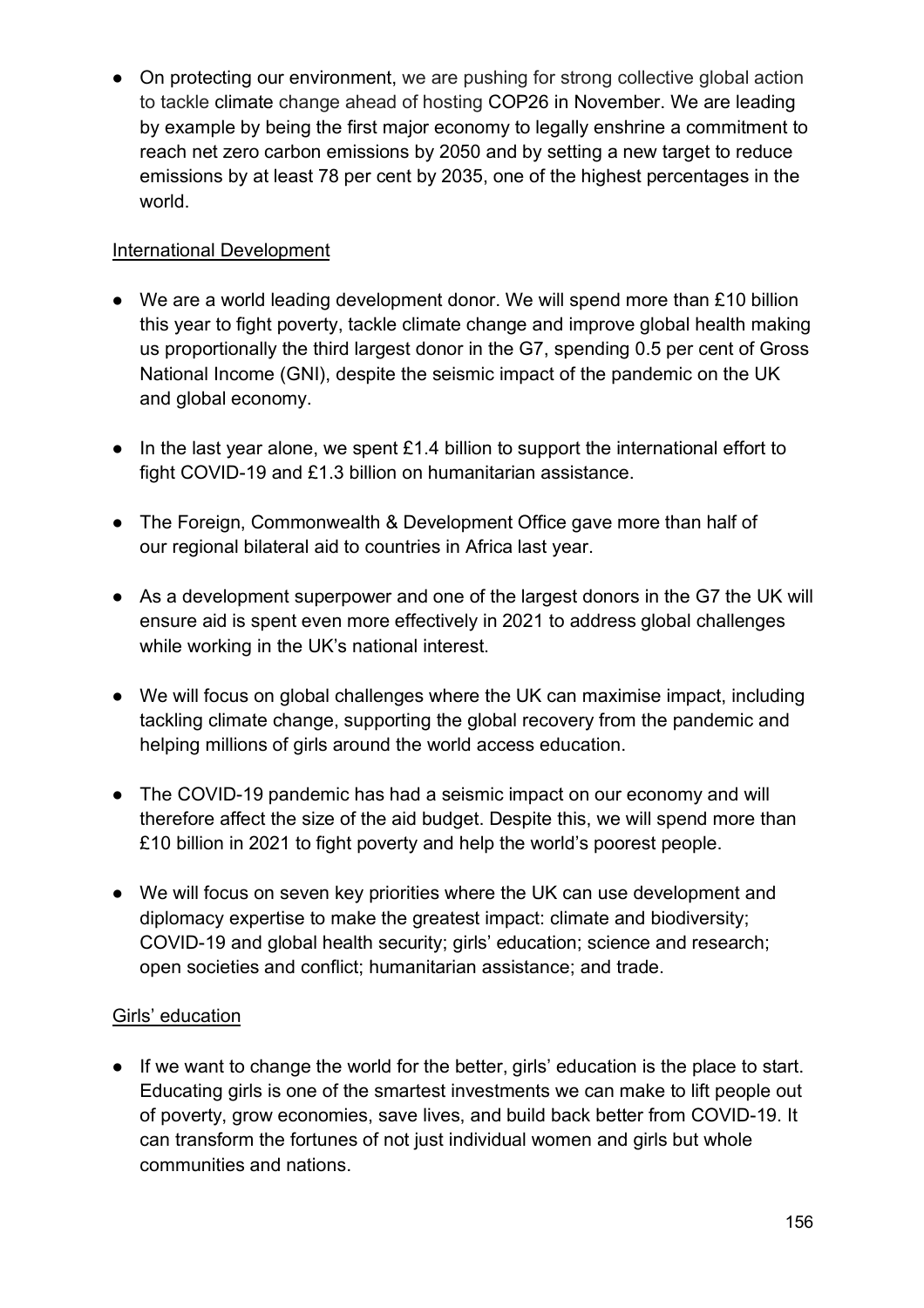- The UK has set ambitious global targets of getting 40 million more girls in school, and 20 million more girls reading in low- and middle-income countries by 2025.
- We are rallying others to back, promote and achieve these goals and stand up for every girl's right globally to 12 years of quality education.
- We are investing in girls' education around the world, including through the Girls' Education Challenge: the world's largest fund focused on girls' education.
- The UK has been the leading donor to the Global Partnership for Education and Education Cannot Wait, giving us unique leverage to influence the global system.
- The UK is partnering with Kenya and the Global Partnership for Education to cohost the Global Education Summit in London in July this year, urging world leaders to invest in education and improve access for girls. The Global Partnership for Education is seeking up to \$5 billion as a rolling target over five years to give 175 million children the opportunity to learn.

#### Global Trade

- Global Britain is a fierce champion of free and fair trade, working with like-minded democracies to pave the way to prosperity and set the standard for modern trade in the 21st century. Together, we can build back a better trading system that delivers for people across the UK and beyond our shores.
- We are delivering the promises of Brexit by forging closer links with fast-growing and like-minded nations across the Americas and Pacific to help the best of British business thrive. We aim to secure free trade agreements with countries, to account for 80 per cent of UK total trade within three years of having left the EU.
- We will bring home the benefits of free and fair trade across the UK through our Trade Hubs in Scotland, Wales, Northern Ireland and the North-East of England. These are supported by our new Office for Investment and by Freeports to drive an export-led and jobs-led recovery.
- The UK is pioneering the first G7 Trade Track so we can work closely with likeminded allies – including through our G7 presidency – for a reformed World Trade Organization (WTO) and to crack down on non-market economies undermining the rules. By doing so, we can ensure global trade reflects our values, restoring faith in free enterprise.
- To restore trust and fairness in the international trading system, the UK is highlighting market-distorting practices by putting these high on the international agenda, including at the G7 and WTO. Tackling unfair and distortive practices by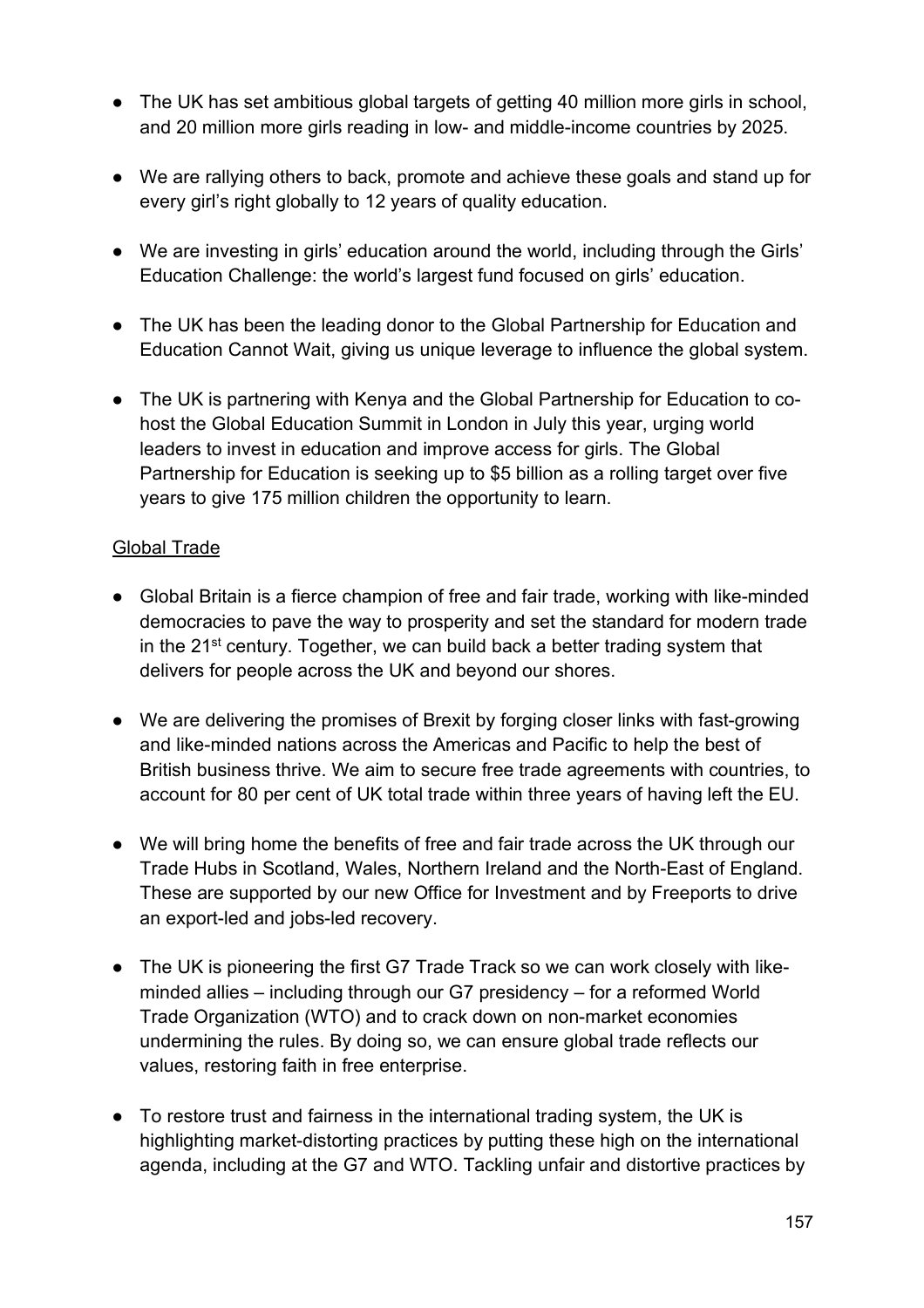reforming the WTO rulebook and progressing current and future WTO negotiations are key UK priorities for 2021; as is ensuring that the UK has all the necessary tools to defend against such practices.

- We will put the UK at the centre of a network of modern deals spanning the Americas and Pacific. Negotiations are currently underway with Australia, New Zealand, and the United States on deals that will bring significant benefits for the whole of the United Kingdom. On 1 February 2021, we submitted our notification of intent to begin the process to accede to the Comprehensive and Progressive Agreement for Trans-Pacific Partnership (CPTPP). This is the first formal step towards accession before formal negotiations start later in the year.
- We are continuing to use a range of trade policy tools to strengthen our bilateral trade relations with key economic and strategic partners across the Indo-Pacific, South Asia, Middle East, Africa, the Americas and Europe. This includes exploring the options for new free trade agreements with our trading partners.
- The UK is proud of its world-leading standards, including in food safety, environmental protection, animal health and welfare. We will not compromise these standards as we negotiate new trade deals.
- The UK is also committed to ensuring developing countries can reduce poverty through trading opportunities and leave aid dependency behind to become our trading partners of the future.
- We support developing countries through bilateral development-focused Economic Partnership Agreements, our Generalised Scheme of Preferences which reduces tariffs on imports from 70 eligible developing countries, and our Aid for Trade programmes, which supports and provides expertise for developing countries to remove barriers to trade.

- The UK is the world's fifth biggest economy, sixth largest exporter and second largest exporter of services.
- This year we will spend more than £10 billion on development and have an uplift of £45 billion to our defence budget, strengthening our work in everything from peacekeeping to cybersecurity.
- On Hong Kong, the UK has taken three decisive actions in response to the National Security Law:
	- o Opening a new immigration path for British Nationals (Overseas).
	- o Suspending our extradition treaty with Hong Kong.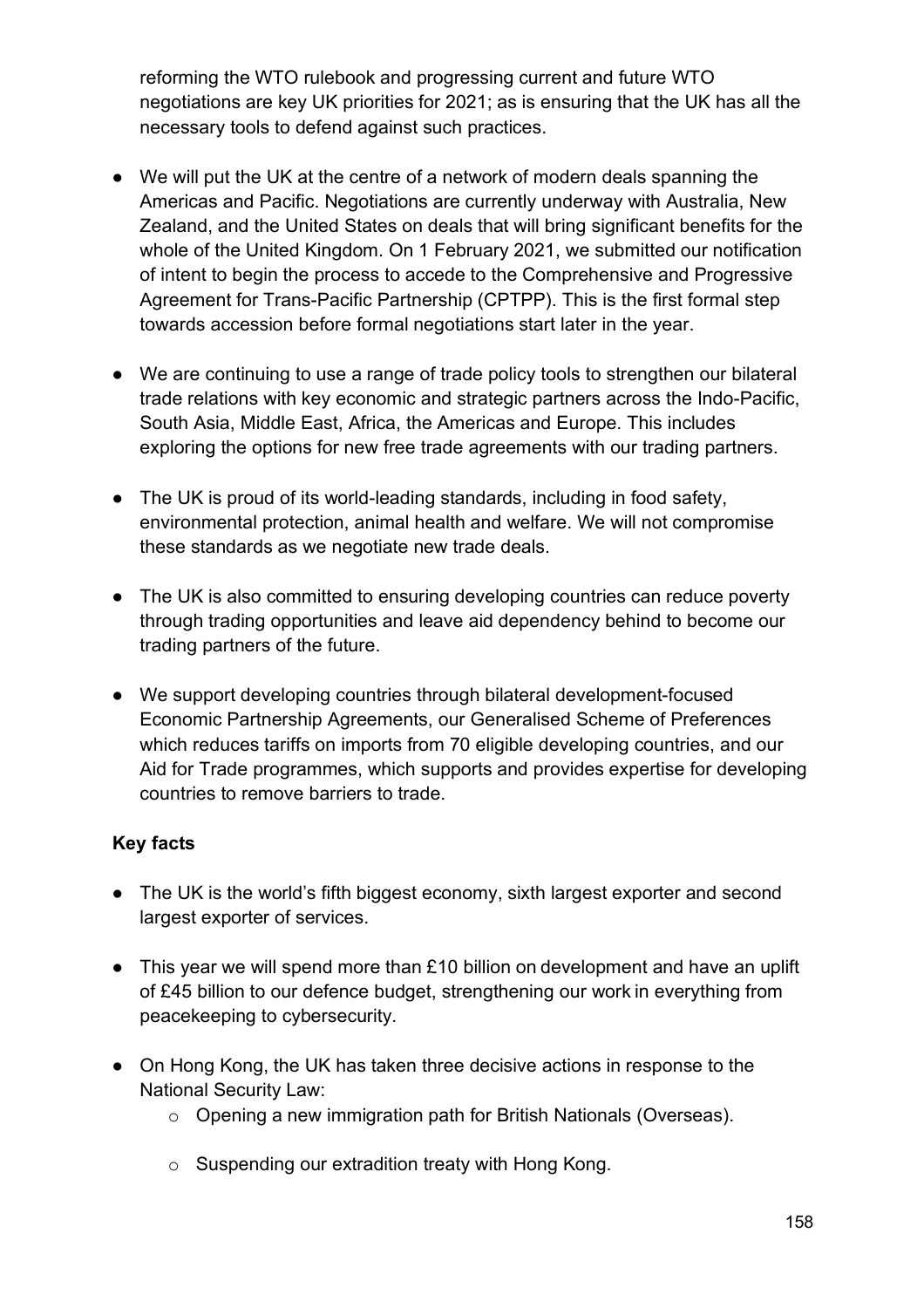- o Extending our arms embargo on mainland China to Hong Kong.
- On Xinjiang, we have implemented targeted sanctions against those responsible for human rights abuses and introduced measures to help ensure UK organisations are not complicit in these violations.
- The UK stood with 57 other countries across the globe to endorse Canada's Declaration Against Arbitrary Detention and condemn this unacceptable practice.
- In 2020, approximately £1.4 billion of UK aid was spent in supporting the global effort to fight the COVID-19 pandemic.
- The UK's commitment to COVAX mobilised \$1 billion from other donors in 2020 alone. This will contribute to the supply of at least 1.3 billion doses of COVID-19 vaccines in 2021. These will be distributed to up to 117 countries and territories, including 92 developing countries.
- In 2021, the UK is also offering our world-leading genomics expertise to identify new variants of COVID-19 in countries who do not have the resources to do so.
- The UK hosted the Africa Investment Summit in January 2020, where UK support helped secure £6.5 billion of commercial deals.
- Since 2015, the UK has supported 15.6 million children, including over 8 million girls, to gain a decent education.
- In 2020, UK aid helped millions of girls to continue learning safely during school closures. This included:
	- o Helping 4 million girls at risk of leaving education permanently because of COVID-19.
	- o Providing crucial support to partners like UNHCR so 5500 teachers could continue teaching in refugee camps in 10 different countries.
	- o Helping 8.5 million students in Pakistan, including 4.3 million girls, continue learning thanks to a COVID-19 toolkit designed to make up for missed lessons. We also helped children with disabilities in Pakistan access online learning.
- So far we have secured free trade agreements with countries that made up 63 per cent of UK total trade in 2019. We have agreed trade deals with 67 countries, plus the EU, that together accounted for £891 billion of UK bilateral trade in 2019.
- Trade supports 6.5 million jobs across the UK.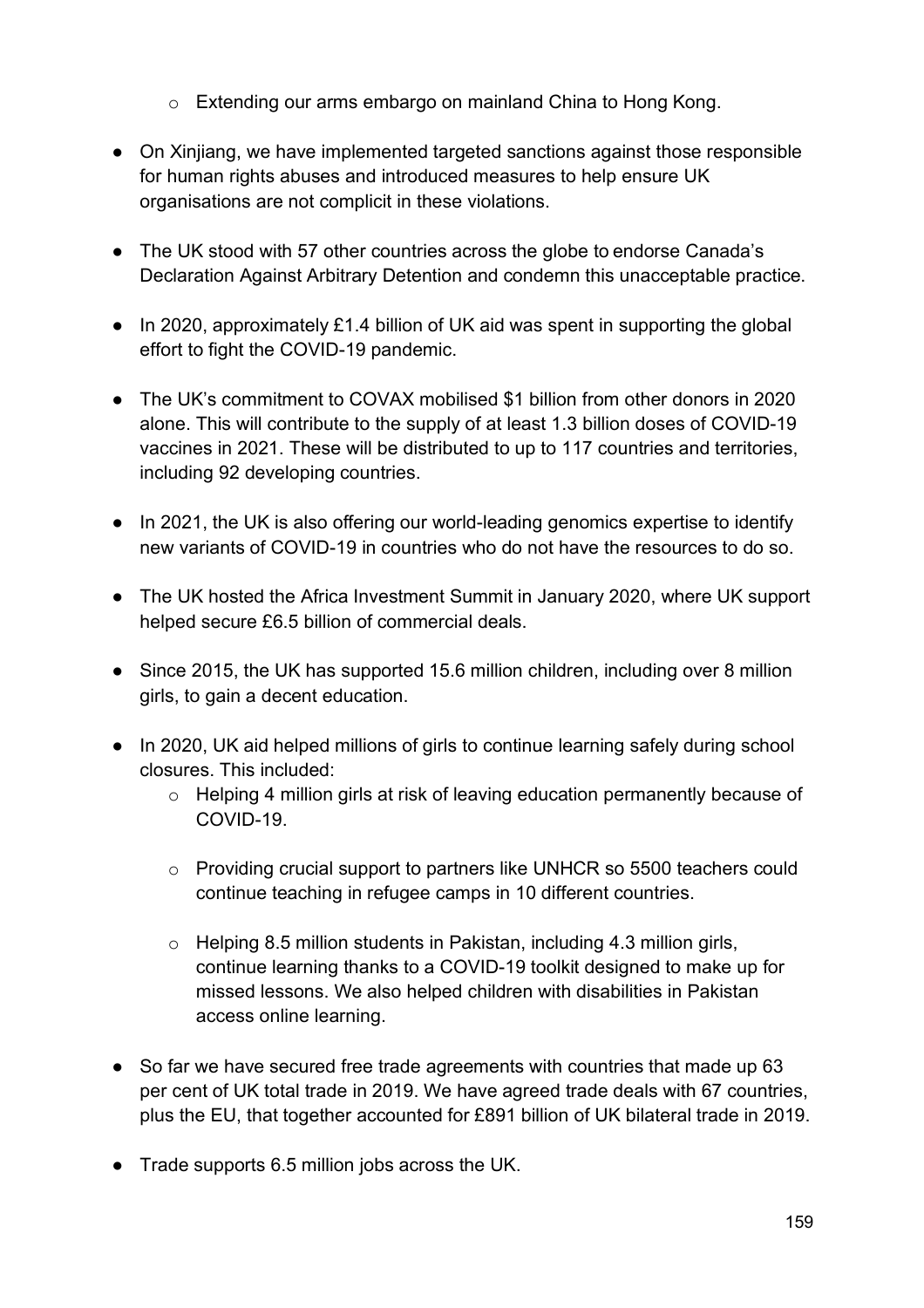# **CONTACT DETAILS**

| <b>Brief</b>                                           | <b>Lead Department</b>                                               | <b>Press Office Contact</b> |
|--------------------------------------------------------|----------------------------------------------------------------------|-----------------------------|
| Advanced Research and<br><b>Invention Agency Bill</b>  | Department for<br>Business, Energy &<br><b>Industrial Strategy</b>   | 020 7215 1000               |
| Animal Welfare Plan and<br>Legislation                 | Department for<br>Environment, Food &<br><b>Rural Affairs</b>        | 0330 041 6560               |
| <b>Armed Forces Bill</b>                               | <b>Ministry of Defence</b>                                           | 020 721 87907               |
| <b>Benefiting from Brexit</b>                          | Department for<br>Business, Energy &<br><b>Industrial Strategy</b>   | 020 7215 1000               |
| Boycotts, Divestment<br>and Sanctions                  | <b>Cabinet Office</b>                                                | 020 7276 7545               |
| <b>Building Safety Bill</b>                            | Ministry of Housing,<br><b>Communities &amp; Local</b><br>Government | 0303 444 1209               |
| <b>Charities Bill</b>                                  | Department for Digital,<br>Culture, Media & Sport                    | 020 7211 2210               |
| Climate Change & Net<br>Zero (COP26)                   | Department for<br>Business, Energy &<br><b>Industrial Strategy</b>   | 020 7215 1000               |
| <b>Commission on Race</b><br>and Ethnic Disparities    | <b>Cabinet Office (Race</b><br><b>Disparity Unit)</b>                | 020 7276 7545               |
| <b>Conversion Therapy</b>                              | <b>Cabinet Office</b>                                                | 020 7276 7545               |
| <b>Counter-State Threats</b><br>Bill                   | Home Office                                                          | 0300 123 3535               |
| <b>Criminal Justice Catch-</b><br>up and Recovery Plan | Ministry of Justice                                                  | 020 3334 3536               |
| <b>Defence Spending</b>                                | Ministry of Defence                                                  | 020 721 87907               |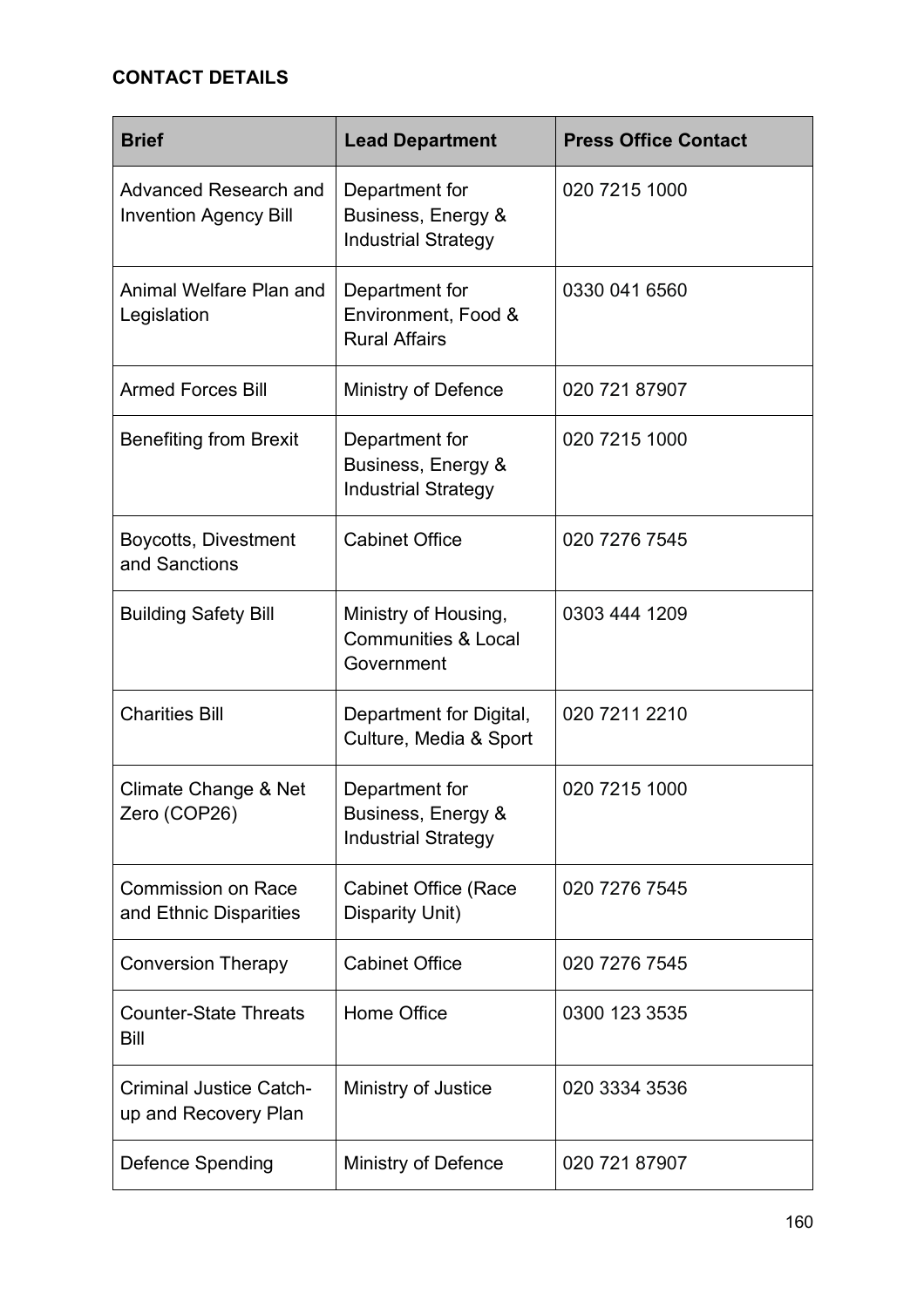| <b>Brief</b>                                        | <b>Lead Department</b>                                             | <b>Press Office Contact</b> |
|-----------------------------------------------------|--------------------------------------------------------------------|-----------------------------|
| Developing the Life<br><b>Sciences Sector</b>       | Department for<br>Business, Energy &<br><b>Industrial Strategy</b> | 020 7215 1000               |
| Dissolution and Calling<br>of Parliament Bill       | <b>Cabinet Office</b>                                              | 020 7276 7545               |
| <b>Dormant Assets Bill</b>                          | Department for Digital,<br>Culture, Media & Sport                  | 020 7211 2210               |
| Downstream Oil<br>Resilience Bill (Draft)           | Department for<br>Business, Energy &<br><b>Industrial Strategy</b> | 020 7215 1000               |
| <b>Early Years Strategy</b>                         | Department of Health &<br><b>Social Care</b>                       | 020 7972 3272               |
| <b>Education Recovery</b><br>Plan                   | Department for<br>Education                                        | 020 7783 8300               |
| <b>Electoral Integrity Bill</b>                     | <b>Cabinet Office</b>                                              | 020 7276 7545               |
| <b>Environment Bill</b>                             | Department for<br>Environment, Food &<br><b>Rural Affairs</b>      | 0330 041 6560               |
| <b>Foreign Affairs</b>                              | Foreign, Commonwealth<br>& Development Office                      | 020 7008 3100               |
| <b>Health and Care Bill</b>                         | Department of Health<br>and Social Care                            | 020 7972 3272               |
| <b>High Speed Rail (Crewe</b><br>- Manchester) Bill | Department for<br>Transport                                        | 0300 777 7878               |
| <b>Higher Education</b><br>(Freedom of Speech) Bill | Department for<br>Education                                        | 020 7783 8300               |
| <b>Integrated Review</b>                            | Foreign, Commonwealth<br>& Development Office                      | 020 7008 3100               |
| <b>Judicial Review Bill</b>                         | Ministry of Justice                                                | 020 3334 3536               |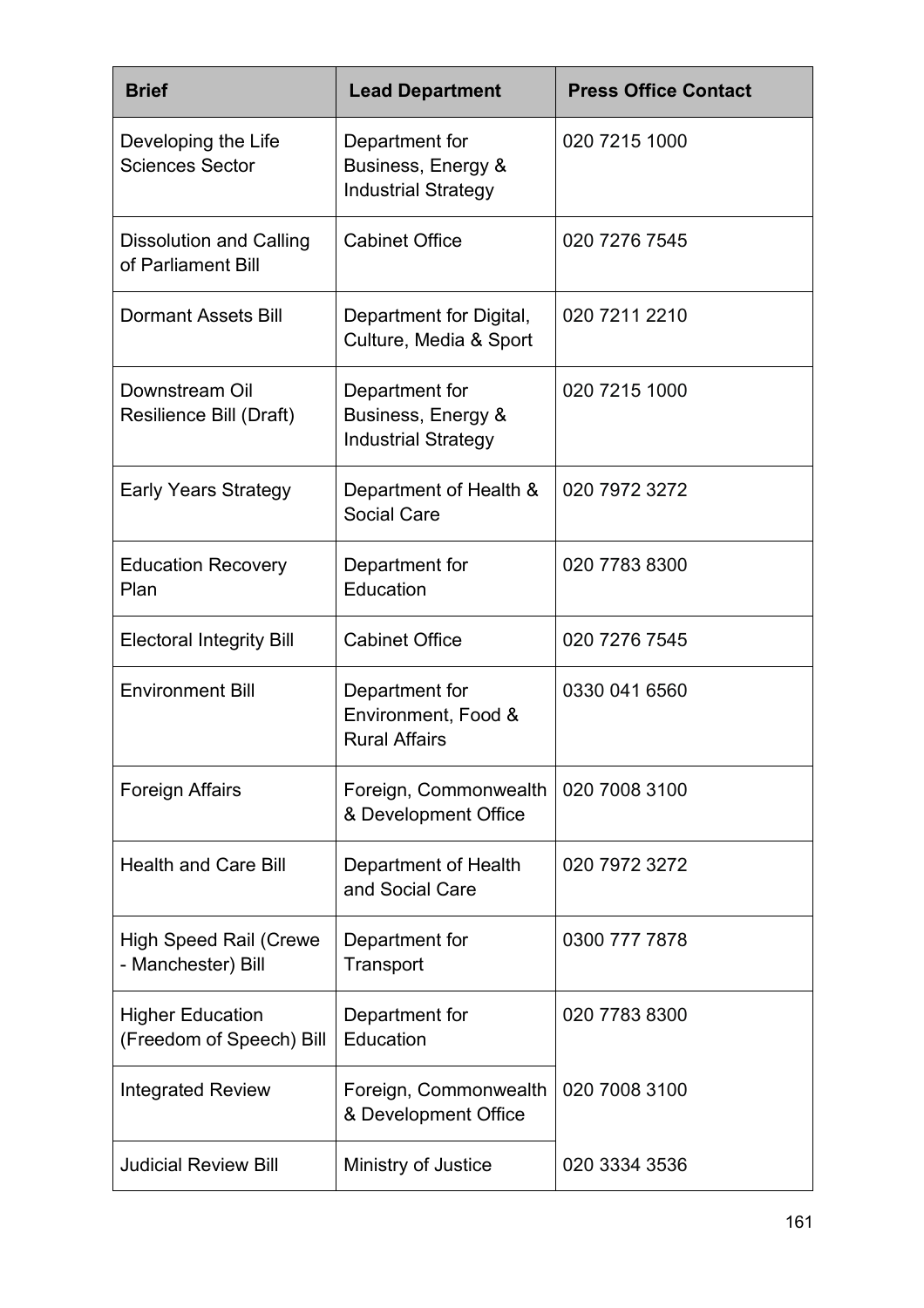| <b>Brief</b>                                                             | <b>Lead Department</b>                                               | <b>Press Office Contact</b> |
|--------------------------------------------------------------------------|----------------------------------------------------------------------|-----------------------------|
| Leasehold Reform<br>(Ground Rent) Bill                                   | Ministry of Housing,<br><b>Communities &amp; Local</b><br>Government | 0303 444 1209               |
| Levelling Up                                                             | <b>HM Treasury</b>                                                   | 020 7270 5238               |
| <b>Mental Health Act</b><br>Reform                                       | Department of Health &<br><b>Social Care</b>                         | 020 7972 3272               |
| National Infrastructure<br>Plan                                          | <b>HM Treasury</b>                                                   | 020 7270 5238               |
| <b>National Insurance</b><br><b>Contributions Bill</b>                   | <b>HM Treasury</b>                                                   | 020 7270 5238               |
| New Plan for<br>Immigration Legislation                                  | <b>Home Office</b>                                                   | 0300 123 3535               |
| NHS Catch-up and<br><b>Recovery Plan</b>                                 | Department of Health &<br><b>Social Care</b>                         | 020 7972 3272               |
| <b>Online Safety Bill (Draft)</b>                                        | Department for Digital,<br>Culture, Media & Sport                    | 020 7211 2210               |
| <b>Planning Bill</b>                                                     | Ministry of Housing,<br><b>Communities &amp; Local</b><br>Government | 0303 444 1209               |
| Police, Crime,<br><b>Sentencing and Courts</b><br>Bill                   | Home Office                                                          | 0300 123 3535               |
| Prevention                                                               | Department of Health &<br><b>Social Care</b>                         | 020 7972 3272               |
| <b>Procurement Bill</b>                                                  | <b>Cabinet Office</b>                                                | 020 7276 7545               |
| <b>Product Security and</b><br>Telecommunications<br>Infrastructure Bill | Department for Digital,<br>Culture, Media & Sport                    | 020 7211 2210               |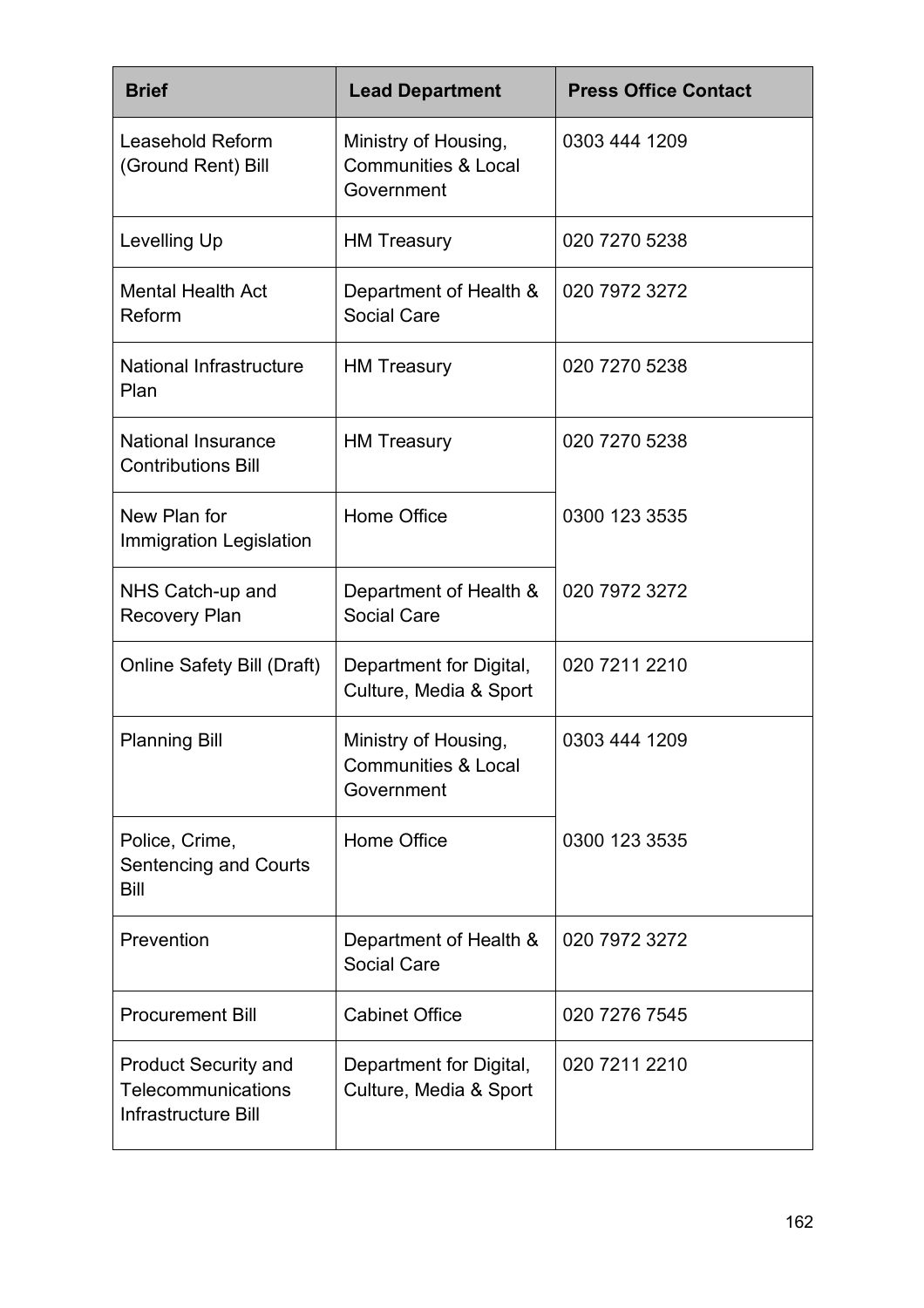| <b>Brief</b>                                                | <b>Lead Department</b>                                               | <b>Press Office Contact</b> |
|-------------------------------------------------------------|----------------------------------------------------------------------|-----------------------------|
| Professional<br><b>Qualifications Bill</b>                  | Department for<br>Business, Energy &<br><b>Industrial Strategy</b>   | 020 7215 1000               |
| <b>Public Finances</b>                                      | <b>HM Treasury</b>                                                   | 020 7270 5238               |
| <b>Public Service Pensions</b><br>and Judicial Offices Bill | <b>HM Treasury</b>                                                   | 020 7270 5238               |
| <b>Rail and Bus Reform</b>                                  | Department for<br>Transport                                          | 0300 777 7878               |
| <b>Renters' Reforms</b>                                     | Ministry of Housing,<br><b>Communities &amp; Local</b><br>Government | 0303 444 1209               |
| Research and<br>Development                                 | Department for<br>Business, Energy &<br><b>Industrial Strategy</b>   | 020 7215 1000               |
| <b>Skills and Post-16</b><br><b>Education Bill</b>          | Department for<br>Education                                          | 020 7783 8300               |
| Social Care Reform                                          | Department of Health &<br><b>Social Care</b>                         | 020 7972 3272               |
| <b>Subsidy Control Bill</b>                                 | Department for<br>Business, Energy &<br><b>Industrial Strategy</b>   | 020 7215 1000               |
| <b>Support for Businesses</b>                               | <b>HM Treasury</b>                                                   | 020 7270 5238               |
| Support for Living<br>Standards and Plan for<br>Jobs        | <b>HM Treasury</b>                                                   | 020 7270 5238               |
| Telecommunications<br>(Security) Bill                       | Department for Digital,<br>Culture, Media & Sport                    | 020 7211 2210               |
| The Union                                                   | <b>Cabinet Office</b>                                                | 020 7276 7545               |